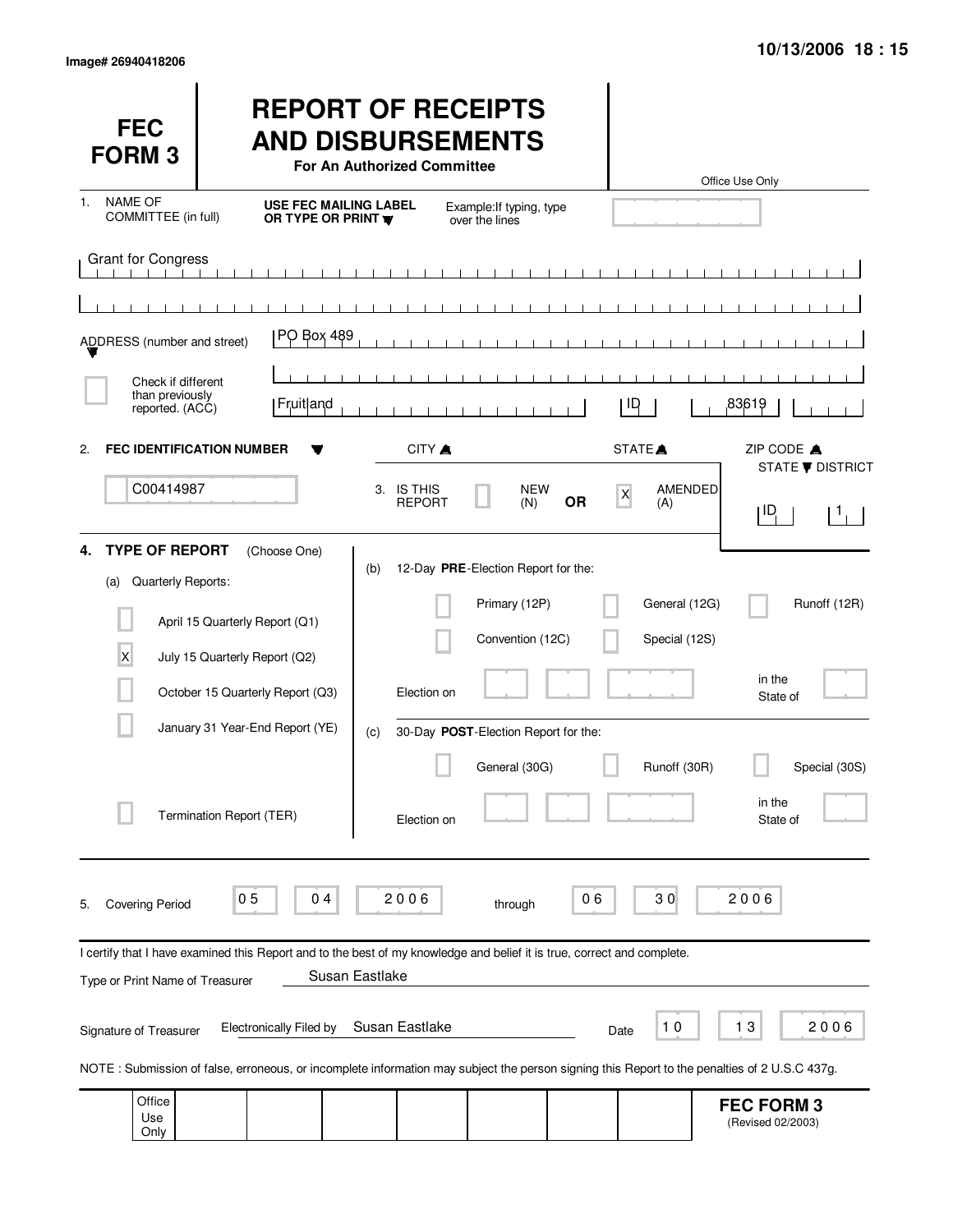|    |     | Image# 26940418207<br>FEC Form 3<br>(Revised 02/2003)                                               | <b>SUMMARY PAGE</b><br>of Receipts and Disbursements                                                                                                     | Page 2             |
|----|-----|-----------------------------------------------------------------------------------------------------|----------------------------------------------------------------------------------------------------------------------------------------------------------|--------------------|
|    |     | Write or Type Committee Name                                                                        |                                                                                                                                                          |                    |
|    |     | <b>Grant for Congress</b>                                                                           |                                                                                                                                                          |                    |
|    |     | Report Covering the Period:<br>From:                                                                | $\overline{M}$<br>$Y - Y - Y$<br>$D^{\prime\prime}$<br>M<br>$D^{\prime\prime}$<br>$M^*$ M<br>2006<br>30<br>0 <sub>5</sub><br>0 <sub>4</sub><br>06<br>To: | Y'Y'Y<br>Y<br>2006 |
|    |     |                                                                                                     | <b>COLUMN B</b><br><b>COLUMN A</b><br><b>This Period</b><br><b>Election Cycle-to-Date</b>                                                                |                    |
| 6. |     | Net Contributions (other than loans)                                                                |                                                                                                                                                          |                    |
|    | (a) | <b>Total Contributions</b><br>(other than loans) (from Line 11(e))                                  | 67259.20                                                                                                                                                 | 160603.78          |
|    | (b) | <b>Total Contribution Refunds</b>                                                                   | 100.00                                                                                                                                                   | 100.00             |
|    | (c) | Net Contributions (other than loans)<br>(subtract Line 6(b) from Line 6(a))                         | 67159.20                                                                                                                                                 | 160503.78          |
| 7. |     | Net Operating Expenditures                                                                          |                                                                                                                                                          |                    |
|    | (a) | <b>Total Operating Expenditures</b>                                                                 | 45810.40                                                                                                                                                 | 142436.38          |
|    | (b) | <b>Total Offsets to Operating</b><br>Expenditures (from Line 14)                                    | 0.00                                                                                                                                                     | 0.00               |
|    | (C) | <b>Net Operating Expenditures</b><br>(subtract Line 7(b) from Line 7(a))                            | 45810.40                                                                                                                                                 | 142436.38          |
| 8. |     | Cash on Hand at Close of<br>Reporting Period (from Line 27)                                         | 73982.11                                                                                                                                                 |                    |
| 9. |     | Debts and Obligations Owed TO                                                                       |                                                                                                                                                          |                    |
|    |     | the Committee (Itemize all on<br>Schedule C and/or Schedule D)                                      | 0.00                                                                                                                                                     |                    |
|    |     | 10. Debts and Obligations Owed BY<br>the Committee (Itemize all on<br>Schedule C and/or Schedule D) | 55914.71                                                                                                                                                 |                    |
|    |     |                                                                                                     | For further information contact:                                                                                                                         |                    |
|    |     |                                                                                                     | <b>Federal Election Commission</b><br>999 E Street, NW<br>Washington, DC 20463                                                                           |                    |
|    |     |                                                                                                     | Toll Free 800-424-9530<br>Local 202-694-1100                                                                                                             |                    |

## **For further information contact: For further information contact:**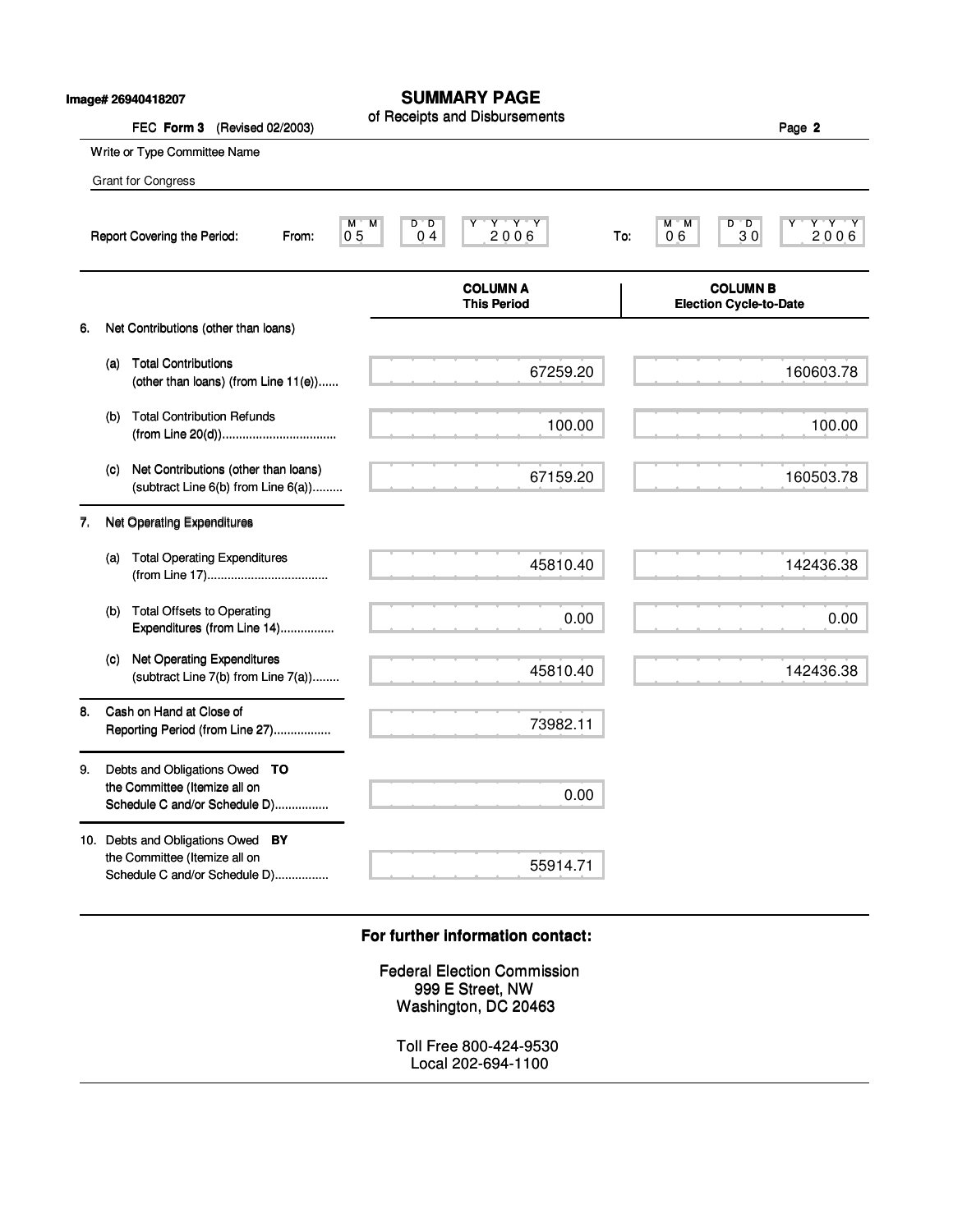| Image# 26940418208           |                                                                                                    |                                             | <b>DETAILED SUMMARY PAGE</b><br>of Receipts                                         |                                                  |               |
|------------------------------|----------------------------------------------------------------------------------------------------|---------------------------------------------|-------------------------------------------------------------------------------------|--------------------------------------------------|---------------|
| FEC Form 3 (Revised 02/2003) |                                                                                                    |                                             |                                                                                     |                                                  | Page 3        |
|                              | Write or Type Committee Name<br><b>Grant for Congress</b>                                          |                                             |                                                                                     |                                                  |               |
|                              | Report Covering the Period:                                                                        | From:                                       | $Y + Y + Y$<br>D<br>M.<br>M<br>D<br>Υ<br>$\overline{0}$ 4<br>0 <sub>5</sub><br>2006 | $D^{\prime}D$<br>M M<br>30<br>06<br>To:          | Y Y Y<br>2006 |
|                              | <b>I. RECEIPTS</b>                                                                                 |                                             | <b>COLUMN A</b><br><b>Total This Period</b>                                         | <b>COLUMN B</b><br><b>Election Cycle-to-Date</b> |               |
|                              |                                                                                                    | 11. CONTRIBUTIONS (other than loans) FROM:  |                                                                                     |                                                  |               |
|                              | Individuals/Persons Other Than<br>(a)<br><b>Political Committees</b>                               |                                             | 33099.00                                                                            |                                                  | 67802.30      |
|                              |                                                                                                    | (i) Itemized (use Schedule A)               | 26496.33                                                                            |                                                  | 56218.56      |
|                              | (iii) TOTAL of contributions                                                                       | from individuals                            | 59595.33                                                                            |                                                  | 124020.86     |
|                              |                                                                                                    |                                             | 0.00                                                                                |                                                  | 94.00         |
|                              | (b)<br><b>Other Political Committees</b><br>(c)                                                    | Political Party Committees                  | 5650.00                                                                             |                                                  | 23750.00      |
|                              | (d)                                                                                                |                                             | 2013.87                                                                             |                                                  | 12738.92      |
|                              | <b>TOTAL CONTRIBUTIONS</b><br>(e)<br>(other than loans)                                            | $(add Lines 11(a)(iii), (b), (c), and (d))$ | 67259.20                                                                            |                                                  | 160603.78     |
|                              | 12. TRANSFERS FROM OTHER                                                                           | AUTHORIZED COMMITTEES                       | 0.00                                                                                |                                                  | 0.00          |
|                              | 13. LOANS                                                                                          |                                             |                                                                                     |                                                  |               |
|                              | Made or Guaranteed by the<br>(a)                                                                   |                                             | 14640.73                                                                            |                                                  | 55914.71      |
|                              | (b)                                                                                                |                                             | 0.00                                                                                |                                                  | 0.00          |
|                              | <b>TOTAL LOANS</b><br>(C)                                                                          |                                             | 14640.73                                                                            |                                                  | 55914.71      |
|                              | 14. OFFSETS TO OPERATING                                                                           |                                             |                                                                                     |                                                  |               |
|                              | <b>EXPENDITURES</b><br>(Refunds, Rebates, etc.)                                                    |                                             | 0.00                                                                                |                                                  | 0.00          |
|                              | 15. OTHER RECEIPTS                                                                                 |                                             | 0.00                                                                                |                                                  | 0.00          |
|                              | 16. TOTAL RECEIPTS (add Lines<br>11(e), 12, 13(c), 14, and 15)<br>(Carry Total to Line 24, page 4) |                                             | 81899.93                                                                            |                                                  | 216518.49     |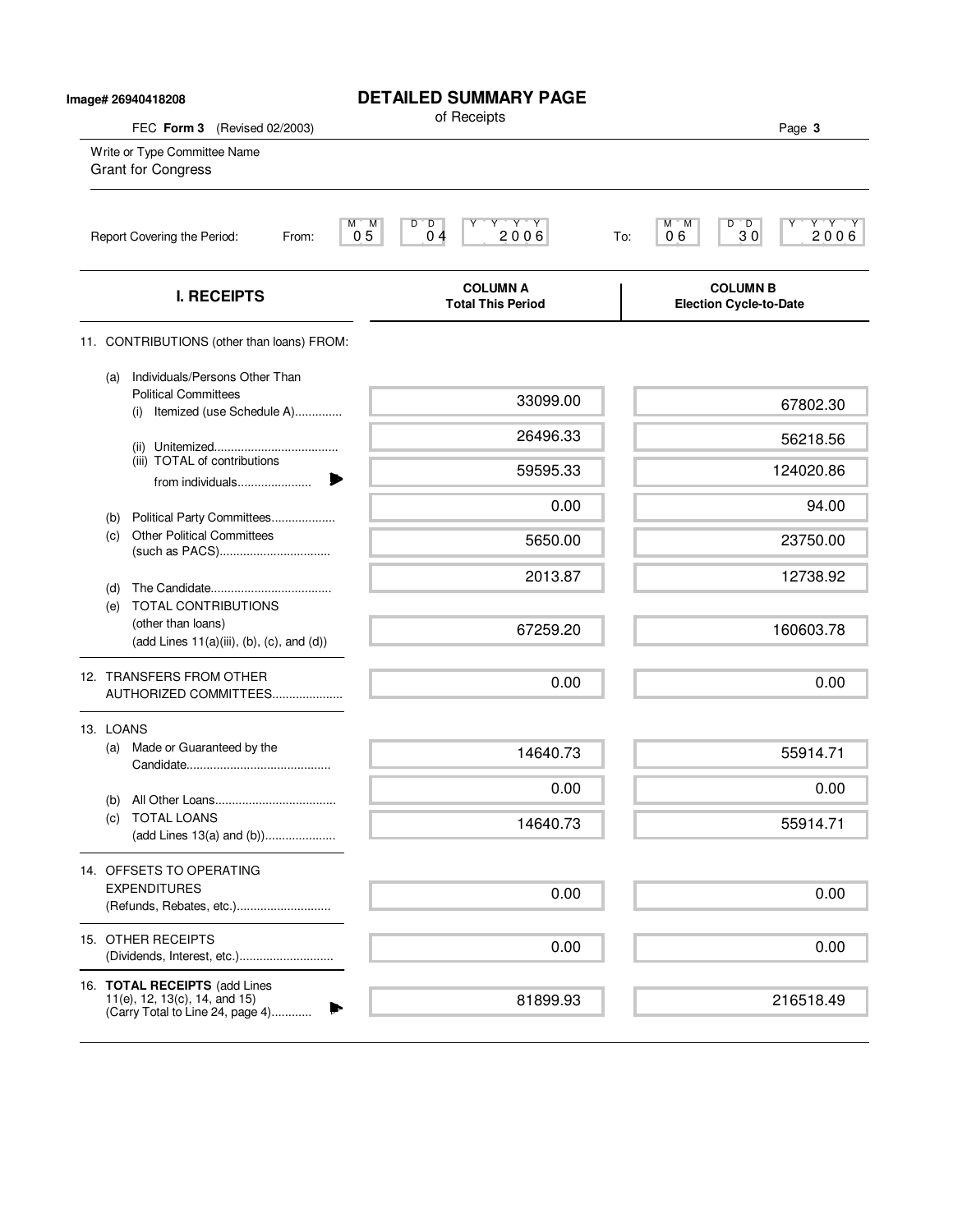#### **Image# 26940418209**

### **DETAILED SUMMARY PAGE**

of Disbursements

FEC **Form 3** (Revised 02/2003) Page **4 II. DISBURSEMENTS**<br>Total This Period Figures and COLUMN B<br>Total This Period Figures and Column B **Election Cycle-to-Date** 17. OPERATING EXPENDITURES.................. 18. TRANSFERS TO OTHER AUTHORIZED COMMITTEES................... 19. LOAN REPAYMENTS: (a) Of Loans Made or Guaranteed by the Candidate................................. (b) Of all Other Loans............................... (c) TOTAL LOAN REPAYMENTS (add Lines 19(a) and (b))..................... 20. REFUNDS OF CONTRIBUTIONS TO: (a) Individuals/Persons Other Than Political Committees.................. (b) Political Party Committees.................. (c) Other Political Committees (such as PACs).................................. (d) TOTAL CONTRIBUTION REFUNDS (add Lines 20(a), (b), and (c))............ 21. OTHER DISBURSEMENTS......................... 22. **TOTAL DISBURSEMENTS** (add Lines 17, 18, 19(c), 20(d), and 21)  $\triangleright$ 45810.40 0.00 0.00 0.00 0.00 100.00 0.00 0.00 100.00 0.00 45910.40 142436.38 0.00 0.00 0.00 0.00 100.00 0.00 0.00 100.00 0.00 142536.38

# **III. CASH SUMMARY**

|                                               | 37992.58  |
|-----------------------------------------------|-----------|
|                                               | 81899.93  |
|                                               | 119892.51 |
|                                               | 45910.40  |
| 27. CASH ON HAND AT CLOSE OF REPORTING PERIOD | 73982 11  |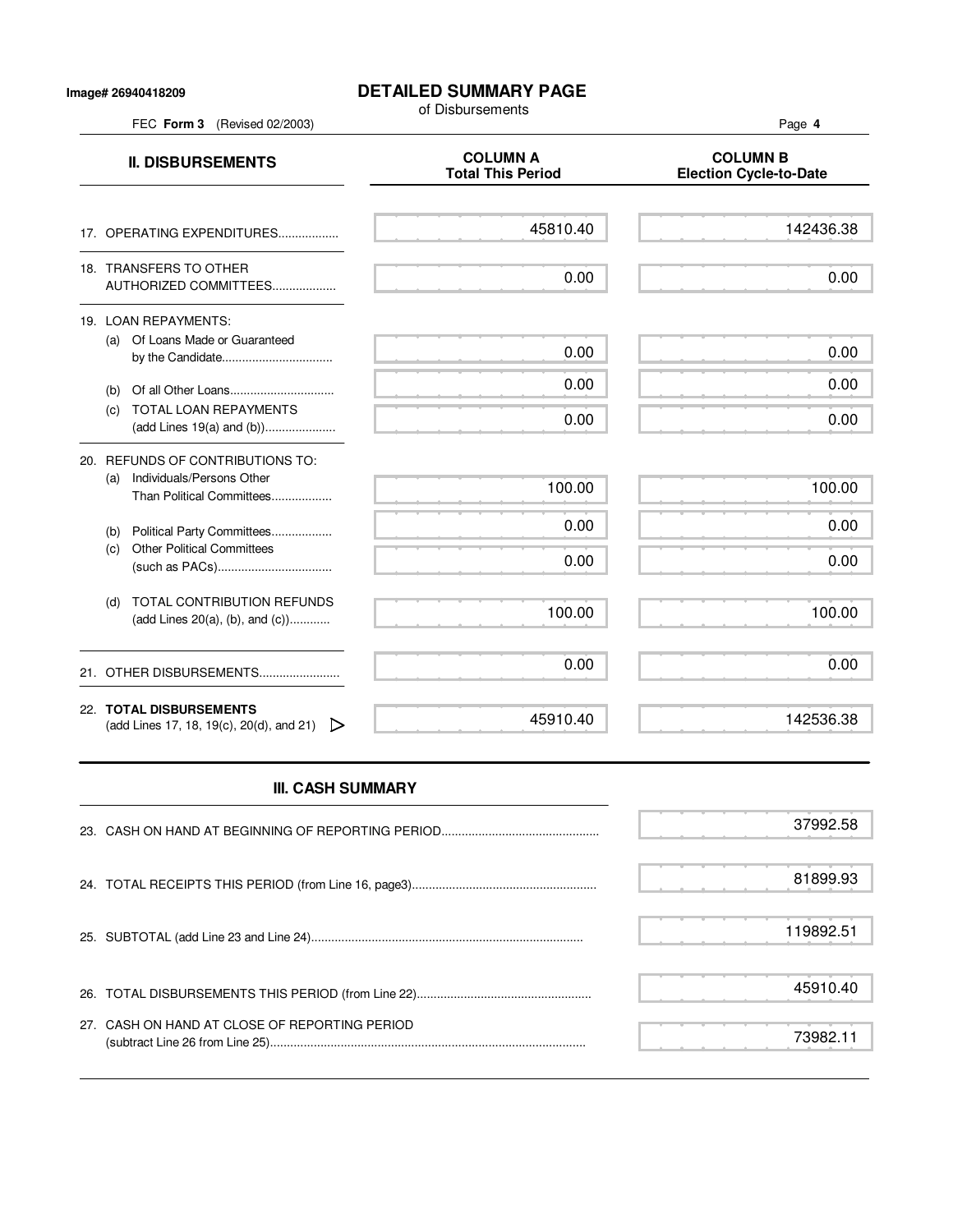| <b>SCHEDULE A (FEC Form 3)</b>                                                                                                                                            |                                | Use separate schedule(s)                         | FOR LINE NUMBER:<br>PAGE 5/67<br>(check only one)                          |
|---------------------------------------------------------------------------------------------------------------------------------------------------------------------------|--------------------------------|--------------------------------------------------|----------------------------------------------------------------------------|
| <b>ITEMIZED RECEIPTS</b>                                                                                                                                                  |                                | or each category of the<br>Detailed Summary Page | X<br>11a<br>11 <sub>b</sub><br>11c<br>11d                                  |
| Any information copied from such Reports and Statements may not be sold or used by any person for the purpose of soliciting contributions                                 |                                |                                                  | 12<br>13 <sub>b</sub><br>13a<br>14<br>15                                   |
| or for commercial purposes, other than using the name and address of any political committee to solicit contributions from such committee.<br>NAME OF COMMITTEE (In Full) |                                |                                                  |                                                                            |
| <b>Grant for Congress</b>                                                                                                                                                 |                                |                                                  |                                                                            |
| Full Name (Last, First, Middle Initial)<br>А.<br>Mary Abercrombie                                                                                                         |                                |                                                  | Date of Receipt                                                            |
| <b>Mailing Address</b><br>3228 Crescent Rim Dr                                                                                                                            |                                |                                                  | $D$ $D$<br>$Y - Y - Y$<br>$M$ $M$ /<br>Y<br>$\sqrt{ }$<br>2006<br>06<br>07 |
| City                                                                                                                                                                      | State                          | Zip Code                                         | Transaction ID: C816492                                                    |
| <b>Boise</b>                                                                                                                                                              | ID                             | 83706-2717                                       | Amount of Each Receipt this Period                                         |
| FEC ID number of contributing<br>federal political committee.                                                                                                             | C                              |                                                  | 250.00                                                                     |
| Name of Employer<br>Self                                                                                                                                                  | Occupation<br>Private investor |                                                  | Limit Increased Due to Opponent's                                          |
| 2006<br>Receipt For:                                                                                                                                                      |                                | Election Cycle-to-Date<br>▼                      | Spending (2 U.S.C. 441a(i)/441a-1)                                         |
| X General<br>Primary<br>Other (specify) $\blacktriangledown$                                                                                                              |                                | 250.00                                           |                                                                            |
| Full Name (Last, First, Middle Initial)<br><b>B.</b> Gary G Allen                                                                                                         |                                |                                                  | Date of Receipt                                                            |
| <b>Mailing Address</b><br>1601 Garfield St                                                                                                                                |                                |                                                  | $M$ $M$ /<br><u>י ץ י</u><br>D<br>$\overline{D}$<br>20<br>2006<br>06       |
| City                                                                                                                                                                      | State                          | Zip Code                                         | Transaction ID: C821785                                                    |
| <b>Boise</b>                                                                                                                                                              | ID                             | 83706                                            | Amount of Each Receipt this Period                                         |
| FEC ID number of contributing<br>federal political committee.                                                                                                             | C                              |                                                  | 500.00                                                                     |
| Name of Employer<br>Givens Pursley LLP                                                                                                                                    | Occupation                     |                                                  |                                                                            |
| 2006<br>Receipt For:                                                                                                                                                      | Attorney                       | Election Cycle-to-Date<br>v                      | Limit Increased Due to Opponent's<br>Spending (2 U.S.C. 441a(i)/441a-1)    |
| Primary<br>X General                                                                                                                                                      |                                |                                                  |                                                                            |
| Other (specify) $\blacktriangledown$                                                                                                                                      |                                | 700.00                                           |                                                                            |
| Full Name (Last, First, Middle Initial)<br>C. Jerry R Asker                                                                                                               |                                |                                                  | Date of Receipt                                                            |
| <b>Mailing Address</b><br>109 SE 9th St                                                                                                                                   |                                |                                                  | $M$ $M$ $/$<br>D<br>$\overline{D}$<br>$Y + Y + Y$<br>2006<br>05<br>27      |
| City                                                                                                                                                                      | State                          | Zip Code                                         | Transaction ID: C809451                                                    |
| Grangeville                                                                                                                                                               | ID                             | 83530-2147                                       | Amount of Each Receipt this Period                                         |
| FEC ID number of contributing<br>federal political committee.                                                                                                             | $\mathbf C$                    |                                                  | 100.00                                                                     |
| Name of Employer<br>None                                                                                                                                                  | Occupation<br>Retired          |                                                  | Limit Increased Due to Opponent's                                          |
| 2006<br>Receipt For:                                                                                                                                                      |                                | Election Cycle-to-Date<br>v                      | Spending (2 U.S.C. 441a(i)/441a-1)                                         |
| Primary<br>X General<br>Other (specify) $\blacktriangledown$                                                                                                              |                                | 250.00                                           |                                                                            |
|                                                                                                                                                                           |                                |                                                  | 850.00<br>▶                                                                |
|                                                                                                                                                                           |                                |                                                  | ▶                                                                          |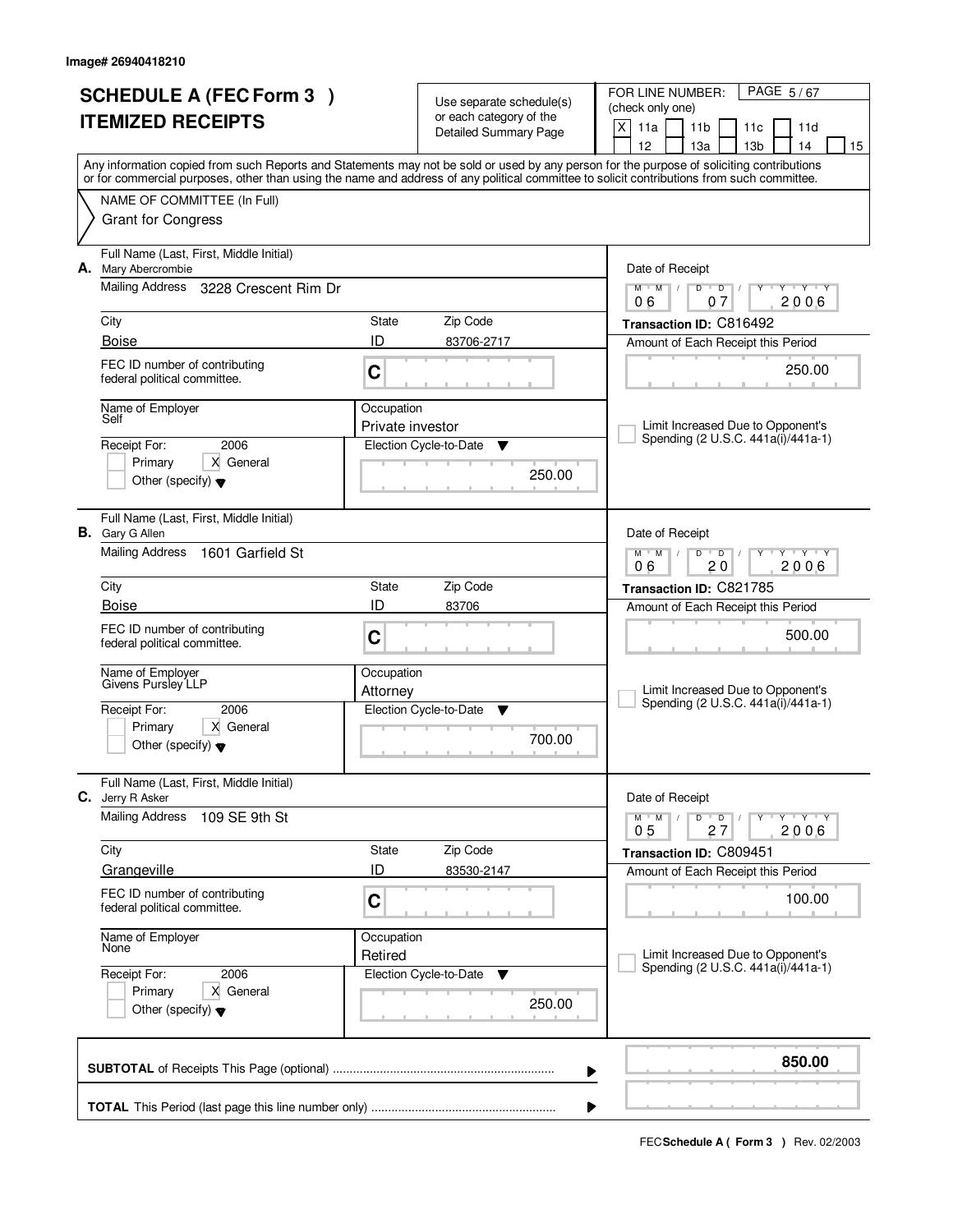|                          | <b>SCHEDULE A (FEC Form 3)</b>                                        |                       | Use separate schedule(s)    | FOR LINE NUMBER:<br>PAGE 6/67                                                                                                              |
|--------------------------|-----------------------------------------------------------------------|-----------------------|-----------------------------|--------------------------------------------------------------------------------------------------------------------------------------------|
| <b>ITEMIZED RECEIPTS</b> |                                                                       |                       | or each category of the     | (check only one)                                                                                                                           |
|                          |                                                                       |                       | Detailed Summary Page       | X<br>11a<br>11 <sub>b</sub><br>11c<br>11d<br>12<br>13 <sub>b</sub><br>13a<br>14<br>15                                                      |
|                          |                                                                       |                       |                             | Any information copied from such Reports and Statements may not be sold or used by any person for the purpose of soliciting contributions  |
|                          |                                                                       |                       |                             | or for commercial purposes, other than using the name and address of any political committee to solicit contributions from such committee. |
|                          | NAME OF COMMITTEE (In Full)                                           |                       |                             |                                                                                                                                            |
|                          | <b>Grant for Congress</b>                                             |                       |                             |                                                                                                                                            |
| А.                       | Full Name (Last, First, Middle Initial)<br>Leland Bernasconi          |                       |                             | Date of Receipt                                                                                                                            |
|                          | <b>Mailing Address</b><br>4710 Chinook Ave                            |                       |                             | $M$ $M$ /<br>$Y - Y - Y$<br>D<br>$\overline{D}$<br>Y<br>2006<br>06<br>14                                                                   |
|                          | City                                                                  | State                 | Zip Code                    | Transaction ID: C816970                                                                                                                    |
|                          | <b>Boise</b>                                                          | ID                    | 83709-6112                  | Amount of Each Receipt this Period                                                                                                         |
|                          | FEC ID number of contributing<br>federal political committee.         | C                     |                             | 100.00                                                                                                                                     |
|                          | Name of Employer<br>None                                              | Occupation<br>Retired |                             | Limit Increased Due to Opponent's                                                                                                          |
|                          | 2006<br>Receipt For:                                                  |                       | Election Cycle-to-Date<br>Y | Spending (2 U.S.C. 441a(i)/441a-1)                                                                                                         |
|                          | X General<br>Primary                                                  |                       |                             |                                                                                                                                            |
|                          | Other (specify) $\blacktriangledown$                                  |                       | 250.00                      |                                                                                                                                            |
|                          | Full Name (Last, First, Middle Initial)<br><b>B.</b> Kimberly Beswick |                       |                             | Date of Receipt                                                                                                                            |
|                          | Mailing Address<br>PO Box 2726                                        |                       |                             | $M$ $M$<br>TEY TY<br>D<br>$\Box$<br>6<br>2006<br>06<br>1.                                                                                  |
|                          | City                                                                  | State                 | Zip Code                    | Transaction ID: C821810                                                                                                                    |
|                          | <b>Boise</b>                                                          | ID                    | 83701-2726                  | Amount of Each Receipt this Period                                                                                                         |
|                          | FEC ID number of contributing<br>federal political committee.         | C                     |                             | 250.00                                                                                                                                     |
|                          | Name of Employer<br>Memjet Services, Inc.                             | Occupation            |                             |                                                                                                                                            |
|                          |                                                                       | V P Marketing         |                             | Limit Increased Due to Opponent's<br>Spending (2 U.S.C. 441a(i)/441a-1)                                                                    |
|                          | 2006<br>Receipt For:<br>X General<br>Primary                          |                       | Election Cycle-to-Date<br>▼ |                                                                                                                                            |
|                          | Other (specify) $\blacktriangledown$                                  |                       | 250.00                      |                                                                                                                                            |
|                          | Full Name (Last, First, Middle Initial)<br>C. Rex Blackburn           |                       |                             | Date of Receipt                                                                                                                            |
|                          | <b>Mailing Address</b><br>2019 N 23rd St                              |                       |                             | $D$ $D$ $/$<br>$M$ $M$ /<br>$Y + Y + Y$<br>Y<br>2006<br>13<br>06                                                                           |
|                          | City                                                                  | State                 | Zip Code                    | Transaction ID: C817087                                                                                                                    |
|                          | <b>Boise</b>                                                          | ID                    | 83702-0522                  | Amount of Each Receipt this Period                                                                                                         |
|                          | FEC ID number of contributing<br>federal political committee.         | $\mathbf C$           |                             | 500.00                                                                                                                                     |
|                          | Name of Employer<br>Blackburn & Jones                                 | Occupation            |                             |                                                                                                                                            |
|                          |                                                                       | Attorney              |                             | Limit Increased Due to Opponent's<br>Spending (2 U.S.C. 441a(i)/441a-1)                                                                    |
|                          | Receipt For:<br>2006<br>Primary<br>X General                          |                       | Election Cycle-to-Date<br>v |                                                                                                                                            |
|                          | Other (specify) $\blacktriangledown$                                  |                       | 500.00                      |                                                                                                                                            |
|                          |                                                                       |                       |                             | 850.00<br>▶                                                                                                                                |
|                          |                                                                       |                       |                             | ▶                                                                                                                                          |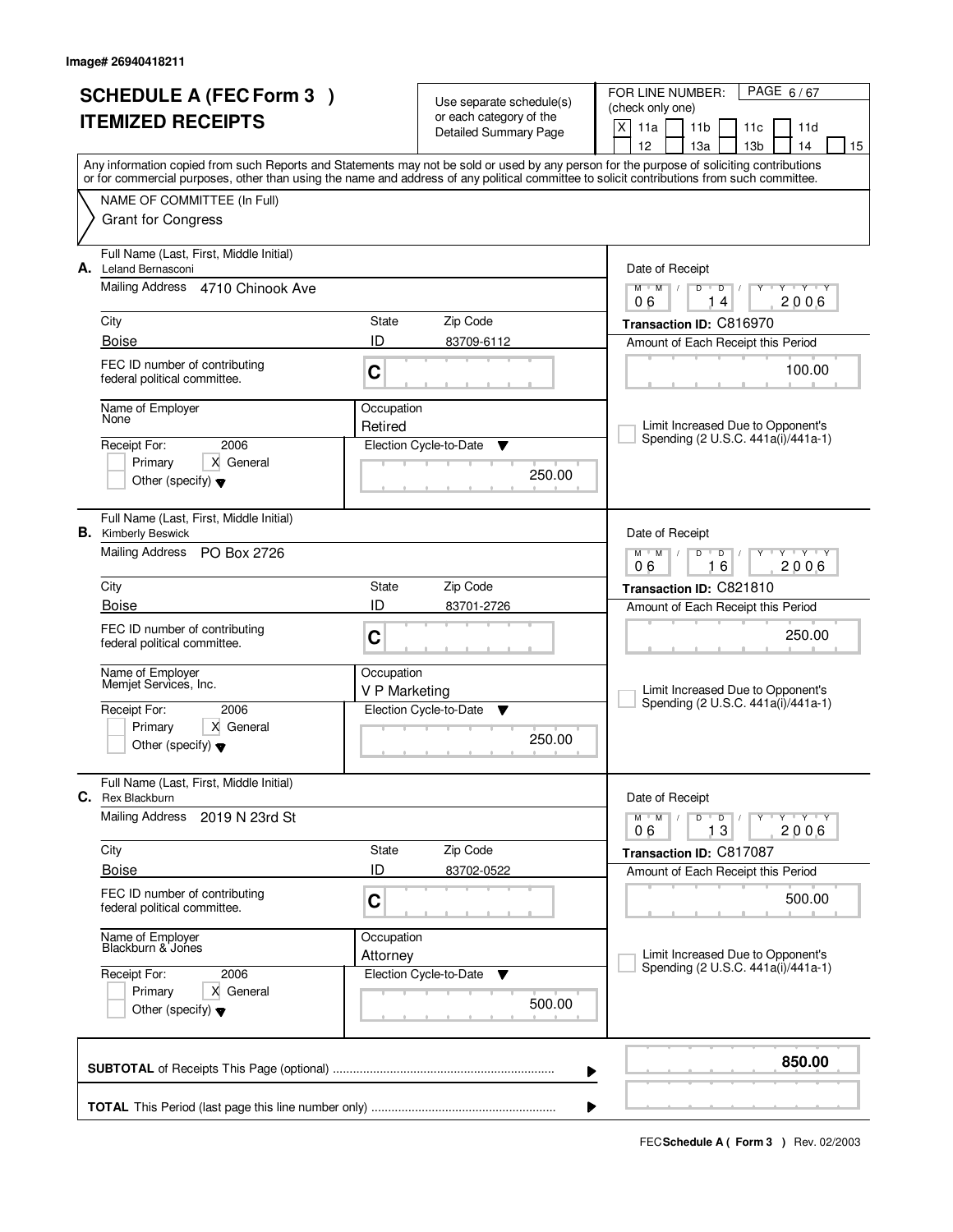| <b>SCHEDULE A (FEC Form 3)</b>                                                                                                                                                                                                                                                          |             | Use separate schedule(s)                         | PAGE 7/67<br>FOR LINE NUMBER:<br>(check only one)                       |
|-----------------------------------------------------------------------------------------------------------------------------------------------------------------------------------------------------------------------------------------------------------------------------------------|-------------|--------------------------------------------------|-------------------------------------------------------------------------|
| <b>ITEMIZED RECEIPTS</b>                                                                                                                                                                                                                                                                |             | or each category of the<br>Detailed Summary Page | X<br>11a<br>11 <sub>b</sub><br>11c<br>11d                               |
|                                                                                                                                                                                                                                                                                         |             |                                                  | 12<br>13 <sub>b</sub><br>13a<br>14<br>15                                |
| Any information copied from such Reports and Statements may not be sold or used by any person for the purpose of soliciting contributions<br>or for commercial purposes, other than using the name and address of any political committee to solicit contributions from such committee. |             |                                                  |                                                                         |
| NAME OF COMMITTEE (In Full)                                                                                                                                                                                                                                                             |             |                                                  |                                                                         |
| <b>Grant for Congress</b>                                                                                                                                                                                                                                                               |             |                                                  |                                                                         |
| Full Name (Last, First, Middle Initial)<br>А.<br>Jean-Pierre A. Boespflug                                                                                                                                                                                                               |             |                                                  | Date of Receipt                                                         |
| Mailing Address<br>1055 Parkhill Dr                                                                                                                                                                                                                                                     |             |                                                  | $M$ $M$ $/$<br>Y Y Y Y<br>D<br>$\overline{D}$<br>2006<br>06<br>14       |
| City                                                                                                                                                                                                                                                                                    | State       | Zip Code                                         | Transaction ID: C816993                                                 |
| <b>Boise</b>                                                                                                                                                                                                                                                                            | ID          | 83702                                            | Amount of Each Receipt this Period                                      |
| FEC ID number of contributing<br>federal political committee.                                                                                                                                                                                                                           | C           |                                                  | 500.00                                                                  |
| Name of Employer<br>Tamarack Resort                                                                                                                                                                                                                                                     | Occupation  | General manager                                  | Limit Increased Due to Opponent's                                       |
| Receipt For:<br>2006                                                                                                                                                                                                                                                                    |             | Election Cycle-to-Date<br>Y                      | Spending (2 U.S.C. 441a(i)/441a-1)                                      |
| X General<br>Primary<br>Other (specify) $\blacktriangledown$                                                                                                                                                                                                                            |             | 500.00                                           |                                                                         |
| Full Name (Last, First, Middle Initial)<br><b>B.</b> Carol Henry Boyd                                                                                                                                                                                                                   |             |                                                  | Date of Receipt                                                         |
| Mailing Address 2081 S Springbrook Ln                                                                                                                                                                                                                                                   |             |                                                  | $M^+$ M<br>TEY TEY<br>D<br>$\overline{D}$<br>30<br>2006<br>06           |
| City                                                                                                                                                                                                                                                                                    | State       | Zip Code                                         | Transaction ID: C828159                                                 |
| <b>Boise</b>                                                                                                                                                                                                                                                                            | ID          | 83706-6106                                       | Amount of Each Receipt this Period                                      |
| FEC ID number of contributing<br>federal political committee.                                                                                                                                                                                                                           | C           |                                                  | 250.00                                                                  |
| Name of Employer<br>None                                                                                                                                                                                                                                                                | Occupation  |                                                  |                                                                         |
| 2006<br>Receipt For:                                                                                                                                                                                                                                                                    | Retired     | Election Cycle-to-Date<br>Y                      | Limit Increased Due to Opponent's<br>Spending (2 U.S.C. 441a(i)/441a-1) |
| Primary<br>X General                                                                                                                                                                                                                                                                    |             |                                                  |                                                                         |
| Other (specify) $\blacktriangledown$                                                                                                                                                                                                                                                    |             | 250.00                                           |                                                                         |
| Full Name (Last, First, Middle Initial)<br>C. Gail E Bray                                                                                                                                                                                                                               |             |                                                  | Date of Receipt                                                         |
| <b>Mailing Address</b><br>6301 N Pierce Park Ln                                                                                                                                                                                                                                         |             |                                                  | $M$ $M$ $/$<br>D<br>$\overline{D}$<br>$Y + Y + Y$<br>2006<br>06<br>14   |
| City                                                                                                                                                                                                                                                                                    | State       | Zip Code                                         | Transaction ID: C816994                                                 |
| <b>Boise</b>                                                                                                                                                                                                                                                                            | ID          | 83714-7968                                       | Amount of Each Receipt this Period                                      |
| FEC ID number of contributing<br>federal political committee.                                                                                                                                                                                                                           | $\mathbf C$ |                                                  | 200.00                                                                  |
| Name of Employer<br>Bray Law Offices                                                                                                                                                                                                                                                    | Occupation  | Office Administrator                             | Limit Increased Due to Opponent's                                       |
| Receipt For:<br>2006                                                                                                                                                                                                                                                                    |             | Election Cycle-to-Date<br>v                      | Spending (2 U.S.C. 441a(i)/441a-1)                                      |
| Primary<br>X General<br>Other (specify) $\blacktriangledown$                                                                                                                                                                                                                            |             | 600.00                                           |                                                                         |
|                                                                                                                                                                                                                                                                                         |             |                                                  | 950.00<br>▶                                                             |
|                                                                                                                                                                                                                                                                                         |             |                                                  | ▶                                                                       |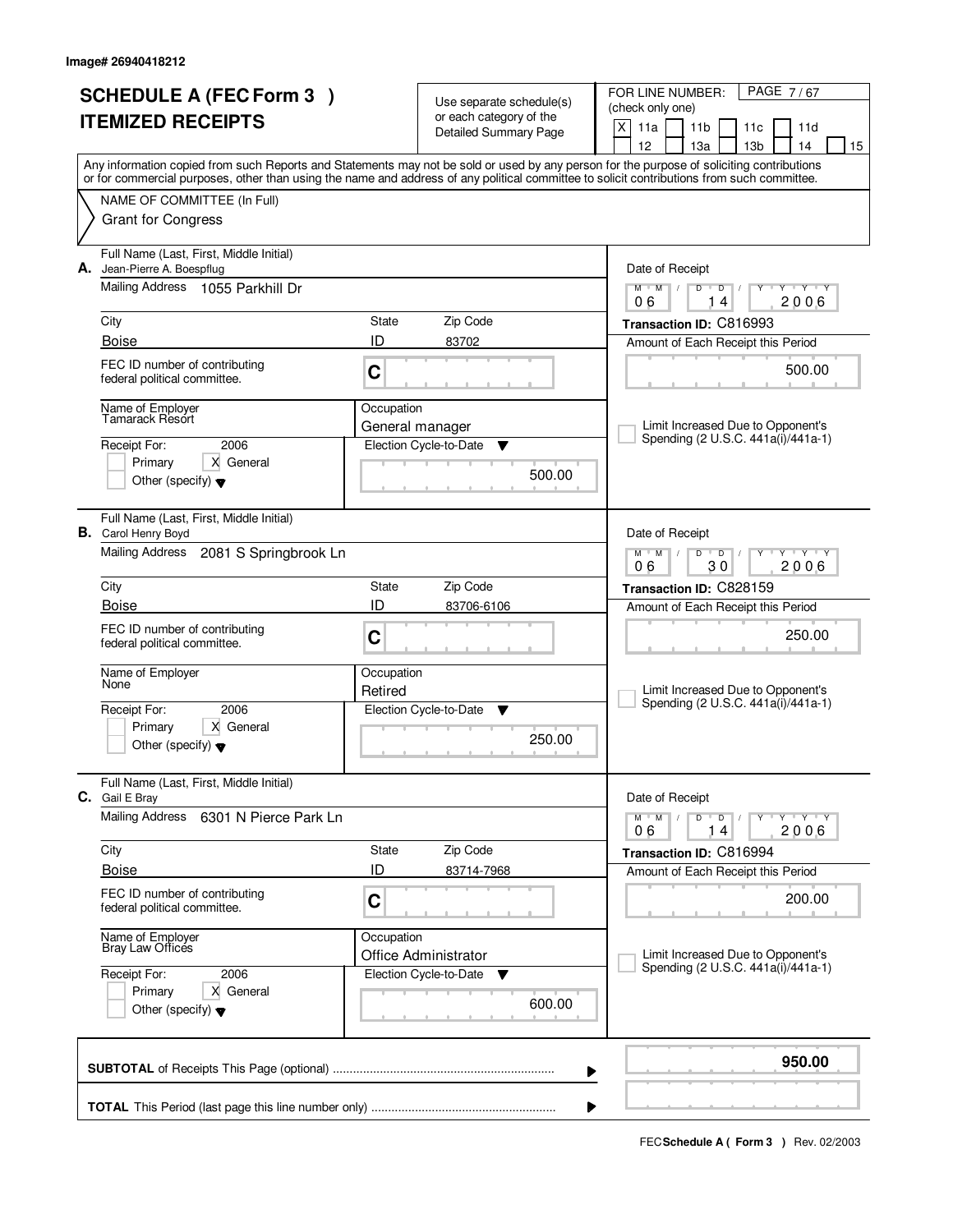| <b>SCHEDULE A (FEC Form 3)</b> |                                                                |                       | Use separate schedule(s)<br>or each category of the | PAGE 8/67<br>FOR LINE NUMBER:<br>(check only one)                                                                                                                                                                                                                                       |
|--------------------------------|----------------------------------------------------------------|-----------------------|-----------------------------------------------------|-----------------------------------------------------------------------------------------------------------------------------------------------------------------------------------------------------------------------------------------------------------------------------------------|
|                                | <b>ITEMIZED RECEIPTS</b>                                       |                       | <b>Detailed Summary Page</b>                        | X<br>11a<br>11 <sub>b</sub><br>11c<br>11d<br>13 <sub>b</sub><br>12<br>13a<br>14<br>15                                                                                                                                                                                                   |
|                                |                                                                |                       |                                                     | Any information copied from such Reports and Statements may not be sold or used by any person for the purpose of soliciting contributions<br>or for commercial purposes, other than using the name and address of any political committee to solicit contributions from such committee. |
|                                | NAME OF COMMITTEE (In Full)<br><b>Grant for Congress</b>       |                       |                                                     |                                                                                                                                                                                                                                                                                         |
| А.                             | Full Name (Last, First, Middle Initial)                        |                       |                                                     | Date of Receipt                                                                                                                                                                                                                                                                         |
|                                | Gene Bray<br><b>Mailing Address</b><br>5654 El Gato Ln         |                       |                                                     | $Y$ $Y$ $Y$<br>$M$ $M$<br>$D$ $D$ $I$<br>Y<br>07<br>2006<br>06                                                                                                                                                                                                                          |
|                                | City                                                           | State                 | Zip Code                                            | Transaction ID: C816496                                                                                                                                                                                                                                                                 |
|                                | Meridian                                                       | ID                    | 83642-5346                                          | Amount of Each Receipt this Period                                                                                                                                                                                                                                                      |
|                                | FEC ID number of contributing<br>federal political committee.  | C                     |                                                     | 250.00                                                                                                                                                                                                                                                                                  |
|                                | Name of Employer<br>None                                       | Occupation<br>Retired |                                                     | Limit Increased Due to Opponent's                                                                                                                                                                                                                                                       |
|                                | 2006<br>Receipt For:                                           |                       | Election Cycle-to-Date<br>▼                         | Spending (2 U.S.C. 441a(i)/441a-1)                                                                                                                                                                                                                                                      |
|                                | X General<br>Primary<br>Other (specify) $\blacktriangledown$   |                       | 560.00                                              |                                                                                                                                                                                                                                                                                         |
|                                | Full Name (Last, First, Middle Initial)<br><b>B.</b> Gene Bray |                       |                                                     | Date of Receipt                                                                                                                                                                                                                                                                         |
|                                | Mailing Address<br>5654 El Gato Ln                             |                       |                                                     | $M$ M<br>$T - Y - T Y$<br>D<br>$\overline{D}$<br>2006<br>06<br>14                                                                                                                                                                                                                       |
|                                | City                                                           | State                 | Zip Code                                            | Transaction ID: C816995                                                                                                                                                                                                                                                                 |
|                                | Meridian                                                       | ID                    | 83642-5346                                          | Amount of Each Receipt this Period                                                                                                                                                                                                                                                      |
|                                | FEC ID number of contributing<br>federal political committee.  | C                     |                                                     | 200.00                                                                                                                                                                                                                                                                                  |
|                                | Name of Employer<br>None                                       | Occupation<br>Retired |                                                     | Limit Increased Due to Opponent's                                                                                                                                                                                                                                                       |
|                                | 2006<br>Receipt For:                                           |                       | Election Cycle-to-Date<br>▼                         | Spending (2 U.S.C. 441a(i)/441a-1)                                                                                                                                                                                                                                                      |
|                                | X General<br>Primary<br>Other (specify) $\blacktriangledown$   |                       | 560.00                                              |                                                                                                                                                                                                                                                                                         |
| С.                             | Full Name (Last, First, Middle Initial)<br>Gene Bray           |                       |                                                     | Date of Receipt                                                                                                                                                                                                                                                                         |
|                                | <b>Mailing Address</b><br>5654 El Gato Ln                      |                       |                                                     | D<br>$M$ <sup><math>+</math></sup><br>$M$ /<br>$\overline{D}$<br>Y<br>16<br>2006<br>06                                                                                                                                                                                                  |
|                                | City                                                           | State                 | Zip Code                                            | Transaction ID: C821654                                                                                                                                                                                                                                                                 |
|                                | Meridian                                                       | ID                    | 83642-5346                                          | Amount of Each Receipt this Period                                                                                                                                                                                                                                                      |
|                                | FEC ID number of contributing<br>federal political committee.  | C                     |                                                     | 60.00                                                                                                                                                                                                                                                                                   |
|                                | Name of Employer<br>None                                       | Occupation<br>Retired |                                                     | Limit Increased Due to Opponent's                                                                                                                                                                                                                                                       |
|                                | Receipt For:<br>2006                                           |                       | Election Cycle-to-Date<br>v                         | Spending (2 U.S.C. 441a(i)/441a-1)                                                                                                                                                                                                                                                      |
|                                | X General<br>Primary<br>Other (specify) $\blacktriangledown$   |                       | 560.00                                              |                                                                                                                                                                                                                                                                                         |
|                                |                                                                |                       |                                                     | 510.00<br>▶                                                                                                                                                                                                                                                                             |
|                                |                                                                |                       |                                                     | ▶                                                                                                                                                                                                                                                                                       |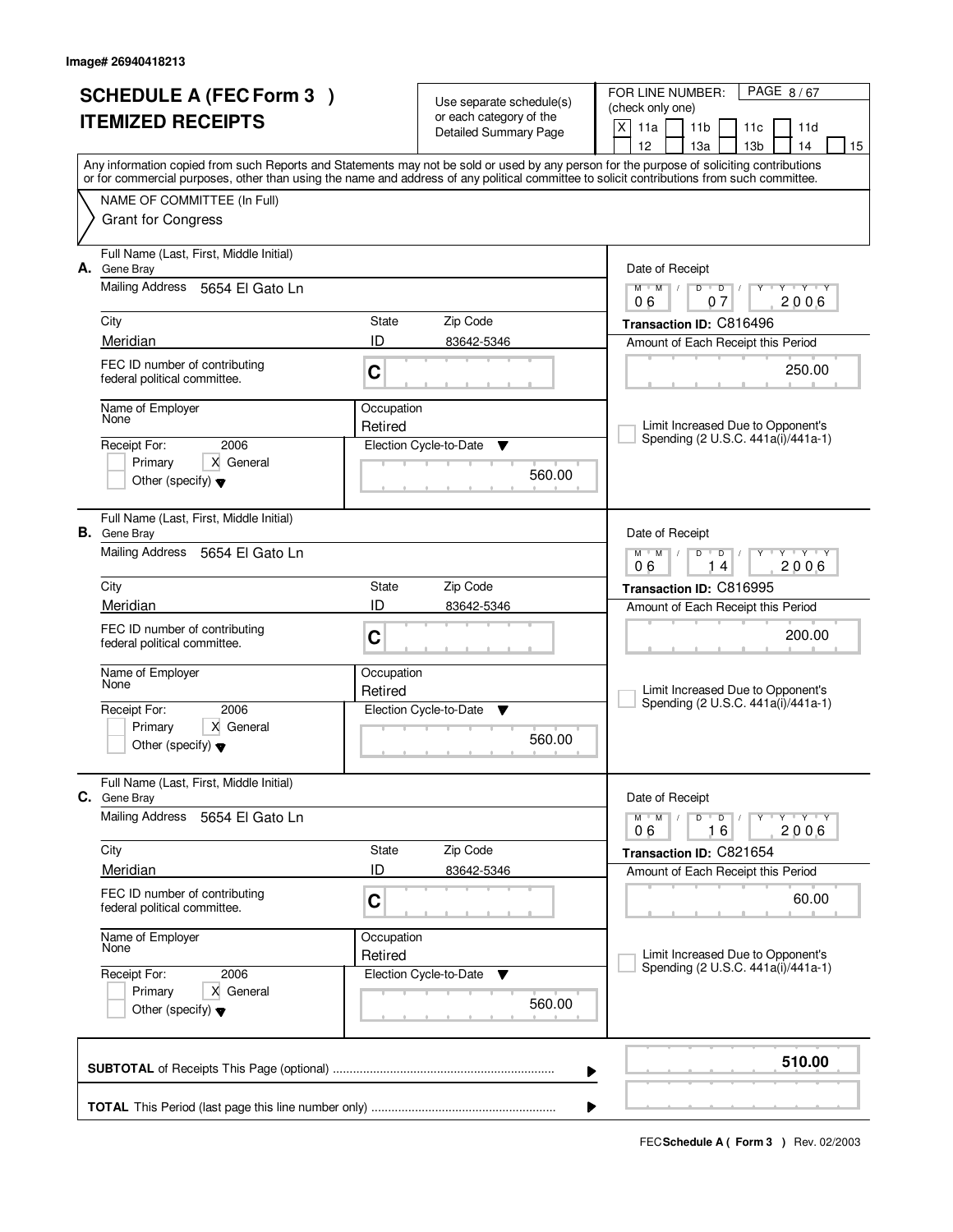| <b>SCHEDULE A (FEC Form 3)</b><br><b>ITEMIZED RECEIPTS</b> |                                                                                                                                                |                         | Use separate schedule(s)<br>or each category of the<br><b>Detailed Summary Page</b> | PAGE 9/67<br>FOR LINE NUMBER:<br>(check only one)<br>X<br>11a<br>11 <sub>b</sub><br>11c<br>11d<br>12<br>13a<br>13 <sub>b</sub><br>14<br>15                                                                                                                                              |
|------------------------------------------------------------|------------------------------------------------------------------------------------------------------------------------------------------------|-------------------------|-------------------------------------------------------------------------------------|-----------------------------------------------------------------------------------------------------------------------------------------------------------------------------------------------------------------------------------------------------------------------------------------|
|                                                            | NAME OF COMMITTEE (In Full)                                                                                                                    |                         |                                                                                     | Any information copied from such Reports and Statements may not be sold or used by any person for the purpose of soliciting contributions<br>or for commercial purposes, other than using the name and address of any political committee to solicit contributions from such committee. |
|                                                            | <b>Grant for Congress</b>                                                                                                                      |                         |                                                                                     |                                                                                                                                                                                                                                                                                         |
| А.                                                         | Full Name (Last, First, Middle Initial)<br>Hollis J. Brookover                                                                                 |                         |                                                                                     | Date of Receipt                                                                                                                                                                                                                                                                         |
|                                                            | Mailing Address<br>649 N Morningside Way                                                                                                       |                         |                                                                                     | $\overline{D}$<br>$Y + Y + Y$<br>$M$ $M$ /<br>D<br>$\sqrt{ }$<br>Y<br>2006<br>05<br>31                                                                                                                                                                                                  |
|                                                            | City<br><b>Boise</b>                                                                                                                           | State<br>ID             | Zip Code<br>83712-7578                                                              | Transaction ID: C812270<br>Amount of Each Receipt this Period                                                                                                                                                                                                                           |
|                                                            | FEC ID number of contributing<br>federal political committee.                                                                                  | C                       |                                                                                     | 250.00                                                                                                                                                                                                                                                                                  |
|                                                            | Name of Employer<br>Hollis-Morningside LLC<br>Receipt For:<br>2006<br>X General<br>Primary<br>Other (specify) $\blacktriangledown$             | Occupation<br>Attorney  | Election Cycle-to-Date<br>▼<br>500.00                                               | Limit Increased Due to Opponent's<br>Spending (2 U.S.C. 441a(i)/441a-1)                                                                                                                                                                                                                 |
|                                                            | Full Name (Last, First, Middle Initial)<br><b>B.</b> Hollis J. Brookover<br>Mailing Address 649 N Morningside Way                              |                         |                                                                                     | Date of Receipt<br>$M$ M<br>D<br>$\overline{D}$<br>$Y + Y$<br>06<br>2006<br>06                                                                                                                                                                                                          |
|                                                            | City                                                                                                                                           | Transaction ID: C816486 |                                                                                     |                                                                                                                                                                                                                                                                                         |
|                                                            | <b>Boise</b>                                                                                                                                   | ID                      | 83712-7578                                                                          | Amount of Each Receipt this Period                                                                                                                                                                                                                                                      |
|                                                            | FEC ID number of contributing<br>federal political committee.                                                                                  | C                       |                                                                                     | 250.00                                                                                                                                                                                                                                                                                  |
|                                                            | Name of Employer<br>Hollis-Morningside LLC                                                                                                     | Occupation<br>Attorney  |                                                                                     | Limit Increased Due to Opponent's                                                                                                                                                                                                                                                       |
|                                                            | Receipt For:<br>2006<br>X General<br>Primary<br>Other (specify) $\blacktriangledown$                                                           |                         | Election Cycle-to-Date<br>▼<br>500.00                                               | Spending (2 U.S.C. 441a(i)/441a-1)                                                                                                                                                                                                                                                      |
| С.                                                         | Full Name (Last, First, Middle Initial)<br>Carl P. Burke                                                                                       |                         |                                                                                     | Date of Receipt                                                                                                                                                                                                                                                                         |
|                                                            | <b>Mailing Address</b><br>1612 E Braemere Rd                                                                                                   |                         |                                                                                     | D<br>$M$ /<br>$\overline{\phantom{0}}$ D $\overline{\phantom{0}}$ /<br>$Y + Y + Y$<br>$M$ <sup><math>+</math></sup><br>Y<br>13<br>2006<br>06                                                                                                                                            |
|                                                            | City                                                                                                                                           | State                   | Zip Code                                                                            | Transaction ID: C816651                                                                                                                                                                                                                                                                 |
|                                                            | <b>Boise</b><br>FEC ID number of contributing                                                                                                  | ID                      | 83702-1860                                                                          | Amount of Each Receipt this Period                                                                                                                                                                                                                                                      |
|                                                            | federal political committee.                                                                                                                   | C                       |                                                                                     | 100.00                                                                                                                                                                                                                                                                                  |
|                                                            | Name of Employer<br>Greener, Banducci & Shoem-<br>aker<br>Receipt For:<br>2006<br>Primary<br>X General<br>Other (specify) $\blacktriangledown$ | Occupation<br>Attorney  | Election Cycle-to-Date<br>v<br>550.00                                               | Limit Increased Due to Opponent's<br>Spending (2 U.S.C. 441a(i)/441a-1)                                                                                                                                                                                                                 |
|                                                            |                                                                                                                                                |                         |                                                                                     | 600.00<br>▶                                                                                                                                                                                                                                                                             |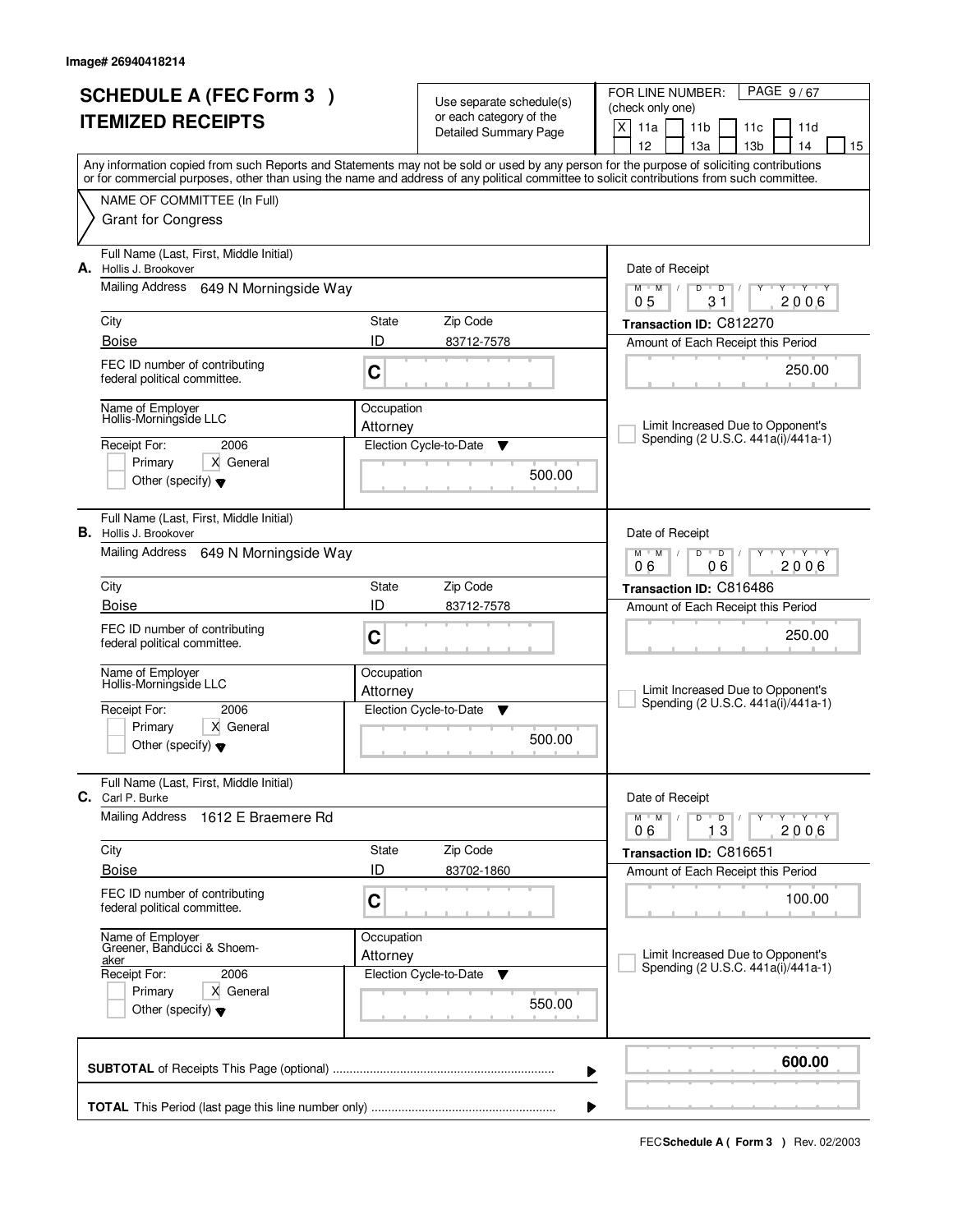|    | <b>SCHEDULE A (FEC Form 3)</b><br><b>ITEMIZED RECEIPTS</b>                                                                       |                                     | Use separate schedule(s)<br>or each category of the<br><b>Detailed Summary Page</b> | PAGE 10/67<br>FOR LINE NUMBER:<br>(check only one)<br>X<br>11a<br>11 <sub>b</sub><br>11c<br>11d<br>12<br>13a<br>13 <sub>b</sub><br>14<br>15                                                                                                                                             |
|----|----------------------------------------------------------------------------------------------------------------------------------|-------------------------------------|-------------------------------------------------------------------------------------|-----------------------------------------------------------------------------------------------------------------------------------------------------------------------------------------------------------------------------------------------------------------------------------------|
|    | NAME OF COMMITTEE (In Full)<br><b>Grant for Congress</b>                                                                         |                                     |                                                                                     | Any information copied from such Reports and Statements may not be sold or used by any person for the purpose of soliciting contributions<br>or for commercial purposes, other than using the name and address of any political committee to solicit contributions from such committee. |
| А. | Full Name (Last, First, Middle Initial)<br>Janet S Buschert<br>Mailing Address<br>235 W Floating Feather Rd<br>City<br>State     |                                     | Zip Code                                                                            | Date of Receipt<br>$Y + Y + Y$<br>$M$ $M$ $/$<br>$D$ $D$<br>$\mathbb{I}$<br>Y<br>18<br>2006<br>06<br>Transaction ID: C817362                                                                                                                                                            |
|    | Eagle<br>FEC ID number of contributing<br>federal political committee.                                                           | ID<br>C                             | 83616                                                                               | Amount of Each Receipt this Period<br>2000.00                                                                                                                                                                                                                                           |
|    | Name of Employer<br>Swift Communications<br>2006<br>Receipt For:<br>X General<br>Primary<br>Other (specify) $\blacktriangledown$ | Occupation<br>Director              | Election Cycle-to-Date<br>▼<br>2200.00                                              | Limit Increased Due to Opponent's<br>Spending (2 U.S.C. 441a(i)/441a-1)                                                                                                                                                                                                                 |
|    | Full Name (Last, First, Middle Initial)<br><b>B.</b> Samuel H Butterfield<br>Mailing Address 328 N Polk St                       |                                     |                                                                                     | Date of Receipt<br>$M$ $M$ $/$<br><b>TY TY</b><br>D<br>$\Box$<br>17<br>2006<br>06                                                                                                                                                                                                       |
|    | City<br>Moscow<br>FEC ID number of contributing<br>federal political committee.                                                  | State<br>ID<br>C                    | Zip Code<br>83843-2747                                                              | Transaction ID: C821610<br>Amount of Each Receipt this Period<br>100.00                                                                                                                                                                                                                 |
|    | Name of Employer<br>None<br>2006<br>Receipt For:<br>X General<br>Primary<br>Other (specify) $\blacktriangledown$                 | Occupation<br>Retired               | Election Cycle-to-Date<br>▼<br>250.00                                               | Limit Increased Due to Opponent's<br>Spending (2 U.S.C. 441a(i)/441a-1)                                                                                                                                                                                                                 |
| C. | Full Name (Last, First, Middle Initial)<br><b>Bethine Church</b><br><b>Mailing Address</b><br>480 N Walnut St                    |                                     |                                                                                     | Date of Receipt<br>$D$ $D$ $I$<br>$M$ <sup>U</sup><br>$M$ /<br>Y<br>$Y + Y + Y$                                                                                                                                                                                                         |
|    | City<br><b>Boise</b><br>FEC ID number of contributing<br>federal political committee.                                            | State<br>ID<br>C                    | Zip Code<br>83712-7317                                                              | 2006<br>06<br>14<br>Transaction ID: C816996<br>Amount of Each Receipt this Period<br>200.00                                                                                                                                                                                             |
|    | Name of Employer<br>None<br>Receipt For:<br>2006<br>X General<br>Primary<br>Other (specify) $\blacktriangledown$                 | Occupation<br><b>Civic Activist</b> | Election Cycle-to-Date<br>▼<br>350.00                                               | Limit Increased Due to Opponent's<br>Spending (2 U.S.C. 441a(i)/441a-1)                                                                                                                                                                                                                 |
|    |                                                                                                                                  |                                     |                                                                                     | 2300.00<br>▶                                                                                                                                                                                                                                                                            |
|    |                                                                                                                                  |                                     |                                                                                     |                                                                                                                                                                                                                                                                                         |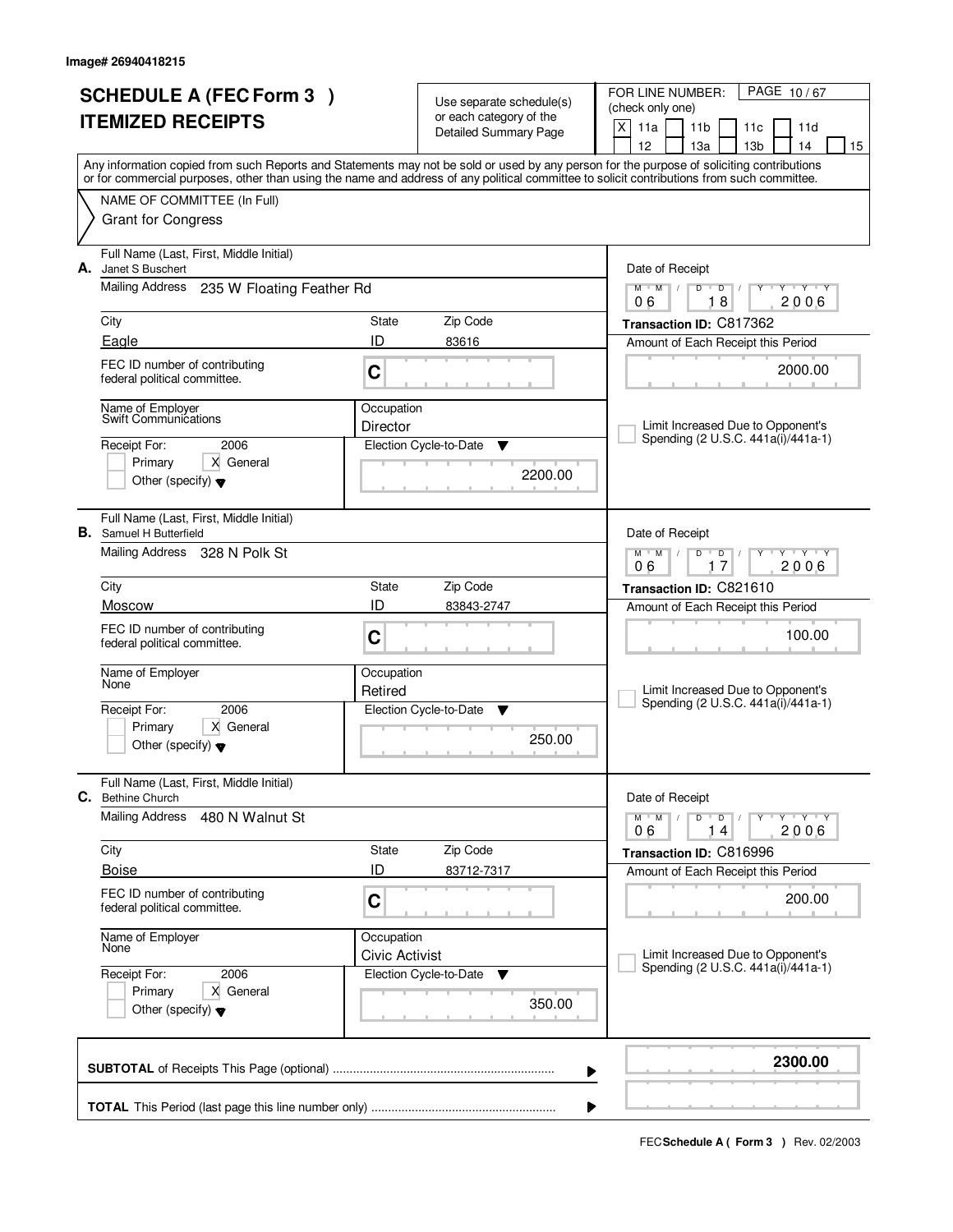| <b>SCHEDULE A (FEC Form 3)</b><br><b>ITEMIZED RECEIPTS</b> |                                                                  |                            | Use separate schedule(s)<br>or each category of the<br><b>Detailed Summary Page</b> | PAGE 11/67<br>FOR LINE NUMBER:<br>(check only one)<br>$\mathsf{X}$<br>11a<br>11 <sub>b</sub><br>11c<br>11d                                                                            |
|------------------------------------------------------------|------------------------------------------------------------------|----------------------------|-------------------------------------------------------------------------------------|---------------------------------------------------------------------------------------------------------------------------------------------------------------------------------------|
|                                                            |                                                                  |                            |                                                                                     | 12<br>13a<br>13 <sub>b</sub><br>14<br>15<br>Any information copied from such Reports and Statements may not be sold or used by any person for the purpose of soliciting contributions |
|                                                            |                                                                  |                            |                                                                                     | or for commercial purposes, other than using the name and address of any political committee to solicit contributions from such committee.                                            |
|                                                            | NAME OF COMMITTEE (In Full)<br><b>Grant for Congress</b>         |                            |                                                                                     |                                                                                                                                                                                       |
| А.                                                         | Full Name (Last, First, Middle Initial)<br>Gail Church           |                            |                                                                                     | Date of Receipt                                                                                                                                                                       |
|                                                            | Mailing Address 5450 Elmore Rd                                   |                            |                                                                                     | $Y + Y + Y + Y$<br>$M$ $M$ /<br>$D$ $D$ $I$<br>16<br>0 <sub>5</sub><br>2006                                                                                                           |
|                                                            | City                                                             | State                      | Zip Code                                                                            | Transaction ID: C811100                                                                                                                                                               |
|                                                            | Fruitland                                                        | ID                         | 83619-3759                                                                          | Amount of Each Receipt this Period                                                                                                                                                    |
|                                                            | FEC ID number of contributing<br>federal political committee.    | C                          |                                                                                     | 150.00                                                                                                                                                                                |
|                                                            | Name of Employer<br><b>Fruitland School District</b>             | Occupation<br><b>Clerk</b> |                                                                                     | Limit Increased Due to Opponent's                                                                                                                                                     |
|                                                            | Receipt For:<br>2006                                             |                            | Election Cycle-to-Date<br>▼                                                         | Spending (2 U.S.C. 441a(i)/441a-1)                                                                                                                                                    |
|                                                            | $X$ Primary<br>General<br>Other (specify) $\blacktriangledown$   |                            | 200.00                                                                              |                                                                                                                                                                                       |
|                                                            | Full Name (Last, First, Middle Initial)<br><b>B.</b> Gail Church |                            |                                                                                     | Date of Receipt                                                                                                                                                                       |
|                                                            | <b>Mailing Address</b><br>5450 Elmore Rd                         |                            |                                                                                     | $M$ $M$<br>D<br>$\overline{D}$<br>$T - Y$<br>20<br>2006<br>06                                                                                                                         |
|                                                            | City                                                             | State                      | Zip Code                                                                            | Transaction ID: C821764                                                                                                                                                               |
|                                                            | Fruitland                                                        | ID                         | 83619-3759                                                                          | Amount of Each Receipt this Period                                                                                                                                                    |
|                                                            | FEC ID number of contributing<br>federal political committee.    | C                          |                                                                                     | 100.00                                                                                                                                                                                |
|                                                            | Name of Employer<br>Fruitland School District                    | Occupation                 |                                                                                     |                                                                                                                                                                                       |
|                                                            | Receipt For:<br>2006                                             | <b>Clerk</b>               | Election Cycle-to-Date<br>Y                                                         | Limit Increased Due to Opponent's<br>Spending (2 U.S.C. 441a(i)/441a-1)                                                                                                               |
|                                                            | Primary<br>X General                                             |                            |                                                                                     |                                                                                                                                                                                       |
|                                                            | Other (specify) $\blacktriangledown$                             |                            | 200.00                                                                              |                                                                                                                                                                                       |
| С.                                                         | Full Name (Last, First, Middle Initial)<br>Merlyn W Clark        |                            |                                                                                     | Date of Receipt                                                                                                                                                                       |
|                                                            | <b>Mailing Address</b><br>3983 W Quail Ridge Dr                  |                            |                                                                                     | $D$ $D$ $I$<br>$M$ $M$ /<br>$Y + Y + Y$<br>Y<br>15<br>2006<br>06                                                                                                                      |
|                                                            | City                                                             | State                      | Zip Code                                                                            | Transaction ID: C821775                                                                                                                                                               |
|                                                            | <b>Boise</b>                                                     | ID                         | 83703-3855                                                                          | Amount of Each Receipt this Period                                                                                                                                                    |
|                                                            | FEC ID number of contributing<br>federal political committee.    | C                          |                                                                                     | 100.00                                                                                                                                                                                |
|                                                            | Name of Employer<br>HAWLEY TROXELL                               | Occupation<br>Attorney     |                                                                                     | Limit Increased Due to Opponent's                                                                                                                                                     |
|                                                            | Receipt For:<br>2006                                             |                            | Election Cycle-to-Date<br>v                                                         | Spending (2 U.S.C. 441a(i)/441a-1)                                                                                                                                                    |
|                                                            | X General<br>Primary<br>Other (specify) $\blacktriangledown$     |                            | 300.00                                                                              |                                                                                                                                                                                       |
|                                                            |                                                                  |                            |                                                                                     | 350.00<br>▶                                                                                                                                                                           |
|                                                            |                                                                  |                            |                                                                                     | ▶                                                                                                                                                                                     |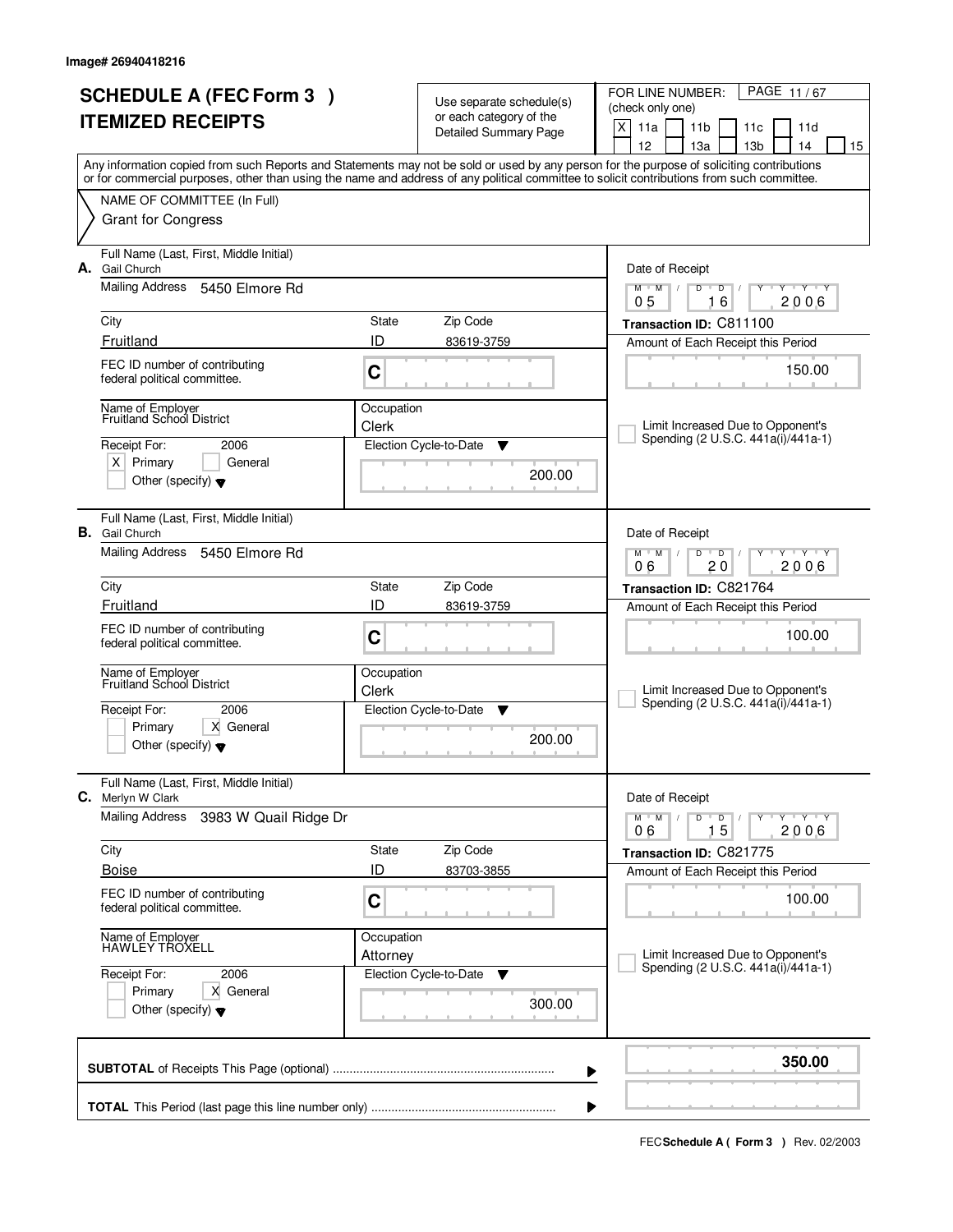|    | <b>SCHEDULE A (FEC Form 3)</b>                                                                                                             |              | Use separate schedule(s)    | PAGE 12/67<br>FOR LINE NUMBER:                                                        |  |  |
|----|--------------------------------------------------------------------------------------------------------------------------------------------|--------------|-----------------------------|---------------------------------------------------------------------------------------|--|--|
|    | <b>ITEMIZED RECEIPTS</b>                                                                                                                   |              | or each category of the     | (check only one)                                                                      |  |  |
|    |                                                                                                                                            |              | Detailed Summary Page       | X<br>11a<br>11 <sub>b</sub><br>11c<br>11d<br>12<br>13 <sub>b</sub><br>13a<br>14<br>15 |  |  |
|    | Any information copied from such Reports and Statements may not be sold or used by any person for the purpose of soliciting contributions  |              |                             |                                                                                       |  |  |
|    | or for commercial purposes, other than using the name and address of any political committee to solicit contributions from such committee. |              |                             |                                                                                       |  |  |
|    | NAME OF COMMITTEE (In Full)                                                                                                                |              |                             |                                                                                       |  |  |
|    | <b>Grant for Congress</b>                                                                                                                  |              |                             |                                                                                       |  |  |
| А. | Full Name (Last, First, Middle Initial)<br>Paul Collins                                                                                    |              |                             | Date of Receipt                                                                       |  |  |
|    | Mailing Address<br>613 W Sandstone Ct                                                                                                      |              |                             | Y Y Y Y<br>$M$ $M$ /<br>D<br>$\overline{D}$<br>2006<br>06<br>07                       |  |  |
|    | City                                                                                                                                       | State        | Zip Code                    | Transaction ID: C816497                                                               |  |  |
|    | <b>Boise</b>                                                                                                                               | ID           | 83702-6509                  | Amount of Each Receipt this Period                                                    |  |  |
|    | FEC ID number of contributing                                                                                                              |              |                             | 2100.00                                                                               |  |  |
|    | federal political committee.                                                                                                               | C            |                             |                                                                                       |  |  |
|    | Name of Employer<br>Self                                                                                                                   | Occupation   |                             |                                                                                       |  |  |
|    |                                                                                                                                            | Surgeon      |                             | Limit Increased Due to Opponent's<br>Spending (2 U.S.C. 441a(i)/441a-1)               |  |  |
|    | 2006<br>Receipt For:<br>X General<br>Primary                                                                                               |              | Election Cycle-to-Date<br>▼ |                                                                                       |  |  |
|    | Other (specify) $\blacktriangledown$                                                                                                       |              | 2100.00                     |                                                                                       |  |  |
|    |                                                                                                                                            |              |                             |                                                                                       |  |  |
|    | Full Name (Last, First, Middle Initial)<br><b>B.</b> Ronaldo A Coulter                                                                     |              |                             | Date of Receipt                                                                       |  |  |
|    | Mailing Address<br>13027 W Telemark St                                                                                                     |              |                             | $M$ $M$ /<br><u>י ץ י</u><br>D<br>$\overline{D}$                                      |  |  |
|    | City                                                                                                                                       | <b>State</b> | Zip Code                    | 10<br>2006<br>06                                                                      |  |  |
|    | <b>Boise</b>                                                                                                                               | ID           | 83713-2052                  | Transaction ID: C817061<br>Amount of Each Receipt this Period                         |  |  |
|    | FEC ID number of contributing                                                                                                              |              |                             |                                                                                       |  |  |
|    | federal political committee.                                                                                                               | C            |                             | 250.00                                                                                |  |  |
|    | Name of Employer                                                                                                                           | Occupation   |                             |                                                                                       |  |  |
|    | State Appellate Public De-<br>fender                                                                                                       | Attorney     |                             | Limit Increased Due to Opponent's                                                     |  |  |
|    | Receipt For:<br>2006                                                                                                                       |              | Election Cycle-to-Date<br>▼ | Spending (2 U.S.C. 441a(i)/441a-1)                                                    |  |  |
|    | Primary<br>X General<br>Other (specify) $\blacktriangledown$                                                                               |              | 250.00                      |                                                                                       |  |  |
|    |                                                                                                                                            |              |                             |                                                                                       |  |  |
| C. | Full Name (Last, First, Middle Initial)<br>Ward E Dickey                                                                                   |              |                             | Date of Receipt                                                                       |  |  |
|    | <b>Mailing Address</b><br>1515 E Jefferson St                                                                                              |              |                             | D<br>$M$ $M$ /<br>$\overline{D}$<br>$Y + Y + Y$                                       |  |  |
|    | City                                                                                                                                       | State        | Zip Code                    | 2006<br>14<br>06<br>Transaction ID: C816999                                           |  |  |
|    | <b>Boise</b>                                                                                                                               | ID           | 83712-8128                  | Amount of Each Receipt this Period                                                    |  |  |
|    | FEC ID number of contributing                                                                                                              |              |                             | 500.00                                                                                |  |  |
|    | federal political committee.                                                                                                               | C            |                             |                                                                                       |  |  |
|    | Name of Employer<br>None                                                                                                                   | Occupation   |                             |                                                                                       |  |  |
|    |                                                                                                                                            | Retired      |                             | Limit Increased Due to Opponent's<br>Spending (2 U.S.C. 441a(i)/441a-1)               |  |  |
|    | Receipt For:<br>2006<br>Primary<br>X General                                                                                               |              | Election Cycle-to-Date<br>v |                                                                                       |  |  |
|    | Other (specify) $\blacktriangledown$                                                                                                       |              | 500.00                      |                                                                                       |  |  |
|    |                                                                                                                                            |              |                             |                                                                                       |  |  |
|    |                                                                                                                                            |              |                             | 2850.00                                                                               |  |  |
|    |                                                                                                                                            |              |                             | ▶                                                                                     |  |  |
|    | ▶                                                                                                                                          |              |                             |                                                                                       |  |  |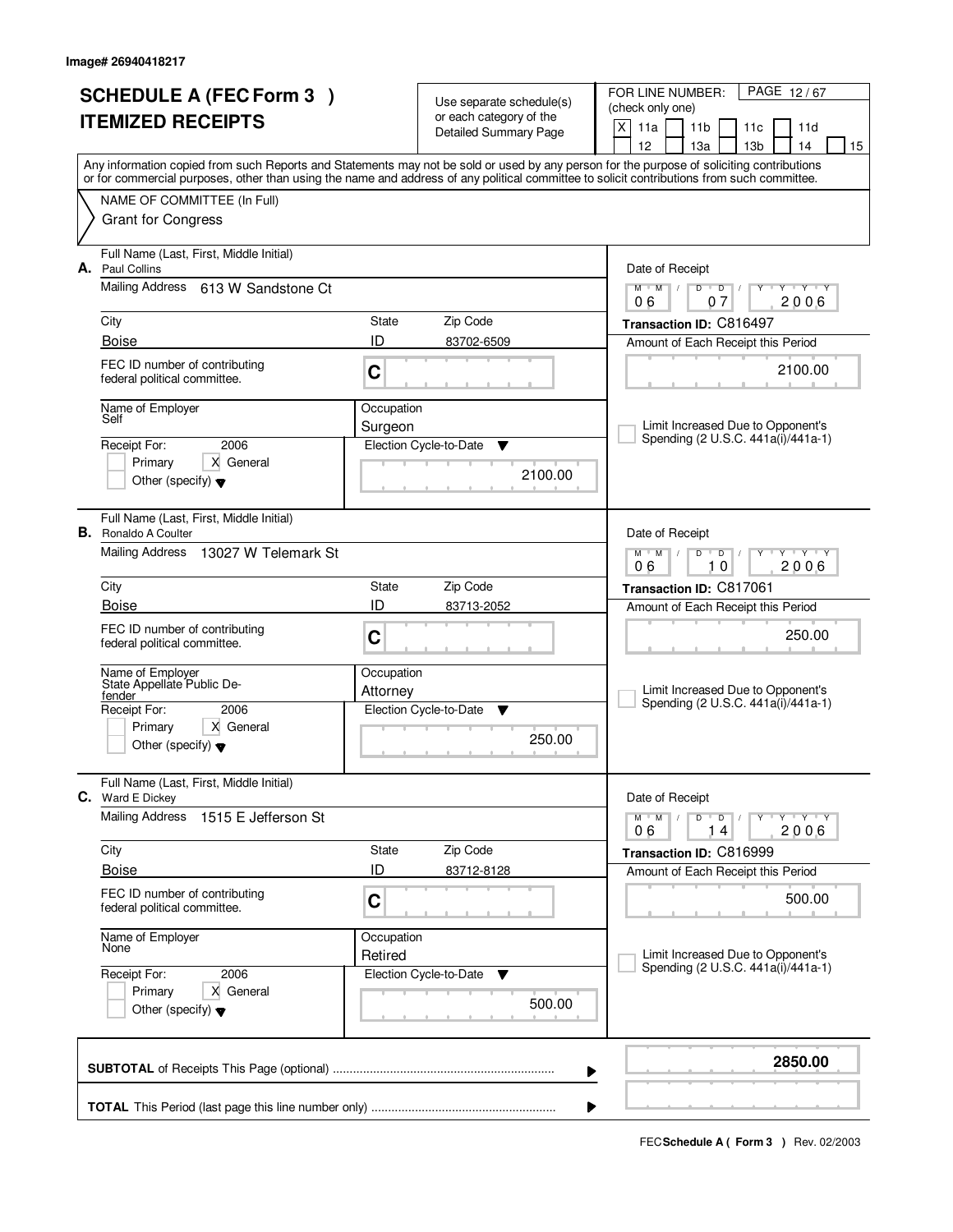|                          | <b>SCHEDULE A (FEC Form 3)</b>                                             |                          | Use separate schedule(s)                         | PAGE 13/67<br>FOR LINE NUMBER:<br>(check only one)                                                                                                                                                                                                                                      |  |
|--------------------------|----------------------------------------------------------------------------|--------------------------|--------------------------------------------------|-----------------------------------------------------------------------------------------------------------------------------------------------------------------------------------------------------------------------------------------------------------------------------------------|--|
| <b>ITEMIZED RECEIPTS</b> |                                                                            |                          | or each category of the<br>Detailed Summary Page | X<br>11a<br>11 <sub>b</sub><br>11c<br>11d                                                                                                                                                                                                                                               |  |
|                          |                                                                            |                          |                                                  | 12<br>13 <sub>b</sub><br>13a<br>14<br>15                                                                                                                                                                                                                                                |  |
|                          |                                                                            |                          |                                                  | Any information copied from such Reports and Statements may not be sold or used by any person for the purpose of soliciting contributions<br>or for commercial purposes, other than using the name and address of any political committee to solicit contributions from such committee. |  |
|                          | NAME OF COMMITTEE (In Full)                                                |                          |                                                  |                                                                                                                                                                                                                                                                                         |  |
|                          | <b>Grant for Congress</b>                                                  |                          |                                                  |                                                                                                                                                                                                                                                                                         |  |
| А.                       | Full Name (Last, First, Middle Initial)<br>Sharon K Dundas                 |                          |                                                  | Date of Receipt                                                                                                                                                                                                                                                                         |  |
|                          | <b>Mailing Address</b><br>5230 Black Canyon Rd                             |                          |                                                  | Y Y Y Y<br>$M$ $M$ /<br>$D$ $D$<br>2006<br>06<br>05                                                                                                                                                                                                                                     |  |
|                          | City                                                                       | State                    | Zip Code                                         | Transaction ID: C816478                                                                                                                                                                                                                                                                 |  |
|                          | Caldwell                                                                   | ID                       | 83607-8546                                       | Amount of Each Receipt this Period                                                                                                                                                                                                                                                      |  |
|                          | FEC ID number of contributing<br>federal political committee.              | C                        |                                                  | 50.00                                                                                                                                                                                                                                                                                   |  |
|                          | Name of Employer<br><b>Barber and Beauty</b>                               | Occupation<br>Beautician |                                                  | Limit Increased Due to Opponent's                                                                                                                                                                                                                                                       |  |
|                          | 2006<br>Receipt For:                                                       |                          | Election Cycle-to-Date<br>Y                      | Spending (2 U.S.C. 441a(i)/441a-1)                                                                                                                                                                                                                                                      |  |
|                          | Primary<br>X General<br>Other (specify) $\blacktriangledown$               |                          | 300.00                                           |                                                                                                                                                                                                                                                                                         |  |
|                          |                                                                            |                          |                                                  |                                                                                                                                                                                                                                                                                         |  |
|                          | Full Name (Last, First, Middle Initial)<br><b>B.</b> Sharon K Dundas       |                          |                                                  | Date of Receipt                                                                                                                                                                                                                                                                         |  |
|                          | Mailing Address<br>5230 Black Canyon Rd                                    |                          |                                                  | $M$ $M$<br>TEY TEY<br>D<br>D<br>2006<br>06<br>4                                                                                                                                                                                                                                         |  |
|                          | City<br>State                                                              |                          | Zip Code                                         | Transaction ID: C816974                                                                                                                                                                                                                                                                 |  |
|                          | Caldwell                                                                   | ID                       | 83607-8546                                       | Amount of Each Receipt this Period                                                                                                                                                                                                                                                      |  |
|                          | FEC ID number of contributing<br>federal political committee.              | C                        |                                                  | 50.00                                                                                                                                                                                                                                                                                   |  |
|                          | Name of Employer<br>Barber and Beauty                                      | Occupation               |                                                  |                                                                                                                                                                                                                                                                                         |  |
|                          |                                                                            | Beautician               |                                                  | Limit Increased Due to Opponent's<br>Spending (2 U.S.C. 441a(i)/441a-1)                                                                                                                                                                                                                 |  |
|                          | 2006<br>Receipt For:<br>Primary<br>X General                               |                          | Election Cycle-to-Date<br>Y                      |                                                                                                                                                                                                                                                                                         |  |
|                          | Other (specify) $\blacktriangledown$                                       |                          | 300.00                                           |                                                                                                                                                                                                                                                                                         |  |
|                          | Full Name (Last, First, Middle Initial)<br><b>C.</b> Susan Spoerl Eastlake |                          |                                                  | Date of Receipt                                                                                                                                                                                                                                                                         |  |
|                          | <b>Mailing Address</b><br>333 E Brookhollow Dr                             |                          |                                                  | D<br>$M$ $M$ $/$<br>$\overline{\phantom{0}}$ D $\overline{\phantom{0}}$ /<br>$\mathsf{Y} \dashv \mathsf{Y} \dashv \mathsf{Y}$<br>Y<br>2006<br>06<br>14                                                                                                                                  |  |
|                          | City                                                                       | State                    | Zip Code                                         | Transaction ID: C816997                                                                                                                                                                                                                                                                 |  |
|                          | <b>Boise</b>                                                               | ID                       | 83706-6730                                       | Amount of Each Receipt this Period                                                                                                                                                                                                                                                      |  |
|                          | FEC ID number of contributing<br>federal political committee.              | $\mathbf C$              |                                                  | 200.00                                                                                                                                                                                                                                                                                  |  |
|                          | Name of Employer<br>Self                                                   | Occupation<br><b>CPA</b> |                                                  | Limit Increased Due to Opponent's                                                                                                                                                                                                                                                       |  |
|                          | 2006<br>Receipt For:                                                       |                          | Election Cycle-to-Date<br>v                      | Spending (2 U.S.C. 441a(i)/441a-1)                                                                                                                                                                                                                                                      |  |
|                          | Primary<br>X General<br>Other (specify) $\blacktriangledown$               |                          | 233.65                                           |                                                                                                                                                                                                                                                                                         |  |
|                          |                                                                            |                          |                                                  | 300.00<br>▶                                                                                                                                                                                                                                                                             |  |
|                          |                                                                            |                          |                                                  |                                                                                                                                                                                                                                                                                         |  |
|                          | ▶                                                                          |                          |                                                  |                                                                                                                                                                                                                                                                                         |  |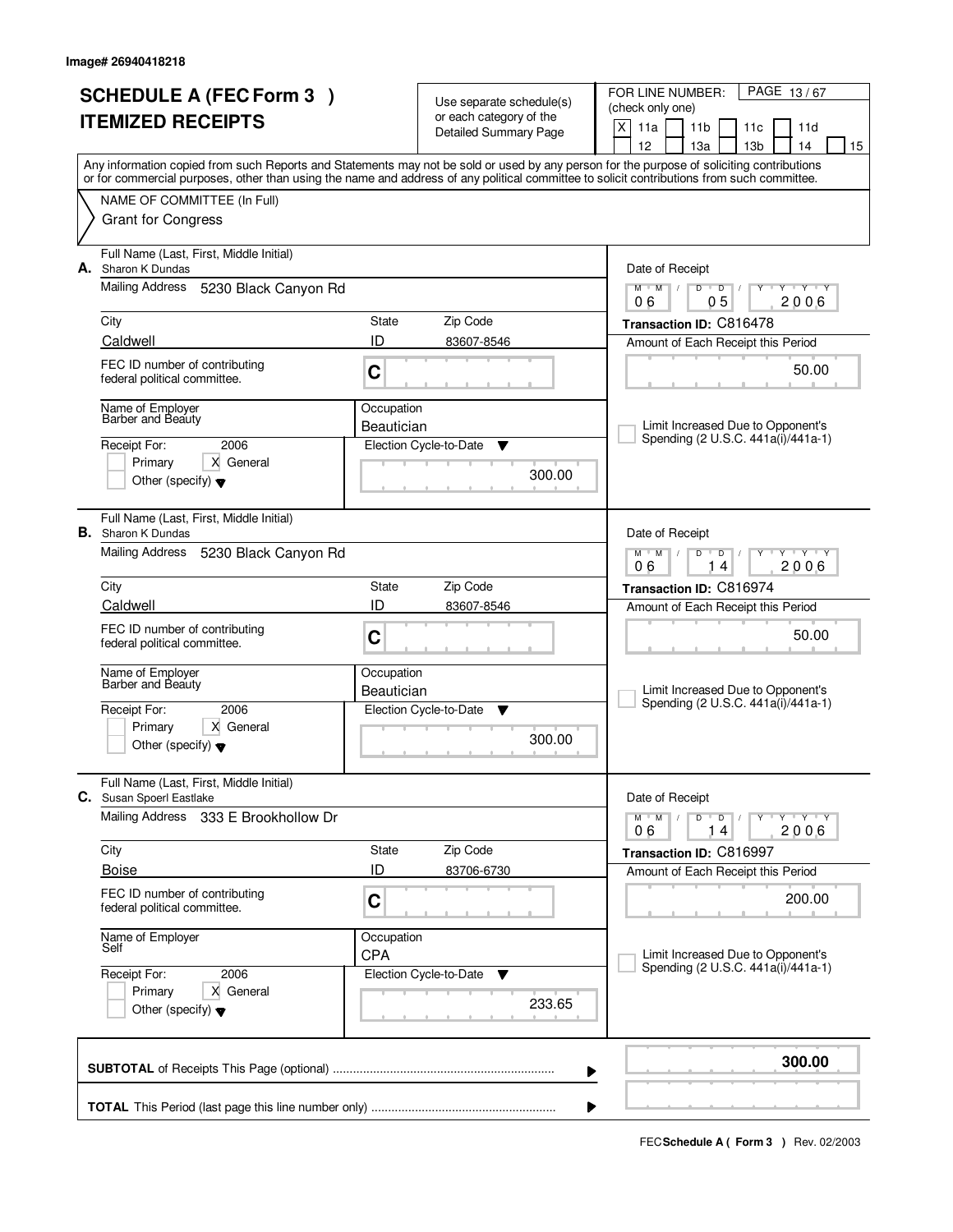| <b>SCHEDULE A (FEC Form 3)</b><br><b>ITEMIZED RECEIPTS</b> |                                                                      |            | Use separate schedule(s)<br>or each category of the | FOR LINE NUMBER:<br>PAGE 14/67<br>(check only one)                                                                                                                                                                                                                                      |  |  |  |
|------------------------------------------------------------|----------------------------------------------------------------------|------------|-----------------------------------------------------|-----------------------------------------------------------------------------------------------------------------------------------------------------------------------------------------------------------------------------------------------------------------------------------------|--|--|--|
|                                                            |                                                                      |            | Detailed Summary Page                               | X<br>11a<br>11 <sub>b</sub><br>11d<br>11c<br>12<br>13 <sub>b</sub><br>13a<br>14<br>15                                                                                                                                                                                                   |  |  |  |
|                                                            |                                                                      |            |                                                     | Any information copied from such Reports and Statements may not be sold or used by any person for the purpose of soliciting contributions<br>or for commercial purposes, other than using the name and address of any political committee to solicit contributions from such committee. |  |  |  |
|                                                            | NAME OF COMMITTEE (In Full)                                          |            |                                                     |                                                                                                                                                                                                                                                                                         |  |  |  |
|                                                            | <b>Grant for Congress</b>                                            |            |                                                     |                                                                                                                                                                                                                                                                                         |  |  |  |
|                                                            | Full Name (Last, First, Middle Initial)<br>A. Terry K Eller          |            |                                                     | Date of Receipt                                                                                                                                                                                                                                                                         |  |  |  |
|                                                            | Mailing Address<br>2336 E Gossamer Ln                                |            |                                                     | $\mathsf D$<br>$\overline{Y}$ $\overline{Y}$ $\overline{Y}$<br>$M$ <sup>U</sup><br>M<br>$\sqrt{2}$<br>D<br>Y<br>15<br>2006<br>06                                                                                                                                                        |  |  |  |
|                                                            | City                                                                 | State      | Zip Code                                            | Transaction ID: C821068                                                                                                                                                                                                                                                                 |  |  |  |
|                                                            | <b>Boise</b>                                                         | ID         | 83706-6146                                          | Amount of Each Receipt this Period                                                                                                                                                                                                                                                      |  |  |  |
|                                                            | FEC ID number of contributing<br>federal political committee.        | C          |                                                     | 250.00                                                                                                                                                                                                                                                                                  |  |  |  |
|                                                            | Name of Employer<br>Washington Group Int.                            | Occupation |                                                     | Limit Increased Due to Opponent's                                                                                                                                                                                                                                                       |  |  |  |
|                                                            | 2006<br>Receipt For:                                                 | Attorney   | Election Cycle-to-Date<br>Y                         | Spending (2 U.S.C. 441a(i)/441a-1)                                                                                                                                                                                                                                                      |  |  |  |
|                                                            | X General<br>Primary                                                 |            | 250.00                                              |                                                                                                                                                                                                                                                                                         |  |  |  |
|                                                            | Other (specify) $\blacktriangledown$                                 |            |                                                     |                                                                                                                                                                                                                                                                                         |  |  |  |
|                                                            | Full Name (Last, First, Middle Initial)<br><b>B.</b> Schuyler Enochs |            |                                                     | Date of Receipt                                                                                                                                                                                                                                                                         |  |  |  |
|                                                            | Mailing Address<br>18785 Weitz Rd                                    |            |                                                     | $M$ $M$ $/$<br>$\overline{D}$<br>$\mathbf{Y}$ $\mathbf{Y}$<br>D<br>Y<br>13<br>06<br>2006                                                                                                                                                                                                |  |  |  |
|                                                            | City                                                                 | State      | Zip Code                                            | Transaction ID: C817107                                                                                                                                                                                                                                                                 |  |  |  |
|                                                            | Caldwell                                                             | ID         | 83607-8909                                          | Amount of Each Receipt this Period                                                                                                                                                                                                                                                      |  |  |  |
|                                                            | FEC ID number of contributing<br>federal political committee.        | C          |                                                     | 250.00                                                                                                                                                                                                                                                                                  |  |  |  |
|                                                            | Name of Employer<br>None                                             | Occupation |                                                     |                                                                                                                                                                                                                                                                                         |  |  |  |
|                                                            | 2006<br>Receipt For:                                                 | Retired    | Election Cycle-to-Date<br>v                         | Limit Increased Due to Opponent's<br>Spending (2 U.S.C. 441a(i)/441a-1)                                                                                                                                                                                                                 |  |  |  |
|                                                            | Primary<br>X General                                                 |            |                                                     |                                                                                                                                                                                                                                                                                         |  |  |  |
|                                                            | Other (specify) $\blacktriangledown$                                 |            | 250.00                                              |                                                                                                                                                                                                                                                                                         |  |  |  |
| C.                                                         | Full Name (Last, First, Middle Initial)<br>Sharon I Fisher           |            |                                                     | Date of Receipt                                                                                                                                                                                                                                                                         |  |  |  |
|                                                            | <b>Mailing Address</b><br>450 E Deer Flat Rd                         |            |                                                     | D<br>$M$ $M$ /<br>$\overline{D}$<br>$Y + Y + Y$<br>2006<br>05<br>28                                                                                                                                                                                                                     |  |  |  |
|                                                            | City                                                                 | State      | Zip Code                                            | Transaction ID: C808101                                                                                                                                                                                                                                                                 |  |  |  |
|                                                            | <b>Kuna</b>                                                          | ID         | 83634-1322                                          | Amount of Each Receipt this Period                                                                                                                                                                                                                                                      |  |  |  |
|                                                            | FEC ID number of contributing<br>federal political committee.        | C          |                                                     | 250.00                                                                                                                                                                                                                                                                                  |  |  |  |
|                                                            | Name of Employer<br>IDG                                              | Occupation |                                                     | Limit Increased Due to Opponent's                                                                                                                                                                                                                                                       |  |  |  |
|                                                            | Receipt For:<br>2006                                                 | Journalist | Election Cycle-to-Date<br>v                         | Spending (2 U.S.C. 441a(i)/441a-1)                                                                                                                                                                                                                                                      |  |  |  |
|                                                            | X General<br>Primary<br>Other (specify) $\blacktriangledown$         |            | 250.00                                              |                                                                                                                                                                                                                                                                                         |  |  |  |
|                                                            |                                                                      |            |                                                     | 750.00<br>▶                                                                                                                                                                                                                                                                             |  |  |  |
|                                                            |                                                                      |            |                                                     |                                                                                                                                                                                                                                                                                         |  |  |  |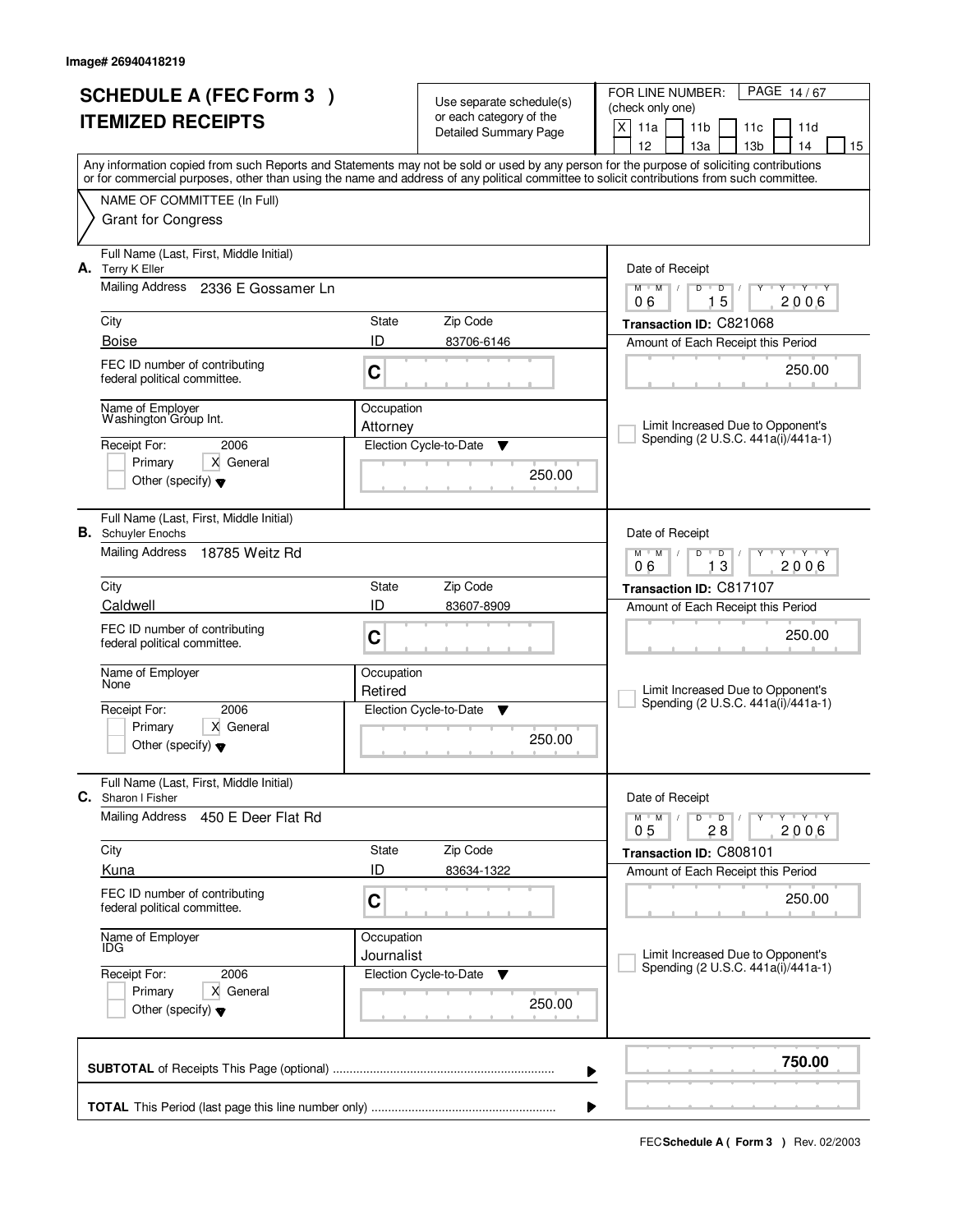|    | <b>SCHEDULE A (FEC Form 3)</b><br><b>ITEMIZED RECEIPTS</b>                                        |                       | Use separate schedule(s)<br>or each category of the<br>Detailed Summary Page | PAGE 15/67<br>FOR LINE NUMBER:<br>(check only one)<br>$\mathsf{X}$<br>11a<br>11 <sub>b</sub><br>11 <sub>c</sub><br>11d<br>12<br>13 <sub>b</sub><br>13a<br>14<br>15                                                                                                                      |
|----|---------------------------------------------------------------------------------------------------|-----------------------|------------------------------------------------------------------------------|-----------------------------------------------------------------------------------------------------------------------------------------------------------------------------------------------------------------------------------------------------------------------------------------|
|    | NAME OF COMMITTEE (In Full)                                                                       |                       |                                                                              | Any information copied from such Reports and Statements may not be sold or used by any person for the purpose of soliciting contributions<br>or for commercial purposes, other than using the name and address of any political committee to solicit contributions from such committee. |
|    | <b>Grant for Congress</b>                                                                         |                       |                                                                              |                                                                                                                                                                                                                                                                                         |
| А. | Full Name (Last, First, Middle Initial)<br>Naomi J Frye<br>Mailing Address                        |                       |                                                                              | Date of Receipt                                                                                                                                                                                                                                                                         |
|    | 5211 Parkwood St                                                                                  |                       |                                                                              | $Y + Y + Y + Y$<br>$M$ $M$ /<br>$D$ $D$ $l$<br>06<br>14<br>2006                                                                                                                                                                                                                         |
|    | City<br><b>Boise</b>                                                                              | State<br>ID           | Zip Code<br>83704-2324                                                       | Transaction ID: C817001<br>Amount of Each Receipt this Period                                                                                                                                                                                                                           |
|    | FEC ID number of contributing<br>federal political committee.                                     | C                     |                                                                              | 400.00                                                                                                                                                                                                                                                                                  |
|    | Name of Employer<br>None<br>2006<br>Receipt For:                                                  | Occupation<br>Retired | Election Cycle-to-Date<br>▼                                                  | Limit Increased Due to Opponent's<br>Spending (2 U.S.C. 441a(i)/441a-1)                                                                                                                                                                                                                 |
|    | X General<br>Primary<br>Other (specify) $\blacktriangledown$                                      |                       | 800.00                                                                       |                                                                                                                                                                                                                                                                                         |
|    | Full Name (Last, First, Middle Initial)<br><b>B.</b> Wayne P Fuller<br>Mailing Address PO Box 148 |                       |                                                                              | Date of Receipt<br>$M$ $M$ /<br>D<br>$\overline{D}$<br>$T$ $Y$ $T$ $Y$                                                                                                                                                                                                                  |
|    | City                                                                                              | State                 | Zip Code                                                                     | 03<br>2006<br>06<br>Transaction ID: C812274                                                                                                                                                                                                                                             |
|    | Weiser                                                                                            | ID                    | 83672-0148                                                                   | Amount of Each Receipt this Period                                                                                                                                                                                                                                                      |
|    | FEC ID number of contributing<br>federal political committee.                                     | C                     |                                                                              | 100.00                                                                                                                                                                                                                                                                                  |
|    | Name of Employer<br>Self                                                                          | Occupation            | Mediator-Arbitrator                                                          | Limit Increased Due to Opponent's                                                                                                                                                                                                                                                       |
|    | 2006<br>Receipt For:<br>X General<br>Primary<br>Other (specify) $\blacktriangledown$              |                       | Election Cycle-to-Date<br>▼<br>700.00                                        | Spending (2 U.S.C. 441a(i)/441a-1)                                                                                                                                                                                                                                                      |
|    | Full Name (Last, First, Middle Initial)<br><b>C.</b> Willy J Gorrissen                            |                       |                                                                              | Date of Receipt                                                                                                                                                                                                                                                                         |
|    | <b>Mailing Address</b><br>480 W Ridgeline Dr                                                      |                       |                                                                              | $D$ $D$ $I$<br>$M$ $M$ /<br>$Y + Y + Y$<br>Y<br>13<br>2006<br>06                                                                                                                                                                                                                        |
|    | City                                                                                              | State                 | Zip Code                                                                     | Transaction ID: C816656                                                                                                                                                                                                                                                                 |
|    | <b>Boise</b><br>FEC ID number of contributing                                                     | ID<br>C               | 83702-6505                                                                   | Amount of Each Receipt this Period<br>100.00                                                                                                                                                                                                                                            |
|    | federal political committee.                                                                      |                       |                                                                              |                                                                                                                                                                                                                                                                                         |
|    | Name of Employer<br>None<br>Receipt For:<br>2006                                                  | Occupation<br>Retired | Election Cycle-to-Date<br>v                                                  | Limit Increased Due to Opponent's<br>Spending (2 U.S.C. 441a(i)/441a-1)                                                                                                                                                                                                                 |
|    | X General<br>Primary<br>Other (specify) $\blacktriangledown$                                      |                       | 400.00                                                                       |                                                                                                                                                                                                                                                                                         |
|    |                                                                                                   |                       |                                                                              | 600.00<br>▶                                                                                                                                                                                                                                                                             |
|    |                                                                                                   |                       |                                                                              |                                                                                                                                                                                                                                                                                         |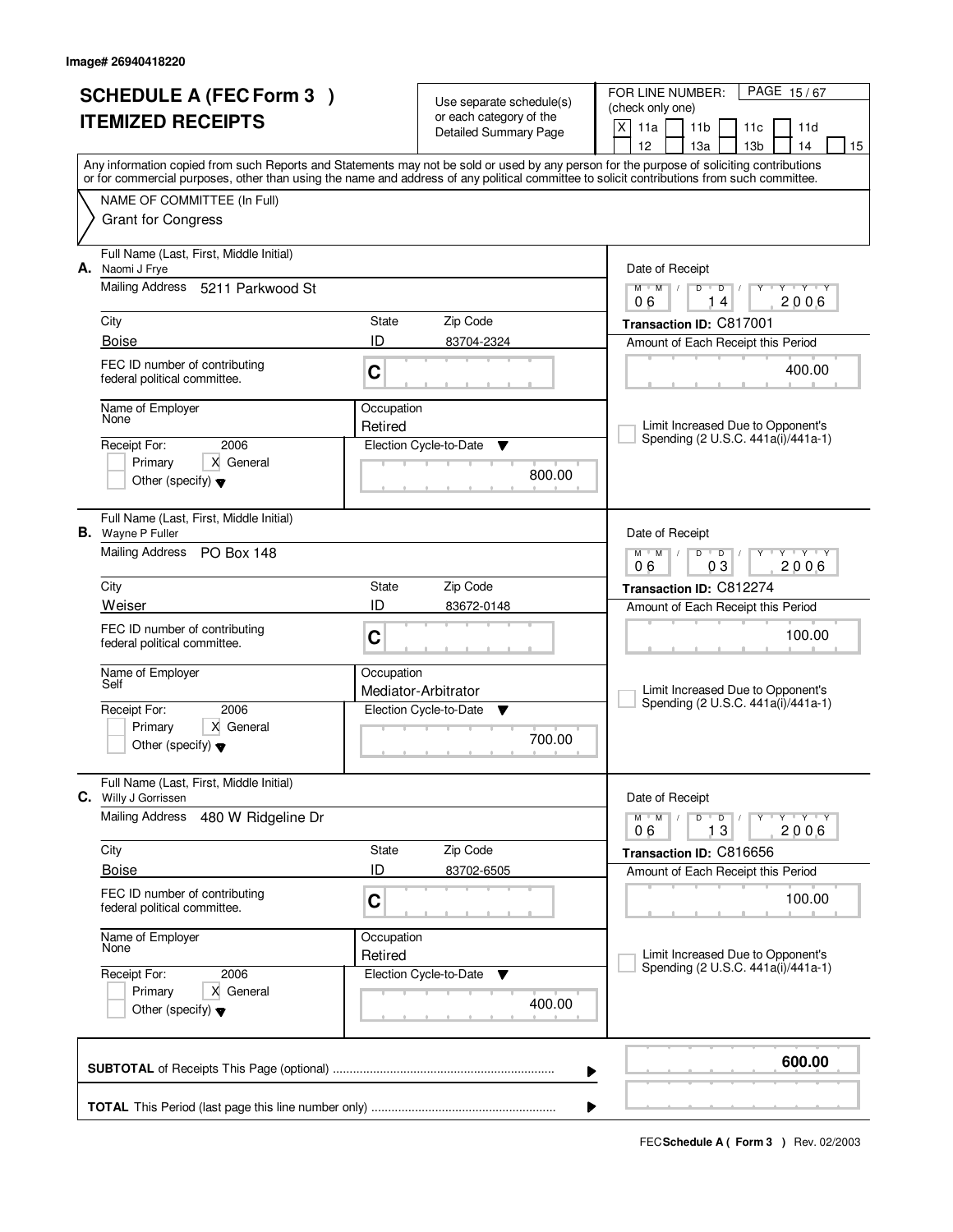|                          | <b>SCHEDULE A (FEC Form 3)</b>                                         |                                  | Use separate schedule(s)     | PAGE 16/67<br>FOR LINE NUMBER:<br>(check only one)                                                                                                                                                                                                                                      |  |  |  |
|--------------------------|------------------------------------------------------------------------|----------------------------------|------------------------------|-----------------------------------------------------------------------------------------------------------------------------------------------------------------------------------------------------------------------------------------------------------------------------------------|--|--|--|
| <b>ITEMIZED RECEIPTS</b> |                                                                        |                                  | or each category of the      | X<br>11a<br>11 <sub>b</sub><br>11c<br>11d                                                                                                                                                                                                                                               |  |  |  |
|                          |                                                                        |                                  | <b>Detailed Summary Page</b> | 12<br>13 <sub>b</sub><br>13a<br>14<br>15                                                                                                                                                                                                                                                |  |  |  |
|                          |                                                                        |                                  |                              | Any information copied from such Reports and Statements may not be sold or used by any person for the purpose of soliciting contributions<br>or for commercial purposes, other than using the name and address of any political committee to solicit contributions from such committee. |  |  |  |
|                          | NAME OF COMMITTEE (In Full)                                            |                                  |                              |                                                                                                                                                                                                                                                                                         |  |  |  |
|                          | <b>Grant for Congress</b>                                              |                                  |                              |                                                                                                                                                                                                                                                                                         |  |  |  |
| А.                       | Full Name (Last, First, Middle Initial)<br>Lowell K Grant              |                                  |                              | Date of Receipt                                                                                                                                                                                                                                                                         |  |  |  |
|                          | Mailing Address<br>6110 Elmore Rd                                      |                                  |                              | Y Y Y Y<br>$M$ $M$ /<br>D<br>$\overline{D}$<br>2006<br>05<br>26                                                                                                                                                                                                                         |  |  |  |
|                          | City                                                                   | State                            | Zip Code                     | Transaction ID: C809443                                                                                                                                                                                                                                                                 |  |  |  |
|                          | Fruitland                                                              | ID                               | 83619-3802                   | Amount of Each Receipt this Period                                                                                                                                                                                                                                                      |  |  |  |
|                          | FEC ID number of contributing<br>federal political committee.          | C                                |                              | 100.00                                                                                                                                                                                                                                                                                  |  |  |  |
|                          | Name of Employer<br>Fruitland School District<br>#373                  | Occupation<br>Teacher            |                              | Limit Increased Due to Opponent's                                                                                                                                                                                                                                                       |  |  |  |
|                          | Receipt For:<br>2006                                                   |                                  | Election Cycle-to-Date<br>Y  | Spending (2 U.S.C. 441a(i)/441a-1)                                                                                                                                                                                                                                                      |  |  |  |
|                          | Primary<br>X General<br>Other (specify) $\blacktriangledown$           |                                  | 550.00                       |                                                                                                                                                                                                                                                                                         |  |  |  |
| В.                       | Full Name (Last, First, Middle Initial)<br>John Frederic Greenfield    |                                  |                              | Date of Receipt                                                                                                                                                                                                                                                                         |  |  |  |
|                          | Mailing Address 1004 Lewis St                                          |                                  |                              | $M$ $M$<br><b>TY TY</b><br>D<br>D<br>2006<br>06<br>4                                                                                                                                                                                                                                    |  |  |  |
|                          | City<br>State                                                          |                                  | Zip Code                     | Transaction ID: C817004                                                                                                                                                                                                                                                                 |  |  |  |
|                          | <b>Boise</b>                                                           | ID                               | 83712-8315                   | Amount of Each Receipt this Period                                                                                                                                                                                                                                                      |  |  |  |
|                          | FEC ID number of contributing<br>federal political committee.          | C                                |                              | 250.00                                                                                                                                                                                                                                                                                  |  |  |  |
|                          | Name of Employer<br>Greenfield Monroe                                  | Occupation                       |                              |                                                                                                                                                                                                                                                                                         |  |  |  |
|                          |                                                                        | Attorney                         |                              | Limit Increased Due to Opponent's<br>Spending (2 U.S.C. 441a(i)/441a-1)                                                                                                                                                                                                                 |  |  |  |
|                          | 2006<br>Receipt For:<br>Primary<br>X General                           |                                  | Election Cycle-to-Date<br>v  |                                                                                                                                                                                                                                                                                         |  |  |  |
|                          | Other (specify) $\blacktriangledown$                                   |                                  | 750.00                       |                                                                                                                                                                                                                                                                                         |  |  |  |
|                          | Full Name (Last, First, Middle Initial)<br><b>C.</b> Richard T Gunnell |                                  |                              | Date of Receipt                                                                                                                                                                                                                                                                         |  |  |  |
|                          | <b>Mailing Address</b><br>3763 Silver Terrace Rd                       |                                  |                              | D<br>$M$ $M$ /<br>$\overline{D}$<br>$\mathsf{Y} \dashv \mathsf{Y} \dashv \mathsf{Y}$<br>2006<br>06<br>20                                                                                                                                                                                |  |  |  |
|                          | City                                                                   | State                            | Zip Code                     | Transaction ID: C821786                                                                                                                                                                                                                                                                 |  |  |  |
|                          | Meridian                                                               | ID                               | 83642-6441                   | Amount of Each Receipt this Period                                                                                                                                                                                                                                                      |  |  |  |
|                          | FEC ID number of contributing<br>federal political committee.          | $\mathbf C$                      |                              | 250.00                                                                                                                                                                                                                                                                                  |  |  |  |
|                          | Name of Employer<br>None                                               | Occupation<br><b>Retired DDS</b> |                              | Limit Increased Due to Opponent's                                                                                                                                                                                                                                                       |  |  |  |
|                          | 2006<br>Receipt For:                                                   |                                  | Election Cycle-to-Date<br>v  | Spending (2 U.S.C. 441a(i)/441a-1)                                                                                                                                                                                                                                                      |  |  |  |
|                          | Primary<br>X General<br>Other (specify) $\blacktriangledown$           |                                  | 350.00                       |                                                                                                                                                                                                                                                                                         |  |  |  |
|                          |                                                                        |                                  |                              | 600.00<br>▶                                                                                                                                                                                                                                                                             |  |  |  |
|                          | ▶                                                                      |                                  |                              |                                                                                                                                                                                                                                                                                         |  |  |  |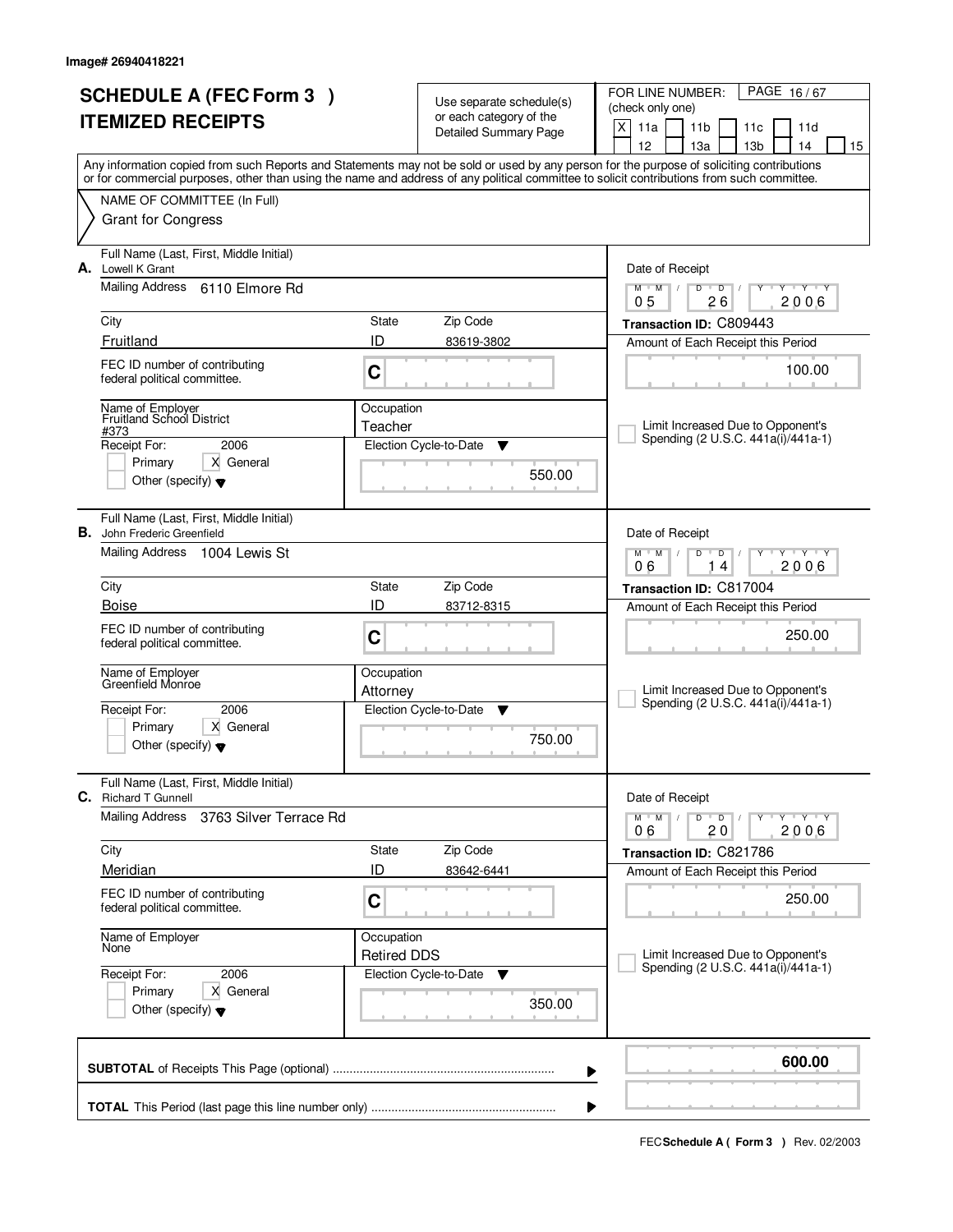|                          | <b>SCHEDULE A (FEC Form 3)</b>                                            |                       | Use separate schedule(s)     | PAGE 17/67<br>FOR LINE NUMBER:                                                                                                             |  |
|--------------------------|---------------------------------------------------------------------------|-----------------------|------------------------------|--------------------------------------------------------------------------------------------------------------------------------------------|--|
| <b>ITEMIZED RECEIPTS</b> |                                                                           |                       | or each category of the      | (check only one)                                                                                                                           |  |
|                          |                                                                           |                       | <b>Detailed Summary Page</b> | X<br>11a<br>11 <sub>b</sub><br>11c<br>11d<br>13 <sub>b</sub><br>12<br>13a<br>14<br>15                                                      |  |
|                          |                                                                           |                       |                              | Any information copied from such Reports and Statements may not be sold or used by any person for the purpose of soliciting contributions  |  |
|                          |                                                                           |                       |                              | or for commercial purposes, other than using the name and address of any political committee to solicit contributions from such committee. |  |
|                          | NAME OF COMMITTEE (In Full)                                               |                       |                              |                                                                                                                                            |  |
|                          | <b>Grant for Congress</b>                                                 |                       |                              |                                                                                                                                            |  |
| А.                       | Full Name (Last, First, Middle Initial)<br>Richard A Hackborn             |                       |                              | Date of Receipt                                                                                                                            |  |
|                          | <b>Mailing Address</b><br>3405 Crescent Rim Dr                            |                       |                              | $Y$ $Y$ $Y$<br>$M$ $M$<br>$D$ $D$ $/$<br>Y<br>2006<br>06<br>14                                                                             |  |
|                          | City                                                                      | State                 | Zip Code                     | Transaction ID: C823074                                                                                                                    |  |
|                          | <b>Boise</b>                                                              | ID                    | 83706-2720                   | Amount of Each Receipt this Period                                                                                                         |  |
|                          | FEC ID number of contributing<br>federal political committee.             | C                     |                              | 2000.00                                                                                                                                    |  |
|                          | Name of Employer<br>None                                                  | Occupation<br>Retired |                              | Limit Increased Due to Opponent's                                                                                                          |  |
|                          | 2006<br>Receipt For:                                                      |                       | Election Cycle-to-Date<br>▼  | Spending (2 U.S.C. 441a(i)/441a-1)                                                                                                         |  |
|                          | X General<br>Primary                                                      |                       |                              |                                                                                                                                            |  |
|                          | Other (specify) $\blacktriangledown$                                      |                       | 2000.00                      |                                                                                                                                            |  |
|                          | Full Name (Last, First, Middle Initial)<br><b>B.</b> Sondra Shaw Hackborn |                       |                              | Date of Receipt                                                                                                                            |  |
|                          | Mailing Address 3405 Crescent Rim Dr                                      |                       |                              | $M$ M<br>$T - Y - T Y$<br>D<br>$\overline{D}$<br>2006<br>06<br>14                                                                          |  |
|                          | City                                                                      | State                 | Zip Code                     | Transaction ID: C817005                                                                                                                    |  |
|                          | <b>Boise</b>                                                              | ID                    | 83706                        | Amount of Each Receipt this Period                                                                                                         |  |
|                          | FEC ID number of contributing<br>federal political committee.             | C                     |                              | 2000.00                                                                                                                                    |  |
|                          | Name of Employer<br>None                                                  | Occupation            |                              |                                                                                                                                            |  |
|                          |                                                                           | Retired               |                              | Limit Increased Due to Opponent's<br>Spending (2 U.S.C. 441a(i)/441a-1)                                                                    |  |
|                          | 2006<br>Receipt For:<br>X General<br>Primary                              |                       | Election Cycle-to-Date<br>▼  |                                                                                                                                            |  |
|                          | Other (specify) $\blacktriangledown$                                      |                       | 2000.00                      |                                                                                                                                            |  |
| С.                       | Full Name (Last, First, Middle Initial)<br>Joanne Hallberg                |                       |                              | Date of Receipt                                                                                                                            |  |
|                          | <b>Mailing Address</b><br>7845 Elmore Rd                                  |                       |                              | $\mathsf D$<br>$M$ <sup><math>+</math></sup><br>$M$ /<br>$\overline{D}$<br>$Y \rightarrow Y \rightarrow Y$<br>Υ<br>08<br>2006<br>06        |  |
|                          | City                                                                      | State                 | Zip Code                     | Transaction ID: C816447                                                                                                                    |  |
|                          | Fruitland                                                                 | ID                    | 83619-3528                   | Amount of Each Receipt this Period                                                                                                         |  |
|                          | FEC ID number of contributing<br>federal political committee.             | C                     |                              | 250.00                                                                                                                                     |  |
|                          | Name of Employer<br>Heinz Frozen Foods                                    | Occupation            | Food Technologist            | Limit Increased Due to Opponent's                                                                                                          |  |
|                          | Receipt For:<br>2006                                                      |                       | Election Cycle-to-Date<br>▼  | Spending (2 U.S.C. 441a(i)/441a-1)                                                                                                         |  |
|                          | Primary<br>X General<br>Other (specify) $\blacktriangledown$              |                       | 300.00                       |                                                                                                                                            |  |
|                          |                                                                           |                       |                              | 4250.00<br>▶                                                                                                                               |  |
|                          |                                                                           |                       |                              |                                                                                                                                            |  |
|                          |                                                                           |                       |                              |                                                                                                                                            |  |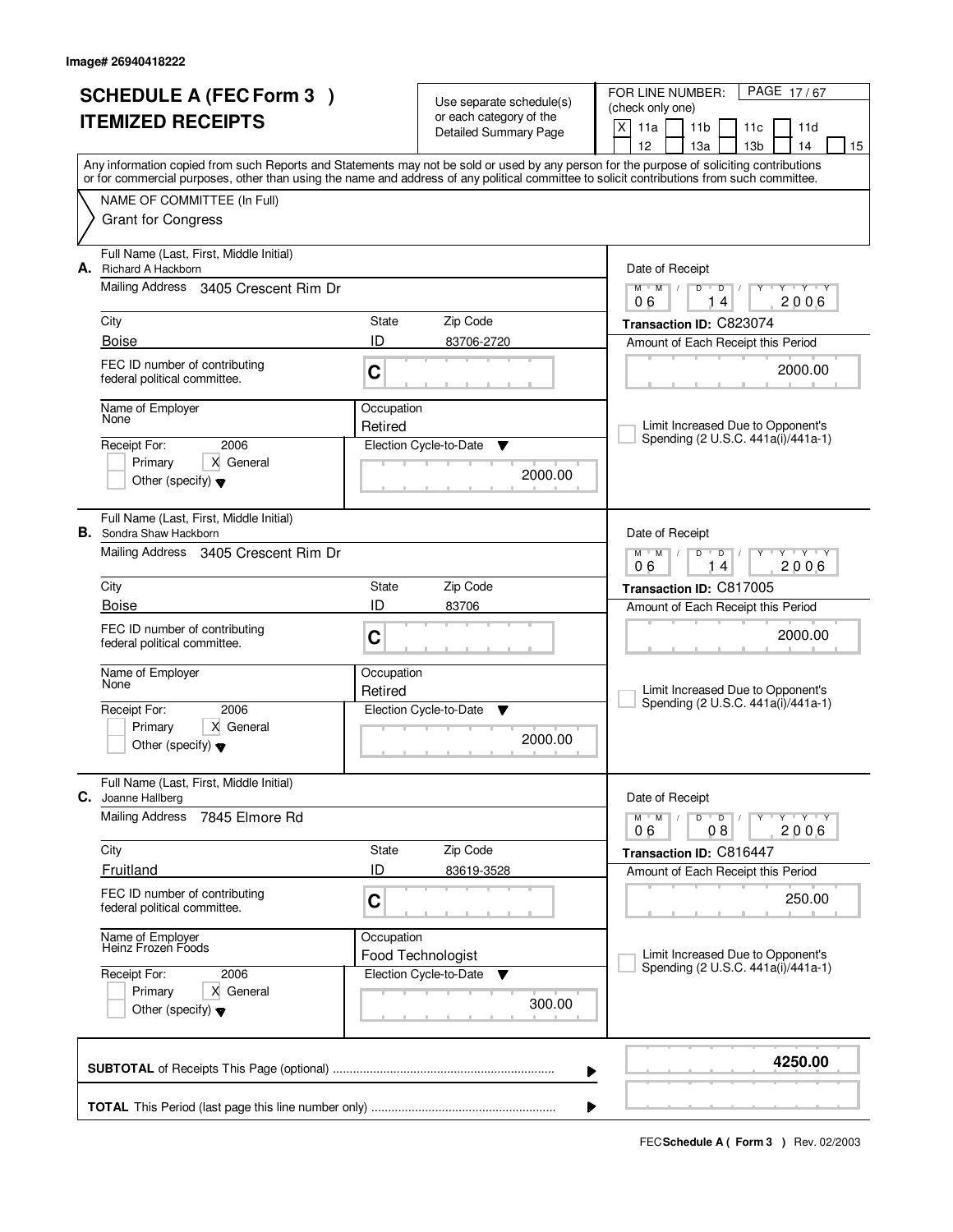| <b>SCHEDULE A (FEC Form 3)</b><br><b>ITEMIZED RECEIPTS</b> |                                                                                                                                            |                              | Use separate schedule(s)<br>or each category of the<br><b>Detailed Summary Page</b> | PAGE 18/67<br>FOR LINE NUMBER:<br>(check only one)<br>X<br>11a<br>11 <sub>b</sub><br>11c<br>11d<br>12<br>13a<br>13 <sub>b</sub><br>14<br>15                                                                                                                                             |  |  |
|------------------------------------------------------------|--------------------------------------------------------------------------------------------------------------------------------------------|------------------------------|-------------------------------------------------------------------------------------|-----------------------------------------------------------------------------------------------------------------------------------------------------------------------------------------------------------------------------------------------------------------------------------------|--|--|
|                                                            |                                                                                                                                            |                              |                                                                                     | Any information copied from such Reports and Statements may not be sold or used by any person for the purpose of soliciting contributions<br>or for commercial purposes, other than using the name and address of any political committee to solicit contributions from such committee. |  |  |
|                                                            | NAME OF COMMITTEE (In Full)<br><b>Grant for Congress</b>                                                                                   |                              |                                                                                     |                                                                                                                                                                                                                                                                                         |  |  |
| А.                                                         | Full Name (Last, First, Middle Initial)<br>Kathy A Hawkinson<br>Mailing Address<br>2053 Silvercreek Lane                                   |                              |                                                                                     | Date of Receipt<br>$M$ $M$ /<br>$D$ $D$<br>$Y + Y + Y$<br>$\mathbb{I}$<br>Y                                                                                                                                                                                                             |  |  |
|                                                            |                                                                                                                                            |                              |                                                                                     | 26<br>06<br>2006                                                                                                                                                                                                                                                                        |  |  |
|                                                            | City<br><b>Boise</b>                                                                                                                       | State<br>ID                  | Zip Code<br>83706                                                                   | Transaction ID: C823037                                                                                                                                                                                                                                                                 |  |  |
|                                                            | FEC ID number of contributing<br>federal political committee.                                                                              | C                            |                                                                                     | Amount of Each Receipt this Period<br>500.00                                                                                                                                                                                                                                            |  |  |
|                                                            | Name of Employer<br>Hawkeye Forest Products<br>Inc<br>Receipt For:<br>2006<br>Primary<br>X General<br>Other (specify) $\blacktriangledown$ | Occupation<br>Manager        | Election Cycle-to-Date<br>▼<br>500.00                                               | Limit Increased Due to Opponent's<br>Spending (2 U.S.C. 441a(i)/441a-1)                                                                                                                                                                                                                 |  |  |
|                                                            | Full Name (Last, First, Middle Initial)<br><b>B.</b> Nancy M Hines<br>Mailing Address PO Box 1898                                          |                              |                                                                                     | Date of Receipt<br>$M$ M<br>D<br>$\overline{D}$<br>$Y + Y$<br>28<br>2006<br>06                                                                                                                                                                                                          |  |  |
|                                                            | City                                                                                                                                       | Transaction ID: C823046      |                                                                                     |                                                                                                                                                                                                                                                                                         |  |  |
|                                                            | <b>Boise</b>                                                                                                                               | ID                           | 83701-1898                                                                          | Amount of Each Receipt this Period                                                                                                                                                                                                                                                      |  |  |
|                                                            | FEC ID number of contributing<br>federal political committee.                                                                              | C                            | 500.00                                                                              |                                                                                                                                                                                                                                                                                         |  |  |
|                                                            | Name of Employer<br>Apple Valley Inc                                                                                                       | Occupation<br>Vice-president |                                                                                     | Limit Increased Due to Opponent's<br>Spending (2 U.S.C. 441a(i)/441a-1)                                                                                                                                                                                                                 |  |  |
|                                                            | 2006<br>Receipt For:<br>X General<br>Primary<br>Other (specify) $\blacktriangledown$                                                       |                              | Election Cycle-to-Date<br>▼<br>500.00                                               |                                                                                                                                                                                                                                                                                         |  |  |
|                                                            | Full Name (Last, First, Middle Initial)<br>C. Mary Catherine Hummel                                                                        |                              |                                                                                     | Date of Receipt                                                                                                                                                                                                                                                                         |  |  |
|                                                            | Mailing Address<br>420 E Crestline Dr                                                                                                      |                              |                                                                                     | $D$ $D$ $/$<br>$M$ $M$ /<br>$Y + Y + Y$<br>Y<br>13<br>2006<br>06                                                                                                                                                                                                                        |  |  |
|                                                            | City                                                                                                                                       | State                        | Zip Code                                                                            | Transaction ID: C816669                                                                                                                                                                                                                                                                 |  |  |
|                                                            | <b>Boise</b>                                                                                                                               | ID                           | 83702-3027                                                                          | Amount of Each Receipt this Period                                                                                                                                                                                                                                                      |  |  |
|                                                            | FEC ID number of contributing<br>federal political committee.                                                                              | C                            |                                                                                     | 200.00                                                                                                                                                                                                                                                                                  |  |  |
| Name of Employer<br>Self                                   |                                                                                                                                            | Occupation<br>Consultant     |                                                                                     | Limit Increased Due to Opponent's<br>Spending (2 U.S.C. 441a(i)/441a-1)                                                                                                                                                                                                                 |  |  |
|                                                            | Receipt For:<br>2006<br>Primary<br>X General<br>Other (specify) $\blacktriangledown$                                                       |                              | Election Cycle-to-Date<br>v<br>350.00                                               |                                                                                                                                                                                                                                                                                         |  |  |
|                                                            |                                                                                                                                            |                              |                                                                                     | 1200.00<br>▶                                                                                                                                                                                                                                                                            |  |  |
|                                                            |                                                                                                                                            |                              |                                                                                     |                                                                                                                                                                                                                                                                                         |  |  |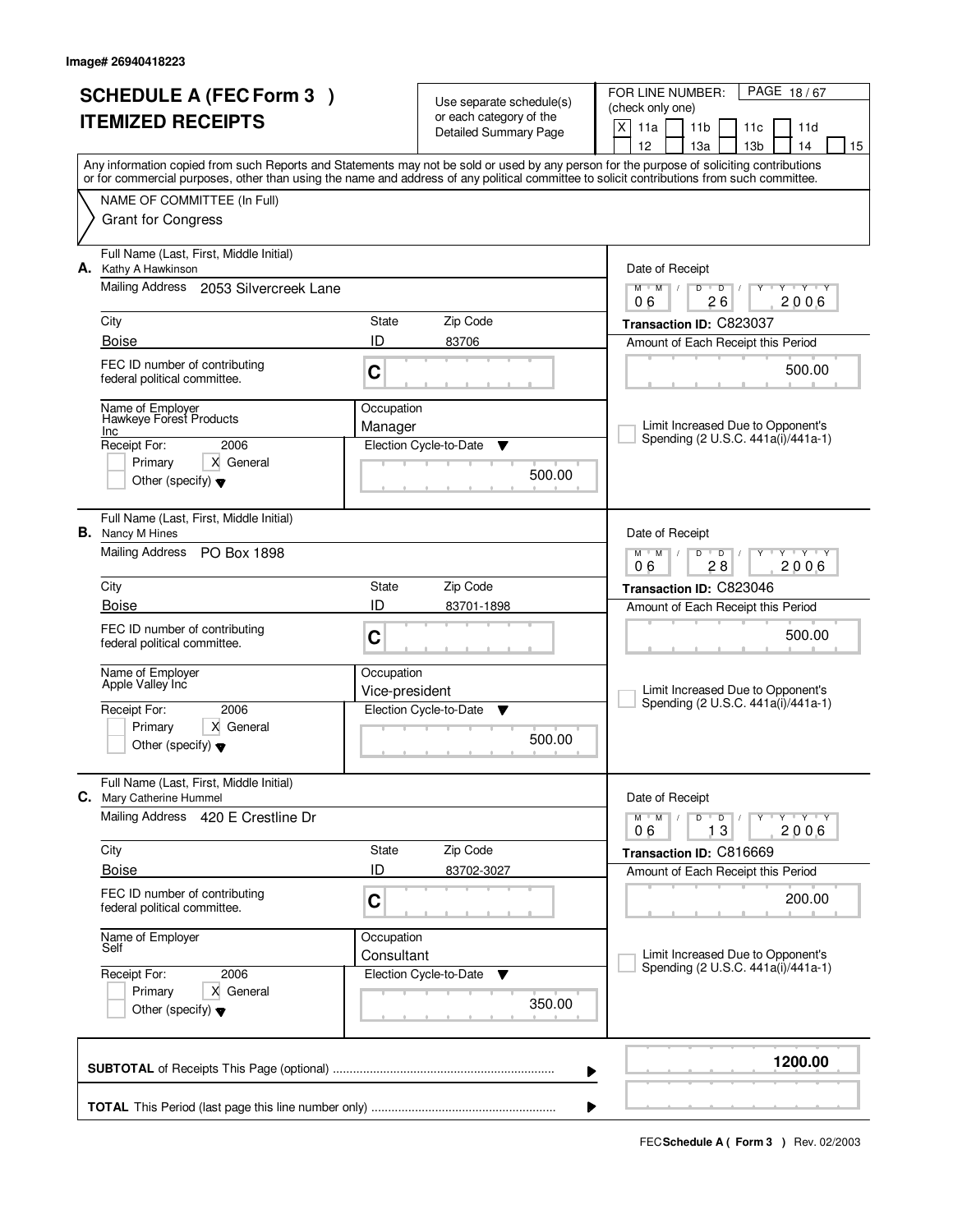|                          | <b>SCHEDULE A (FEC Form 3)</b>                                       |                            | Use separate schedule(s)     | PAGE 19/67<br>FOR LINE NUMBER:                                                                                                                                            |  |  |
|--------------------------|----------------------------------------------------------------------|----------------------------|------------------------------|---------------------------------------------------------------------------------------------------------------------------------------------------------------------------|--|--|
| <b>ITEMIZED RECEIPTS</b> |                                                                      |                            | or each category of the      | (check only one)                                                                                                                                                          |  |  |
|                          |                                                                      |                            | <b>Detailed Summary Page</b> | X<br>11a<br>11 <sub>b</sub><br>11d<br>11c<br>12<br>14                                                                                                                     |  |  |
|                          |                                                                      |                            |                              | 13a<br>13 <sub>b</sub><br>15<br>Any information copied from such Reports and Statements may not be sold or used by any person for the purpose of soliciting contributions |  |  |
|                          |                                                                      |                            |                              | or for commercial purposes, other than using the name and address of any political committee to solicit contributions from such committee.                                |  |  |
|                          | NAME OF COMMITTEE (In Full)                                          |                            |                              |                                                                                                                                                                           |  |  |
|                          | <b>Grant for Congress</b>                                            |                            |                              |                                                                                                                                                                           |  |  |
| А.                       | Full Name (Last, First, Middle Initial)<br><b>Bruce Jones</b>        |                            |                              | Date of Receipt                                                                                                                                                           |  |  |
|                          | <b>Mailing Address</b><br>1360 Parkhill Dr                           |                            |                              | $Y + Y + Y$<br>$M$ $M$<br>$D$ $D$ $I$<br>Y<br>13<br>2006<br>06                                                                                                            |  |  |
|                          | City                                                                 | State                      | Zip Code                     | Transaction ID: C817090                                                                                                                                                   |  |  |
|                          | <b>Boise</b>                                                         | ID                         | 83702-1345                   | Amount of Each Receipt this Period                                                                                                                                        |  |  |
|                          | FEC ID number of contributing<br>federal political committee.        | C                          |                              | 500.00                                                                                                                                                                    |  |  |
|                          | Name of Employer<br>Blackburn & Jones LLP                            | Occupation<br>Attorney     |                              | Limit Increased Due to Opponent's                                                                                                                                         |  |  |
|                          | Receipt For:<br>2006                                                 |                            | Election Cycle-to-Date<br>▼  | Spending (2 U.S.C. 441a(i)/441a-1)                                                                                                                                        |  |  |
|                          | X General<br>Primary                                                 |                            |                              |                                                                                                                                                                           |  |  |
|                          | Other (specify) $\blacktriangledown$                                 |                            | 500.00                       |                                                                                                                                                                           |  |  |
|                          | Full Name (Last, First, Middle Initial)<br><b>B.</b> John C Kathmann |                            |                              | Date of Receipt                                                                                                                                                           |  |  |
|                          | Mailing Address<br>144 E Fisher Dr                                   |                            |                              | $M$ M<br>D<br>$T$ $Y$ $T$ $Y$<br>D<br>2006<br>06<br>14                                                                                                                    |  |  |
|                          | City                                                                 | State                      | Zip Code                     | Transaction ID: C817007                                                                                                                                                   |  |  |
|                          | Eagle                                                                | ID                         | 83616-3904                   | Amount of Each Receipt this Period                                                                                                                                        |  |  |
|                          | FEC ID number of contributing<br>federal political committee.        | C                          |                              | 125.00                                                                                                                                                                    |  |  |
|                          | Name of Employer<br>US Dept of Labor-MSHA                            | Occupation                 |                              |                                                                                                                                                                           |  |  |
|                          |                                                                      |                            | <b>Training Specialist</b>   | Limit Increased Due to Opponent's<br>Spending (2 U.S.C. 441a(i)/441a-1)                                                                                                   |  |  |
|                          | Receipt For:<br>2006<br>X General                                    |                            | Election Cycle-to-Date<br>▼  |                                                                                                                                                                           |  |  |
|                          | Primary<br>Other (specify) $\blacktriangledown$                      |                            | 225.00                       |                                                                                                                                                                           |  |  |
| C.                       | Full Name (Last, First, Middle Initial)<br>Lawrence L Knight         |                            |                              | Date of Receipt                                                                                                                                                           |  |  |
|                          | Mailing Address 5181 N Lakemont Ln                                   |                            |                              | $\mathsf D$<br>$M$ <sup><math>+</math></sup><br>$M$ /<br>$\overline{D}$<br>Y Y Y Y<br>Υ<br>2006<br>28<br>06                                                               |  |  |
|                          | City                                                                 | State                      | Zip Code                     | Transaction ID: C823049                                                                                                                                                   |  |  |
|                          | <b>Boise</b>                                                         | ID                         | 83714-1772                   | Amount of Each Receipt this Period                                                                                                                                        |  |  |
|                          | FEC ID number of contributing<br>federal political committee.        | C                          |                              | 300.00                                                                                                                                                                    |  |  |
|                          | Name of Employer<br>None                                             | Occupation<br>Retired M.D. |                              | Limit Increased Due to Opponent's                                                                                                                                         |  |  |
|                          | Receipt For:<br>2006                                                 |                            | Election Cycle-to-Date<br>▼  | Spending (2 U.S.C. 441a(i)/441a-1)                                                                                                                                        |  |  |
|                          | X General<br>Primary<br>Other (specify) $\blacktriangledown$         |                            | 300.00                       |                                                                                                                                                                           |  |  |
|                          |                                                                      |                            |                              |                                                                                                                                                                           |  |  |
|                          |                                                                      |                            |                              | 925.00<br>▶                                                                                                                                                               |  |  |
|                          | ▶                                                                    |                            |                              |                                                                                                                                                                           |  |  |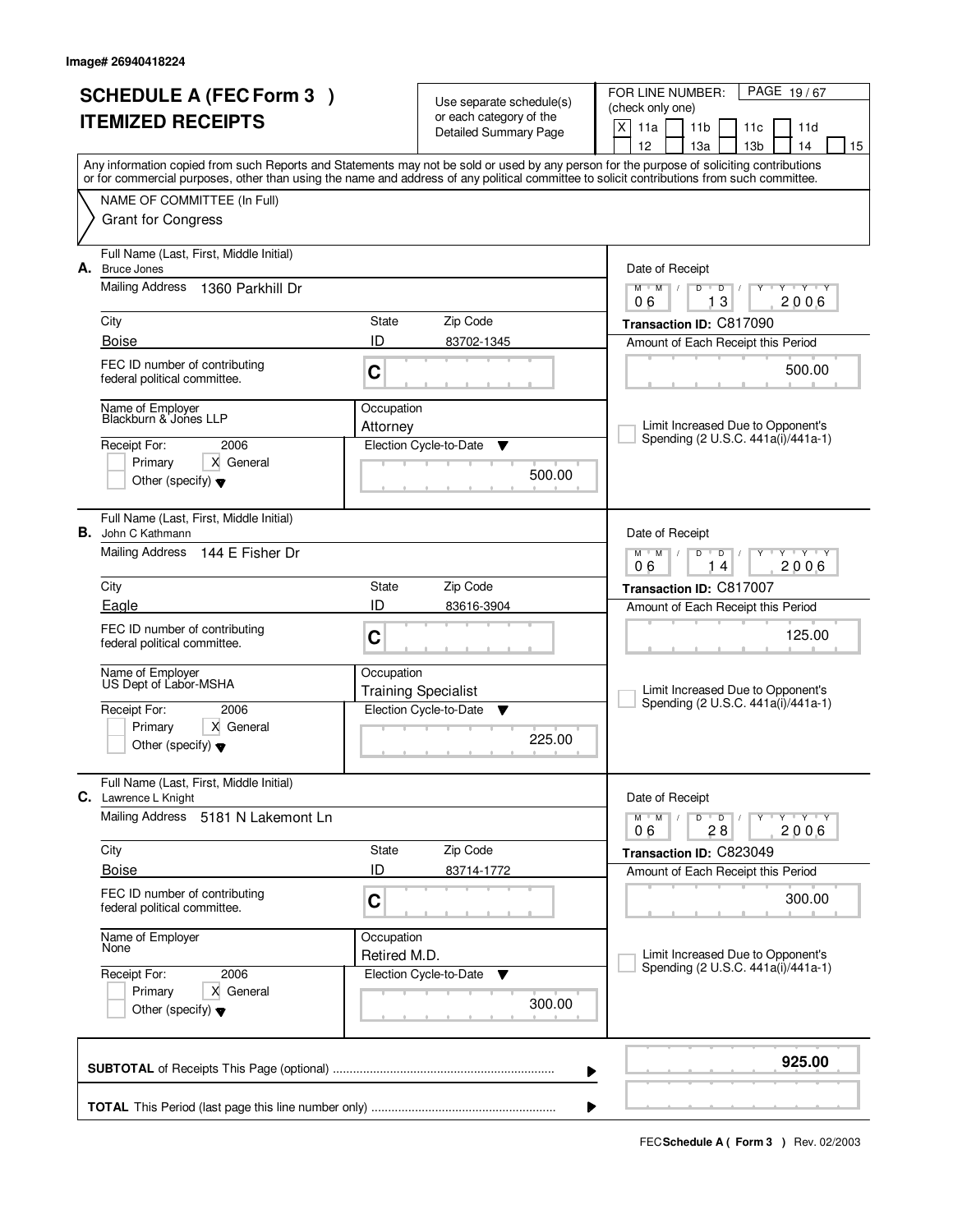|    | <b>SCHEDULE A (FEC Form 3)</b><br><b>ITEMIZED RECEIPTS</b>              |                        | Use separate schedule(s)<br>or each category of the<br><b>Detailed Summary Page</b> | PAGE 20/67<br>FOR LINE NUMBER:<br>(check only one)<br>X<br>11a<br>11 <sub>b</sub><br>11 <sub>c</sub><br>11d<br>12<br>13а<br>13 <sub>b</sub><br>14<br>15                                                                                                                                 |  |  |
|----|-------------------------------------------------------------------------|------------------------|-------------------------------------------------------------------------------------|-----------------------------------------------------------------------------------------------------------------------------------------------------------------------------------------------------------------------------------------------------------------------------------------|--|--|
|    |                                                                         |                        |                                                                                     | Any information copied from such Reports and Statements may not be sold or used by any person for the purpose of soliciting contributions<br>or for commercial purposes, other than using the name and address of any political committee to solicit contributions from such committee. |  |  |
|    | NAME OF COMMITTEE (In Full)                                             |                        |                                                                                     |                                                                                                                                                                                                                                                                                         |  |  |
|    | <b>Grant for Congress</b>                                               |                        |                                                                                     |                                                                                                                                                                                                                                                                                         |  |  |
|    | Full Name (Last, First, Middle Initial)<br>A. Lawrence LaRocco          |                        |                                                                                     | Date of Receipt                                                                                                                                                                                                                                                                         |  |  |
|    | Mailing Address<br>1207 W Fort St<br><b>Ste 207</b>                     |                        |                                                                                     | $M$ $M$ /<br>$\mathsf D$<br>$Y - Y - Y$<br>D<br>Y<br>2006<br>06<br>4                                                                                                                                                                                                                    |  |  |
|    | City                                                                    | State                  | Zip Code                                                                            | Transaction ID: C817008                                                                                                                                                                                                                                                                 |  |  |
|    | <b>Boise</b>                                                            | ID                     | 83702-5384                                                                          | Amount of Each Receipt this Period                                                                                                                                                                                                                                                      |  |  |
|    | FEC ID number of contributing<br>federal political committee.           | C                      |                                                                                     | 200.00                                                                                                                                                                                                                                                                                  |  |  |
|    | Name of Employer<br>Fleishman-Hillard                                   | Occupation             | <b>Government Relations</b>                                                         | Limit Increased Due to Opponent's                                                                                                                                                                                                                                                       |  |  |
|    | 2006<br>Receipt For:                                                    |                        | Election Cycle-to-Date<br>v                                                         | Spending (2 U.S.C. 441a(i)/441a-1)                                                                                                                                                                                                                                                      |  |  |
|    | Primary<br>X General<br>Other (specify) $\blacktriangledown$            |                        | 840.69                                                                              |                                                                                                                                                                                                                                                                                         |  |  |
|    | Full Name (Last, First, Middle Initial)<br><b>B.</b> Richard Kent Lierz |                        |                                                                                     | Date of Receipt                                                                                                                                                                                                                                                                         |  |  |
|    | Mailing Address 3610 Trail Cir                                          |                        |                                                                                     | $M$ $M$ /<br>D<br>$\overline{D}$<br>$T$ $Y$ $T$ $Y$<br>08<br>2006<br>06                                                                                                                                                                                                                 |  |  |
|    | City                                                                    | State                  | Zip Code                                                                            | Transaction ID: C816670                                                                                                                                                                                                                                                                 |  |  |
|    | <b>Boise</b>                                                            | ID                     | 83704-4563                                                                          | Amount of Each Receipt this Period                                                                                                                                                                                                                                                      |  |  |
|    | FEC ID number of contributing<br>federal political committee.           | C                      |                                                                                     | 1000.00                                                                                                                                                                                                                                                                                 |  |  |
|    | Name of Employer<br>Franklin Building Supply                            | Occupation<br>Attorney |                                                                                     | Limit Increased Due to Opponent's                                                                                                                                                                                                                                                       |  |  |
|    | 2006<br>Receipt For:                                                    |                        | Election Cycle-to-Date<br>▼                                                         | Spending (2 U.S.C. 441a(i)/441a-1)                                                                                                                                                                                                                                                      |  |  |
|    | Primary<br>X General<br>Other (specify) $\blacktriangledown$            |                        | 1000.00                                                                             |                                                                                                                                                                                                                                                                                         |  |  |
| С. | Full Name (Last, First, Middle Initial)<br>Jane Lloyd                   |                        |                                                                                     | Date of Receipt                                                                                                                                                                                                                                                                         |  |  |
|    | <b>Mailing Address</b><br>2172 S Pebblecreek Ln                         |                        |                                                                                     | $M$ $M$ $M$<br>$D$ $D$ $1$<br>Y FY FY FY<br>2006<br>06<br>14                                                                                                                                                                                                                            |  |  |
|    | City                                                                    | State                  | Zip Code                                                                            | Transaction ID: C816980                                                                                                                                                                                                                                                                 |  |  |
|    | <b>Boise</b>                                                            | ID                     | 83706-6122                                                                          | Amount of Each Receipt this Period                                                                                                                                                                                                                                                      |  |  |
|    | FEC ID number of contributing<br>federal political committee.           | C                      |                                                                                     | 75.00                                                                                                                                                                                                                                                                                   |  |  |
|    | Name of Employer<br>None                                                | Occupation             |                                                                                     |                                                                                                                                                                                                                                                                                         |  |  |
|    | Receipt For:<br>2006                                                    | Retired                | Election Cycle-to-Date<br><b>V</b>                                                  | Limit Increased Due to Opponent's<br>Spending (2 U.S.C. 441a(i)/441a-1)                                                                                                                                                                                                                 |  |  |
|    | Primary<br>X General<br>Other (specify) $\blacktriangledown$            |                        | 225.00                                                                              |                                                                                                                                                                                                                                                                                         |  |  |
|    |                                                                         |                        |                                                                                     | 1275.00<br>▶                                                                                                                                                                                                                                                                            |  |  |
|    | ▶                                                                       |                        |                                                                                     |                                                                                                                                                                                                                                                                                         |  |  |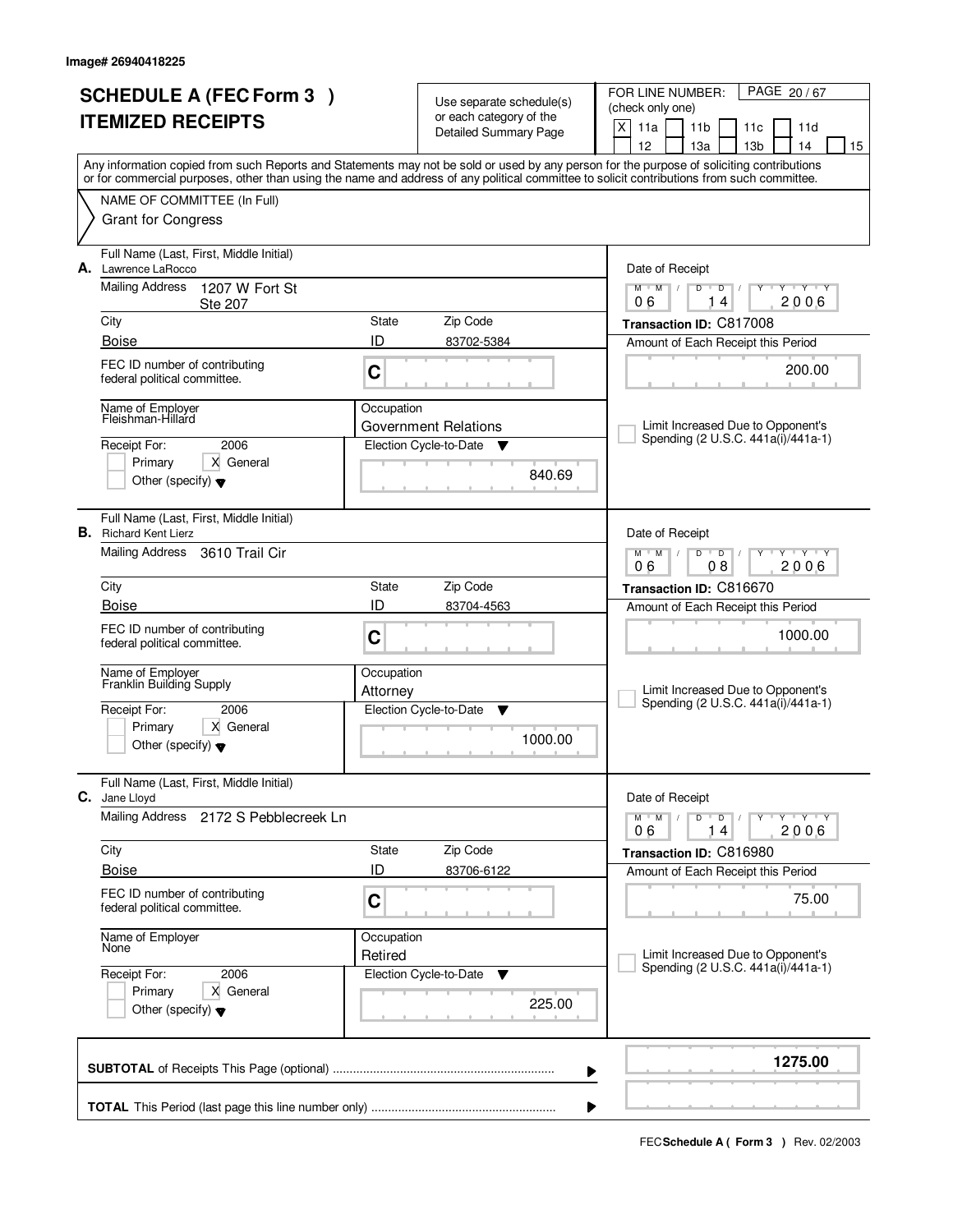| <b>SCHEDULE A (FEC Form 3)</b><br><b>ITEMIZED RECEIPTS</b> |                                                                      |              | Use separate schedule(s)<br>or each category of the | FOR LINE NUMBER:<br>PAGE 21/67<br>(check only one)<br>X<br>11a<br>11 <sub>b</sub><br>11c<br>11d                                                                                                                                                                                         |  |  |  |
|------------------------------------------------------------|----------------------------------------------------------------------|--------------|-----------------------------------------------------|-----------------------------------------------------------------------------------------------------------------------------------------------------------------------------------------------------------------------------------------------------------------------------------------|--|--|--|
|                                                            |                                                                      |              | <b>Detailed Summary Page</b>                        | 12<br>13 <sub>b</sub><br>13a<br>14<br>15                                                                                                                                                                                                                                                |  |  |  |
|                                                            |                                                                      |              |                                                     | Any information copied from such Reports and Statements may not be sold or used by any person for the purpose of soliciting contributions<br>or for commercial purposes, other than using the name and address of any political committee to solicit contributions from such committee. |  |  |  |
|                                                            | NAME OF COMMITTEE (In Full)                                          |              |                                                     |                                                                                                                                                                                                                                                                                         |  |  |  |
|                                                            | <b>Grant for Congress</b>                                            |              |                                                     |                                                                                                                                                                                                                                                                                         |  |  |  |
| А.                                                         | Full Name (Last, First, Middle Initial)<br>Don W Lojek               |              |                                                     | Date of Receipt                                                                                                                                                                                                                                                                         |  |  |  |
|                                                            | <b>Mailing Address</b><br>PO Box 1712                                |              |                                                     | $M$ $M$ $/$<br>Y Y Y Y<br>D<br>$\overline{D}$<br>Y<br>2006<br>06<br>14                                                                                                                                                                                                                  |  |  |  |
|                                                            | City                                                                 | State        | Zip Code                                            | Transaction ID: C817009                                                                                                                                                                                                                                                                 |  |  |  |
|                                                            | <b>Boise</b>                                                         | ID           | 83701-1712                                          | Amount of Each Receipt this Period                                                                                                                                                                                                                                                      |  |  |  |
|                                                            | FEC ID number of contributing<br>federal political committee.        | C            |                                                     | 250.00                                                                                                                                                                                                                                                                                  |  |  |  |
|                                                            | Name of Employer<br>Self                                             | Occupation   |                                                     |                                                                                                                                                                                                                                                                                         |  |  |  |
|                                                            | 2006<br>Receipt For:                                                 | Lawyer       | Election Cycle-to-Date<br>Y                         | Limit Increased Due to Opponent's<br>Spending (2 U.S.C. 441a(i)/441a-1)                                                                                                                                                                                                                 |  |  |  |
|                                                            | X General<br>Primary                                                 |              |                                                     |                                                                                                                                                                                                                                                                                         |  |  |  |
|                                                            | Other (specify) $\blacktriangledown$                                 |              | 350.00                                              |                                                                                                                                                                                                                                                                                         |  |  |  |
| В.                                                         | Full Name (Last, First, Middle Initial)<br><b>Elaine Martin</b>      |              |                                                     | Date of Receipt                                                                                                                                                                                                                                                                         |  |  |  |
|                                                            | Mailing Address 2231 N Hickory Way                                   |              |                                                     | $M$ $M$ /<br><u>י ץ י</u><br>D<br>$\overline{D}$<br>06<br>2006<br>06                                                                                                                                                                                                                    |  |  |  |
|                                                            | City                                                                 | State        | Zip Code                                            | Transaction ID: C812293                                                                                                                                                                                                                                                                 |  |  |  |
|                                                            | Meridian                                                             | ID           | 83642-8045                                          | Amount of Each Receipt this Period                                                                                                                                                                                                                                                      |  |  |  |
|                                                            | FEC ID number of contributing<br>federal political committee.        | C            |                                                     | 1000.00                                                                                                                                                                                                                                                                                 |  |  |  |
|                                                            | Name of Employer<br>MarCon Inc                                       | Occupation   |                                                     |                                                                                                                                                                                                                                                                                         |  |  |  |
|                                                            | 2006                                                                 | Construction |                                                     | Limit Increased Due to Opponent's<br>Spending (2 U.S.C. 441a(i)/441a-1)                                                                                                                                                                                                                 |  |  |  |
|                                                            | Receipt For:<br>Primary<br>X General                                 |              | Election Cycle-to-Date<br>v                         |                                                                                                                                                                                                                                                                                         |  |  |  |
|                                                            | Other (specify) $\blacktriangledown$                                 |              | 1000.00                                             |                                                                                                                                                                                                                                                                                         |  |  |  |
|                                                            | Full Name (Last, First, Middle Initial)<br><b>C.</b> Warren E McCain |              |                                                     | Date of Receipt                                                                                                                                                                                                                                                                         |  |  |  |
|                                                            | <b>Mailing Address</b><br>3980 N Hackberry Way                       |              |                                                     | D<br>$M$ $M$ $/$<br>$\overline{D}$<br>$Y + Y + Y$<br>2006<br>06<br>29                                                                                                                                                                                                                   |  |  |  |
|                                                            | City                                                                 | State        | Zip Code                                            | Transaction ID: C821801                                                                                                                                                                                                                                                                 |  |  |  |
|                                                            | <b>Boise</b>                                                         | ID           | 83702-1662                                          | Amount of Each Receipt this Period                                                                                                                                                                                                                                                      |  |  |  |
|                                                            | FEC ID number of contributing<br>federal political committee.        | $\mathbf C$  |                                                     | 1000.00                                                                                                                                                                                                                                                                                 |  |  |  |
|                                                            | Name of Employer<br>None                                             | Occupation   |                                                     |                                                                                                                                                                                                                                                                                         |  |  |  |
|                                                            | 2006<br>Receipt For:                                                 | Retired      | Election Cycle-to-Date<br>v                         | Limit Increased Due to Opponent's<br>Spending (2 U.S.C. 441a(i)/441a-1)                                                                                                                                                                                                                 |  |  |  |
|                                                            | Primary<br>X General                                                 |              | 1000.00                                             |                                                                                                                                                                                                                                                                                         |  |  |  |
|                                                            | Other (specify) $\blacktriangledown$                                 |              |                                                     |                                                                                                                                                                                                                                                                                         |  |  |  |
|                                                            |                                                                      |              |                                                     | 2250.00<br>▶                                                                                                                                                                                                                                                                            |  |  |  |
|                                                            | ▶                                                                    |              |                                                     |                                                                                                                                                                                                                                                                                         |  |  |  |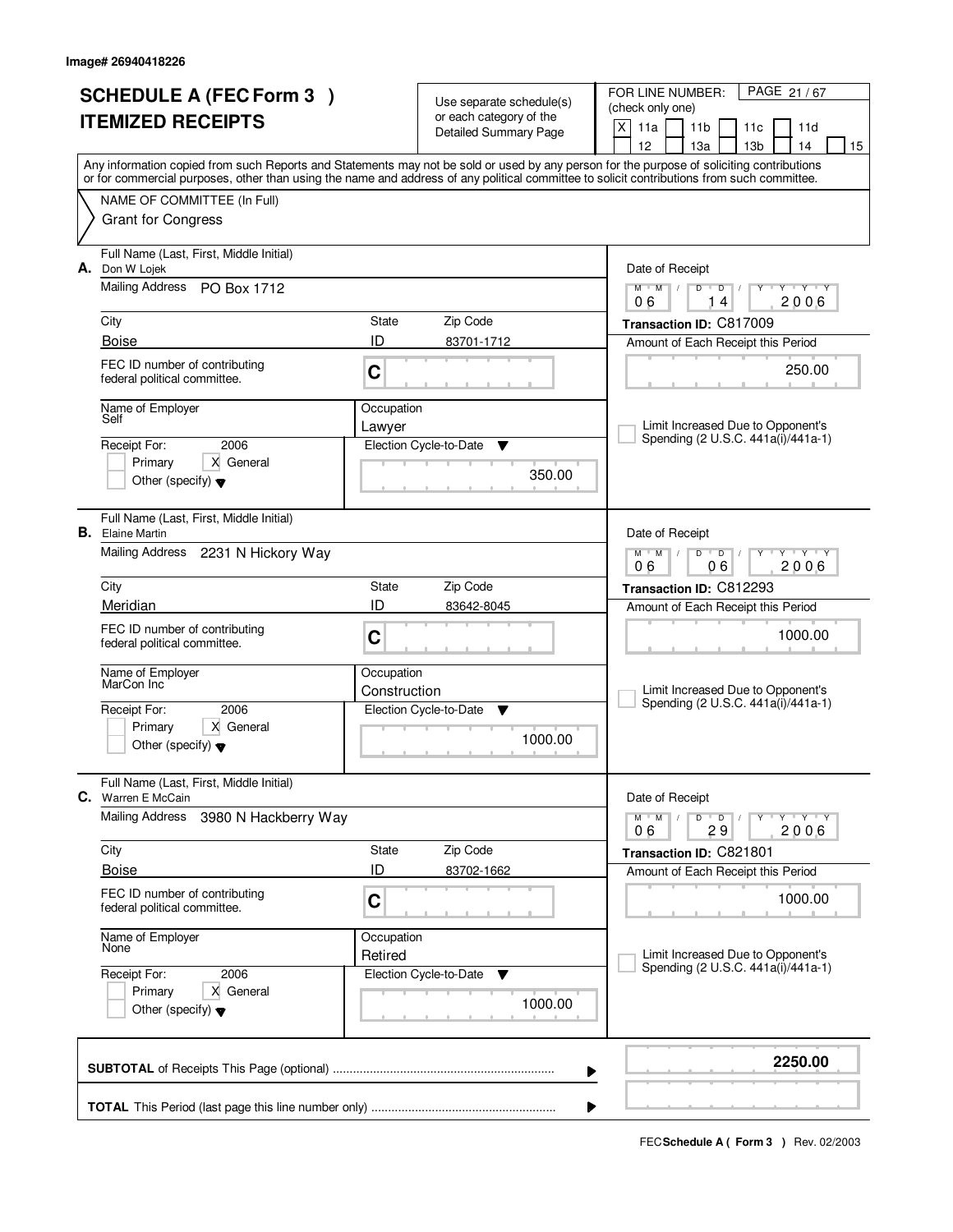| <b>SCHEDULE A (FEC Form 3)</b><br><b>ITEMIZED RECEIPTS</b> |                                                                                      |                           | Use separate schedule(s)<br>or each category of the<br><b>Detailed Summary Page</b> | PAGE 22/67<br>FOR LINE NUMBER:<br>(check only one)<br>X<br>11a<br>11 <sub>b</sub><br>11 <sub>c</sub><br>11d<br>12<br>13а<br>13 <sub>b</sub><br>14<br>15                                                                                                                                 |  |  |  |
|------------------------------------------------------------|--------------------------------------------------------------------------------------|---------------------------|-------------------------------------------------------------------------------------|-----------------------------------------------------------------------------------------------------------------------------------------------------------------------------------------------------------------------------------------------------------------------------------------|--|--|--|
|                                                            |                                                                                      |                           |                                                                                     | Any information copied from such Reports and Statements may not be sold or used by any person for the purpose of soliciting contributions<br>or for commercial purposes, other than using the name and address of any political committee to solicit contributions from such committee. |  |  |  |
|                                                            | NAME OF COMMITTEE (In Full)<br><b>Grant for Congress</b>                             |                           |                                                                                     |                                                                                                                                                                                                                                                                                         |  |  |  |
| А.                                                         | Full Name (Last, First, Middle Initial)<br>Nicholas G Miller                         |                           |                                                                                     | Date of Receipt                                                                                                                                                                                                                                                                         |  |  |  |
|                                                            | Mailing Address<br>920 Warm Springs Ave                                              |                           |                                                                                     | $D$ $D$<br>$Y - Y - Y$<br>$M$ $M$ /<br>26<br>2006<br>0 <sub>5</sub>                                                                                                                                                                                                                     |  |  |  |
|                                                            | City<br><b>Boise</b>                                                                 | State<br>ID               | Zip Code<br>83712-7945                                                              | Transaction ID: C809447<br>Amount of Each Receipt this Period                                                                                                                                                                                                                           |  |  |  |
|                                                            | FEC ID number of contributing<br>federal political committee.                        | C                         |                                                                                     | 250.00                                                                                                                                                                                                                                                                                  |  |  |  |
|                                                            | Name of Employer<br>Hawley Troxell                                                   | Occupation<br>Attorney    |                                                                                     | Limit Increased Due to Opponent's<br>Spending (2 U.S.C. 441a(i)/441a-1)                                                                                                                                                                                                                 |  |  |  |
|                                                            | 2006<br>Receipt For:<br>Primary<br>X General<br>Other (specify) $\blacktriangledown$ |                           | Election Cycle-to-Date<br>▼<br>350.00                                               |                                                                                                                                                                                                                                                                                         |  |  |  |
|                                                            | Full Name (Last, First, Middle Initial)<br><b>B.</b> Michael Carl Moore              |                           |                                                                                     | Date of Receipt                                                                                                                                                                                                                                                                         |  |  |  |
|                                                            | Mailing Address 711 S Coral PI                                                       |                           |                                                                                     | $M$ $M$ /<br>D<br>$\overline{D}$<br>$Y + Y$<br>16<br>06<br>2006                                                                                                                                                                                                                         |  |  |  |
|                                                            | City<br><b>Boise</b>                                                                 | State<br>ID               | Zip Code<br>83705                                                                   | Transaction ID: C821783                                                                                                                                                                                                                                                                 |  |  |  |
|                                                            | FEC ID number of contributing<br>federal political committee.                        | C                         |                                                                                     | Amount of Each Receipt this Period<br>200.00                                                                                                                                                                                                                                            |  |  |  |
|                                                            | Name of Employer<br>Moore Smith Buxton & Turc-<br>ke, Ltd                            | Occupation<br>Attorney    |                                                                                     | Limit Increased Due to Opponent's<br>Spending (2 U.S.C. 441a(i)/441a-1)                                                                                                                                                                                                                 |  |  |  |
|                                                            | Receipt For:<br>2006<br>X General<br>Primary<br>Other (specify) $\blacktriangledown$ |                           | Election Cycle-to-Date<br>Y<br>300.00                                               |                                                                                                                                                                                                                                                                                         |  |  |  |
| C.                                                         | Full Name (Last, First, Middle Initial)<br>Steven P Munson                           |                           |                                                                                     | Date of Receipt                                                                                                                                                                                                                                                                         |  |  |  |
|                                                            | <b>Mailing Address</b><br>306 Mobley Dr                                              |                           |                                                                                     | $M$ $M$ $M$<br>$D$ $D$ $/$<br>Y FY FY FY<br>2006<br>06<br>21                                                                                                                                                                                                                            |  |  |  |
|                                                            | City                                                                                 | State                     | Zip Code                                                                            | Transaction ID: C823320                                                                                                                                                                                                                                                                 |  |  |  |
|                                                            | <b>Boise</b>                                                                         | ID                        | 83712-8135                                                                          | Amount of Each Receipt this Period                                                                                                                                                                                                                                                      |  |  |  |
|                                                            | FEC ID number of contributing<br>federal political committee.                        | C                         |                                                                                     | 250.00                                                                                                                                                                                                                                                                                  |  |  |  |
|                                                            | Name of Employer<br>Self                                                             | Occupation<br>Real estate |                                                                                     | Limit Increased Due to Opponent's<br>Spending (2 U.S.C. 441a(i)/441a-1)                                                                                                                                                                                                                 |  |  |  |
|                                                            | Receipt For:<br>2006<br>Primary<br>X General<br>Other (specify) $\blacktriangledown$ |                           | Election Cycle-to-Date<br><b>V</b><br>250.00                                        |                                                                                                                                                                                                                                                                                         |  |  |  |
|                                                            |                                                                                      |                           |                                                                                     | 700.00<br>▶                                                                                                                                                                                                                                                                             |  |  |  |
|                                                            | ▶                                                                                    |                           |                                                                                     |                                                                                                                                                                                                                                                                                         |  |  |  |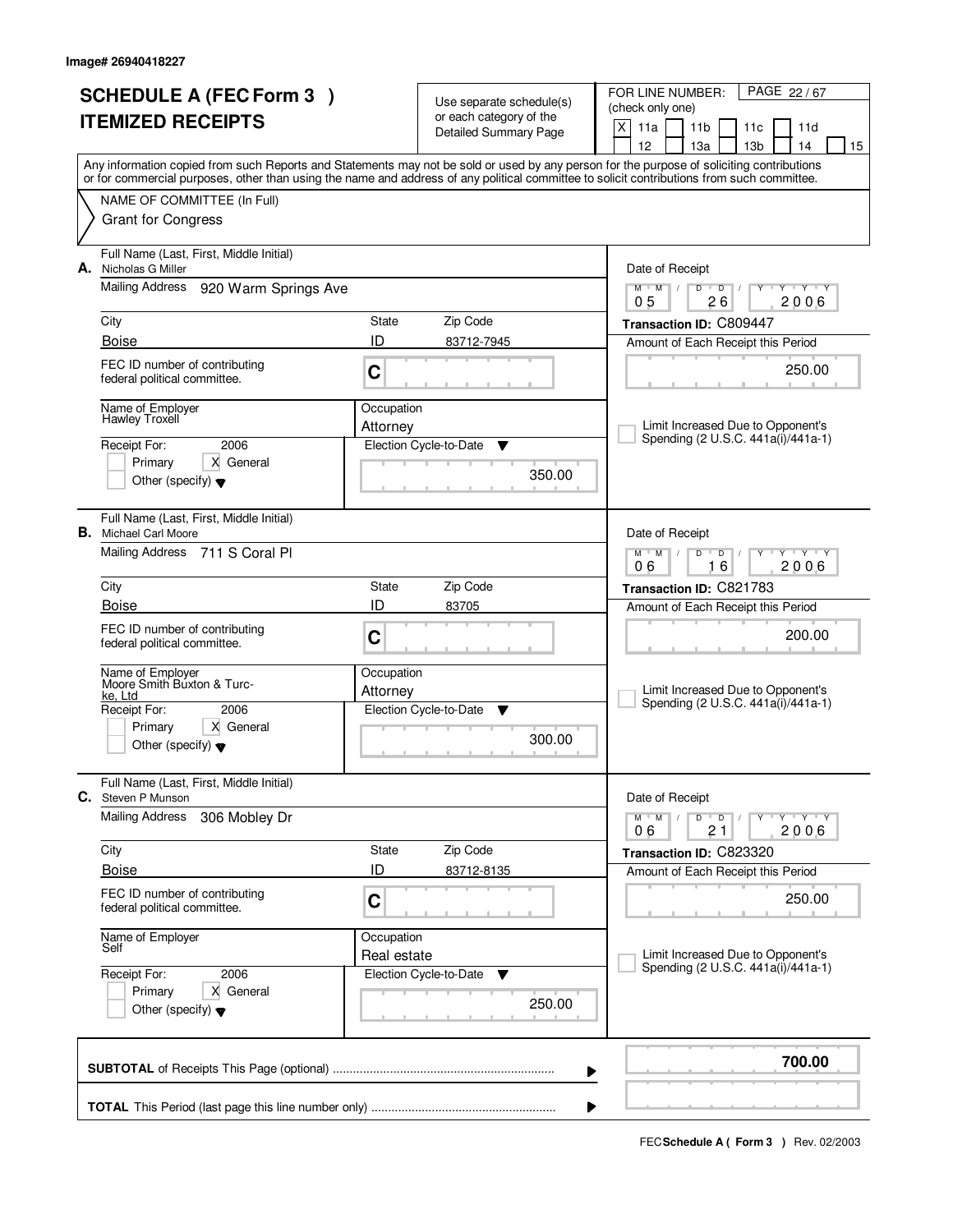|    | <b>SCHEDULE A (FEC Form 3)</b><br><b>ITEMIZED RECEIPTS</b>                                                                                   |                            | Use separate schedule(s)<br>or each category of the<br><b>Detailed Summary Page</b> | PAGE 23/67<br>FOR LINE NUMBER:<br>(check only one)<br>X<br>11a<br>11 <sub>b</sub><br>11c<br>11d                                                                                                                                                                                                                                     |
|----|----------------------------------------------------------------------------------------------------------------------------------------------|----------------------------|-------------------------------------------------------------------------------------|-------------------------------------------------------------------------------------------------------------------------------------------------------------------------------------------------------------------------------------------------------------------------------------------------------------------------------------|
|    | NAME OF COMMITTEE (In Full)<br><b>Grant for Congress</b>                                                                                     |                            |                                                                                     | 12<br>13a<br>13 <sub>b</sub><br>14<br>15<br>Any information copied from such Reports and Statements may not be sold or used by any person for the purpose of soliciting contributions<br>or for commercial purposes, other than using the name and address of any political committee to solicit contributions from such committee. |
|    | Full Name (Last, First, Middle Initial)<br><b>A.</b> H.A.P. Harvey Myers, III<br>Mailing Address 1635 E Holly St<br>City                     | State                      | Zip Code                                                                            | Date of Receipt<br>$\overline{D}$<br>$Y - Y - Y$<br>$M$ <sup><math>+</math></sup><br>$M$ /<br>D<br>Y<br>┳<br>2006<br>0 <sub>5</sub><br>31<br>Transaction ID: C812271                                                                                                                                                                |
|    | <b>Boise</b><br>FEC ID number of contributing<br>federal political committee.                                                                | ID<br>C                    | 83712-8357                                                                          | Amount of Each Receipt this Period<br>100.00                                                                                                                                                                                                                                                                                        |
|    | Name of Employer<br>Oregon Dept. of Correctio-<br>ns<br>Receipt For:<br>2006<br>X General<br>Primary<br>Other (specify) $\blacktriangledown$ | Occupation<br>Psychiatrist | Election Cycle-to-Date<br>▼<br>300.00                                               | Limit Increased Due to Opponent's<br>Spending (2 U.S.C. 441a(i)/441a-1)                                                                                                                                                                                                                                                             |
|    | Full Name (Last, First, Middle Initial)<br><b>B.</b> H.A.P. Harvey Myers, III<br>Mailing Address 1635 E Holly St                             |                            |                                                                                     | Date of Receipt<br>$M$ $M$ /<br>D<br>$\overline{D}$<br>$Y + Y$<br>Y<br>26<br>06<br>2006                                                                                                                                                                                                                                             |
|    | City<br><b>Boise</b><br>FEC ID number of contributing<br>federal political committee.                                                        | State<br>ID<br>C           | Zip Code<br>83712-8357                                                              | Transaction ID: C823038<br>Amount of Each Receipt this Period<br>200.00                                                                                                                                                                                                                                                             |
|    | Name of Employer<br>Oregon Dept. of Correctio-<br>ns<br>Receipt For:<br>2006<br>X General<br>Primary<br>Other (specify) $\blacktriangledown$ | Occupation<br>Psychiatrist | Election Cycle-to-Date<br>▼<br>300.00                                               | Limit Increased Due to Opponent's<br>Spending (2 U.S.C. 441a(i)/441a-1)                                                                                                                                                                                                                                                             |
| C. | Full Name (Last, First, Middle Initial)<br>Donald James Nelson<br>Mailing Address<br>734 Warm Springs Ave                                    |                            |                                                                                     | Date of Receipt<br>$M = M$<br>$D$ $D$ $/$<br>יץ ייץ ייד<br>Y                                                                                                                                                                                                                                                                        |
|    | City<br><b>Boise</b><br>FEC ID number of contributing<br>federal political committee.                                                        | State<br>ID<br>C           | Zip Code<br>83712-6420                                                              | 0 <sub>5</sub><br>31<br>2006<br>Transaction ID: C812272<br>Amount of Each Receipt this Period<br>1000.00                                                                                                                                                                                                                            |
|    | Name of Employer<br>Nelson Construction<br>Receipt For:<br>2006<br>X General<br>Primary<br>Other (specify) $\blacktriangledown$              | Occupation<br>President    | Election Cycle-to-Date<br>v<br>1000.00                                              | Limit Increased Due to Opponent's<br>Spending (2 U.S.C. 441a(i)/441a-1)                                                                                                                                                                                                                                                             |
|    |                                                                                                                                              |                            |                                                                                     | 1300.00<br>▶                                                                                                                                                                                                                                                                                                                        |
|    |                                                                                                                                              |                            |                                                                                     | ▶                                                                                                                                                                                                                                                                                                                                   |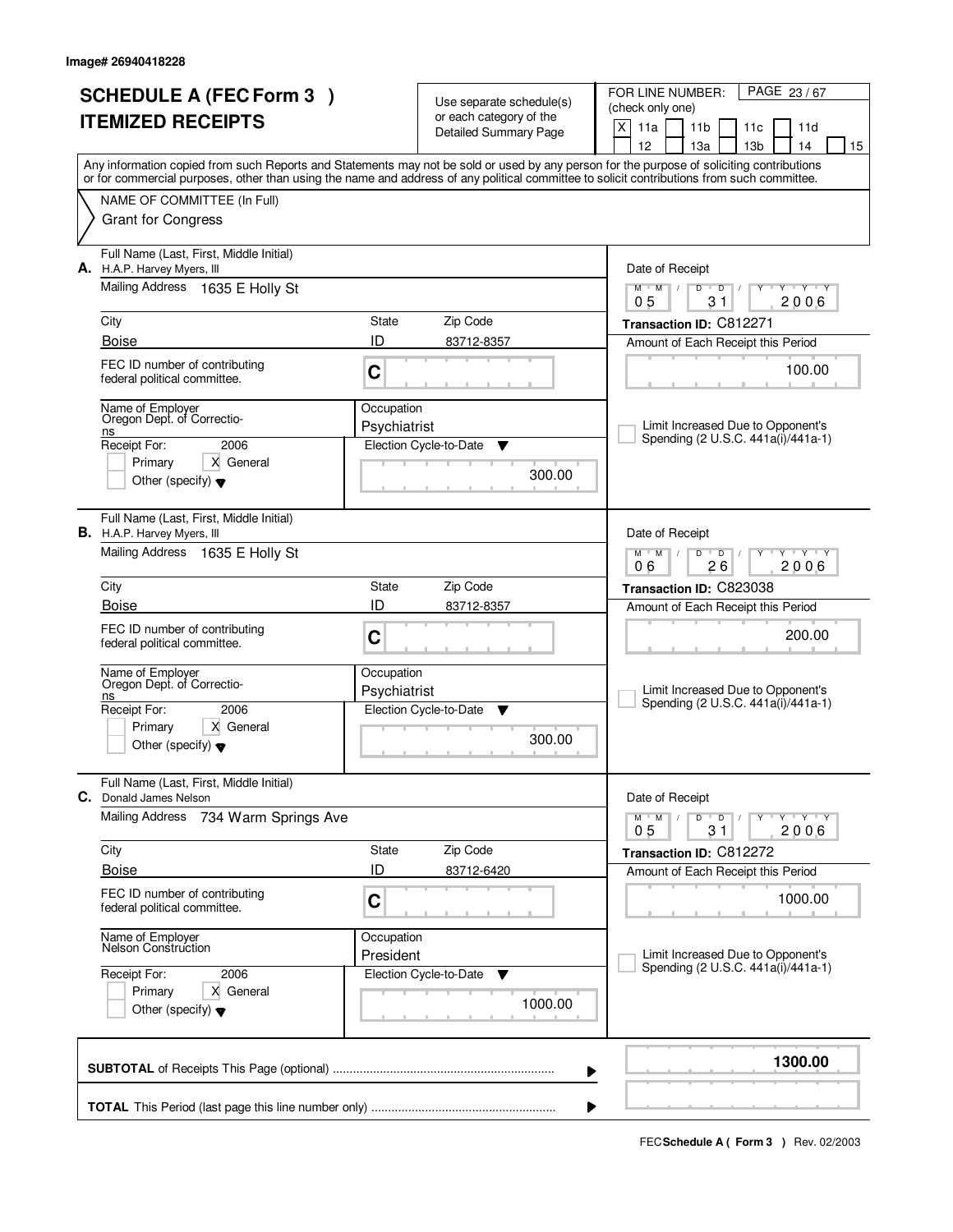| <b>SCHEDULE A (FEC Form 3)</b><br><b>ITEMIZED RECEIPTS</b> |                                                                                                         |                         | Use separate schedule(s)<br>or each category of the<br><b>Detailed Summary Page</b> | PAGE 24/67<br>FOR LINE NUMBER:<br>(check only one)<br>X<br>11a<br>11 <sub>b</sub><br>11d<br>11c                                                                                                                                                                                                                                     |  |  |  |
|------------------------------------------------------------|---------------------------------------------------------------------------------------------------------|-------------------------|-------------------------------------------------------------------------------------|-------------------------------------------------------------------------------------------------------------------------------------------------------------------------------------------------------------------------------------------------------------------------------------------------------------------------------------|--|--|--|
|                                                            |                                                                                                         |                         |                                                                                     | 12<br>13a<br>13 <sub>b</sub><br>14<br>15<br>Any information copied from such Reports and Statements may not be sold or used by any person for the purpose of soliciting contributions<br>or for commercial purposes, other than using the name and address of any political committee to solicit contributions from such committee. |  |  |  |
|                                                            | NAME OF COMMITTEE (In Full)<br><b>Grant for Congress</b>                                                |                         |                                                                                     |                                                                                                                                                                                                                                                                                                                                     |  |  |  |
| А.                                                         | Full Name (Last, First, Middle Initial)<br>Karin H Nelson                                               |                         |                                                                                     | Date of Receipt                                                                                                                                                                                                                                                                                                                     |  |  |  |
|                                                            | <b>Mailing Address</b><br>734 Warm Springs Ave                                                          |                         |                                                                                     | $Y + Y + Y$<br>$M$ $M$ /<br>$D$ $D$<br>Y<br>28<br>2006<br>06                                                                                                                                                                                                                                                                        |  |  |  |
|                                                            | City<br><b>Boise</b>                                                                                    | State<br>ID             | Zip Code<br>83712-6420                                                              | Transaction ID: C823051<br>Amount of Each Receipt this Period                                                                                                                                                                                                                                                                       |  |  |  |
|                                                            | FEC ID number of contributing<br>federal political committee.                                           | C                       |                                                                                     | 500.00                                                                                                                                                                                                                                                                                                                              |  |  |  |
|                                                            | Name of Employer<br>None                                                                                | Occupation<br>Homemaker |                                                                                     | Limit Increased Due to Opponent's<br>Spending (2 U.S.C. 441a(i)/441a-1)                                                                                                                                                                                                                                                             |  |  |  |
|                                                            | 2006<br>Receipt For:<br>X General<br>Primary<br>Other (specify) $\blacktriangledown$                    |                         | Election Cycle-to-Date<br>▼<br>500.00                                               |                                                                                                                                                                                                                                                                                                                                     |  |  |  |
|                                                            | Full Name (Last, First, Middle Initial)<br><b>B.</b> Craig F Nern<br>Mailing Address 834 E Riverpark Ln |                         |                                                                                     | Date of Receipt<br>$M$ $M$ $/$<br>$Y^+Y$<br>D<br>$\overline{D}$                                                                                                                                                                                                                                                                     |  |  |  |
|                                                            | City                                                                                                    | State                   | Zip Code                                                                            | 06<br>2006<br>06                                                                                                                                                                                                                                                                                                                    |  |  |  |
|                                                            | <b>Boise</b>                                                                                            | ID                      | 83706-4099                                                                          | Transaction ID: C816489<br>Amount of Each Receipt this Period                                                                                                                                                                                                                                                                       |  |  |  |
|                                                            | FEC ID number of contributing<br>federal political committee.                                           | C                       |                                                                                     | 100.00                                                                                                                                                                                                                                                                                                                              |  |  |  |
|                                                            | Name of Employer<br>DA Davidson                                                                         | Occupation              | Financial consultant                                                                | Limit Increased Due to Opponent's<br>Spending (2 U.S.C. 441a(i)/441a-1)                                                                                                                                                                                                                                                             |  |  |  |
|                                                            | 2006<br>Receipt For:<br>X General<br>Primary<br>Other (specify) $\blacktriangledown$                    |                         | Election Cycle-to-Date<br>v<br>250.00                                               |                                                                                                                                                                                                                                                                                                                                     |  |  |  |
| C.                                                         | Full Name (Last, First, Middle Initial)<br>Tom Nicholson                                                |                         |                                                                                     | Date of Receipt                                                                                                                                                                                                                                                                                                                     |  |  |  |
|                                                            | <b>Mailing Address</b><br>PO Box 690                                                                    |                         |                                                                                     | $D \quad D \quad /$<br>$M$ $M$ /<br>Y Y Y Y<br>28<br>2006<br>06                                                                                                                                                                                                                                                                     |  |  |  |
|                                                            | City                                                                                                    | State                   | Zip Code                                                                            | Transaction ID: C823052                                                                                                                                                                                                                                                                                                             |  |  |  |
|                                                            | Meridian<br>FEC ID number of contributing<br>federal political committee.                               | ID<br>C                 | 83680-0690                                                                          | Amount of Each Receipt this Period<br>1000.00                                                                                                                                                                                                                                                                                       |  |  |  |
|                                                            | Name of Employer<br>CC&T Land & Livestock                                                               | Occupation<br>Rancher   |                                                                                     | Limit Increased Due to Opponent's<br>Spending (2 U.S.C. 441a(i)/441a-1)                                                                                                                                                                                                                                                             |  |  |  |
|                                                            | Receipt For:<br>2006<br>X General<br>Primary<br>Other (specify) $\blacktriangledown$                    |                         | Election Cycle-to-Date<br>v<br>1000.00                                              |                                                                                                                                                                                                                                                                                                                                     |  |  |  |
|                                                            |                                                                                                         |                         |                                                                                     | 1600.00<br>▶                                                                                                                                                                                                                                                                                                                        |  |  |  |
|                                                            |                                                                                                         |                         |                                                                                     |                                                                                                                                                                                                                                                                                                                                     |  |  |  |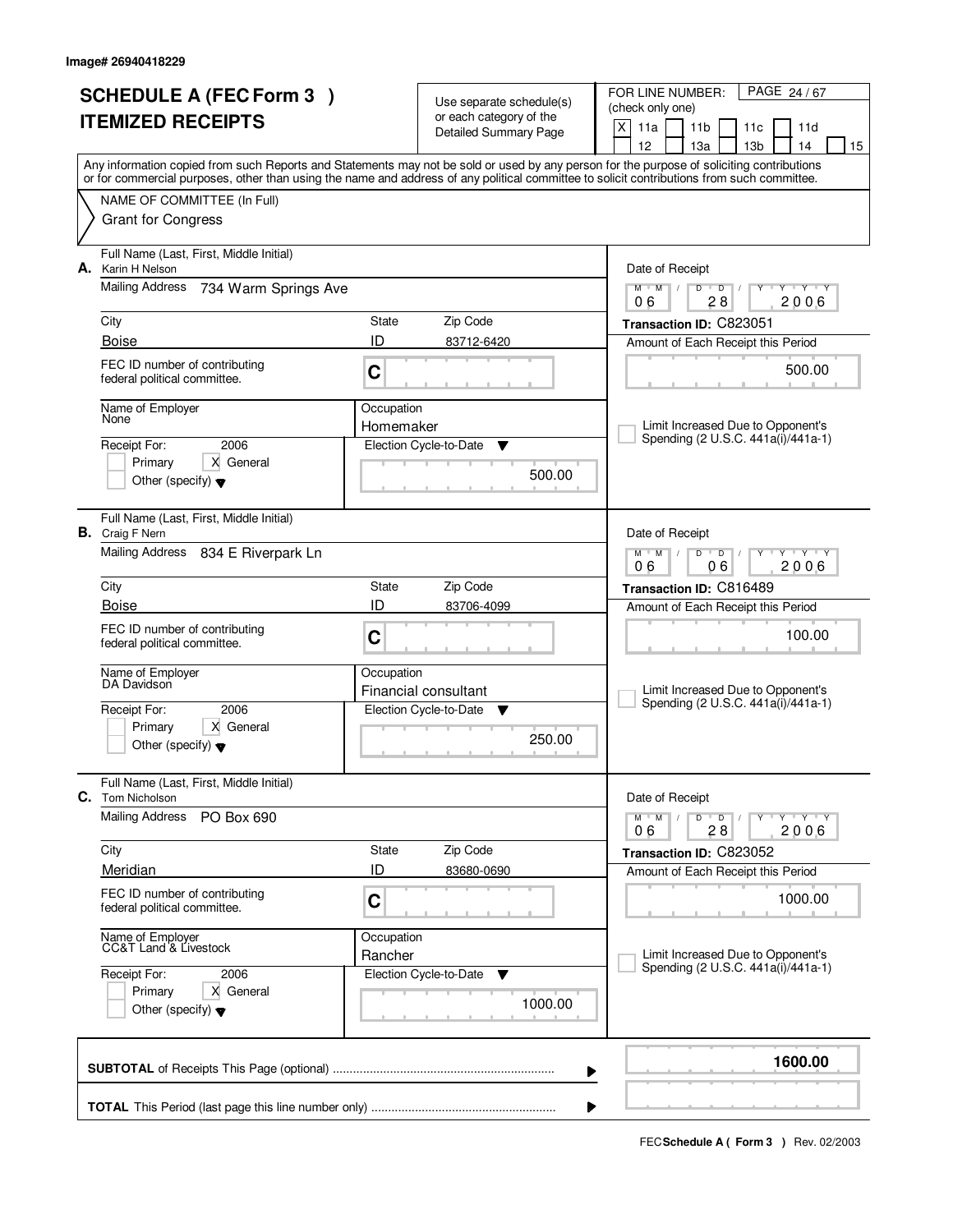|    | <b>SCHEDULE A (FEC Form 3)</b>                                     |                      | Use separate schedule(s)     | FOR LINE NUMBER:<br>PAGE 25/67<br>(check only one)                                                                                                                                                                                                                                      |
|----|--------------------------------------------------------------------|----------------------|------------------------------|-----------------------------------------------------------------------------------------------------------------------------------------------------------------------------------------------------------------------------------------------------------------------------------------|
|    | <b>ITEMIZED RECEIPTS</b>                                           |                      | or each category of the      | X<br>11a<br>11 <sub>b</sub><br>11c<br>11d                                                                                                                                                                                                                                               |
|    |                                                                    |                      | <b>Detailed Summary Page</b> | 12<br>13 <sub>b</sub><br>13a<br>14<br>15                                                                                                                                                                                                                                                |
|    |                                                                    |                      |                              | Any information copied from such Reports and Statements may not be sold or used by any person for the purpose of soliciting contributions<br>or for commercial purposes, other than using the name and address of any political committee to solicit contributions from such committee. |
|    | NAME OF COMMITTEE (In Full)                                        |                      |                              |                                                                                                                                                                                                                                                                                         |
|    | <b>Grant for Congress</b>                                          |                      |                              |                                                                                                                                                                                                                                                                                         |
| А. | Full Name (Last, First, Middle Initial)<br>Mary Carol Niland       |                      |                              | Date of Receipt                                                                                                                                                                                                                                                                         |
|    | <b>Mailing Address</b><br>423 Creekside Pl                         |                      |                              | $M$ $M$ /<br>$\Box$<br>$Y - Y - Y$<br>$D$ <sup>U</sup><br>Y<br>$\sqrt{ }$<br>2006<br>06<br>17                                                                                                                                                                                           |
|    | City                                                               | State                | Zip Code                     | Transaction ID: C821660                                                                                                                                                                                                                                                                 |
|    | Nampa                                                              | ID                   | 83686-8133                   | Amount of Each Receipt this Period                                                                                                                                                                                                                                                      |
|    | FEC ID number of contributing<br>federal political committee.      | C                    |                              | 100.00                                                                                                                                                                                                                                                                                  |
|    | Name of Employer<br>WITCO                                          | Occupation<br>CEO    |                              | Limit Increased Due to Opponent's                                                                                                                                                                                                                                                       |
|    | 2006<br>Receipt For:                                               |                      | Election Cycle-to-Date<br>Y  | Spending (2 U.S.C. 441a(i)/441a-1)                                                                                                                                                                                                                                                      |
|    | X General<br>Primary<br>Other (specify) $\blacktriangledown$       |                      | 600.00                       |                                                                                                                                                                                                                                                                                         |
| В. | Full Name (Last, First, Middle Initial)<br>Edelene Elizabeth Ohman |                      |                              | Date of Receipt                                                                                                                                                                                                                                                                         |
|    | Mailing Address 5041 W Parsons Way                                 |                      |                              | $M$ $M$<br><u>י ץ י</u><br>D<br>D<br>2006<br>06<br>4                                                                                                                                                                                                                                    |
|    | City                                                               | State                | Zip Code                     | Transaction ID: C817022                                                                                                                                                                                                                                                                 |
|    | <b>Boise</b>                                                       | ID                   | 83714                        | Amount of Each Receipt this Period                                                                                                                                                                                                                                                      |
|    | FEC ID number of contributing<br>federal political committee.      | C                    |                              | 150.00                                                                                                                                                                                                                                                                                  |
|    | Name of Employer<br>D.A. Davidson & Co.                            | Occupation           |                              |                                                                                                                                                                                                                                                                                         |
|    |                                                                    |                      | <b>Financial Consultant</b>  | Limit Increased Due to Opponent's<br>Spending (2 U.S.C. 441a(i)/441a-1)                                                                                                                                                                                                                 |
|    | Receipt For:<br>2006<br>Primary<br>X General                       |                      | Election Cycle-to-Date<br>v  |                                                                                                                                                                                                                                                                                         |
|    | Other (specify) $\blacktriangledown$                               |                      | 300.00                       |                                                                                                                                                                                                                                                                                         |
|    | Full Name (Last, First, Middle Initial)<br><b>C.</b> Wendy J Olson |                      |                              | Date of Receipt                                                                                                                                                                                                                                                                         |
|    | <b>Mailing Address</b><br>6781 S Lone Tree Way                     |                      |                              | $M$ $M$ $/$<br>D<br>$\overline{\phantom{0}}$ D $\overline{\phantom{0}}$ /<br>$Y + Y + Y$<br>2006<br>06<br>14                                                                                                                                                                            |
|    | City                                                               | State                | Zip Code                     | Transaction ID: C816982                                                                                                                                                                                                                                                                 |
|    | <b>Boise</b>                                                       | ID                   | 83709-7868                   | Amount of Each Receipt this Period                                                                                                                                                                                                                                                      |
|    | FEC ID number of contributing<br>federal political committee.      | $\mathbf C$          |                              | 100.00                                                                                                                                                                                                                                                                                  |
|    | Name of Employer<br>US Department of Justice                       | Occupation<br>Lawyer |                              | Limit Increased Due to Opponent's                                                                                                                                                                                                                                                       |
|    | Receipt For:<br>2006                                               |                      | Election Cycle-to-Date<br>v  | Spending (2 U.S.C. 441a(i)/441a-1)                                                                                                                                                                                                                                                      |
|    | Primary<br>X General<br>Other (specify) $\blacktriangledown$       |                      | 300.00                       |                                                                                                                                                                                                                                                                                         |
|    |                                                                    |                      |                              | 350.00<br>▶                                                                                                                                                                                                                                                                             |
|    |                                                                    |                      |                              | ▶                                                                                                                                                                                                                                                                                       |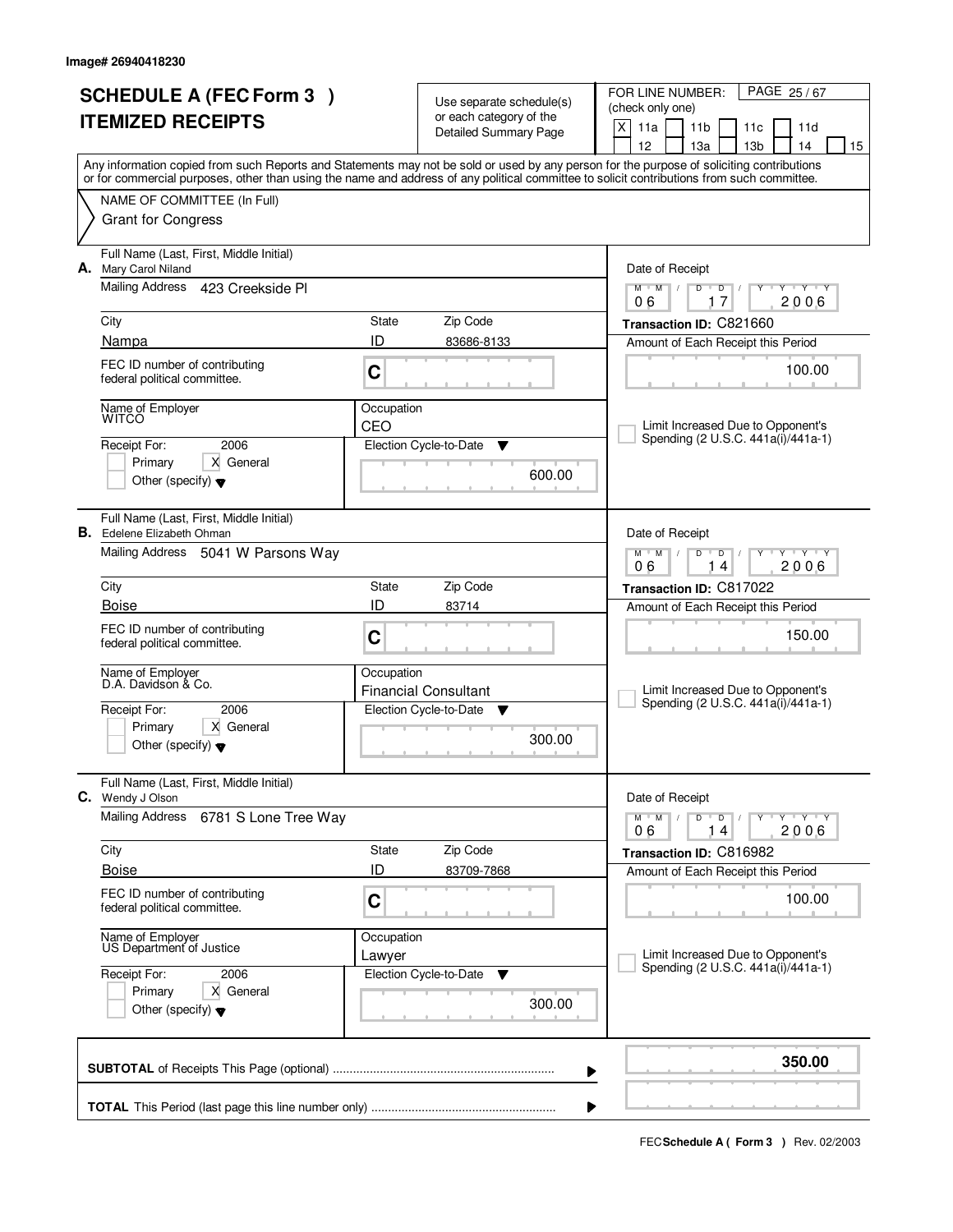|    | <b>SCHEDULE A (FEC Form 3)</b>                                 |                 | Use separate schedule(s)           | FOR LINE NUMBER:<br>PAGE 26/67                                                                                                             |
|----|----------------------------------------------------------------|-----------------|------------------------------------|--------------------------------------------------------------------------------------------------------------------------------------------|
|    | <b>ITEMIZED RECEIPTS</b>                                       |                 | or each category of the            | (check only one)                                                                                                                           |
|    |                                                                |                 | <b>Detailed Summary Page</b>       | X<br>11a<br>11 <sub>b</sub><br>11c<br>11d<br>12<br>13 <sub>b</sub><br>13a<br>14<br>15                                                      |
|    |                                                                |                 |                                    | Any information copied from such Reports and Statements may not be sold or used by any person for the purpose of soliciting contributions  |
|    |                                                                |                 |                                    | or for commercial purposes, other than using the name and address of any political committee to solicit contributions from such committee. |
|    | NAME OF COMMITTEE (In Full)                                    |                 |                                    |                                                                                                                                            |
|    | <b>Grant for Congress</b>                                      |                 |                                    |                                                                                                                                            |
|    | Full Name (Last, First, Middle Initial)                        |                 |                                    |                                                                                                                                            |
| А. | Steven R Ormiston<br><b>Mailing Address</b><br>PO Box 594      |                 |                                    | Date of Receipt<br>Y Y Y Y<br>$M$ $M$ /<br>D<br>$\overline{D}$                                                                             |
|    | 265 Potter Lane                                                |                 |                                    | 2006<br>06<br>27                                                                                                                           |
|    | City                                                           | State           | Zip Code                           | Transaction ID: C822245                                                                                                                    |
|    | Donnelly                                                       | ID              | 83615-0594                         | Amount of Each Receipt this Period                                                                                                         |
|    | FEC ID number of contributing<br>federal political committee.  | C               |                                    | 500.00                                                                                                                                     |
|    | Name of Employer<br>Ormiston & McKinney                        | Occupation      |                                    |                                                                                                                                            |
|    |                                                                | Lawyer          |                                    | Limit Increased Due to Opponent's<br>Spending (2 U.S.C. 441a(i)/441a-1)                                                                    |
|    | Receipt For:<br>2006<br>X General<br>Primary                   |                 | Election Cycle-to-Date<br>▼        |                                                                                                                                            |
|    | Other (specify) $\blacktriangledown$                           |                 | 500.00                             |                                                                                                                                            |
| В. | Full Name (Last, First, Middle Initial)<br>Joseph L. Parkinson |                 |                                    | Date of Receipt                                                                                                                            |
|    | Mailing Address 123 W Highland View Dr                         |                 |                                    | $M$ $M$ /<br>$\mathbf{Y}$ $\mathbf{Y}$<br>D<br>$\overline{D}$<br>28<br>2006<br>06                                                          |
|    | City                                                           | State           | Zip Code                           | Transaction ID: C823054                                                                                                                    |
|    | <b>Boise</b>                                                   | ID              | 83702                              | Amount of Each Receipt this Period                                                                                                         |
|    | FEC ID number of contributing<br>federal political committee.  | C               |                                    | 200.00                                                                                                                                     |
|    | Name of Employer                                               | Occupation      |                                    |                                                                                                                                            |
|    |                                                                |                 | ATTORNEY-BUSINESSMAN               | Limit Increased Due to Opponent's                                                                                                          |
|    | 2006<br>Receipt For:                                           |                 | Election Cycle-to-Date<br><b>V</b> | Spending (2 U.S.C. 441a(i)/441a-1)                                                                                                         |
|    | Primary<br>X General<br>Other (specify) $\blacktriangledown$   |                 | 1200.00                            |                                                                                                                                            |
| С. | Full Name (Last, First, Middle Initial)<br><b>Bill Parks</b>   |                 |                                    | Date of Receipt                                                                                                                            |
|    | Mailing Address<br>1630 Pine Cone Rd                           |                 |                                    | D<br>$M$ $M$ /<br>$\overline{D}$<br>$Y + Y + Y$<br>2006<br>08<br>06                                                                        |
|    | City                                                           | State           | Zip Code                           | Transaction ID: C811824                                                                                                                    |
|    | Moscow                                                         | ID              | 83843-9317                         | Amount of Each Receipt this Period                                                                                                         |
|    | FEC ID number of contributing<br>federal political committee.  | C               |                                    | 500.00                                                                                                                                     |
|    | Name of Employer                                               | Occupation      |                                    |                                                                                                                                            |
|    |                                                                | <b>Business</b> |                                    | Limit Increased Due to Opponent's<br>Spending (2 U.S.C. 441a(i)/441a-1)                                                                    |
|    | Receipt For:<br>2006<br>Primary<br>X General                   |                 | Election Cycle-to-Date<br>v        |                                                                                                                                            |
|    | Other (specify) $\blacktriangledown$                           |                 | 500.00                             |                                                                                                                                            |
|    |                                                                |                 |                                    | 1200.00<br>▶                                                                                                                               |
|    |                                                                |                 |                                    | ▶                                                                                                                                          |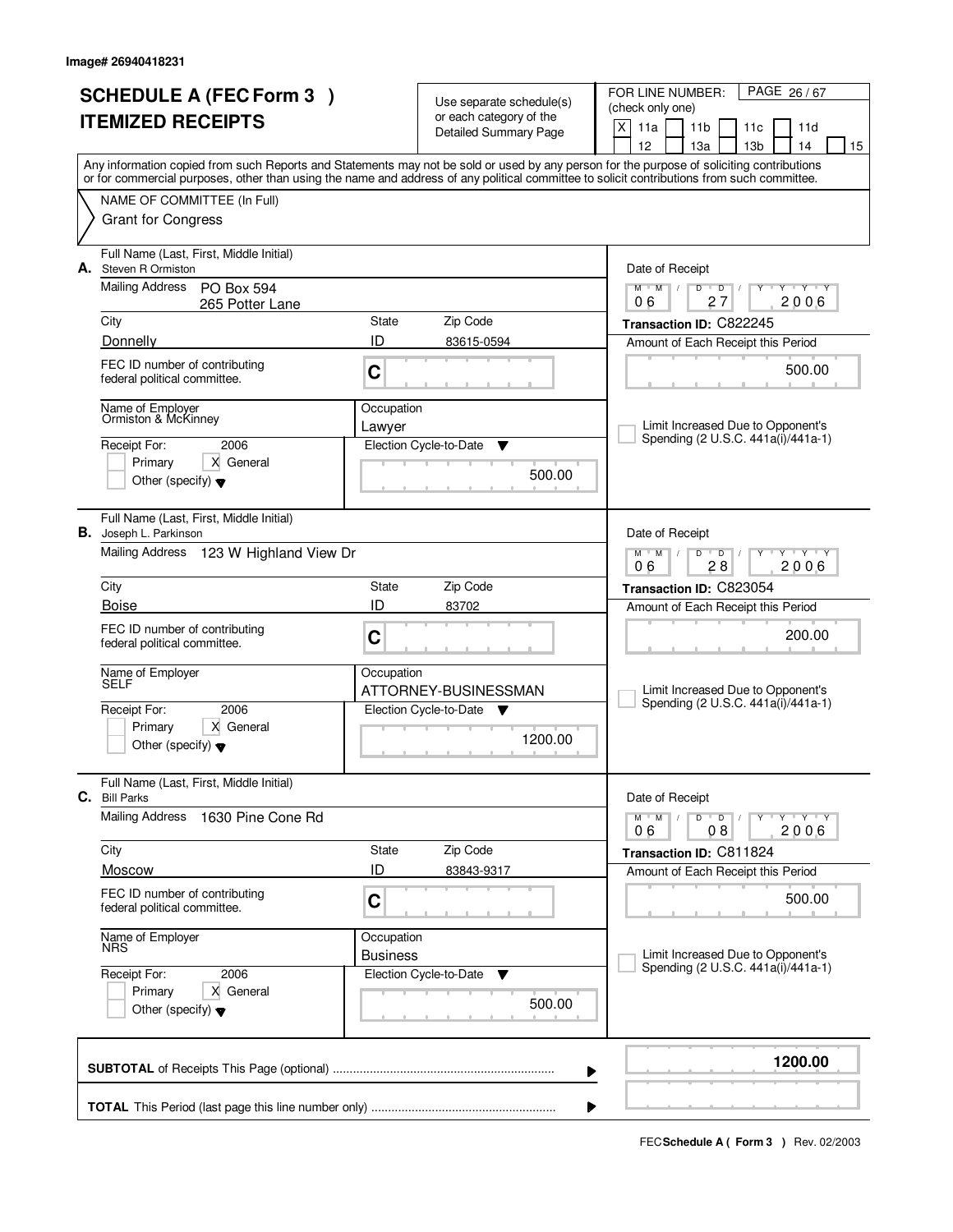|    | <b>SCHEDULE A (FEC Form 3)</b>                                               |                       | Use separate schedule(s)           | FOR LINE NUMBER:<br>PAGE 27/67<br>(check only one)                                                                                                                                                                                                                                      |
|----|------------------------------------------------------------------------------|-----------------------|------------------------------------|-----------------------------------------------------------------------------------------------------------------------------------------------------------------------------------------------------------------------------------------------------------------------------------------|
|    | <b>ITEMIZED RECEIPTS</b>                                                     |                       | or each category of the            | $\mathsf{X}$<br>11a<br>11 <sub>b</sub><br>11c<br>11d                                                                                                                                                                                                                                    |
|    |                                                                              |                       | <b>Detailed Summary Page</b>       | 12<br>13 <sub>b</sub><br>13a<br>14<br>15                                                                                                                                                                                                                                                |
|    |                                                                              |                       |                                    | Any information copied from such Reports and Statements may not be sold or used by any person for the purpose of soliciting contributions<br>or for commercial purposes, other than using the name and address of any political committee to solicit contributions from such committee. |
|    | NAME OF COMMITTEE (In Full)                                                  |                       |                                    |                                                                                                                                                                                                                                                                                         |
|    | <b>Grant for Congress</b>                                                    |                       |                                    |                                                                                                                                                                                                                                                                                         |
| А. | Full Name (Last, First, Middle Initial)<br>James Frederic Pauls              |                       |                                    | Date of Receipt                                                                                                                                                                                                                                                                         |
|    | Mailing Address<br>740 S Silver Bow Ave                                      |                       |                                    | $M$ $M$ /<br>$Y - Y - Y$<br>$D$ <sup>U</sup><br>$\overline{D}$<br>Y<br>2006<br>06<br>14                                                                                                                                                                                                 |
|    | City                                                                         | State                 | Zip Code                           | Transaction ID: C816983                                                                                                                                                                                                                                                                 |
|    | Eagle                                                                        | ID                    | 83616-6177                         | Amount of Each Receipt this Period                                                                                                                                                                                                                                                      |
|    | FEC ID number of contributing<br>federal political committee.                | C                     |                                    | 150.00                                                                                                                                                                                                                                                                                  |
|    | Name of Employer<br>None                                                     | Occupation<br>Retired |                                    | Limit Increased Due to Opponent's                                                                                                                                                                                                                                                       |
|    | 2006<br>Receipt For:                                                         |                       | Election Cycle-to-Date<br>Y        | Spending (2 U.S.C. 441a(i)/441a-1)                                                                                                                                                                                                                                                      |
|    | X General<br>Primary<br>Other (specify) $\blacktriangledown$                 |                       | 250.00                             |                                                                                                                                                                                                                                                                                         |
| В. | Full Name (Last, First, Middle Initial)<br>Diane P Plastino-Graves           |                       |                                    | Date of Receipt                                                                                                                                                                                                                                                                         |
|    | Mailing Address 2024 Creekside Ln                                            |                       |                                    | $M$ $M$ /<br><b>TEXT TY</b><br>D<br>$\overline{D}$<br>2006<br>06<br>4                                                                                                                                                                                                                   |
|    | City                                                                         | State                 | Zip Code                           | Transaction ID: C817003                                                                                                                                                                                                                                                                 |
|    | <b>Boise</b>                                                                 | ID                    | 83706-4039                         | Amount of Each Receipt this Period                                                                                                                                                                                                                                                      |
|    | FEC ID number of contributing<br>federal political committee.                | C                     |                                    | 200.00                                                                                                                                                                                                                                                                                  |
|    | Name of Employer<br>None                                                     | Occupation            |                                    |                                                                                                                                                                                                                                                                                         |
|    |                                                                              | Homemaker             |                                    | Limit Increased Due to Opponent's<br>Spending (2 U.S.C. 441a(i)/441a-1)                                                                                                                                                                                                                 |
|    | 2006<br>Receipt For:<br>Primary<br>X General                                 |                       | Election Cycle-to-Date<br><b>V</b> |                                                                                                                                                                                                                                                                                         |
|    | Other (specify) $\blacktriangledown$                                         |                       | 400.00                             |                                                                                                                                                                                                                                                                                         |
|    | Full Name (Last, First, Middle Initial)<br><b>C.</b> Diane P Plastino-Graves |                       |                                    | Date of Receipt                                                                                                                                                                                                                                                                         |
|    | Mailing Address 2024 Creekside Ln                                            |                       |                                    | D<br>$M$ $M$ /<br>$\overline{D}$<br>$Y + Y + Y$<br>2006<br>06<br>28                                                                                                                                                                                                                     |
|    | City                                                                         | State                 | Zip Code                           | Transaction ID: C823043                                                                                                                                                                                                                                                                 |
|    | <b>Boise</b>                                                                 | ID                    | 83706-4039                         | Amount of Each Receipt this Period                                                                                                                                                                                                                                                      |
|    | FEC ID number of contributing<br>federal political committee.                | $\mathbf C$           |                                    | 200.00                                                                                                                                                                                                                                                                                  |
|    | Name of Employer<br>None                                                     | Occupation            |                                    |                                                                                                                                                                                                                                                                                         |
|    |                                                                              | Homemaker             |                                    | Limit Increased Due to Opponent's<br>Spending (2 U.S.C. 441a(i)/441a-1)                                                                                                                                                                                                                 |
|    | 2006<br>Receipt For:<br>Primary<br>X General                                 |                       | Election Cycle-to-Date<br>v        |                                                                                                                                                                                                                                                                                         |
|    | Other (specify) $\blacktriangledown$                                         |                       | 400.00                             |                                                                                                                                                                                                                                                                                         |
|    |                                                                              |                       |                                    | 550.00<br>▶                                                                                                                                                                                                                                                                             |
|    |                                                                              |                       |                                    | ▶                                                                                                                                                                                                                                                                                       |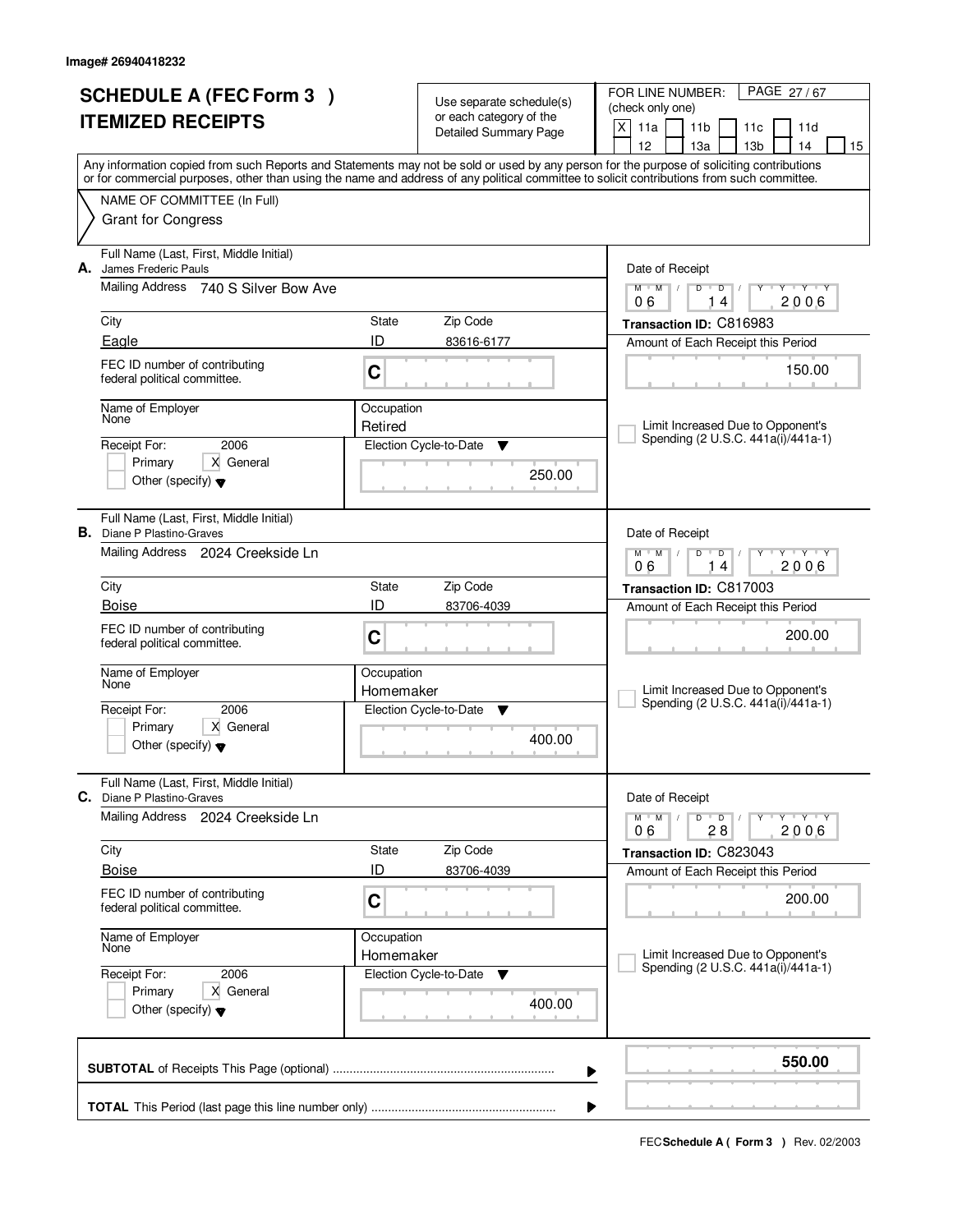|    | <b>SCHEDULE A (FEC Form 3)</b>                                          |             | Use separate schedule(s)     | FOR LINE NUMBER:<br>PAGE 28/67                                                                                                             |
|----|-------------------------------------------------------------------------|-------------|------------------------------|--------------------------------------------------------------------------------------------------------------------------------------------|
|    | <b>ITEMIZED RECEIPTS</b>                                                |             | or each category of the      | (check only one)<br>X<br>11a<br>11 <sub>b</sub><br>11c<br>11d                                                                              |
|    |                                                                         |             | <b>Detailed Summary Page</b> | 12<br>13 <sub>b</sub><br>13a<br>14<br>15                                                                                                   |
|    |                                                                         |             |                              | Any information copied from such Reports and Statements may not be sold or used by any person for the purpose of soliciting contributions  |
|    |                                                                         |             |                              | or for commercial purposes, other than using the name and address of any political committee to solicit contributions from such committee. |
|    | NAME OF COMMITTEE (In Full)<br><b>Grant for Congress</b>                |             |                              |                                                                                                                                            |
|    |                                                                         |             |                              |                                                                                                                                            |
| А. | Full Name (Last, First, Middle Initial)<br>James I Powers               |             |                              | Date of Receipt                                                                                                                            |
|    | <b>Mailing Address</b><br>3355 Overlook Dr                              |             |                              | $Y + Y + Y$<br>$M$ $M$ $/$<br>$D$ $D$<br>Y<br>$\mathbb{L}$                                                                                 |
|    |                                                                         |             |                              | 13<br>2006<br>06                                                                                                                           |
|    | City                                                                    | State       | Zip Code                     | Transaction ID: C817132                                                                                                                    |
|    | Parma                                                                   | ID          | 83660-6191                   | Amount of Each Receipt this Period                                                                                                         |
|    | FEC ID number of contributing<br>federal political committee.           | C           |                              | 1000.00                                                                                                                                    |
|    | Name of Employer<br>None                                                | Occupation  |                              |                                                                                                                                            |
|    |                                                                         | Retired     |                              | Limit Increased Due to Opponent's<br>Spending (2 U.S.C. 441a(i)/441a-1)                                                                    |
|    | 2006<br>Receipt For:<br>X General<br>Primary                            |             | Election Cycle-to-Date<br>Y  |                                                                                                                                            |
|    | Other (specify) $\blacktriangledown$                                    |             | 1000.00                      |                                                                                                                                            |
| В. | Full Name (Last, First, Middle Initial)<br><b>Elisabeth Ratcliff</b>    |             |                              | Date of Receipt                                                                                                                            |
|    | 6121 N Fountain Ln<br>Mailing Address                                   |             |                              | $M$ $M$<br>TEY TY<br>$\overline{D}$<br>D                                                                                                   |
|    |                                                                         |             |                              | 2006<br>06<br>4                                                                                                                            |
|    | City<br><b>Boise</b>                                                    | State<br>ID | Zip Code                     | Transaction ID: C817024                                                                                                                    |
|    |                                                                         |             | 83714-1283                   | Amount of Each Receipt this Period                                                                                                         |
|    | FEC ID number of contributing<br>federal political committee.           | C           |                              | 200.00                                                                                                                                     |
|    | Name of Employer                                                        | Occupation  |                              |                                                                                                                                            |
|    | None                                                                    | Retired     |                              | Limit Increased Due to Opponent's                                                                                                          |
|    | 2006<br>Receipt For:                                                    |             | Election Cycle-to-Date<br>▼  | Spending (2 U.S.C. 441a(i)/441a-1)                                                                                                         |
|    | Primary<br>X General                                                    |             | 500.00                       |                                                                                                                                            |
|    | Other (specify) $\blacktriangledown$                                    |             |                              |                                                                                                                                            |
|    | Full Name (Last, First, Middle Initial)<br><b>C.</b> Elisabeth Ratcliff |             |                              | Date of Receipt                                                                                                                            |
|    | <b>Mailing Address</b><br>6121 N Fountain Ln                            |             |                              | D<br>$M$ $M$ $/$<br>$\overline{D}$ /<br>$\mathsf{Y} \dashv \mathsf{Y} \dashv \mathsf{Y}$<br>2006<br>06<br>24                               |
|    | City                                                                    | State       | Zip Code                     | Transaction ID: C822196                                                                                                                    |
|    | <b>Boise</b>                                                            | ID          | 83714-1283                   | Amount of Each Receipt this Period                                                                                                         |
|    | FEC ID number of contributing<br>federal political committee.           | $\mathbf C$ |                              | 100.00                                                                                                                                     |
|    | Name of Employer<br>None                                                | Occupation  |                              |                                                                                                                                            |
|    |                                                                         | Retired     |                              | Limit Increased Due to Opponent's<br>Spending (2 U.S.C. 441a(i)/441a-1)                                                                    |
|    | 2006<br>Receipt For:<br>Primary<br>X General                            |             | Election Cycle-to-Date<br>v  |                                                                                                                                            |
|    | Other (specify) $\blacktriangledown$                                    |             | 500.00                       |                                                                                                                                            |
|    |                                                                         |             |                              | 1300.00<br>▶                                                                                                                               |
|    |                                                                         |             |                              |                                                                                                                                            |
|    |                                                                         |             |                              | Þ                                                                                                                                          |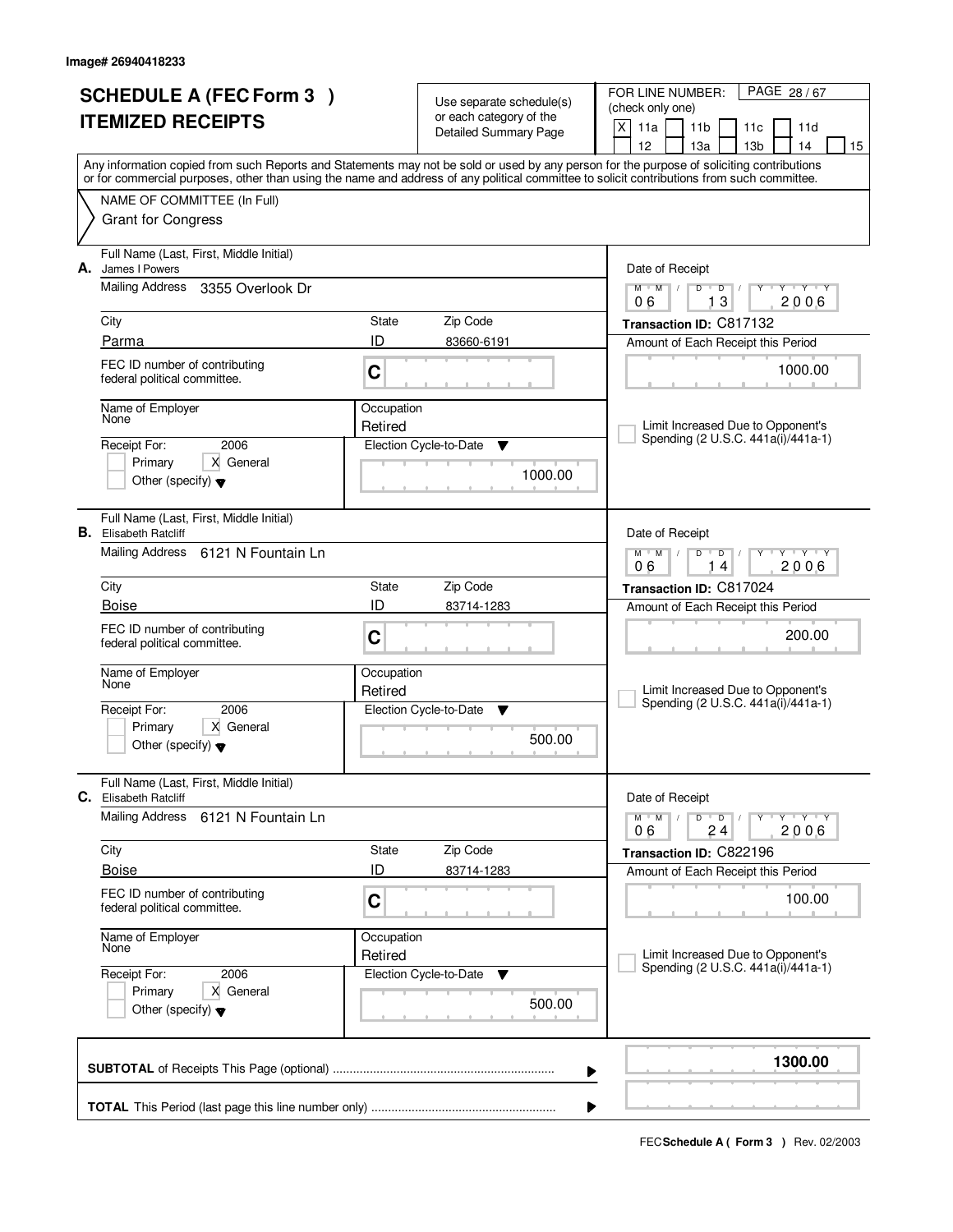|    | <b>SCHEDULE A (FEC Form 3)</b>                                         |                        | Use separate schedule(s)<br>or each category of the | PAGE 29/67<br>FOR LINE NUMBER:<br>(check only one)                                                                                                                                                                                                                                      |
|----|------------------------------------------------------------------------|------------------------|-----------------------------------------------------|-----------------------------------------------------------------------------------------------------------------------------------------------------------------------------------------------------------------------------------------------------------------------------------------|
|    | <b>ITEMIZED RECEIPTS</b>                                               |                        | <b>Detailed Summary Page</b>                        | X<br>11a<br>11 <sub>b</sub><br>11d<br>11c<br>12<br>13a<br>13 <sub>b</sub><br>14<br>15                                                                                                                                                                                                   |
|    |                                                                        |                        |                                                     | Any information copied from such Reports and Statements may not be sold or used by any person for the purpose of soliciting contributions<br>or for commercial purposes, other than using the name and address of any political committee to solicit contributions from such committee. |
|    | NAME OF COMMITTEE (In Full)                                            |                        |                                                     |                                                                                                                                                                                                                                                                                         |
|    | <b>Grant for Congress</b>                                              |                        |                                                     |                                                                                                                                                                                                                                                                                         |
| А. | Full Name (Last, First, Middle Initial)<br>Peter Jason Richardson      |                        |                                                     | Date of Receipt                                                                                                                                                                                                                                                                         |
|    | Mailing Address 5796 N Dalspring Ave                                   |                        |                                                     | $Y + Y + Y$<br>$M$ $M$ /<br>$D^{-1}$<br>$D$ /<br>Y<br>2006<br>06<br>14                                                                                                                                                                                                                  |
|    | City                                                                   | State                  | Zip Code                                            | Transaction ID: C816985                                                                                                                                                                                                                                                                 |
|    | <b>Boise</b>                                                           | ID                     | 83713-1316                                          | Amount of Each Receipt this Period                                                                                                                                                                                                                                                      |
|    | FEC ID number of contributing<br>federal political committee.          | C                      |                                                     | 100.00                                                                                                                                                                                                                                                                                  |
|    | Name of Employer<br>Richardson & O'Leary                               | Occupation<br>Attorney |                                                     | Limit Increased Due to Opponent's                                                                                                                                                                                                                                                       |
|    | Receipt For:<br>2006                                                   |                        | Election Cycle-to-Date<br>▼                         | Spending (2 U.S.C. 441a(i)/441a-1)                                                                                                                                                                                                                                                      |
|    | X General<br>Primary<br>Other (specify) $\blacktriangledown$           |                        | 250.00                                              |                                                                                                                                                                                                                                                                                         |
|    | Full Name (Last, First, Middle Initial)<br><b>B.</b> William J Russell |                        |                                                     | Date of Receipt                                                                                                                                                                                                                                                                         |
|    | Mailing Address<br>1899 W Stafford St                                  |                        |                                                     | $M$ M<br>D<br>$\overline{D}$<br>$T - Y$<br>0 <sub>2</sub><br>2006<br>06                                                                                                                                                                                                                 |
|    | City                                                                   | State                  | Zip Code                                            | Transaction ID: C812284                                                                                                                                                                                                                                                                 |
|    | Eagle                                                                  | ID                     | 83616-6573                                          | Amount of Each Receipt this Period                                                                                                                                                                                                                                                      |
|    | FEC ID number of contributing<br>federal political committee.          | C                      |                                                     | 500.00                                                                                                                                                                                                                                                                                  |
|    | Name of Employer<br>Northwest Nazarene Univ                            | Occupation             |                                                     |                                                                                                                                                                                                                                                                                         |
|    | Receipt For:<br>2006                                                   | Professor              | Election Cycle-to-Date<br>▼                         | Limit Increased Due to Opponent's<br>Spending (2 U.S.C. 441a(i)/441a-1)                                                                                                                                                                                                                 |
|    | X General<br>Primary<br>Other (specify) $\blacktriangledown$           |                        | 500.00                                              |                                                                                                                                                                                                                                                                                         |
| С. | Full Name (Last, First, Middle Initial)<br>John T Schroeder            |                        |                                                     | Date of Receipt                                                                                                                                                                                                                                                                         |
|    | <b>Mailing Address</b><br>3786 S Suntree Pl                            |                        |                                                     | $\mathsf D$<br>$M$ /<br>$\blacksquare$ D $\blacksquare$ /<br>$M$ <sup><math>+</math></sup><br>Y Y Y Y<br>Υ<br>2006<br>05<br>06                                                                                                                                                          |
|    | City                                                                   | State                  | Zip Code                                            | Transaction ID: C812286                                                                                                                                                                                                                                                                 |
|    | <b>Boise</b>                                                           | ID                     | 83706-6904                                          | Amount of Each Receipt this Period                                                                                                                                                                                                                                                      |
|    | FEC ID number of contributing<br>federal political committee.          | C                      |                                                     | 250.00                                                                                                                                                                                                                                                                                  |
|    | Name of Employer<br>Self                                               | Occupation<br>Attorney |                                                     | Limit Increased Due to Opponent's                                                                                                                                                                                                                                                       |
|    | Receipt For:<br>2006                                                   |                        | Election Cycle-to-Date<br>v                         | Spending (2 U.S.C. 441a(i)/441a-1)                                                                                                                                                                                                                                                      |
|    | X General<br>Primary<br>Other (specify) $\blacktriangledown$           |                        | 250.00                                              |                                                                                                                                                                                                                                                                                         |
|    |                                                                        |                        |                                                     | 850.00<br>▶                                                                                                                                                                                                                                                                             |
|    |                                                                        |                        |                                                     |                                                                                                                                                                                                                                                                                         |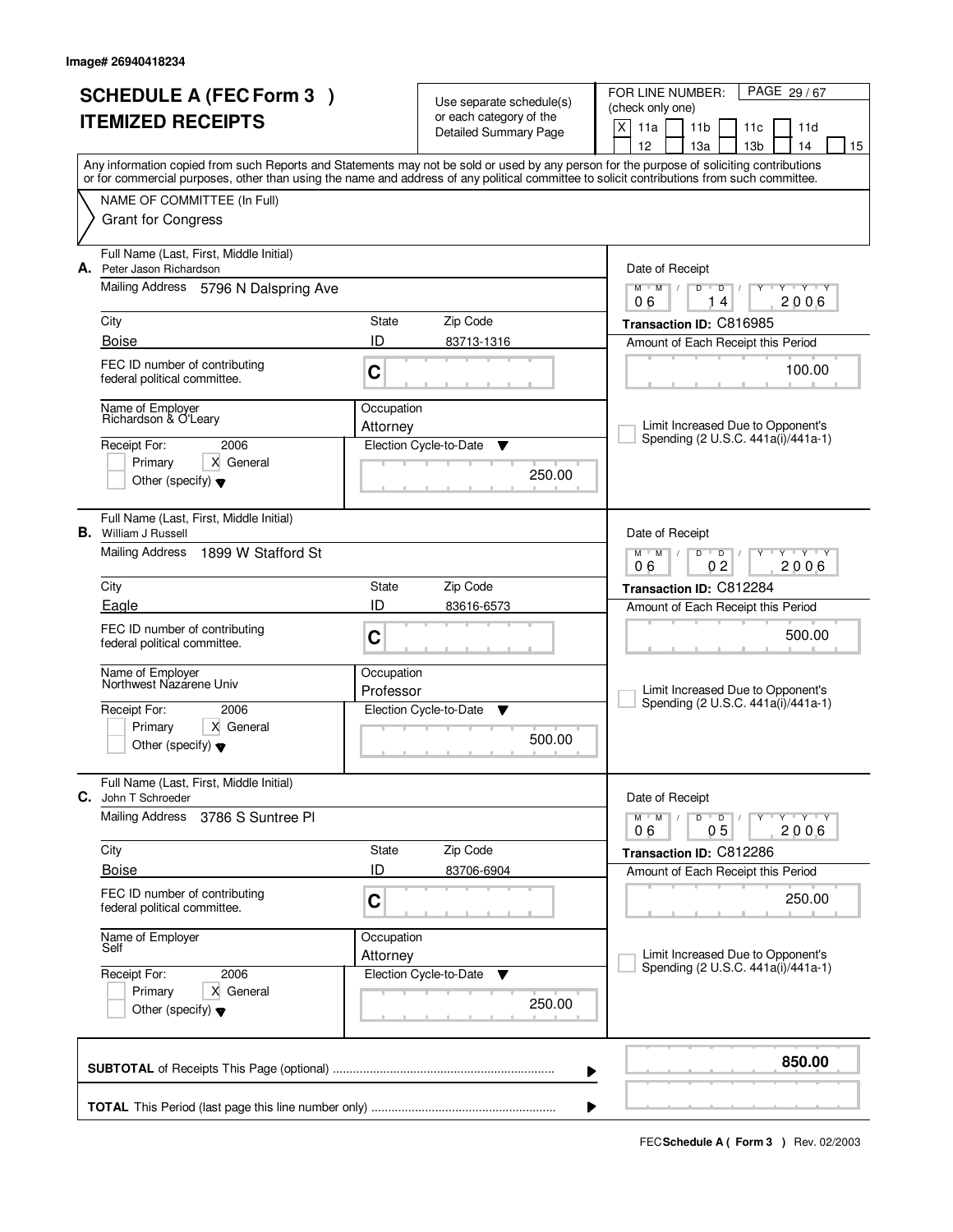|    | <b>SCHEDULE A (FEC Form 3)</b>                                             |                         | Use separate schedule(s)                                | PAGE 30/67<br>FOR LINE NUMBER:<br>(check only one)                                                                                                                                                                                                                                      |
|----|----------------------------------------------------------------------------|-------------------------|---------------------------------------------------------|-----------------------------------------------------------------------------------------------------------------------------------------------------------------------------------------------------------------------------------------------------------------------------------------|
|    | <b>ITEMIZED RECEIPTS</b>                                                   |                         | or each category of the<br><b>Detailed Summary Page</b> | $\mathsf{X}$<br>11a<br>11 <sub>b</sub><br>11 <sub>c</sub><br>11d                                                                                                                                                                                                                        |
|    |                                                                            |                         |                                                         | 12<br>13a<br>13 <sub>b</sub><br>14<br>15                                                                                                                                                                                                                                                |
|    |                                                                            |                         |                                                         | Any information copied from such Reports and Statements may not be sold or used by any person for the purpose of soliciting contributions<br>or for commercial purposes, other than using the name and address of any political committee to solicit contributions from such committee. |
|    | NAME OF COMMITTEE (In Full)                                                |                         |                                                         |                                                                                                                                                                                                                                                                                         |
|    | <b>Grant for Congress</b>                                                  |                         |                                                         |                                                                                                                                                                                                                                                                                         |
| А. | Full Name (Last, First, Middle Initial)<br>Elizabeth Schwerdtle            |                         |                                                         | Date of Receipt                                                                                                                                                                                                                                                                         |
|    | Mailing Address<br>11 Big Dipper Ln                                        |                         |                                                         | $Y + Y + Y + Y$<br>$M$ $M$ $/$<br>$D$ $D$ $1$<br>07<br>06<br>2006                                                                                                                                                                                                                       |
|    | City                                                                       | State                   | Zip Code                                                | Transaction ID: C816516                                                                                                                                                                                                                                                                 |
|    | Hailey                                                                     | ID                      | 83333-5200                                              | Amount of Each Receipt this Period                                                                                                                                                                                                                                                      |
|    | FEC ID number of contributing<br>federal political committee.              | C                       |                                                         | 250.00                                                                                                                                                                                                                                                                                  |
|    | Name of Employer<br>None                                                   | Occupation<br>Homemaker |                                                         | Limit Increased Due to Opponent's                                                                                                                                                                                                                                                       |
|    | 2006<br>Receipt For:                                                       |                         | Election Cycle-to-Date<br>▼                             | Spending (2 U.S.C. 441a(i)/441a-1)                                                                                                                                                                                                                                                      |
|    | Primary<br>X General<br>Other (specify) $\blacktriangledown$               |                         | 250.00                                                  |                                                                                                                                                                                                                                                                                         |
|    | Full Name (Last, First, Middle Initial)<br><b>B.</b> Sarah Catherine Seidl |                         |                                                         | Date of Receipt                                                                                                                                                                                                                                                                         |
|    | Mailing Address PO Box 2726                                                |                         |                                                         | $M$ $M$<br>D<br>$\overline{D}$<br>$T$ $Y$ $T$ $Y$<br>16<br>2006<br>06                                                                                                                                                                                                                   |
|    | City                                                                       | State                   | Zip Code                                                | Transaction ID: C821811                                                                                                                                                                                                                                                                 |
|    | <b>Boise</b>                                                               | ID                      | 83701                                                   | Amount of Each Receipt this Period                                                                                                                                                                                                                                                      |
|    | FEC ID number of contributing<br>federal political committee.              | C                       |                                                         | 250.00                                                                                                                                                                                                                                                                                  |
|    | Name of Employer<br>Seidl Home Co.                                         | Occupation              |                                                         |                                                                                                                                                                                                                                                                                         |
|    |                                                                            |                         | General Contractor                                      | Limit Increased Due to Opponent's<br>Spending (2 U.S.C. 441a(i)/441a-1)                                                                                                                                                                                                                 |
|    | 2006<br>Receipt For:<br>X General<br>Primary                               |                         | Election Cycle-to-Date<br>▼                             |                                                                                                                                                                                                                                                                                         |
|    | Other (specify) $\blacktriangledown$                                       |                         | 250.00                                                  |                                                                                                                                                                                                                                                                                         |
|    | Full Name (Last, First, Middle Initial)<br>C. Fredrick Victor Shoemaker    |                         |                                                         | Date of Receipt                                                                                                                                                                                                                                                                         |
|    | Mailing Address 2072 Silvercreek Ln                                        |                         |                                                         | D<br>$M$ $M$ /<br>$\blacksquare$ D $\blacksquare$ /<br>$Y + Y + Y$<br>Υ<br>28<br>2006<br>06                                                                                                                                                                                             |
|    | City                                                                       | State                   | Zip Code                                                | Transaction ID: C823058                                                                                                                                                                                                                                                                 |
|    | <b>Boise</b>                                                               | ID                      | 83706-6110                                              | Amount of Each Receipt this Period                                                                                                                                                                                                                                                      |
|    | FEC ID number of contributing<br>federal political committee.              | C                       |                                                         | 500.00                                                                                                                                                                                                                                                                                  |
|    | Name of Employer<br>Greener Banducci & Shoema-                             | Occupation              |                                                         |                                                                                                                                                                                                                                                                                         |
|    | ker                                                                        | Attorney                |                                                         | Limit Increased Due to Opponent's<br>Spending (2 U.S.C. 441a(i)/441a-1)                                                                                                                                                                                                                 |
|    | Receipt For:<br>2006<br>Primary<br>X General                               |                         | Election Cycle-to-Date<br>v                             |                                                                                                                                                                                                                                                                                         |
|    | Other (specify) $\blacktriangledown$                                       |                         | 500.00                                                  |                                                                                                                                                                                                                                                                                         |
|    |                                                                            |                         |                                                         | 1000.00<br>▶                                                                                                                                                                                                                                                                            |
|    |                                                                            |                         |                                                         | ▶                                                                                                                                                                                                                                                                                       |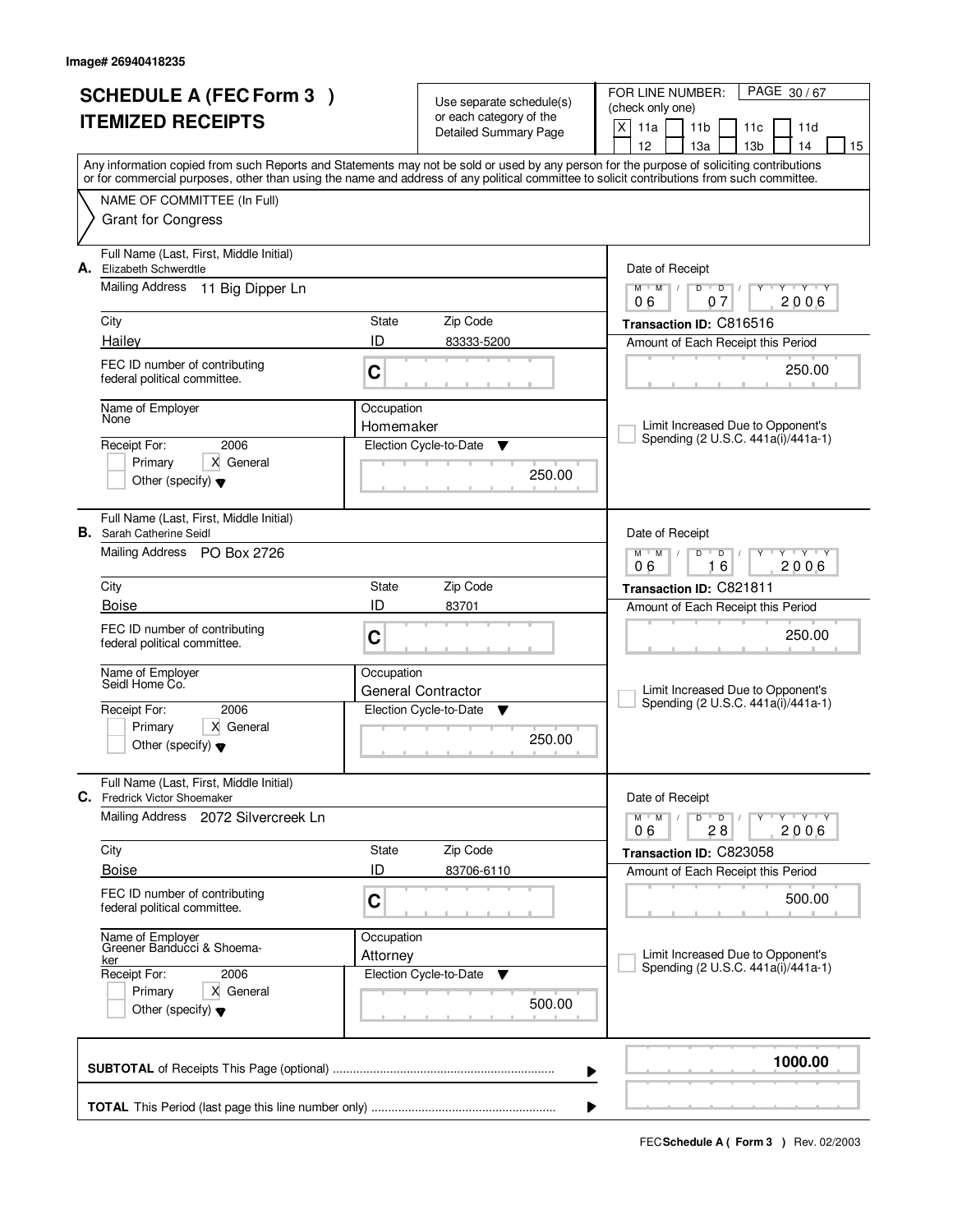|    | <b>SCHEDULE A (FEC Form 3)</b>                                     |              | Use separate schedule(s)           | PAGE 31/67<br>FOR LINE NUMBER:                                                                                                             |
|----|--------------------------------------------------------------------|--------------|------------------------------------|--------------------------------------------------------------------------------------------------------------------------------------------|
|    | <b>ITEMIZED RECEIPTS</b>                                           |              | or each category of the            | (check only one)                                                                                                                           |
|    |                                                                    |              | <b>Detailed Summary Page</b>       | X<br>11a<br>11 <sub>b</sub><br>11c<br>11d<br>12<br>13 <sub>b</sub><br>13a<br>14<br>15                                                      |
|    |                                                                    |              |                                    | Any information copied from such Reports and Statements may not be sold or used by any person for the purpose of soliciting contributions  |
|    |                                                                    |              |                                    | or for commercial purposes, other than using the name and address of any political committee to solicit contributions from such committee. |
|    | NAME OF COMMITTEE (In Full)                                        |              |                                    |                                                                                                                                            |
|    | <b>Grant for Congress</b>                                          |              |                                    |                                                                                                                                            |
| А. | Full Name (Last, First, Middle Initial)<br>Sibyl Spencer           |              |                                    | Date of Receipt                                                                                                                            |
|    | Mailing Address<br>2211 NW 2nd Ave                                 |              |                                    | Y Y Y Y<br>$M$ $M$ /<br>D<br>$\overline{D}$<br>30<br>2006<br>05                                                                            |
|    | City                                                               | State        | Zip Code                           | Transaction ID: C809456                                                                                                                    |
|    | Fruitland                                                          | ID           | 83619-3644                         | Amount of Each Receipt this Period                                                                                                         |
|    | FEC ID number of contributing<br>federal political committee.      | C            |                                    | 1000.00                                                                                                                                    |
|    | Name of Employer                                                   | Occupation   |                                    |                                                                                                                                            |
|    | None                                                               | Retired      |                                    | Limit Increased Due to Opponent's                                                                                                          |
|    | 2006<br>Receipt For:                                               |              | Election Cycle-to-Date<br>▼        | Spending (2 U.S.C. 441a(i)/441a-1)                                                                                                         |
|    | X General<br>Primary<br>Other (specify) $\blacktriangledown$       |              | 3104.07                            |                                                                                                                                            |
|    | Full Name (Last, First, Middle Initial)<br><b>B.</b> Sibyl Spencer |              |                                    | Date of Receipt                                                                                                                            |
|    | Mailing Address 2211 NW 2nd Ave                                    |              |                                    | $M$ $M$ $/$<br><b>TEXT TY</b><br>$D$ $D$<br>07<br>2006<br>06                                                                               |
|    | City                                                               | State        | Zip Code                           | Transaction ID: C823069                                                                                                                    |
|    | Fruitland                                                          | ID           | 83619-3644                         | Amount of Each Receipt this Period                                                                                                         |
|    | FEC ID number of contributing<br>federal political committee.      | C            |                                    | 39.00                                                                                                                                      |
|    | Name of Employer<br>None                                           | Occupation   |                                    |                                                                                                                                            |
|    |                                                                    | Retired      |                                    | Limit Increased Due to Opponent's<br>Spending (2 U.S.C. 441a(i)/441a-1)                                                                    |
|    | 2006<br>Receipt For:<br>Primary<br>X General                       |              | Election Cycle-to-Date<br><b>V</b> |                                                                                                                                            |
|    | Other (specify) $\blacktriangledown$                               |              | 3104.07                            | * In-Kind: Postage                                                                                                                         |
| С. | Full Name (Last, First, Middle Initial)<br>John F. Staropoli       |              |                                    | Date of Receipt                                                                                                                            |
|    | <b>Mailing Address</b><br>1 Emerson Place<br>Apt. $9Q$             |              |                                    | D<br>$M$ $M$ /<br>$\overline{D}$<br>$Y + Y + Y$<br>2006<br>26<br>06                                                                        |
|    | City                                                               | <b>State</b> | Zip Code                           | Transaction ID: C819888                                                                                                                    |
|    | <b>Boston</b>                                                      | MA           | 02114                              | Amount of Each Receipt this Period                                                                                                         |
|    | FEC ID number of contributing<br>federal political committee.      | C            |                                    | 250.00                                                                                                                                     |
|    | Name of Employer<br>Massachusetts General Hos-                     | Occupation   |                                    |                                                                                                                                            |
|    | pital<br>Receipt For:<br>2006                                      | physician    | Election Cycle-to-Date<br>v        | Limit Increased Due to Opponent's<br>Spending (2 U.S.C. 441a(i)/441a-1)                                                                    |
|    | Primary<br>X General                                               |              |                                    |                                                                                                                                            |
|    | Other (specify) $\blacktriangledown$                               |              | 250.00                             |                                                                                                                                            |
|    |                                                                    |              |                                    | 1289.00<br>▶                                                                                                                               |
|    |                                                                    |              |                                    | ▶                                                                                                                                          |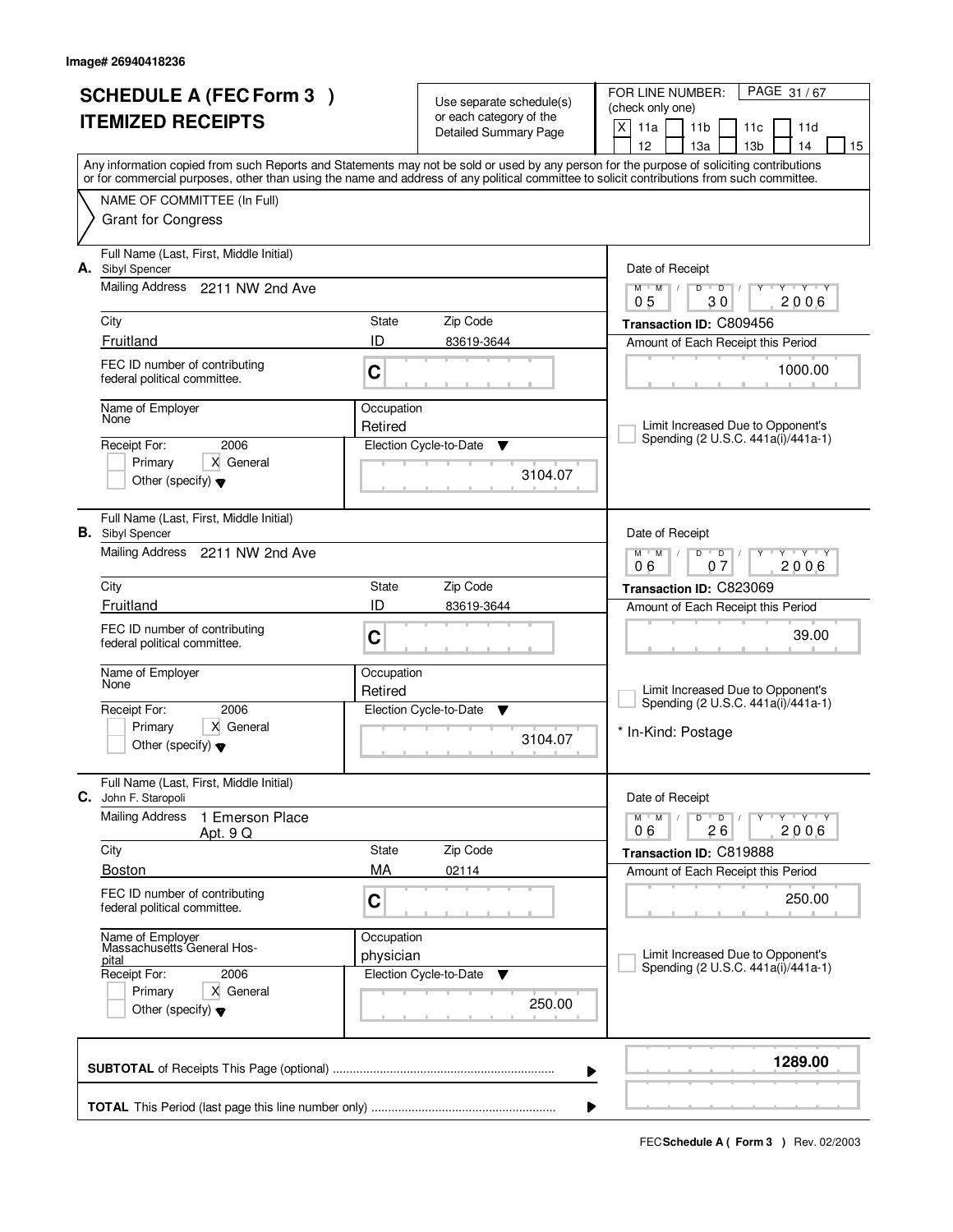| <b>SCHEDULE A (FEC Form 3)</b><br><b>ITEMIZED RECEIPTS</b> |                                                                                                              |                         | Use separate schedule(s)<br>or each category of the<br><b>Detailed Summary Page</b> | PAGE 32/67<br>FOR LINE NUMBER:<br>(check only one)<br>X<br>11a<br>11 <sub>b</sub><br>11c<br>11d                                                                                                                                                                                                                                     |
|------------------------------------------------------------|--------------------------------------------------------------------------------------------------------------|-------------------------|-------------------------------------------------------------------------------------|-------------------------------------------------------------------------------------------------------------------------------------------------------------------------------------------------------------------------------------------------------------------------------------------------------------------------------------|
|                                                            |                                                                                                              |                         |                                                                                     | 12<br>13a<br>13 <sub>b</sub><br>14<br>15<br>Any information copied from such Reports and Statements may not be sold or used by any person for the purpose of soliciting contributions<br>or for commercial purposes, other than using the name and address of any political committee to solicit contributions from such committee. |
|                                                            | NAME OF COMMITTEE (In Full)<br><b>Grant for Congress</b>                                                     |                         |                                                                                     |                                                                                                                                                                                                                                                                                                                                     |
| А.                                                         | Full Name (Last, First, Middle Initial)<br>Linda Carole Stedman                                              |                         |                                                                                     | Date of Receipt                                                                                                                                                                                                                                                                                                                     |
|                                                            | Mailing Address 9466 N Winterwood Ln                                                                         |                         |                                                                                     | $Y + Y + Y$<br>$M$ $M$<br>$D$ $D$ $I$<br>Y<br>15<br>2006<br>06                                                                                                                                                                                                                                                                      |
|                                                            | City                                                                                                         | State                   | Zip Code                                                                            | Transaction ID: C821115                                                                                                                                                                                                                                                                                                             |
|                                                            | <b>Boise</b><br>FEC ID number of contributing<br>federal political committee.                                | ID<br>C                 | 83714                                                                               | Amount of Each Receipt this Period<br>250.00                                                                                                                                                                                                                                                                                        |
|                                                            | Name of Employer<br>None<br>2006<br>Receipt For:                                                             | Occupation<br>Homemaker | Election Cycle-to-Date<br>▼                                                         | Limit Increased Due to Opponent's<br>Spending (2 U.S.C. 441a(i)/441a-1)                                                                                                                                                                                                                                                             |
|                                                            | X General<br>Primary<br>Other (specify) $\blacktriangledown$                                                 |                         | 250.00                                                                              |                                                                                                                                                                                                                                                                                                                                     |
|                                                            | Full Name (Last, First, Middle Initial)<br><b>B.</b> Paul S. Street<br>Mailing Address<br>360 Hearthstone Dr |                         |                                                                                     | Date of Receipt<br>$M$ $M$ /<br>D<br>$\overline{D}$<br>$T$ $Y$ $T$ $Y$                                                                                                                                                                                                                                                              |
|                                                            |                                                                                                              |                         |                                                                                     | 27<br>2006<br>06                                                                                                                                                                                                                                                                                                                    |
|                                                            | City<br><b>Boise</b>                                                                                         | State<br>ID             | Zip Code<br>83702                                                                   | Transaction ID: C823039<br>Amount of Each Receipt this Period                                                                                                                                                                                                                                                                       |
|                                                            | FEC ID number of contributing<br>federal political committee.                                                | C                       |                                                                                     | 250.00                                                                                                                                                                                                                                                                                                                              |
|                                                            | Name of Employer<br>Building Materials Holding<br>Company<br>Receipt For:<br>2006                            | Occupation<br>Lawyer    | Election Cycle-to-Date                                                              | Limit Increased Due to Opponent's<br>Spending (2 U.S.C. 441a(i)/441a-1)                                                                                                                                                                                                                                                             |
|                                                            | X General<br>Primary<br>Other (specify) $\blacktriangledown$                                                 |                         | ▼<br>250.00                                                                         |                                                                                                                                                                                                                                                                                                                                     |
| С.                                                         | Full Name (Last, First, Middle Initial)<br>Christian L Struble                                               |                         |                                                                                     | Date of Receipt                                                                                                                                                                                                                                                                                                                     |
|                                                            | <b>Mailing Address</b><br>17630 143rd Ave SE<br>#D104                                                        |                         |                                                                                     | $\mathsf D$<br>$M$ /<br>$\overline{D}$<br>$M$ <sup><math>+</math></sup><br>$Y + Y + Y$<br>29<br>2006<br>06                                                                                                                                                                                                                          |
|                                                            | City<br>Renton                                                                                               | State<br>WA             | Zip Code<br>98058                                                                   | Transaction ID: C821455<br>Amount of Each Receipt this Period                                                                                                                                                                                                                                                                       |
|                                                            | FEC ID number of contributing<br>federal political committee.                                                | C                       |                                                                                     | 250.00                                                                                                                                                                                                                                                                                                                              |
|                                                            | Name of Employer<br>Haydrian Corporation                                                                     | Occupation              | Software Engineer                                                                   | Limit Increased Due to Opponent's                                                                                                                                                                                                                                                                                                   |
|                                                            | Receipt For:<br>2006<br>Primary<br>X General<br>Other (specify) $\blacktriangledown$                         |                         | Election Cycle-to-Date<br>▼<br>250.00                                               | Spending (2 U.S.C. 441a(i)/441a-1)                                                                                                                                                                                                                                                                                                  |
|                                                            |                                                                                                              |                         |                                                                                     | 750.00<br>▶                                                                                                                                                                                                                                                                                                                         |
|                                                            |                                                                                                              |                         |                                                                                     |                                                                                                                                                                                                                                                                                                                                     |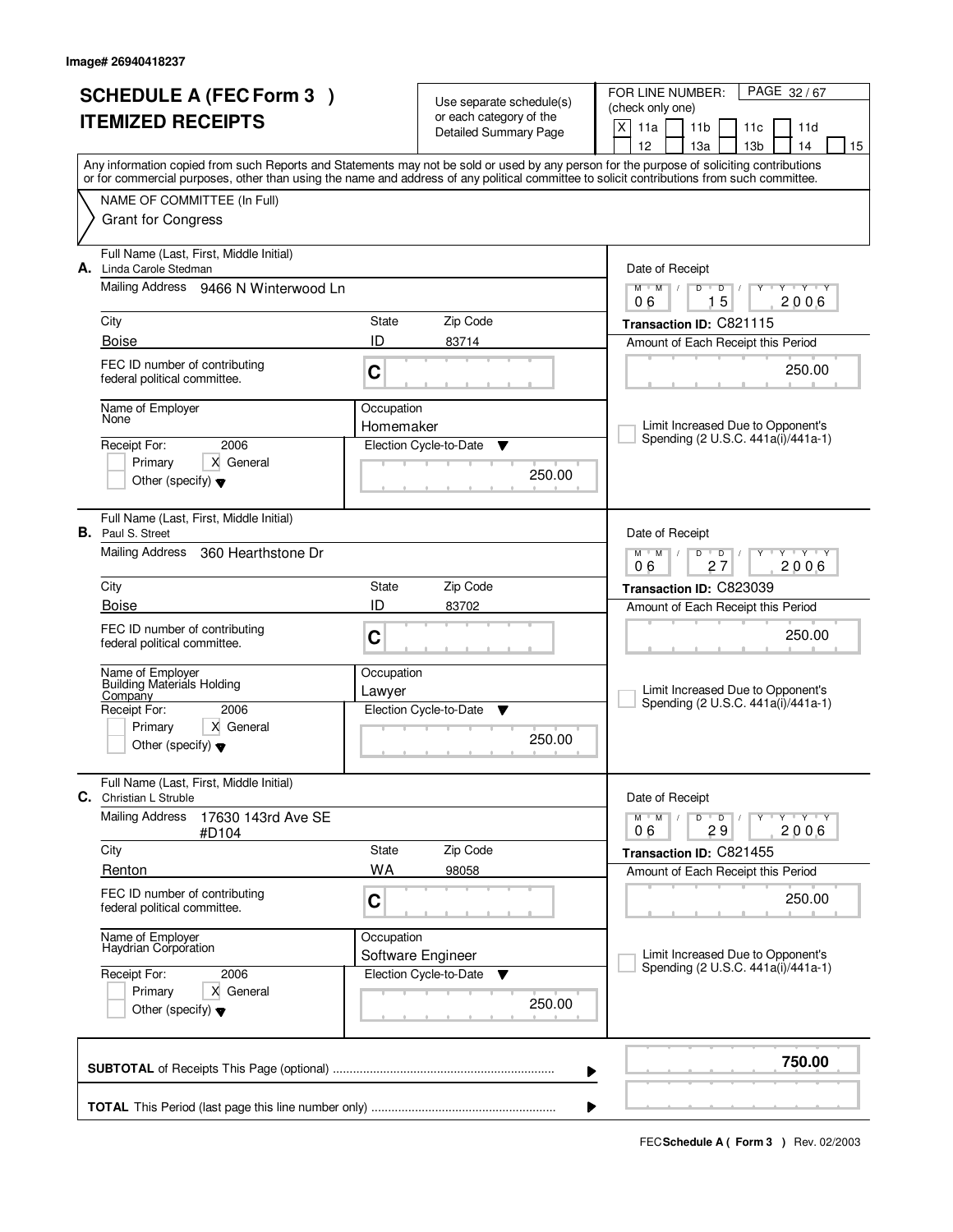|                          | <b>SCHEDULE A (FEC Form 3)</b>                                      |                       |                                                     | PAGE 33/67<br>FOR LINE NUMBER:                                                                                                                                                                                                                                                          |
|--------------------------|---------------------------------------------------------------------|-----------------------|-----------------------------------------------------|-----------------------------------------------------------------------------------------------------------------------------------------------------------------------------------------------------------------------------------------------------------------------------------------|
| <b>ITEMIZED RECEIPTS</b> |                                                                     |                       | Use separate schedule(s)<br>or each category of the | (check only one)                                                                                                                                                                                                                                                                        |
|                          |                                                                     |                       | <b>Detailed Summary Page</b>                        | X<br>11a<br>11 <sub>b</sub><br>11d<br>11c                                                                                                                                                                                                                                               |
|                          |                                                                     |                       |                                                     | 12<br>13a<br>13 <sub>b</sub><br>14<br>15                                                                                                                                                                                                                                                |
|                          |                                                                     |                       |                                                     | Any information copied from such Reports and Statements may not be sold or used by any person for the purpose of soliciting contributions<br>or for commercial purposes, other than using the name and address of any political committee to solicit contributions from such committee. |
|                          | NAME OF COMMITTEE (In Full)                                         |                       |                                                     |                                                                                                                                                                                                                                                                                         |
|                          | <b>Grant for Congress</b>                                           |                       |                                                     |                                                                                                                                                                                                                                                                                         |
| А.                       | Full Name (Last, First, Middle Initial)<br>Gloria M Turnbull        |                       |                                                     | Date of Receipt                                                                                                                                                                                                                                                                         |
|                          | <b>Mailing Address</b><br>10 Wagon Trl                              |                       |                                                     | $Y + Y + Y$<br>$M$ $M$ /<br>$\mathsf D$<br>$\overline{D}$<br>Y<br>$\sqrt{ }$<br>23<br>2006<br>06                                                                                                                                                                                        |
|                          | City                                                                | State                 | Zip Code                                            | Transaction ID: C822178                                                                                                                                                                                                                                                                 |
|                          | Garden Valley                                                       | ID                    | 83622-5070                                          | Amount of Each Receipt this Period                                                                                                                                                                                                                                                      |
|                          | FEC ID number of contributing<br>federal political committee.       | C                     |                                                     | 200.00                                                                                                                                                                                                                                                                                  |
|                          | Name of Employer<br>None                                            | Occupation<br>Retired |                                                     | Limit Increased Due to Opponent's                                                                                                                                                                                                                                                       |
|                          | 2006<br>Receipt For:                                                |                       | Election Cycle-to-Date<br>▼                         | Spending (2 U.S.C. 441a(i)/441a-1)                                                                                                                                                                                                                                                      |
|                          | X General<br>Primary                                                |                       |                                                     |                                                                                                                                                                                                                                                                                         |
|                          | Other (specify) $\blacktriangledown$                                |                       | 240.00                                              |                                                                                                                                                                                                                                                                                         |
|                          | Full Name (Last, First, Middle Initial)<br><b>B.</b> James G Wallis |                       |                                                     | Date of Receipt                                                                                                                                                                                                                                                                         |
|                          | Mailing Address<br>513 S Hayes St                                   |                       |                                                     | $M$ M<br>D<br>$\overline{D}$<br>$T - Y$<br>29<br>2006<br>06                                                                                                                                                                                                                             |
|                          | City                                                                | State                 | Zip Code                                            | Transaction ID: C821530                                                                                                                                                                                                                                                                 |
|                          | Moscow                                                              | ID                    | 83843-3423                                          | Amount of Each Receipt this Period                                                                                                                                                                                                                                                      |
|                          | FEC ID number of contributing<br>federal political committee.       | C                     |                                                     | 500.00                                                                                                                                                                                                                                                                                  |
|                          | Name of Employer<br>Washington State Universi-                      | Occupation            |                                                     |                                                                                                                                                                                                                                                                                         |
|                          | tv<br>Receipt For:<br>2006                                          | <b>Biologist</b>      | Election Cycle-to-Date<br>▼                         | Limit Increased Due to Opponent's<br>Spending (2 U.S.C. 441a(i)/441a-1)                                                                                                                                                                                                                 |
|                          | X General<br>Primary                                                |                       |                                                     |                                                                                                                                                                                                                                                                                         |
|                          | Other (specify) $\blacktriangledown$                                |                       | 773.54                                              |                                                                                                                                                                                                                                                                                         |
| С.                       | Full Name (Last, First, Middle Initial)<br>Garry V Wenske           |                       |                                                     | Date of Receipt                                                                                                                                                                                                                                                                         |
|                          | <b>Mailing Address</b><br>2948 E Hard Rock Dr                       |                       |                                                     | D<br>$M$ /<br>$\overline{\phantom{0}}$ D $\overline{\phantom{0}}$ /<br>$M$ <sup><math>+</math></sup><br>Y<br>2006<br>06<br>14                                                                                                                                                           |
|                          | City                                                                | State                 | Zip Code                                            | Transaction ID: C817025                                                                                                                                                                                                                                                                 |
|                          | <b>Boise</b>                                                        | ID                    | 83712-8920                                          | Amount of Each Receipt this Period                                                                                                                                                                                                                                                      |
|                          | FEC ID number of contributing<br>federal political committee.       | C                     |                                                     | 100.00                                                                                                                                                                                                                                                                                  |
|                          | Name of Employer<br>Frank Church Institute                          | Occupation            | <b>Executive Director</b>                           | Limit Increased Due to Opponent's                                                                                                                                                                                                                                                       |
|                          | Receipt For:<br>2006                                                |                       | Election Cycle-to-Date<br>▼                         | Spending (2 U.S.C. 441a(i)/441a-1)                                                                                                                                                                                                                                                      |
|                          | Primary<br>X General<br>Other (specify) $\blacktriangledown$        |                       | 300.00                                              |                                                                                                                                                                                                                                                                                         |
|                          |                                                                     |                       |                                                     | 800.00                                                                                                                                                                                                                                                                                  |
|                          |                                                                     |                       |                                                     | ▶<br>33099.00                                                                                                                                                                                                                                                                           |
|                          |                                                                     |                       |                                                     |                                                                                                                                                                                                                                                                                         |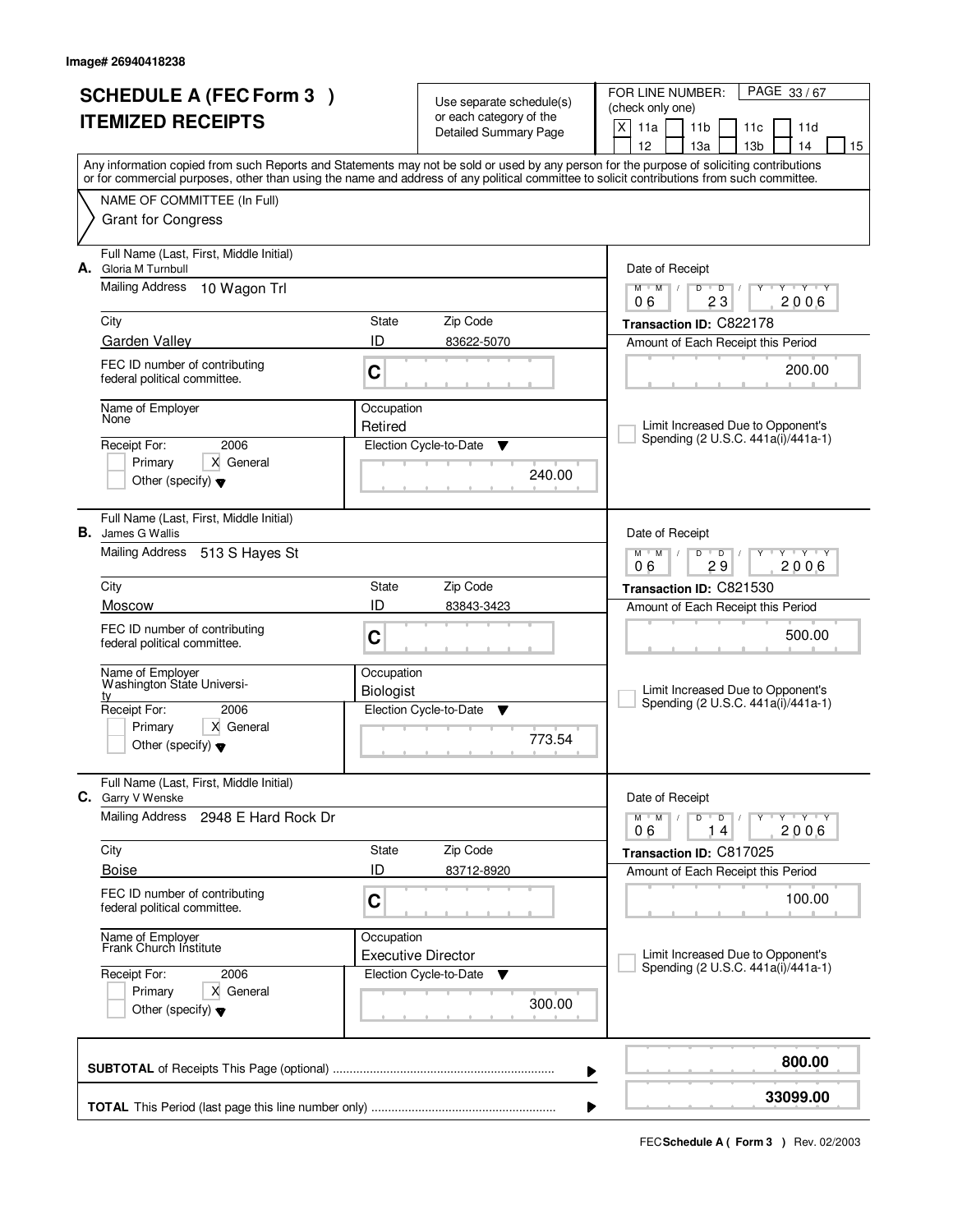|    | <b>SCHEDULE A (FEC Form 3)</b><br><b>ITEMIZED RECEIPTS</b>                                                                                                                                                                                                                              |             | Use separate schedule(s)<br>or each category of the<br><b>Detailed Summary Page</b> | PAGE 34/67<br>FOR LINE NUMBER:<br>(check only one)<br>11a<br>11 <sub>b</sub><br>М<br>11c<br>11d                            |
|----|-----------------------------------------------------------------------------------------------------------------------------------------------------------------------------------------------------------------------------------------------------------------------------------------|-------------|-------------------------------------------------------------------------------------|----------------------------------------------------------------------------------------------------------------------------|
|    | Any information copied from such Reports and Statements may not be sold or used by any person for the purpose of soliciting contributions<br>or for commercial purposes, other than using the name and address of any political committee to solicit contributions from such committee. |             |                                                                                     | 12<br>13 <sub>b</sub><br>13a<br>14<br>15                                                                                   |
|    | NAME OF COMMITTEE (In Full)<br><b>Grant for Congress</b>                                                                                                                                                                                                                                |             |                                                                                     |                                                                                                                            |
|    | Full Name (Last, First, Middle Initial)<br>A. Carpenters Legislative Improvement Committee                                                                                                                                                                                              |             |                                                                                     | Date of Receipt                                                                                                            |
|    | <b>Mailing Address</b><br>101 Constitution Ave NW<br><b>Tenth Floor West</b>                                                                                                                                                                                                            |             |                                                                                     | $M$ $M$<br>$D$ $D$<br>Y Y Y Y<br>$\mathbb{L}$<br>13<br>2006<br>0 <sub>5</sub>                                              |
|    | City<br>Washington                                                                                                                                                                                                                                                                      | State<br>DC | Zip Code                                                                            | Transaction ID: C803566                                                                                                    |
|    | FEC ID number of contributing<br>federal political committee.                                                                                                                                                                                                                           | C           | 20001-2133<br>C00001016                                                             | Amount of Each Receipt this Period<br>2500.00                                                                              |
|    | Name of Employer                                                                                                                                                                                                                                                                        | Occupation  |                                                                                     | Limit Increased Due to Opponent's                                                                                          |
|    | Receipt For:<br>2006<br>General<br>$X$ Primary<br>Other (specify) $\blacktriangledown$                                                                                                                                                                                                  |             | Election Cycle-to-Date<br>v<br>2500.00                                              | Spending (2 U.S.C. 441a(i)/441a-1)                                                                                         |
|    | Full Name (Last, First, Middle Initial)<br><b>B.</b> Committee to Elect Donna Boe<br>Mailing Address 226 S 16th Ave                                                                                                                                                                     |             |                                                                                     | Date of Receipt<br>$\mathsf{L} \mathsf{Y} \mathsf{L} \mathsf{Y} \mathsf{Y} \mathsf{Y}$<br>$M$ $M$ /<br>D<br>$\overline{D}$ |
|    | City                                                                                                                                                                                                                                                                                    | State       | Zip Code                                                                            | 21<br>2006<br>06                                                                                                           |
|    | Pocatello                                                                                                                                                                                                                                                                               | ID          | 83201-4003                                                                          | Transaction ID: C823073<br>Amount of Each Receipt this Period                                                              |
|    | FEC ID number of contributing<br>federal political committee.                                                                                                                                                                                                                           | C           |                                                                                     | 50.00                                                                                                                      |
|    | Name of Employer                                                                                                                                                                                                                                                                        | Occupation  |                                                                                     | Limit Increased Due to Opponent's<br>Spending (2 U.S.C. 441a(i)/441a-1)                                                    |
|    | Receipt For:<br>2006<br>Primary<br>X General<br>Other (specify) $\blacktriangledown$                                                                                                                                                                                                    |             | Election Cycle-to-Date<br>▼<br>50.00                                                |                                                                                                                            |
| С. | Full Name (Last, First, Middle Initial)<br>National Committee for an Effective Congress<br><b>Mailing Address</b><br>122 C St NW<br>Ste 650                                                                                                                                             |             |                                                                                     | Date of Receipt<br>$D \quad D \quad / \quad$<br>$Y - Y - Y - Y$<br>$M$ $M$ /<br>2006<br>06<br>07                           |
|    | City                                                                                                                                                                                                                                                                                    | State       | Zip Code                                                                            | Transaction ID: C812601                                                                                                    |
|    | Washington<br>FEC ID number of contributing<br>federal political committee.                                                                                                                                                                                                             | DC<br>C     | 20001-2151<br>C00003558                                                             | Amount of Each Receipt this Period<br>3000.00                                                                              |
|    | Name of Employer                                                                                                                                                                                                                                                                        | Occupation  |                                                                                     |                                                                                                                            |
|    | Receipt For:<br>2006<br>Primary<br>X General<br>Other (specify) $\blacktriangledown$                                                                                                                                                                                                    |             | Election Cycle-to-Date<br>v<br>3000.00                                              | Limit Increased Due to Opponent's<br>Spending (2 U.S.C. 441a(i)/441a-1)<br>* In-Kind: Precinct targe-<br>ting              |
|    |                                                                                                                                                                                                                                                                                         |             |                                                                                     | 5550.00<br>▶                                                                                                               |
|    |                                                                                                                                                                                                                                                                                         |             |                                                                                     |                                                                                                                            |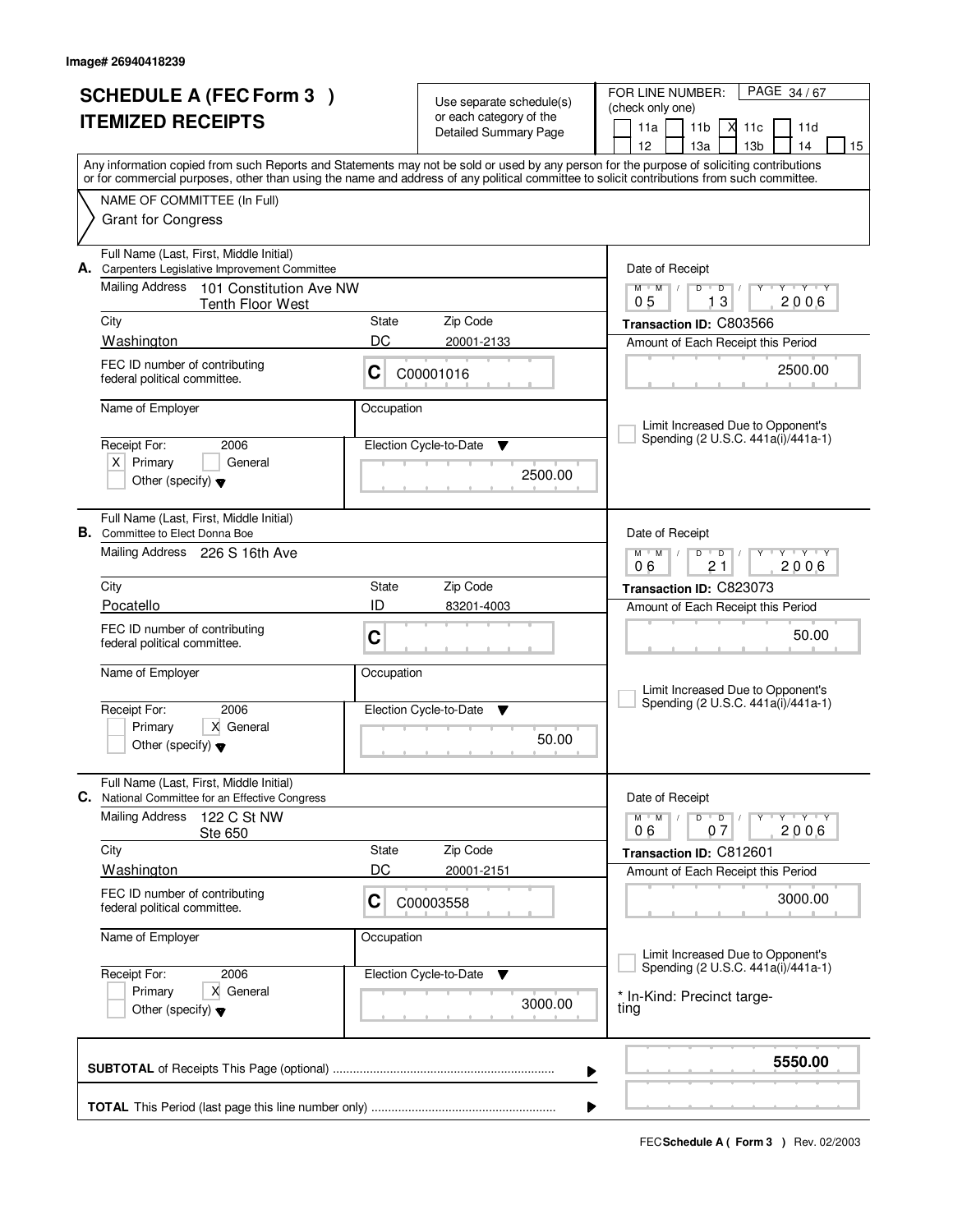| <b>SCHEDULE A (FEC Form 3)</b><br><b>ITEMIZED RECEIPTS</b>                                                                                                                                                                                                                              | Use separate schedule(s)<br>or each category of the<br><b>Detailed Summary Page</b> | PAGE 35/67<br>FOR LINE NUMBER:<br>(check only one)<br>X<br>11a<br>11 <sub>b</sub><br>11d<br>11c<br>12<br>13a<br>13 <sub>b</sub><br>14<br>15 |
|-----------------------------------------------------------------------------------------------------------------------------------------------------------------------------------------------------------------------------------------------------------------------------------------|-------------------------------------------------------------------------------------|---------------------------------------------------------------------------------------------------------------------------------------------|
| Any information copied from such Reports and Statements may not be sold or used by any person for the purpose of soliciting contributions<br>or for commercial purposes, other than using the name and address of any political committee to solicit contributions from such committee. |                                                                                     |                                                                                                                                             |
| NAME OF COMMITTEE (In Full)<br><b>Grant for Congress</b>                                                                                                                                                                                                                                |                                                                                     |                                                                                                                                             |
| Full Name (Last, First, Middle Initial)<br>REGENCE GROUP BLUEPAC, THE<br>А.                                                                                                                                                                                                             |                                                                                     | Date of Receipt                                                                                                                             |
| Mailing Address<br>200 SW Market Street<br>PO Box 1271 M/S E12A                                                                                                                                                                                                                         |                                                                                     | $V$ $V$ $V$<br>$M$ $M$<br>D<br>D<br>Y<br>15<br>0 6<br>2006                                                                                  |
| City                                                                                                                                                                                                                                                                                    | Zip Code<br>State                                                                   | Transaction ID: C821109                                                                                                                     |
| Portland                                                                                                                                                                                                                                                                                | OR<br>97207                                                                         | Amount of Each Receipt this Period                                                                                                          |
| FEC ID number of contributing<br>federal political committee.                                                                                                                                                                                                                           | C<br>C00252684                                                                      | 100.00                                                                                                                                      |
| Name of Employer                                                                                                                                                                                                                                                                        | Occupation                                                                          | Limit Increased Due to Opponent's                                                                                                           |
| Receipt For:<br>2006<br>X General<br>Primary<br>Other (specify) $\blacktriangledown$                                                                                                                                                                                                    | Election Cycle-to-Date<br>▼<br>100.00                                               | Spending (2 U.S.C. 441a(i)/441a-1)                                                                                                          |

|  | 100.00  |
|--|---------|
|  | 5650.00 |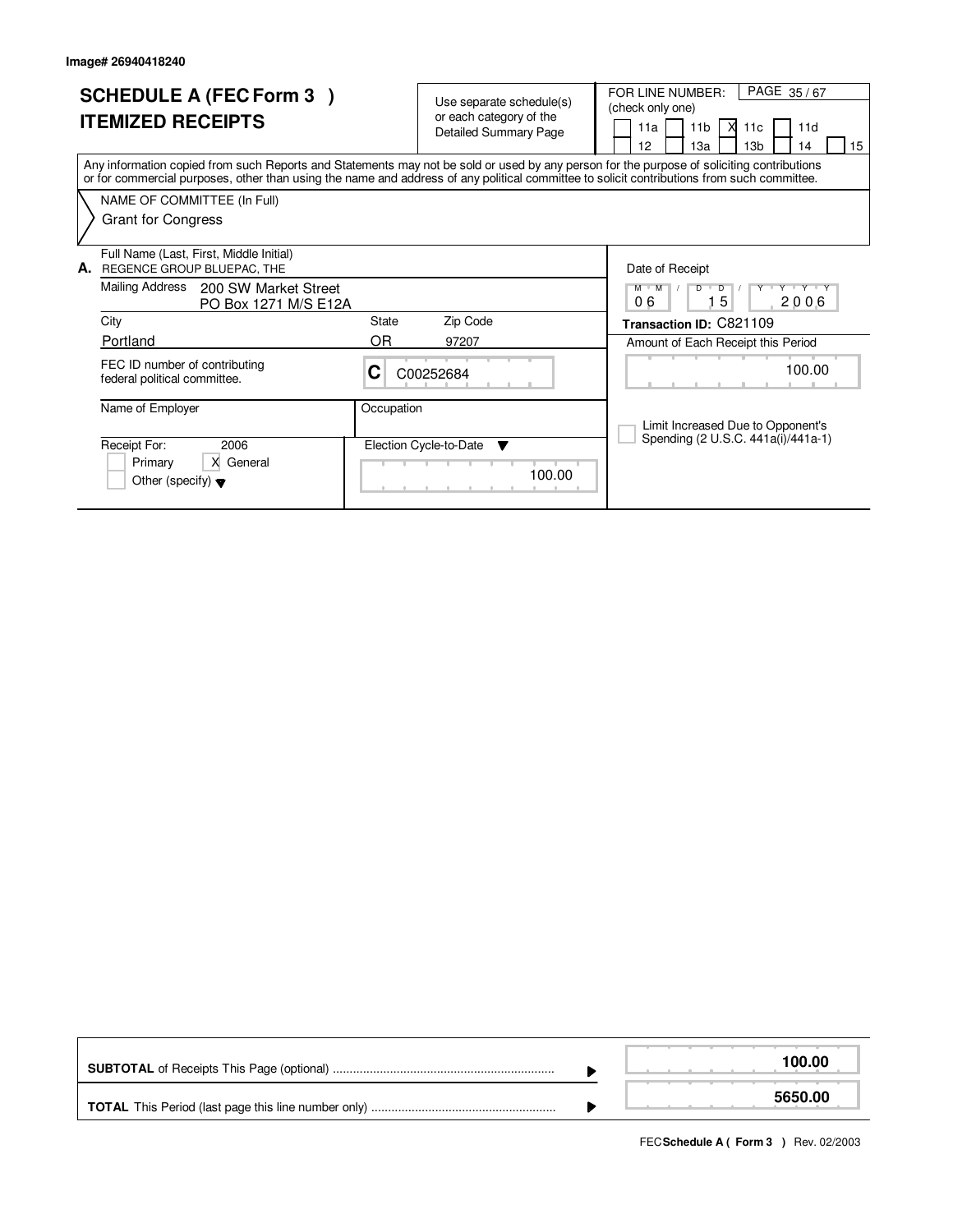|    | <b>SCHEDULE A (FEC Form 3)</b>                                 |             | Use separate schedule(s)     | FOR LINE NUMBER:<br>PAGE 36/67                                                                                                             |
|----|----------------------------------------------------------------|-------------|------------------------------|--------------------------------------------------------------------------------------------------------------------------------------------|
|    | <b>ITEMIZED RECEIPTS</b>                                       |             | or each category of the      | (check only one)                                                                                                                           |
|    |                                                                |             | <b>Detailed Summary Page</b> | 11a<br>11 <sub>b</sub><br>11c<br>X<br>11d<br>12<br>13 <sub>b</sub><br>13a<br>14<br>15                                                      |
|    |                                                                |             |                              | Any information copied from such Reports and Statements may not be sold or used by any person for the purpose of soliciting contributions  |
|    |                                                                |             |                              | or for commercial purposes, other than using the name and address of any political committee to solicit contributions from such committee. |
|    | NAME OF COMMITTEE (In Full)<br><b>Grant for Congress</b>       |             |                              |                                                                                                                                            |
|    |                                                                |             |                              |                                                                                                                                            |
|    | Full Name (Last, First, Middle Initial)<br>A. Larry L Grant    |             |                              | Date of Receipt                                                                                                                            |
|    | Mailing Address PO Box 489                                     |             |                              | $Y + Y + Y$<br>$D$ $D$<br>$M$ $M$<br>$\sqrt{2}$                                                                                            |
|    |                                                                |             |                              | 18<br>2006<br>05                                                                                                                           |
|    | City<br>Fruitland                                              | State<br>ID | Zip Code<br>83619-0489       | Transaction ID: C812602<br>Amount of Each Receipt this Period                                                                              |
|    | FEC ID number of contributing                                  |             |                              |                                                                                                                                            |
|    | federal political committee.                                   | C           |                              | 94.56                                                                                                                                      |
|    | Name of Employer                                               | Occupation  |                              |                                                                                                                                            |
|    |                                                                |             |                              | Limit Increased Due to Opponent's                                                                                                          |
|    | Receipt For:<br>2006                                           |             | Election Cycle-to-Date<br>v  | Spending (2 U.S.C. 441a(i)/441a-1)                                                                                                         |
|    | $X$ Primary<br>General<br>Other (specify) $\blacktriangledown$ |             | 68653.63                     | * In-Kind: Miscellaneous<br>expenses                                                                                                       |
|    |                                                                |             |                              |                                                                                                                                            |
|    | Full Name (Last, First, Middle Initial)                        |             |                              |                                                                                                                                            |
|    | <b>B.</b> Larry L Grant<br>Mailing Address PO Box 489          |             |                              | Date of Receipt<br>$M$ $M$ /<br>$\overline{D}$<br>$-\mathsf{Y}$ $\mathsf{Y}$ $\mathsf{Y}$<br>D<br>Y                                        |
|    |                                                                |             |                              | 0 <sub>5</sub><br>31<br>2006                                                                                                               |
|    | City                                                           | State       | Zip Code                     | Transaction ID: C812603                                                                                                                    |
|    | Fruitland                                                      | ID          | 83619-0489                   | Amount of Each Receipt this Period                                                                                                         |
|    | FEC ID number of contributing<br>federal political committee.  | C           |                              | 700.43                                                                                                                                     |
|    | Name of Employer                                               | Occupation  |                              |                                                                                                                                            |
|    |                                                                |             |                              | Limit Increased Due to Opponent's                                                                                                          |
|    | 2006<br>Receipt For:                                           |             | Election Cycle-to-Date<br>v  | Spending (2 U.S.C. 441a(i)/441a-1)                                                                                                         |
|    | X General<br>Primary<br>Other (specify) $\blacktriangledown$   |             | 68653.63                     | * In-Kind: Mileage reimbu-<br>rsement                                                                                                      |
|    |                                                                |             |                              |                                                                                                                                            |
|    | Full Name (Last, First, Middle Initial)                        |             |                              |                                                                                                                                            |
| C. | Larry L Grant<br><b>Mailing Address</b><br>PO Box 489          |             |                              | Date of Receipt<br>D<br>$M$ $M$ /<br>$\overline{D}$<br>$Y + Y + Y$                                                                         |
|    |                                                                |             |                              | 2006<br>06<br>28                                                                                                                           |
|    | City                                                           | State       | Zip Code                     | Transaction ID: C823071                                                                                                                    |
|    | <b>Fruitland</b>                                               | ID          | 83619-0489                   | Amount of Each Receipt this Period                                                                                                         |
|    | FEC ID number of contributing<br>federal political committee.  | C           |                              | 1193.05                                                                                                                                    |
|    |                                                                |             |                              |                                                                                                                                            |
|    | Name of Employer                                               | Occupation  |                              | Limit Increased Due to Opponent's                                                                                                          |
|    | Receipt For:<br>2006                                           |             | Election Cycle-to-Date<br>v  | Spending (2 U.S.C. 441a(i)/441a-1)                                                                                                         |
|    | X General<br>Primary                                           |             | 68653.63                     | * In-Kind: Mileage reimbu-                                                                                                                 |
|    | Other (specify) $\blacktriangledown$                           |             |                              | rsement                                                                                                                                    |
|    |                                                                |             |                              |                                                                                                                                            |
|    |                                                                |             |                              | 1988.04<br>▶                                                                                                                               |
|    |                                                                |             |                              |                                                                                                                                            |
|    |                                                                |             |                              | ▶                                                                                                                                          |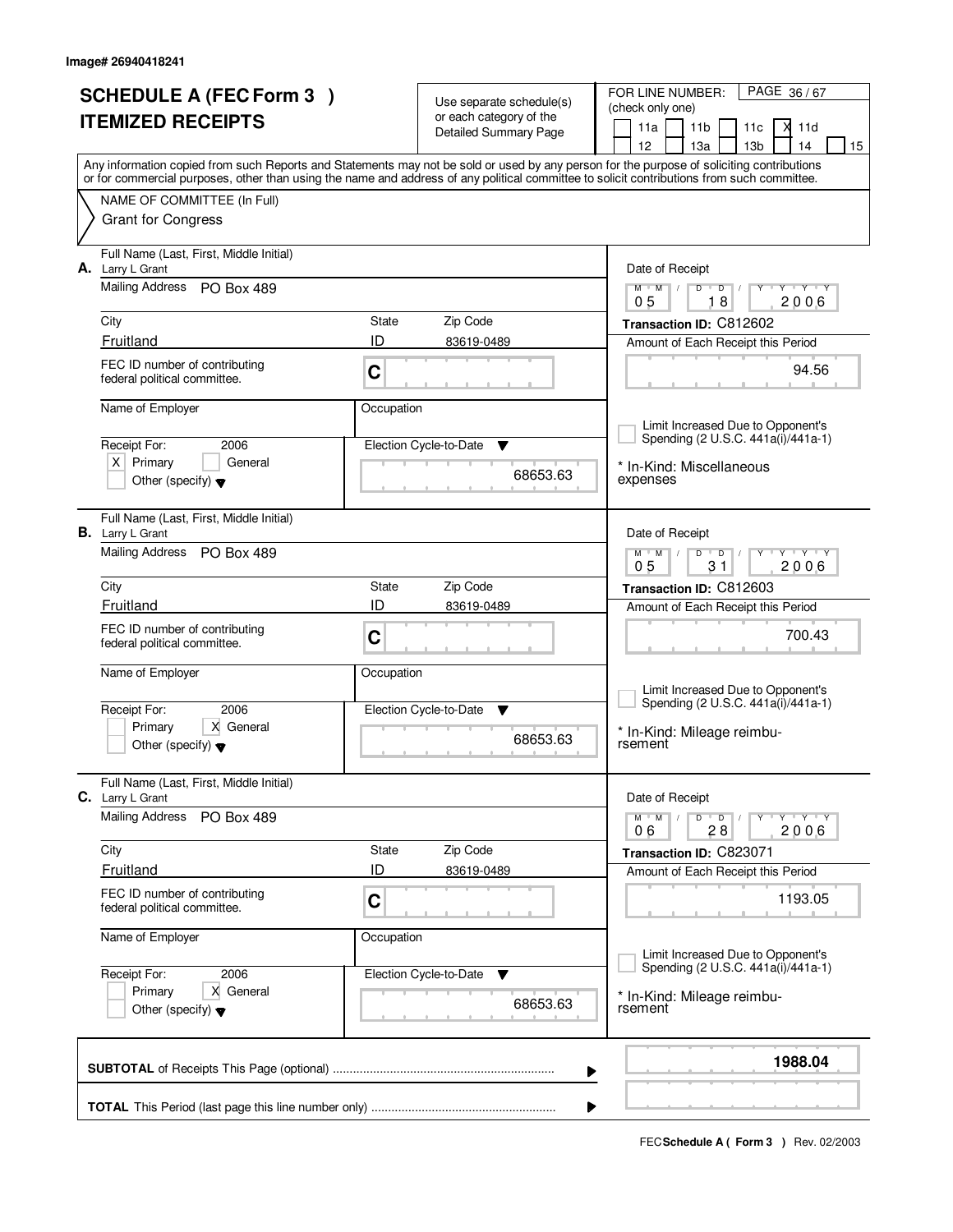| <b>SCHEDULE A (FEC Form 3)</b><br><b>ITEMIZED RECEIPTS</b>                                                                                                                                                                                                                              | Use separate schedule(s)<br>or each category of the<br><b>Detailed Summary Page</b> | PAGE 37/67<br>FOR LINE NUMBER:<br>(check only one)<br>11 <sub>b</sub><br>11d<br>11a<br>м<br>11c<br>13 <sub>b</sub><br>12<br>15<br>13a<br>14 |
|-----------------------------------------------------------------------------------------------------------------------------------------------------------------------------------------------------------------------------------------------------------------------------------------|-------------------------------------------------------------------------------------|---------------------------------------------------------------------------------------------------------------------------------------------|
| Any information copied from such Reports and Statements may not be sold or used by any person for the purpose of soliciting contributions<br>or for commercial purposes, other than using the name and address of any political committee to solicit contributions from such committee. |                                                                                     |                                                                                                                                             |
| NAME OF COMMITTEE (In Full)<br><b>Grant for Congress</b>                                                                                                                                                                                                                                |                                                                                     |                                                                                                                                             |
| Full Name (Last, First, Middle Initial)<br>А.<br>Larry L Grant<br>Mailing Address<br><b>PO Box 489</b>                                                                                                                                                                                  |                                                                                     | Date of Receipt<br>$M$ $M$<br>V Y V Y<br>$\overline{D}$<br>$\overline{D}$<br>06<br>28<br>2006                                               |
| City<br>Fruitland                                                                                                                                                                                                                                                                       | State<br>Zip Code<br>ID<br>83619-0489                                               | Transaction ID: C823072                                                                                                                     |
| FEC ID number of contributing<br>federal political committee.                                                                                                                                                                                                                           | C                                                                                   | Amount of Each Receipt this Period<br>25.83                                                                                                 |
| Name of Employer<br>Receipt For:<br>2006<br>X General<br>Primary<br>Other (specify) $\blacktriangledown$                                                                                                                                                                                | Occupation<br>Election Cycle-to-Date<br>▼<br>68653.63                               | Limit Increased Due to Opponent's<br>Spending (2 U.S.C. 441a(i)/441a-1)<br>* In-Kind: Meals                                                 |

|  | 25.83   |
|--|---------|
|  | 2013.87 |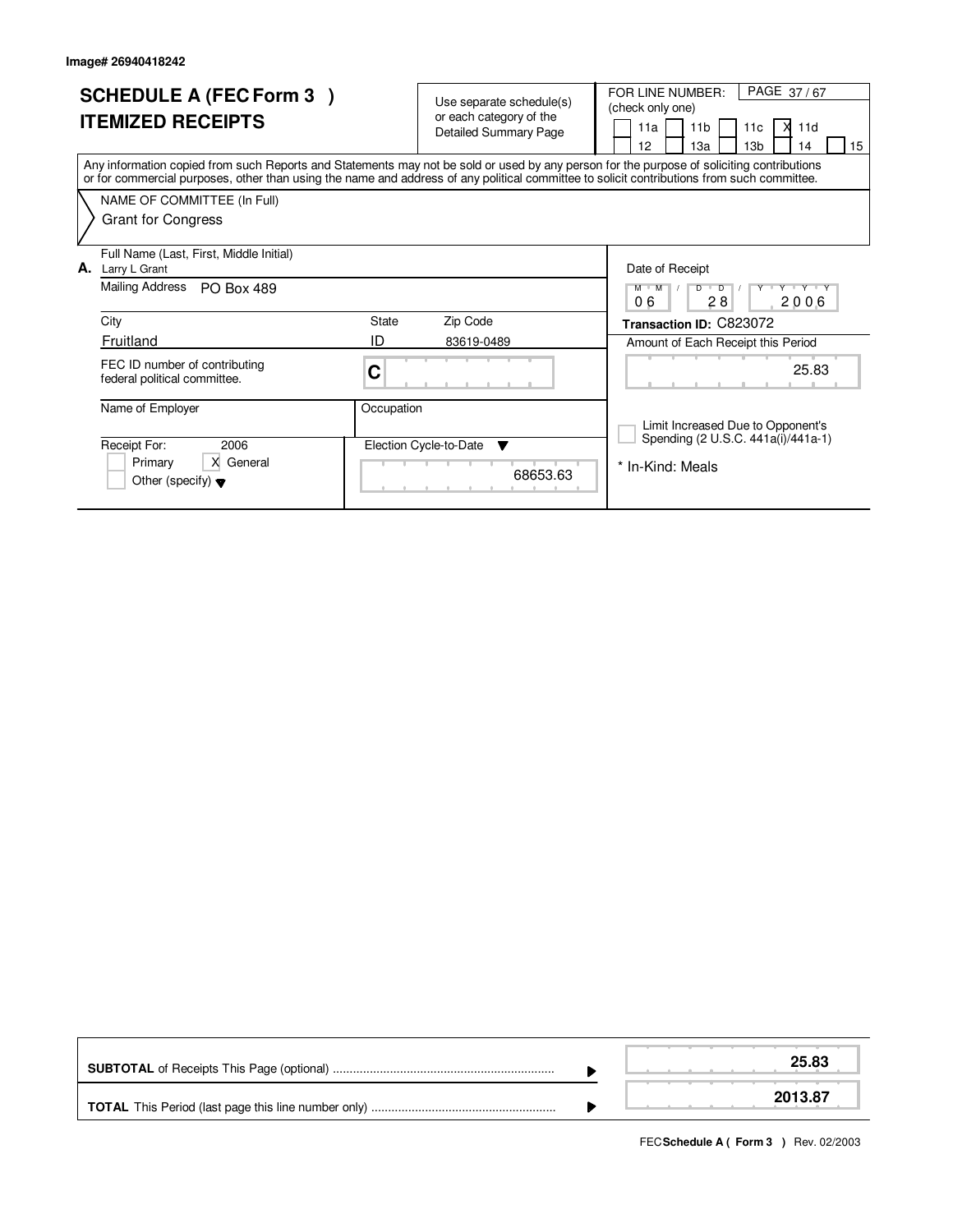| <b>SCHEDULE A (FEC Form 3)</b><br><b>ITEMIZED RECEIPTS</b>                           |             | Use separate schedule(s)<br>or each category of the<br><b>Detailed Summary Page</b> | PAGE 38/67<br>FOR LINE NUMBER:<br>(check only one)<br>11a<br>11 <sub>b</sub><br>11c<br>11d                                                                                                                                                                                                                                               |
|--------------------------------------------------------------------------------------|-------------|-------------------------------------------------------------------------------------|------------------------------------------------------------------------------------------------------------------------------------------------------------------------------------------------------------------------------------------------------------------------------------------------------------------------------------------|
|                                                                                      |             |                                                                                     | 12<br>X<br>13 <sub>b</sub><br>15<br>13a<br>14<br>Any information copied from such Reports and Statements may not be sold or used by any person for the purpose of soliciting contributions<br>or for commercial purposes, other than using the name and address of any political committee to solicit contributions from such committee. |
| NAME OF COMMITTEE (In Full)<br><b>Grant for Congress</b>                             |             |                                                                                     |                                                                                                                                                                                                                                                                                                                                          |
| Full Name (Last, First, Middle Initial)<br>A. Larry L Grant                          |             |                                                                                     | Date of Receipt                                                                                                                                                                                                                                                                                                                          |
| Mailing Address<br><b>PO Box 489</b>                                                 |             |                                                                                     | $Y + Y + Y$<br>$M$ $M$ /<br>$D$ $D$<br>Y<br>$\sqrt{ }$<br>0 <sub>5</sub><br>2006<br>05                                                                                                                                                                                                                                                   |
| City                                                                                 | State       | Zip Code                                                                            | Transaction ID: C812604                                                                                                                                                                                                                                                                                                                  |
| Fruitland                                                                            | ID          | 83619-0489                                                                          | Amount of Each Receipt this Period                                                                                                                                                                                                                                                                                                       |
| FEC ID number of contributing<br>federal political committee.                        | C           |                                                                                     | 1151.47                                                                                                                                                                                                                                                                                                                                  |
| Name of Employer                                                                     | Occupation  |                                                                                     | Limit Increased Due to Opponent's                                                                                                                                                                                                                                                                                                        |
| Receipt For:<br>2006                                                                 |             | Election Cycle-to-Date<br>v                                                         | Spending (2 U.S.C. 441a(i)/441a-1)                                                                                                                                                                                                                                                                                                       |
| $X$ Primary<br>General<br>Other (specify) $\blacktriangledown$                       |             | 68653.63                                                                            |                                                                                                                                                                                                                                                                                                                                          |
| Full Name (Last, First, Middle Initial)<br><b>B.</b> Larry L Grant                   |             |                                                                                     | Date of Receipt                                                                                                                                                                                                                                                                                                                          |
| Mailing Address PO Box 489                                                           |             |                                                                                     | $M^+$ M<br><b>TEXT TY</b><br>D<br>$\overline{D}$<br>0 <sub>5</sub><br>18<br>2006                                                                                                                                                                                                                                                         |
| City                                                                                 | State       | Zip Code                                                                            | Transaction ID: C812605                                                                                                                                                                                                                                                                                                                  |
| Fruitland                                                                            | ID          | 83619-0489                                                                          | Amount of Each Receipt this Period                                                                                                                                                                                                                                                                                                       |
| FEC ID number of contributing<br>federal political committee.                        | C           |                                                                                     | 357.20                                                                                                                                                                                                                                                                                                                                   |
| Name of Employer                                                                     | Occupation  |                                                                                     | Limit Increased Due to Opponent's                                                                                                                                                                                                                                                                                                        |
| Receipt For:<br>2006                                                                 |             | Election Cycle-to-Date<br><b>V</b>                                                  | Spending (2 U.S.C. 441a(i)/441a-1)                                                                                                                                                                                                                                                                                                       |
| Primary<br>$X \mid$<br>General<br>Other (specify) $\blacktriangledown$               |             | 68653.63                                                                            |                                                                                                                                                                                                                                                                                                                                          |
| Full Name (Last, First, Middle Initial)<br><b>C.</b> Larry L Grant                   |             |                                                                                     | Date of Receipt                                                                                                                                                                                                                                                                                                                          |
| <b>Mailing Address</b><br><b>PO Box 489</b>                                          |             |                                                                                     | D<br>$M$ $M$ /<br>$\overline{\phantom{0}}$ D $\overline{\phantom{0}}$ /<br>$Y + Y + Y$<br>2006<br>05<br>06                                                                                                                                                                                                                               |
| City                                                                                 | State       | Zip Code                                                                            | Transaction ID: C823070                                                                                                                                                                                                                                                                                                                  |
| Fruitland                                                                            | ID          | 83619-0489                                                                          | Amount of Each Receipt this Period                                                                                                                                                                                                                                                                                                       |
| FEC ID number of contributing<br>federal political committee.                        | $\mathbf C$ |                                                                                     | 632.06                                                                                                                                                                                                                                                                                                                                   |
| Name of Employer                                                                     | Occupation  |                                                                                     | Limit Increased Due to Opponent's                                                                                                                                                                                                                                                                                                        |
| Receipt For:<br>2006<br>Primary<br>X General<br>Other (specify) $\blacktriangledown$ |             | Election Cycle-to-Date<br>v<br>68653.63                                             | Spending (2 U.S.C. 441a(i)/441a-1)                                                                                                                                                                                                                                                                                                       |
|                                                                                      |             |                                                                                     | 2140.73<br>▶                                                                                                                                                                                                                                                                                                                             |
|                                                                                      |             |                                                                                     |                                                                                                                                                                                                                                                                                                                                          |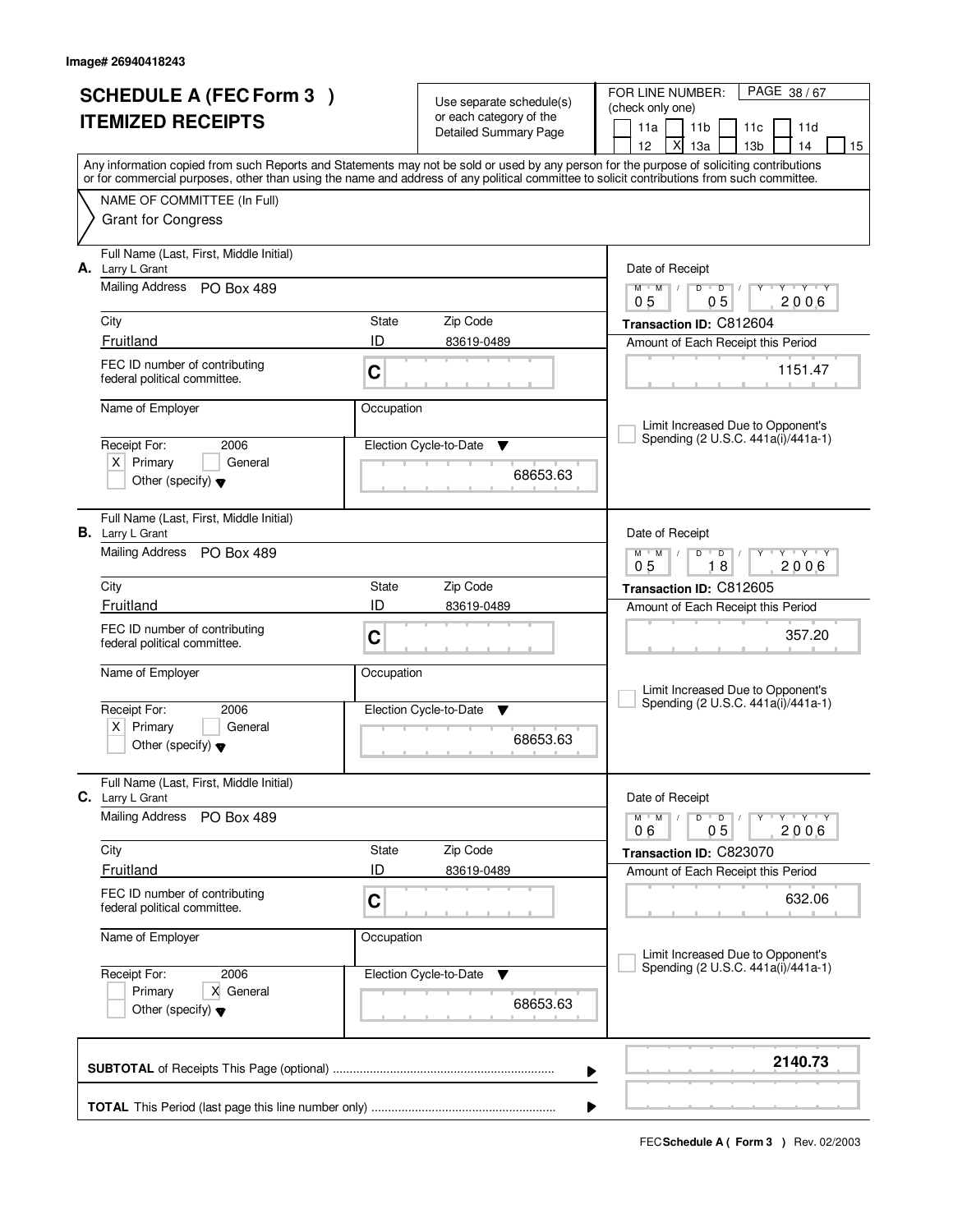|    | <b>SCHEDULE A (FEC Form 3)</b><br><b>ITEMIZED RECEIPTS</b>                                                                                                                                                                                                                              |            | Use separate schedule(s)<br>or each category of the<br><b>Detailed Summary Page</b> | PAGE 39/67<br>FOR LINE NUMBER:<br>(check only one)<br>11a<br>11 <sub>b</sub><br>11d<br>11c<br>13 <sub>b</sub><br>12<br>13a<br>14<br>15 |  |  |  |  |
|----|-----------------------------------------------------------------------------------------------------------------------------------------------------------------------------------------------------------------------------------------------------------------------------------------|------------|-------------------------------------------------------------------------------------|----------------------------------------------------------------------------------------------------------------------------------------|--|--|--|--|
|    | Any information copied from such Reports and Statements may not be sold or used by any person for the purpose of soliciting contributions<br>or for commercial purposes, other than using the name and address of any political committee to solicit contributions from such committee. |            |                                                                                     |                                                                                                                                        |  |  |  |  |
|    | NAME OF COMMITTEE (In Full)<br><b>Grant for Congress</b>                                                                                                                                                                                                                                |            |                                                                                     |                                                                                                                                        |  |  |  |  |
| А. | Full Name (Last, First, Middle Initial)<br>Larry L Grant                                                                                                                                                                                                                                |            |                                                                                     | Date of Receipt                                                                                                                        |  |  |  |  |
|    | <b>Mailing Address</b><br><b>PO Box 489</b>                                                                                                                                                                                                                                             |            |                                                                                     | $M$ M<br>$\overline{D}$<br>D<br>$\mathbf{y}$ $\mathbf{y}$<br>06<br>30<br>2006                                                          |  |  |  |  |
|    | City                                                                                                                                                                                                                                                                                    | State      | Zip Code                                                                            | Transaction ID: C828157                                                                                                                |  |  |  |  |
|    | Fruitland<br>FEC ID number of contributing<br>federal political committee.                                                                                                                                                                                                              | ID<br>С    | 83619-0489                                                                          | Amount of Each Receipt this Period<br>12500.00                                                                                         |  |  |  |  |
|    | Name of Employer                                                                                                                                                                                                                                                                        | Occupation |                                                                                     | Limit Increased Due to Opponent's<br>Spending (2 U.S.C. 441a(i)/441a-1)                                                                |  |  |  |  |
|    | Receipt For:<br>2006<br>X General<br>Primary<br>Other (specify) $\blacktriangledown$                                                                                                                                                                                                    |            | Election Cycle-to-Date<br>$\overline{\mathbf{v}}$<br>68653.63                       |                                                                                                                                        |  |  |  |  |

|  | 12500.00 |
|--|----------|
|  | 14640.73 |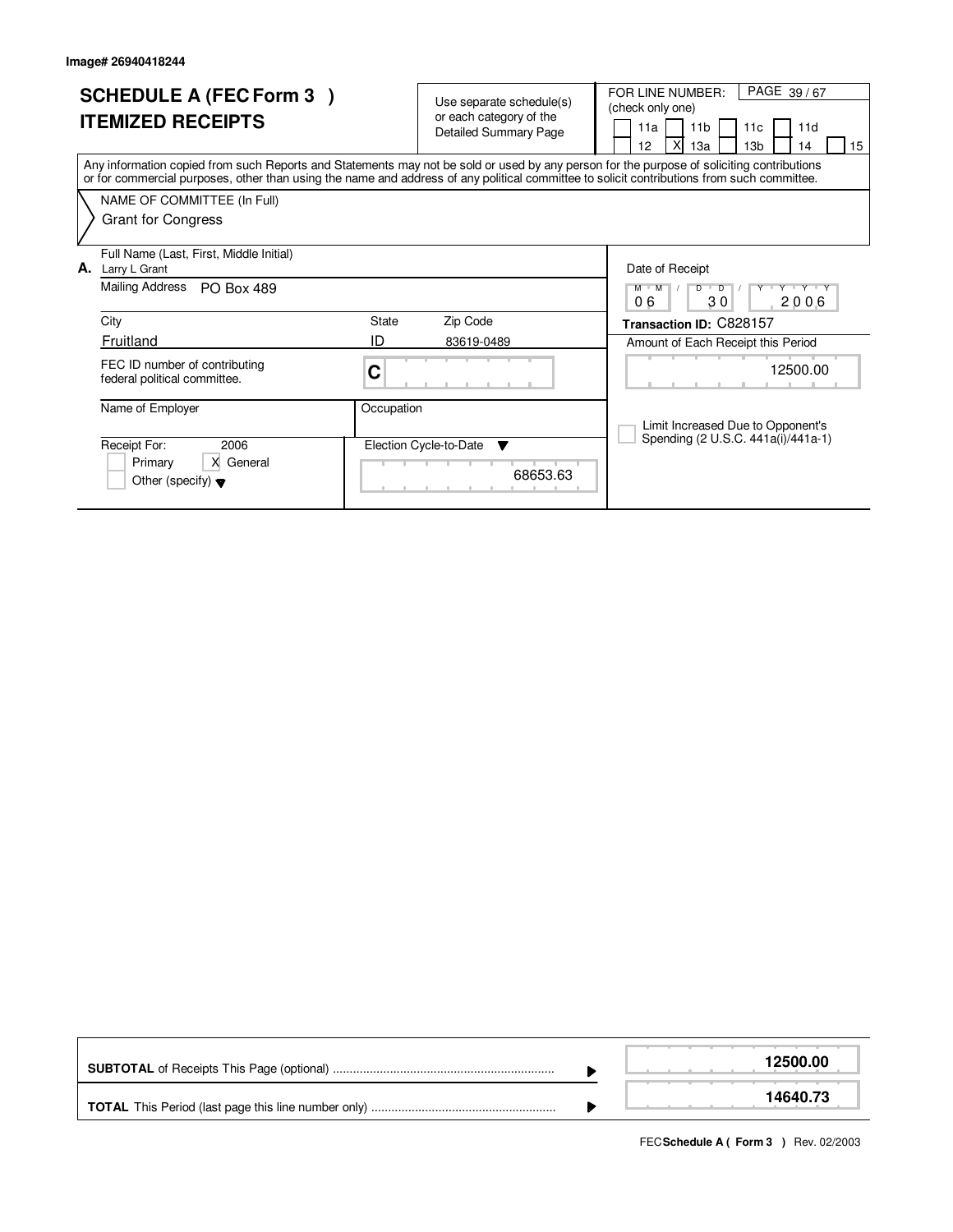|    | <b>SCHEDULE B (FEC Form 3)</b>                                                                                                                                                                                                                                                         | Use seperate schedule(s)                                               |                   | FOR LINE NUMBER:<br>PAGE 40/67                                                 |  |
|----|----------------------------------------------------------------------------------------------------------------------------------------------------------------------------------------------------------------------------------------------------------------------------------------|------------------------------------------------------------------------|-------------------|--------------------------------------------------------------------------------|--|
|    | <b>ITEMIZED DISBURSEMENTS</b>                                                                                                                                                                                                                                                          | for each category of the<br><b>Detailed Summary Page</b>               | (check only one)  | 17<br>18<br>19a<br>19 <sub>b</sub><br>X<br>20a<br>20 <sub>b</sub><br>20c<br>21 |  |
|    | Any Information copied from such Reports and Statements may not be sold or used by any person for the purpose of solicating contributions<br>or for commercial purposes, other than using the name and address of any political committee to solicit contributions from such committee |                                                                        |                   |                                                                                |  |
|    | NAME OF COMMITTEE (In Full)                                                                                                                                                                                                                                                            |                                                                        |                   |                                                                                |  |
|    | <b>Grant for Congress</b>                                                                                                                                                                                                                                                              |                                                                        |                   |                                                                                |  |
|    | Full Name (Last, First, Middle Initial)                                                                                                                                                                                                                                                |                                                                        |                   | Transaction ID: D31455                                                         |  |
|    | <b>Bonneville County Democrats</b>                                                                                                                                                                                                                                                     |                                                                        |                   | Date of Disbursement<br>M                                                      |  |
|    | <b>Mailing Address</b><br>PO Box 50821                                                                                                                                                                                                                                                 |                                                                        |                   | $\overline{3} \overline{1}$<br>2006<br>$0^{\degree}5$                          |  |
|    | City                                                                                                                                                                                                                                                                                   | State<br>Zip Code                                                      |                   | Amount of Each Disbursement this Period                                        |  |
|    | <b>Idaho Falls</b><br>Purpose of Disbursement                                                                                                                                                                                                                                          | 83405-0821<br>ID                                                       |                   | 670.00                                                                         |  |
|    | Convention reservations                                                                                                                                                                                                                                                                |                                                                        | 002               | Refund or Disposal of Excess                                                   |  |
|    | <b>Candidate Name</b>                                                                                                                                                                                                                                                                  |                                                                        | Category/<br>Type | <b>Contributions Required Under</b><br>11 C.F.R. 400.53                        |  |
|    | Office Sought:<br>Disbursement For:<br>House<br>Senate<br>President<br>District:                                                                                                                                                                                                       | 2006<br>Primary<br>X General<br>Other (specify) $\blacktriangledown$   |                   |                                                                                |  |
|    | State:<br>Full Name (Last, First, Middle Initial)                                                                                                                                                                                                                                      |                                                                        |                   |                                                                                |  |
| В. | DON ROSEBROCK FREELANCE WRITING                                                                                                                                                                                                                                                        |                                                                        |                   | Transaction ID: D31443<br>Date of Disbursement                                 |  |
|    | <b>Mailing Address</b><br>10475 Barnsdale Dr                                                                                                                                                                                                                                           |                                                                        |                   | $\overline{D}$<br>M<br>D<br>$2006^{\circ}$<br>0 <sub>5</sub><br>08             |  |
|    | City<br><b>Boise</b>                                                                                                                                                                                                                                                                   | Zip Code<br><b>State</b><br>83704-1924<br>ID                           |                   | Amount of Each Disbursement this Period                                        |  |
|    | Purpose of Disbursement<br>Consulting, media                                                                                                                                                                                                                                           |                                                                        | 001               | 750.00<br>Refund or Disposal of Excess                                         |  |
|    | Candidate Name                                                                                                                                                                                                                                                                         |                                                                        | Category/<br>Type | <b>Contributions Required Under</b><br>11 C.F.R. 400.53                        |  |
|    | Office Sought:<br>Disbursement For:<br>House<br>Senate<br>President                                                                                                                                                                                                                    | 2006<br>$X$ Primary<br>General<br>Other (specify) $\blacktriangledown$ |                   |                                                                                |  |
|    | District:<br>State:                                                                                                                                                                                                                                                                    |                                                                        |                   |                                                                                |  |
| C. | Full Name (Last, First, Middle Initial)<br>DON ROSEBROCK FREELANCE WRITING                                                                                                                                                                                                             |                                                                        |                   | Transaction ID: D32497<br>Date of Disbursement                                 |  |
|    | <b>Mailing Address</b><br>10475 Barnsdale Dr                                                                                                                                                                                                                                           |                                                                        |                   | D<br>M<br>$0\overline{3}$<br>$2006^{\circ}$<br>06                              |  |
|    | City<br>Boise                                                                                                                                                                                                                                                                          | Zip Code<br>State<br>83704-1924<br>ID                                  |                   | Amount of Each Disbursement this Period                                        |  |
|    | Purpose of Disbursement<br>Consulting/media                                                                                                                                                                                                                                            |                                                                        | 001               | 750.00<br>Refund or Disposal of Excess                                         |  |
|    | <b>Candidate Name</b>                                                                                                                                                                                                                                                                  |                                                                        | Category/<br>Type | <b>Contributions Required Under</b><br>11 C.F.R. 400.53                        |  |
|    | Office Sought:<br>Disbursement For:<br>House<br>Senate<br>President                                                                                                                                                                                                                    | 2006<br>Primary<br>X General<br>Other (specify) $\blacktriangledown$   |                   |                                                                                |  |
|    | District:<br>State:                                                                                                                                                                                                                                                                    |                                                                        |                   |                                                                                |  |
|    | 2170.00<br>▶                                                                                                                                                                                                                                                                           |                                                                        |                   |                                                                                |  |
|    |                                                                                                                                                                                                                                                                                        |                                                                        | ▶                 |                                                                                |  |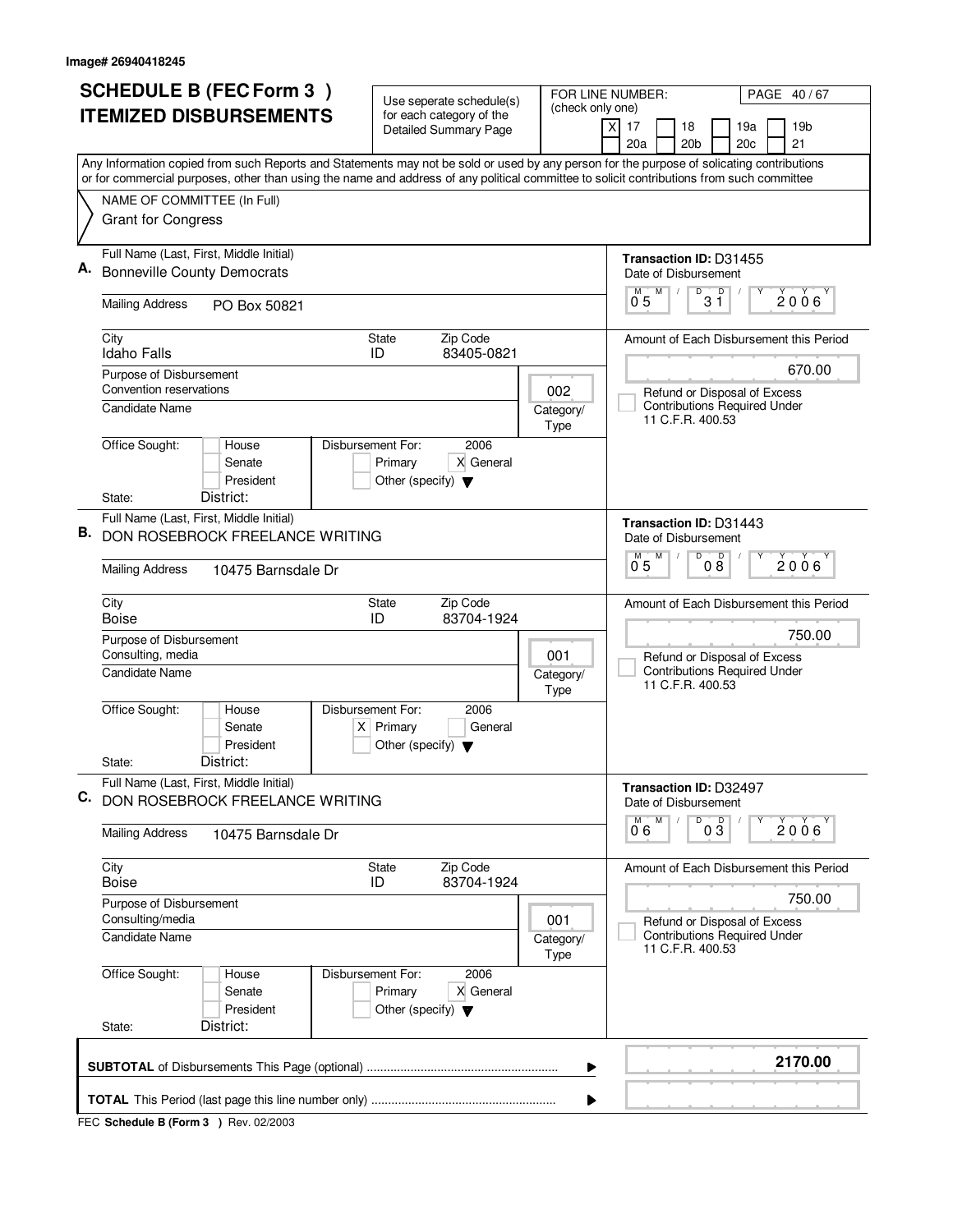|    | <b>SCHEDULE B (FEC Form 3)</b>                                                                                                                                                                                                                                                         | Use seperate schedule(s)                                                                    |                   | FOR LINE NUMBER:<br>PAGE 41/67                                                    |
|----|----------------------------------------------------------------------------------------------------------------------------------------------------------------------------------------------------------------------------------------------------------------------------------------|---------------------------------------------------------------------------------------------|-------------------|-----------------------------------------------------------------------------------|
|    | <b>ITEMIZED DISBURSEMENTS</b>                                                                                                                                                                                                                                                          | for each category of the<br><b>Detailed Summary Page</b>                                    | (check only one)  | 17<br>18<br>19a<br>19 <sub>b</sub><br>X<br>20a<br>20 <sub>b</sub><br>20c<br>21    |
|    | Any Information copied from such Reports and Statements may not be sold or used by any person for the purpose of solicating contributions<br>or for commercial purposes, other than using the name and address of any political committee to solicit contributions from such committee |                                                                                             |                   |                                                                                   |
|    | NAME OF COMMITTEE (In Full)                                                                                                                                                                                                                                                            |                                                                                             |                   |                                                                                   |
|    | <b>Grant for Congress</b>                                                                                                                                                                                                                                                              |                                                                                             |                   |                                                                                   |
|    | Full Name (Last, First, Middle Initial)<br><b>ELECTRIC Creations</b>                                                                                                                                                                                                                   |                                                                                             |                   | Transaction ID: D32504<br>Date of Disbursement                                    |
|    | <b>Mailing Address</b><br>1719 Gekeler Ln                                                                                                                                                                                                                                              |                                                                                             |                   | M<br>$\overline{9}$ o $\overline{9}$<br>M<br>2006<br>06                           |
|    | City<br><b>Boise</b>                                                                                                                                                                                                                                                                   | State<br>Zip Code<br>83706-4003<br>ID                                                       |                   | Amount of Each Disbursement this Period                                           |
|    | Purpose of Disbursement<br>Consulting/database                                                                                                                                                                                                                                         |                                                                                             | 001               | 1106.25<br>Refund or Disposal of Excess                                           |
|    | Candidate Name                                                                                                                                                                                                                                                                         |                                                                                             | Category/<br>Type | <b>Contributions Required Under</b><br>11 C.F.R. 400.53                           |
|    | Office Sought:<br>House<br>Senate<br>President                                                                                                                                                                                                                                         | Disbursement For:<br>2006<br>Primary<br>X General<br>Other (specify) $\blacktriangledown$   |                   |                                                                                   |
|    | District:<br>State:                                                                                                                                                                                                                                                                    |                                                                                             |                   |                                                                                   |
| В. | Full Name (Last, First, Middle Initial)<br><b>ELECTRIC Creations</b>                                                                                                                                                                                                                   |                                                                                             |                   | <b>Transaction ID: D31441</b><br>Date of Disbursement<br>$\overline{D}$<br>M<br>D |
|    | <b>Mailing Address</b><br>1719 Gekeler Ln                                                                                                                                                                                                                                              |                                                                                             |                   | $2006^{\circ}$<br>0 <sub>5</sub><br>08                                            |
|    | City<br><b>Boise</b>                                                                                                                                                                                                                                                                   | Zip Code<br><b>State</b><br>83706-4003<br>ID                                                |                   | Amount of Each Disbursement this Period                                           |
|    | Purpose of Disbursement<br>Database services                                                                                                                                                                                                                                           |                                                                                             | 001               | 356.25<br>Refund or Disposal of Excess<br><b>Contributions Required Under</b>     |
|    | Candidate Name                                                                                                                                                                                                                                                                         |                                                                                             | Category/<br>Type | 11 C.F.R. 400.53                                                                  |
|    | Office Sought:<br>House<br>Senate<br>President                                                                                                                                                                                                                                         | Disbursement For:<br>2006<br>$X$ Primary<br>General<br>Other (specify) $\blacktriangledown$ |                   |                                                                                   |
|    | District:<br>State:                                                                                                                                                                                                                                                                    |                                                                                             |                   |                                                                                   |
| C. | Full Name (Last, First, Middle Initial)<br><b>ELECTRIC Creations</b>                                                                                                                                                                                                                   |                                                                                             |                   | Transaction ID: D32539<br>Date of Disbursement                                    |
|    | <b>Mailing Address</b><br>1719 Gekeler Ln                                                                                                                                                                                                                                              |                                                                                             |                   | D<br>M<br>08<br>2006<br>0 <sub>5</sub>                                            |
|    | City<br>Boise                                                                                                                                                                                                                                                                          | State<br>Zip Code<br>ID<br>83706-4003                                                       |                   | Amount of Each Disbursement this Period                                           |
|    | Purpose of Disbursement<br>Reimbursement for supplies                                                                                                                                                                                                                                  |                                                                                             | 006               | 278.16<br>Refund or Disposal of Excess                                            |
|    | <b>Candidate Name</b>                                                                                                                                                                                                                                                                  |                                                                                             | Category/<br>Type | <b>Contributions Required Under</b><br>11 C.F.R. 400.53                           |
|    | Office Sought:<br>House<br>Senate<br>President                                                                                                                                                                                                                                         | 2006<br>Disbursement For:<br>$X$ Primary<br>General<br>Other (specify) $\blacktriangledown$ |                   |                                                                                   |
|    | District:<br>State:                                                                                                                                                                                                                                                                    |                                                                                             |                   |                                                                                   |
|    |                                                                                                                                                                                                                                                                                        |                                                                                             | ▶                 | 1740.66                                                                           |
|    |                                                                                                                                                                                                                                                                                        |                                                                                             | ▶                 |                                                                                   |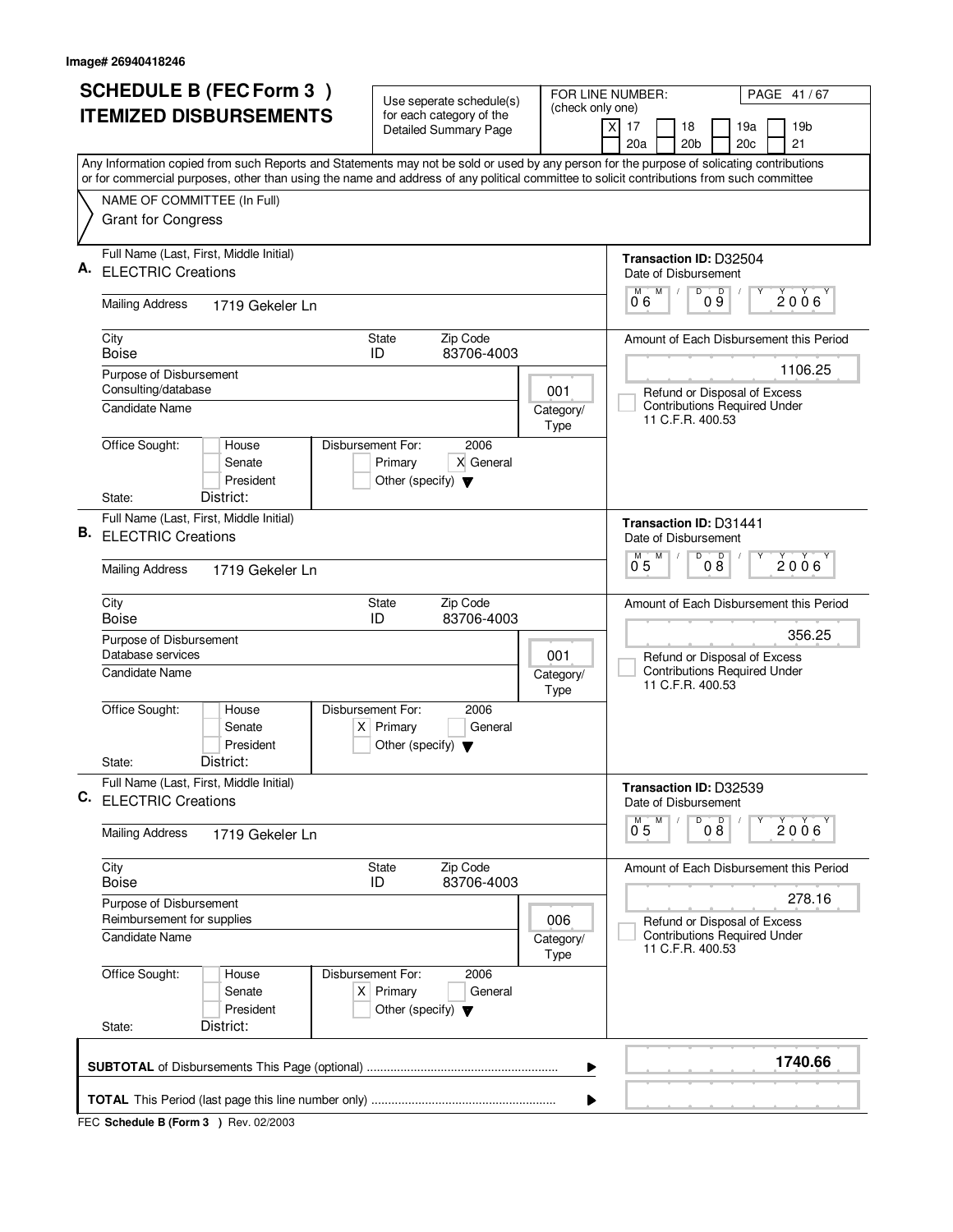|    | <b>SCHEDULE B (FEC Form 3)</b>                                                                                                            | Use seperate schedule(s)                     |                   | FOR LINE NUMBER:<br>PAGE 42/67                             |
|----|-------------------------------------------------------------------------------------------------------------------------------------------|----------------------------------------------|-------------------|------------------------------------------------------------|
|    | <b>ITEMIZED DISBURSEMENTS</b>                                                                                                             | for each category of the                     | (check only one)  | 17<br>18<br>19a<br>19 <sub>b</sub>                         |
|    |                                                                                                                                           | <b>Detailed Summary Page</b>                 |                   | X<br>20a<br>20 <sub>b</sub><br>20c<br>21                   |
|    | Any Information copied from such Reports and Statements may not be sold or used by any person for the purpose of solicating contributions |                                              |                   |                                                            |
|    | or for commercial purposes, other than using the name and address of any political committee to solicit contributions from such committee |                                              |                   |                                                            |
|    | NAME OF COMMITTEE (In Full)                                                                                                               |                                              |                   |                                                            |
|    | <b>Grant for Congress</b>                                                                                                                 |                                              |                   |                                                            |
|    | Full Name (Last, First, Middle Initial)                                                                                                   |                                              |                   | Transaction ID: D32540                                     |
|    | <b>ELECTRIC Creations</b>                                                                                                                 |                                              |                   | Date of Disbursement                                       |
|    | <b>Mailing Address</b><br>1719 Gekeler Ln                                                                                                 |                                              |                   | M<br>D<br>09<br>M<br>2006<br>06                            |
|    | City                                                                                                                                      | Zip Code<br>State                            |                   | Amount of Each Disbursement this Period                    |
|    | <b>Boise</b>                                                                                                                              | 83706-4003<br>ID                             |                   | 690.65                                                     |
|    | Purpose of Disbursement<br>Reimburse for Postage & Supplies                                                                               |                                              | 006               | Refund or Disposal of Excess                               |
|    | Candidate Name                                                                                                                            |                                              | Category/         | <b>Contributions Required Under</b>                        |
|    |                                                                                                                                           |                                              | Type              | 11 C.F.R. 400.53                                           |
|    | Office Sought:<br>Disbursement For:<br>House<br>Senate                                                                                    | 2006<br>Primary<br>X General                 |                   |                                                            |
|    | President                                                                                                                                 | Other (specify) $\blacktriangledown$         |                   |                                                            |
|    | District:<br>State:                                                                                                                       |                                              |                   |                                                            |
|    | Full Name (Last, First, Middle Initial)                                                                                                   |                                              |                   | <b>Transaction ID: D32511</b>                              |
| В. | Farmers & Merchants State Bank                                                                                                            |                                              |                   | Date of Disbursement                                       |
|    | <b>Mailing Address</b><br>1850 N Whitley Dr                                                                                               |                                              |                   | M<br>D<br>D<br>м<br>$2006^{\circ}$<br>0 <sub>5</sub><br>11 |
|    | City<br>Fruitland                                                                                                                         | Zip Code<br><b>State</b><br>ID<br>83619-2163 |                   | Amount of Each Disbursement this Period                    |
|    | Purpose of Disbursement                                                                                                                   |                                              |                   | 40.10                                                      |
|    | Bank service charge                                                                                                                       |                                              | 001               | Refund or Disposal of Excess                               |
|    | <b>Candidate Name</b>                                                                                                                     |                                              | Category/<br>Type | <b>Contributions Required Under</b><br>11 C.F.R. 400.53    |
|    | Office Sought:<br>Disbursement For:<br>House<br>Senate                                                                                    | 2006<br>$X$ Primary<br>General               |                   |                                                            |
|    | President                                                                                                                                 | Other (specify) $\blacktriangledown$         |                   |                                                            |
|    | District:<br>State:                                                                                                                       |                                              |                   |                                                            |
|    | Full Name (Last, First, Middle Initial)                                                                                                   |                                              |                   | Transaction ID: D32512                                     |
| C. | Farmers & Merchants State Bank                                                                                                            |                                              |                   | Date of Disbursement                                       |
|    | <b>Mailing Address</b><br>1850 N Whitley Dr                                                                                               |                                              |                   | D<br>$0\stackrel{D}{4}$<br>M<br>2006<br>0 <sub>5</sub>     |
|    | City<br>Fruitland                                                                                                                         | Zip Code<br>State<br>83619-2163<br>ID        |                   | Amount of Each Disbursement this Period                    |
|    | Purpose of Disbursement                                                                                                                   |                                              |                   | 50.53                                                      |
|    | Bank service charge                                                                                                                       |                                              | 001               | Refund or Disposal of Excess                               |
|    | <b>Candidate Name</b>                                                                                                                     |                                              | Category/<br>Type | <b>Contributions Required Under</b><br>11 C.F.R. 400.53    |
|    | Office Sought:<br>Disbursement For:<br>House<br>Senate                                                                                    | 2006<br>$X$ Primary<br>General               |                   |                                                            |
|    | President                                                                                                                                 | Other (specify) $\blacktriangledown$         |                   |                                                            |
|    | District:<br>State:                                                                                                                       |                                              |                   |                                                            |
|    |                                                                                                                                           |                                              | ▶                 | 781.28                                                     |
|    |                                                                                                                                           |                                              | ▶                 |                                                            |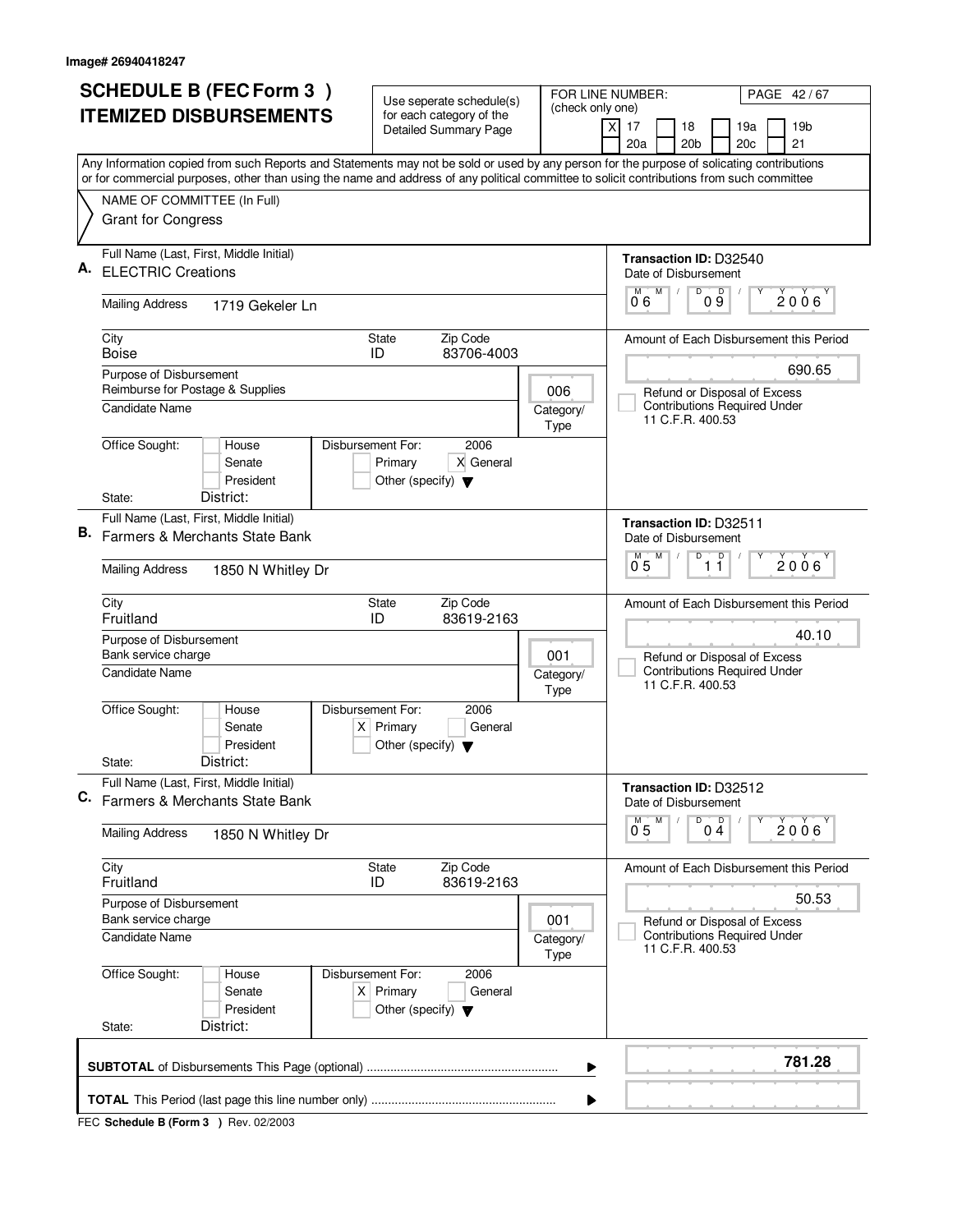|    | <b>SCHEDULE B (FEC Form 3)</b>                                                                                                            | Use seperate schedule(s)                                                                    |                   | FOR LINE NUMBER:<br>PAGE 43/67                                                        |
|----|-------------------------------------------------------------------------------------------------------------------------------------------|---------------------------------------------------------------------------------------------|-------------------|---------------------------------------------------------------------------------------|
|    | <b>ITEMIZED DISBURSEMENTS</b>                                                                                                             | for each category of the<br><b>Detailed Summary Page</b>                                    | (check only one)  | $\times$<br>17<br>18<br>19a<br>19 <sub>b</sub><br>20a<br>20 <sub>b</sub><br>20c<br>21 |
|    | Any Information copied from such Reports and Statements may not be sold or used by any person for the purpose of solicating contributions |                                                                                             |                   |                                                                                       |
|    | or for commercial purposes, other than using the name and address of any political committee to solicit contributions from such committee |                                                                                             |                   |                                                                                       |
|    | NAME OF COMMITTEE (In Full)                                                                                                               |                                                                                             |                   |                                                                                       |
|    | <b>Grant for Congress</b>                                                                                                                 |                                                                                             |                   |                                                                                       |
|    | Full Name (Last, First, Middle Initial)                                                                                                   |                                                                                             |                   | <b>Transaction ID: D32513</b>                                                         |
|    | Farmers & Merchants State Bank                                                                                                            |                                                                                             |                   | Date of Disbursement<br>D<br>$\overline{D}$<br>M<br>M<br>$2006^\circ$<br>0°6<br>14    |
|    | <b>Mailing Address</b><br>1850 N Whitley Dr                                                                                               |                                                                                             |                   |                                                                                       |
|    | City<br>Fruitland                                                                                                                         | Zip Code<br><b>State</b><br>83619-2163<br>ID                                                |                   | Amount of Each Disbursement this Period                                               |
|    | Purpose of Disbursement<br>Bank service charge                                                                                            |                                                                                             | 001               | 95.20<br>Refund or Disposal of Excess                                                 |
|    | Candidate Name                                                                                                                            |                                                                                             | Category/<br>Type | <b>Contributions Required Under</b><br>11 C.F.R. 400.53                               |
|    | Office Sought:<br>House<br>Senate<br>President                                                                                            | Disbursement For:<br>2006<br>Primary<br>X General<br>Other (specify) $\blacktriangledown$   |                   |                                                                                       |
|    | District:<br>State:                                                                                                                       |                                                                                             |                   |                                                                                       |
| В. | Full Name (Last, First, Middle Initial)<br>Idaho Democratic Party                                                                         |                                                                                             |                   | Transaction ID: D32499<br>Date of Disbursement                                        |
|    | <b>Mailing Address</b><br><b>PO Box 445</b>                                                                                               |                                                                                             |                   | M<br>D<br>0 <sup>0</sup><br>M<br>2006<br>06                                           |
|    | City<br><b>Boise</b>                                                                                                                      | Zip Code<br><b>State</b><br>83701-0445<br>ID                                                |                   | Amount of Each Disbursement this Period                                               |
|    | Purpose of Disbursement<br>Political contribution                                                                                         |                                                                                             | 011               | 5000.00<br>Refund or Disposal of Excess                                               |
|    | Candidate Name                                                                                                                            |                                                                                             | Category/<br>Type | <b>Contributions Required Under</b><br>11 C.F.R. 400.53                               |
|    | Office Sought:<br>House<br>Senate<br>President                                                                                            | Disbursement For:<br>2006<br>X General<br>Primary<br>Other (specify) $\blacktriangledown$   |                   |                                                                                       |
|    | District:<br>State:                                                                                                                       |                                                                                             |                   |                                                                                       |
| C. | Full Name (Last, First, Middle Initial)<br>Idaho Democratic Party                                                                         |                                                                                             |                   | Transaction ID: D31453<br>Date of Disbursement                                        |
|    | <b>Mailing Address</b><br><b>PO Box 445</b>                                                                                               |                                                                                             |                   | D<br>$\overline{1}$ $\overline{9}$<br>M<br>2006<br>0.5                                |
|    | City<br><b>Boise</b>                                                                                                                      | Zip Code<br>State<br>ID<br>83701-0445                                                       |                   | Amount of Each Disbursement this Period                                               |
|    | Purpose of Disbursement<br>Political contribution                                                                                         |                                                                                             | 005               | 5000.00<br>Refund or Disposal of Excess                                               |
|    | Candidate Name                                                                                                                            |                                                                                             | Category/<br>Type | Contributions Required Under<br>11 C.F.R. 400.53                                      |
|    | Office Sought:<br>House<br>Senate<br>President                                                                                            | 2006<br>Disbursement For:<br>$X$ Primary<br>General<br>Other (specify) $\blacktriangledown$ |                   |                                                                                       |
|    | District:<br>State:                                                                                                                       |                                                                                             |                   |                                                                                       |
|    |                                                                                                                                           |                                                                                             | ▶                 | 10095.20                                                                              |
|    |                                                                                                                                           |                                                                                             |                   |                                                                                       |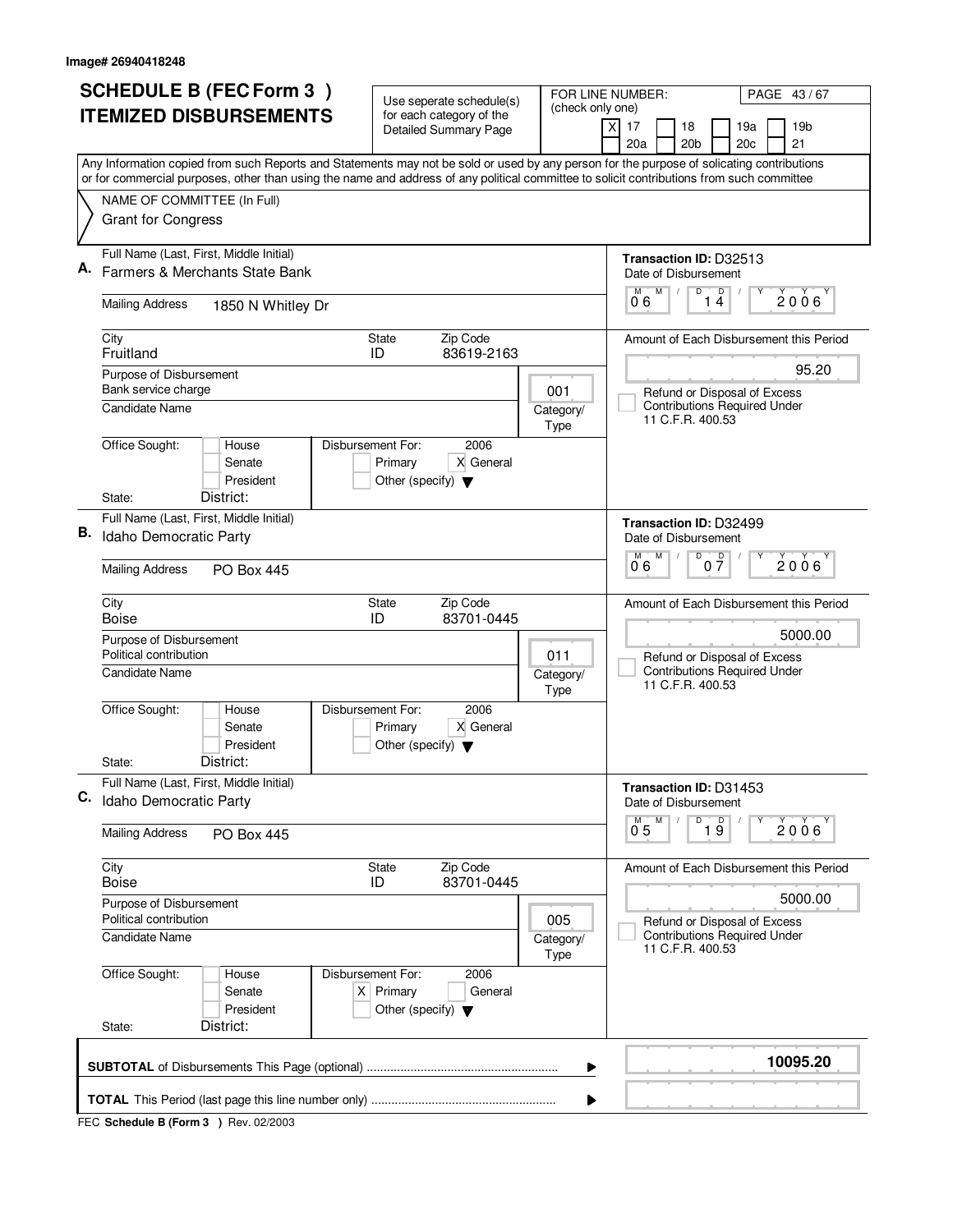| <b>SCHEDULE B (FEC Form 3)</b>                                                                                                                                                                                                                                                         | Use seperate schedule(s)                                               | FOR LINE NUMBER:<br>PAGE 44/67<br>(check only one)                                      |
|----------------------------------------------------------------------------------------------------------------------------------------------------------------------------------------------------------------------------------------------------------------------------------------|------------------------------------------------------------------------|-----------------------------------------------------------------------------------------|
| <b>ITEMIZED DISBURSEMENTS</b>                                                                                                                                                                                                                                                          | for each category of the<br><b>Detailed Summary Page</b>               | 17<br>18<br>19a<br>19 <sub>b</sub><br>X<br>20a<br>20 <sub>b</sub><br>20c<br>21          |
| Any Information copied from such Reports and Statements may not be sold or used by any person for the purpose of solicating contributions<br>or for commercial purposes, other than using the name and address of any political committee to solicit contributions from such committee |                                                                        |                                                                                         |
| NAME OF COMMITTEE (In Full)                                                                                                                                                                                                                                                            |                                                                        |                                                                                         |
| <b>Grant for Congress</b>                                                                                                                                                                                                                                                              |                                                                        |                                                                                         |
| Full Name (Last, First, Middle Initial)<br>А.<br>Internal Revenue Service                                                                                                                                                                                                              |                                                                        | Transaction ID: D32893<br>Date of Disbursement                                          |
| <b>Mailing Address</b><br>1160 W 12th St                                                                                                                                                                                                                                               |                                                                        | $\overline{1\,5}$<br>$\overline{0}^{\overline{M}}$ 6<br>M<br>D<br>2006                  |
| City<br>Ogden                                                                                                                                                                                                                                                                          | Zip Code<br>State<br>84201-0001<br>UT                                  | Amount of Each Disbursement this Period                                                 |
| Purpose of Disbursement<br>Payroll taxes                                                                                                                                                                                                                                               |                                                                        | 693.66<br>001<br>Refund or Disposal of Excess<br><b>Contributions Required Under</b>    |
| <b>Candidate Name</b><br>Office Sought:<br>Disbursement For:<br>House                                                                                                                                                                                                                  | 2006                                                                   | Category/<br>11 C.F.R. 400.53<br>Type                                                   |
| Senate<br>President                                                                                                                                                                                                                                                                    | Primary<br>X General<br>Other (specify) $\blacktriangledown$           |                                                                                         |
| District:<br>State:                                                                                                                                                                                                                                                                    |                                                                        |                                                                                         |
| Full Name (Last, First, Middle Initial)<br>В.<br>Julie Fanselow                                                                                                                                                                                                                        |                                                                        | Transaction ID: D31446<br>Date of Disbursement<br>D<br>M                                |
| <b>Mailing Address</b><br>PO Box 50303                                                                                                                                                                                                                                                 |                                                                        | 2006<br>0.5<br>08                                                                       |
| City<br><b>Boise</b>                                                                                                                                                                                                                                                                   | Zip Code<br><b>State</b><br>ID<br>83705-0966                           | Amount of Each Disbursement this Period<br>1300.00                                      |
| Purpose of Disbursement<br>Consulting/electronic media<br>Candidate Name                                                                                                                                                                                                               |                                                                        | 001<br>Refund or Disposal of Excess<br><b>Contributions Required Under</b><br>Category/ |
|                                                                                                                                                                                                                                                                                        |                                                                        | 11 C.F.R. 400.53<br>Type                                                                |
| Office Sought:<br>Disbursement For:<br>House<br>Senate<br>President                                                                                                                                                                                                                    | 2006<br>$X$ Primary<br>General<br>Other (specify) $\blacktriangledown$ |                                                                                         |
| District:<br>State:                                                                                                                                                                                                                                                                    |                                                                        |                                                                                         |
| Full Name (Last, First, Middle Initial)<br>C.<br>Julie Fanselow                                                                                                                                                                                                                        |                                                                        | Transaction ID: D32494<br>Date of Disbursement                                          |
| <b>Mailing Address</b><br>PO Box 50303                                                                                                                                                                                                                                                 |                                                                        | D<br>M<br>M<br>$0\overline{3}$<br>$2006^{\circ}$<br>06                                  |
| City<br>Boise                                                                                                                                                                                                                                                                          | State<br>Zip Code<br>ID<br>83705-0966                                  | Amount of Each Disbursement this Period<br>1300.00                                      |
| Purpose of Disbursement<br>Consulting/electronic media                                                                                                                                                                                                                                 |                                                                        | 001<br>Refund or Disposal of Excess                                                     |
| <b>Candidate Name</b>                                                                                                                                                                                                                                                                  |                                                                        | <b>Contributions Required Under</b><br>Category/<br>11 C.F.R. 400.53<br>Type            |
| Office Sought:<br>House<br>Disbursement For:<br>Senate<br>President<br>District:<br>State:                                                                                                                                                                                             | 2006<br>Primary<br>X General<br>Other (specify) $\blacktriangledown$   |                                                                                         |
|                                                                                                                                                                                                                                                                                        |                                                                        | 3293.66<br>▶                                                                            |
|                                                                                                                                                                                                                                                                                        |                                                                        |                                                                                         |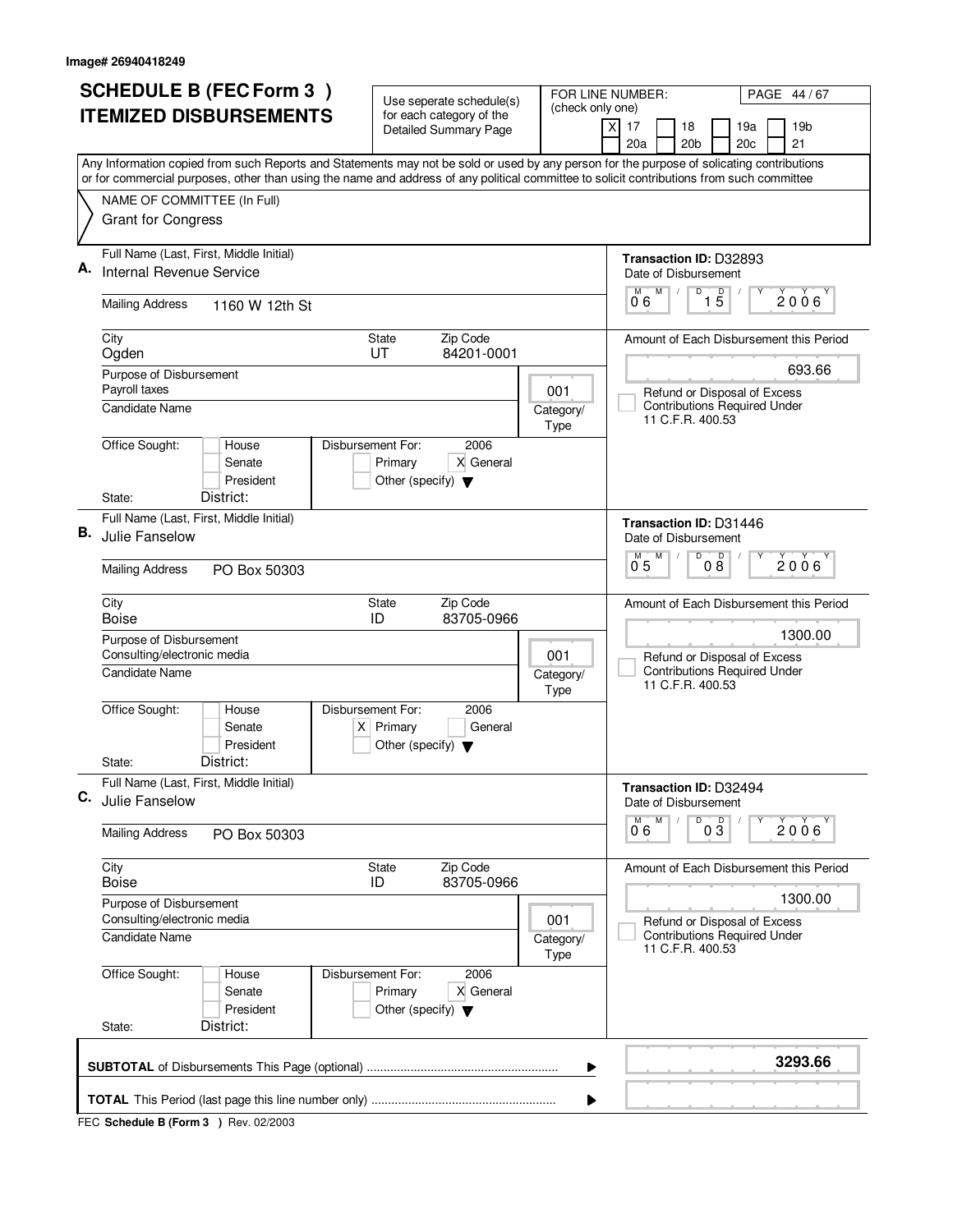| <b>SCHEDULE B (FEC Form 3)</b><br><b>ITEMIZED DISBURSEMENTS</b>                                                                                                                                                                                                                        | Use seperate schedule(s)<br>for each category of the                   | FOR LINE NUMBER:<br>PAGE 45/67<br>(check only one)                                                                  |
|----------------------------------------------------------------------------------------------------------------------------------------------------------------------------------------------------------------------------------------------------------------------------------------|------------------------------------------------------------------------|---------------------------------------------------------------------------------------------------------------------|
|                                                                                                                                                                                                                                                                                        | <b>Detailed Summary Page</b>                                           | 19 <sub>b</sub><br>17<br>18<br>19a<br>X<br>20a<br>20 <sub>b</sub><br>20c<br>21                                      |
| Any Information copied from such Reports and Statements may not be sold or used by any person for the purpose of solicating contributions<br>or for commercial purposes, other than using the name and address of any political committee to solicit contributions from such committee |                                                                        |                                                                                                                     |
| NAME OF COMMITTEE (In Full)<br><b>Grant for Congress</b>                                                                                                                                                                                                                               |                                                                        |                                                                                                                     |
| Full Name (Last, First, Middle Initial)                                                                                                                                                                                                                                                |                                                                        | <b>Transaction ID: D31454</b>                                                                                       |
| А.<br>Kootenai County Democrats                                                                                                                                                                                                                                                        |                                                                        | Date of Disbursement<br>D<br>M                                                                                      |
| <b>Mailing Address</b><br>PO Box 1297                                                                                                                                                                                                                                                  |                                                                        | $1\overline{3}$<br>$\overline{0}^M$ 5<br>2006                                                                       |
| City<br>Coeur D Alene                                                                                                                                                                                                                                                                  | Zip Code<br>State<br>83816-1297<br>ID                                  | Amount of Each Disbursement this Period                                                                             |
| Purpose of Disbursement                                                                                                                                                                                                                                                                |                                                                        | 500.00                                                                                                              |
| <b>Banquet tickets</b>                                                                                                                                                                                                                                                                 |                                                                        | 011<br>Refund or Disposal of Excess<br><b>Contributions Required Under</b>                                          |
| <b>Candidate Name</b>                                                                                                                                                                                                                                                                  |                                                                        | Category/<br>11 C.F.R. 400.53<br>Type                                                                               |
| Office Sought:<br>House<br>Disbursement For:<br>Senate<br>President                                                                                                                                                                                                                    | 2006<br>$X$ Primary<br>General<br>Other (specify) $\blacktriangledown$ |                                                                                                                     |
| District:<br>State:                                                                                                                                                                                                                                                                    |                                                                        |                                                                                                                     |
| Full Name (Last, First, Middle Initial)<br>В.<br>Larry L Grant                                                                                                                                                                                                                         |                                                                        | Transaction ID: D31436<br>Date of Disbursement                                                                      |
| <b>Mailing Address</b><br><b>PO Box 489</b>                                                                                                                                                                                                                                            |                                                                        | D<br>D<br>$0^{M}$ 5<br>M<br>2006<br>18                                                                              |
| City<br>Fruitland                                                                                                                                                                                                                                                                      | Zip Code<br>State<br>83619-0489<br>ID                                  | Amount of Each Disbursement this Period                                                                             |
| Purpose of Disbursement                                                                                                                                                                                                                                                                |                                                                        | 94.56                                                                                                               |
| Postage, parking, meals<br><b>Candidate Name</b><br>Larry Grant                                                                                                                                                                                                                        |                                                                        | 002<br>Refund or Disposal of Excess<br><b>Contributions Required Under</b><br>Category/<br>11 C.F.R. 400.53<br>Type |
| Disbursement For:<br>Office Sought:<br>$x$ House<br>Senate<br>President                                                                                                                                                                                                                | 2006<br>$X$ Primary<br>General<br>Other (specify) $\blacktriangledown$ | * in-kind received                                                                                                  |
| District: 01<br>State: ID                                                                                                                                                                                                                                                              |                                                                        |                                                                                                                     |
| Full Name (Last, First, Middle Initial)<br>C. Larry L Grant                                                                                                                                                                                                                            |                                                                        | Transaction ID: D31437<br>Date of Disbursement                                                                      |
| <b>Mailing Address</b><br><b>PO Box 489</b>                                                                                                                                                                                                                                            |                                                                        | D<br>M<br>3 <sup>0</sup><br>$2006^{\circ}$<br>0 <sub>5</sub>                                                        |
| City<br>Fruitland                                                                                                                                                                                                                                                                      | Zip Code<br>State<br>83619-0489<br>ID                                  | Amount of Each Disbursement this Period                                                                             |
| Purpose of Disbursement<br>Mileage reimbursement                                                                                                                                                                                                                                       |                                                                        | 700.43<br>002<br>Refund or Disposal of Excess                                                                       |
| <b>Candidate Name</b><br>Larry Grant                                                                                                                                                                                                                                                   |                                                                        | <b>Contributions Required Under</b><br>Category/<br>11 C.F.R. 400.53<br>Type                                        |
| Office Sought:<br>Disbursement For:<br>House<br>$\times$<br>Senate<br>President                                                                                                                                                                                                        | 2006<br>X General<br>Primary<br>Other (specify) $\blacktriangledown$   | * in-kind received                                                                                                  |
| State: ID<br>District: 01                                                                                                                                                                                                                                                              |                                                                        |                                                                                                                     |
|                                                                                                                                                                                                                                                                                        |                                                                        | 1294.99<br>▶                                                                                                        |
|                                                                                                                                                                                                                                                                                        |                                                                        |                                                                                                                     |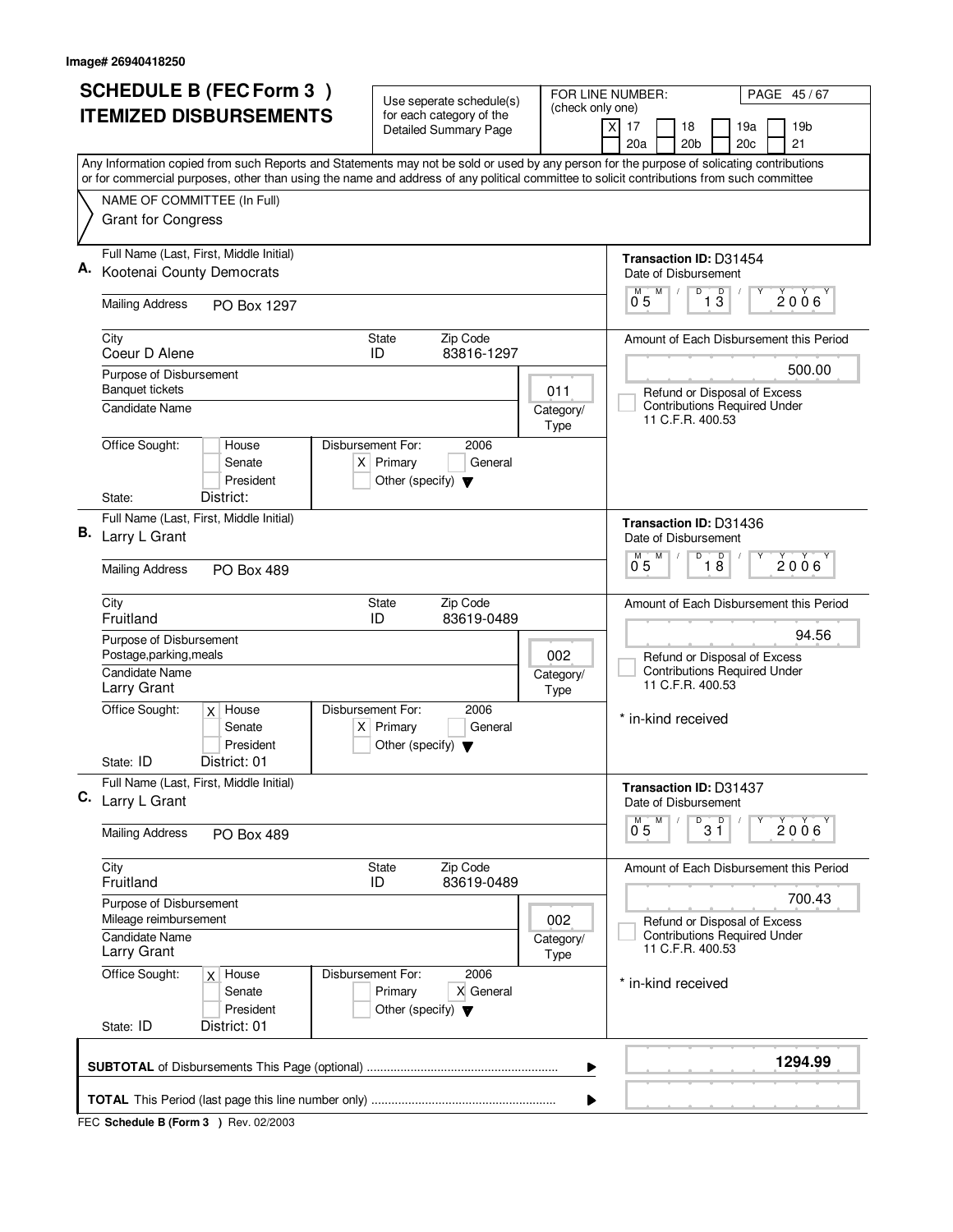|    | <b>SCHEDULE B (FEC Form 3)</b>                                                                                                                                                                                                                                                         | Use seperate schedule(s)                                                                  | (check only one)                | FOR LINE NUMBER:<br>PAGE 46/67                                                          |
|----|----------------------------------------------------------------------------------------------------------------------------------------------------------------------------------------------------------------------------------------------------------------------------------------|-------------------------------------------------------------------------------------------|---------------------------------|-----------------------------------------------------------------------------------------|
|    | <b>ITEMIZED DISBURSEMENTS</b>                                                                                                                                                                                                                                                          | for each category of the<br><b>Detailed Summary Page</b>                                  |                                 | X<br>17<br>18<br>19a<br>19 <sub>b</sub><br>20 <sub>b</sub><br>20c<br>21<br>20a          |
|    | Any Information copied from such Reports and Statements may not be sold or used by any person for the purpose of solicating contributions<br>or for commercial purposes, other than using the name and address of any political committee to solicit contributions from such committee |                                                                                           |                                 |                                                                                         |
|    | NAME OF COMMITTEE (In Full)<br><b>Grant for Congress</b>                                                                                                                                                                                                                               |                                                                                           |                                 |                                                                                         |
|    | Full Name (Last, First, Middle Initial)                                                                                                                                                                                                                                                |                                                                                           |                                 | Transaction ID: D32489                                                                  |
| А. | Larry L Grant                                                                                                                                                                                                                                                                          |                                                                                           |                                 | Date of Disbursement<br>M<br>D<br>28<br>2006                                            |
|    | <b>Mailing Address</b><br><b>PO Box 489</b>                                                                                                                                                                                                                                            |                                                                                           |                                 | 06                                                                                      |
|    | City<br>Fruitland                                                                                                                                                                                                                                                                      | State<br>Zip Code<br>83619-0489<br>ID                                                     |                                 | Amount of Each Disbursement this Period                                                 |
|    | Purpose of Disbursement<br>Mileage reimbursement                                                                                                                                                                                                                                       |                                                                                           |                                 | 1193.05                                                                                 |
|    | <b>Candidate Name</b><br>Larry Grant                                                                                                                                                                                                                                                   |                                                                                           | 002<br>Category/<br><b>Type</b> | Refund or Disposal of Excess<br><b>Contributions Required Under</b><br>11 C.F.R. 400.53 |
|    | Office Sought:<br>$x$ House<br>Senate<br>President<br>State: ID<br>District: 01                                                                                                                                                                                                        | Disbursement For:<br>2006<br>Primary<br>X General<br>Other (specify) $\blacktriangledown$ |                                 | * in-kind received                                                                      |
|    | Full Name (Last, First, Middle Initial)                                                                                                                                                                                                                                                |                                                                                           | Transaction ID: D32490          |                                                                                         |
|    | Larry L Grant                                                                                                                                                                                                                                                                          |                                                                                           |                                 | Date of Disbursement<br>D<br>M                                                          |
|    | <b>Mailing Address</b><br><b>PO Box 489</b>                                                                                                                                                                                                                                            |                                                                                           |                                 | 28<br>2006<br>06                                                                        |
|    | City<br>Fruitland                                                                                                                                                                                                                                                                      | Zip Code<br>State<br>83619-0489<br>ID                                                     |                                 | Amount of Each Disbursement this Period                                                 |
|    | Purpose of Disbursement                                                                                                                                                                                                                                                                |                                                                                           |                                 | 25.83                                                                                   |
|    | Meals<br><b>Candidate Name</b><br>Larry Grant                                                                                                                                                                                                                                          |                                                                                           | 003<br>Category/<br>Type        | Refund or Disposal of Excess<br><b>Contributions Required Under</b><br>11 C.F.R. 400.53 |
|    | Office Sought:<br>$x$ House<br>Senate<br>President<br>State: ID<br>District: 01                                                                                                                                                                                                        | Disbursement For:<br>2006<br>Primary<br>X General<br>Other (specify) $\blacktriangledown$ |                                 | * in-kind received                                                                      |
|    | Full Name (Last, First, Middle Initial)<br>C. Larry's Signs                                                                                                                                                                                                                            |                                                                                           |                                 | Transaction ID: D32510<br>Date of Disbursement                                          |
|    | <b>Mailing Address</b><br>112 W Boulevard                                                                                                                                                                                                                                              |                                                                                           |                                 | D<br>M<br>M<br>$2\overline{6}$<br>2006<br>06                                            |
|    | City<br>New Plymouth                                                                                                                                                                                                                                                                   | Zip Code<br>State<br>83655-3004<br>ID                                                     |                                 | Amount of Each Disbursement this Period                                                 |
|    | Purpose of Disbursement<br>Banners and signs                                                                                                                                                                                                                                           |                                                                                           |                                 | 550.00                                                                                  |
|    | <b>Candidate Name</b>                                                                                                                                                                                                                                                                  |                                                                                           | 006<br>Category/<br>Type        | Refund or Disposal of Excess<br><b>Contributions Required Under</b><br>11 C.F.R. 400.53 |
|    | Office Sought:<br>House<br>Senate<br>President<br>District:<br>State:                                                                                                                                                                                                                  | Disbursement For:<br>2006<br>Primary<br>X General<br>Other (specify) $\blacktriangledown$ |                                 |                                                                                         |
|    |                                                                                                                                                                                                                                                                                        |                                                                                           | ▶                               | 1768.88                                                                                 |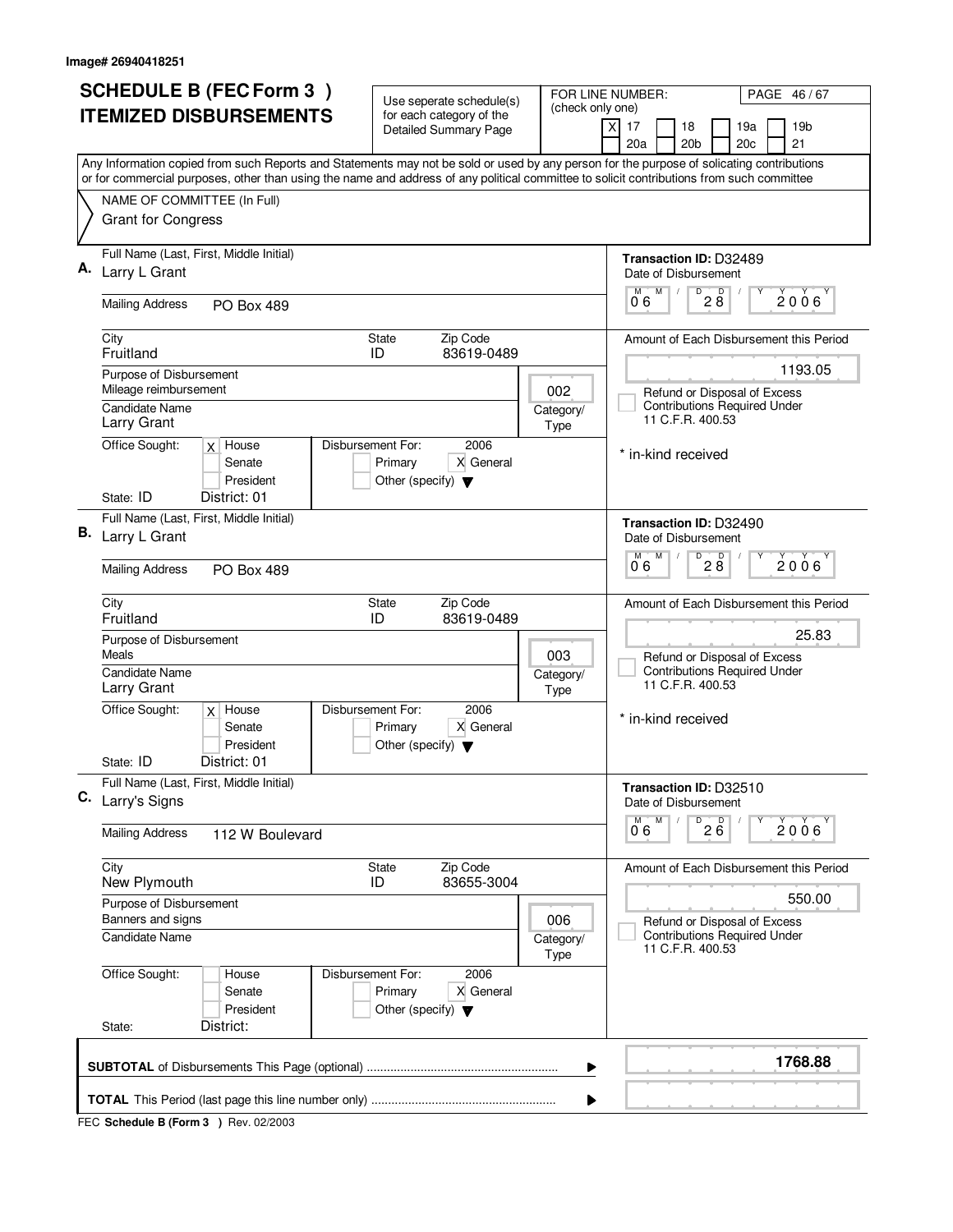| <b>SCHEDULE B (FEC Form 3)</b> |                                                                                                                                                                                                                                                                                        | Use seperate schedule(s)                                                                    |                          | FOR LINE NUMBER:<br>PAGE 47/67                                                                     |  |  |  |
|--------------------------------|----------------------------------------------------------------------------------------------------------------------------------------------------------------------------------------------------------------------------------------------------------------------------------------|---------------------------------------------------------------------------------------------|--------------------------|----------------------------------------------------------------------------------------------------|--|--|--|
|                                | <b>ITEMIZED DISBURSEMENTS</b>                                                                                                                                                                                                                                                          | for each category of the<br><b>Detailed Summary Page</b>                                    | (check only one)         | $\times$<br>17<br>19 <sub>b</sub><br>18<br>19a<br>20a<br>20 <sub>b</sub><br>21<br>20c              |  |  |  |
|                                | Any Information copied from such Reports and Statements may not be sold or used by any person for the purpose of solicating contributions<br>or for commercial purposes, other than using the name and address of any political committee to solicit contributions from such committee |                                                                                             |                          |                                                                                                    |  |  |  |
|                                | NAME OF COMMITTEE (In Full)<br><b>Grant for Congress</b>                                                                                                                                                                                                                               |                                                                                             |                          |                                                                                                    |  |  |  |
|                                | Full Name (Last, First, Middle Initial)<br>George R Moses                                                                                                                                                                                                                              |                                                                                             |                          | Transaction ID: D32496<br>Date of Disbursement                                                     |  |  |  |
|                                | <b>Mailing Address</b><br>504 W Highland View Dr                                                                                                                                                                                                                                       |                                                                                             |                          | M<br>D<br>$0\frac{D}{3}$<br>$2006^{\circ}$<br>0.6                                                  |  |  |  |
|                                | City<br><b>Boise</b>                                                                                                                                                                                                                                                                   | Zip Code<br>State<br>83702-1606<br>ID                                                       |                          | Amount of Each Disbursement this Period                                                            |  |  |  |
|                                | Purpose of Disbursement<br>Consulting/policy<br><b>Candidate Name</b>                                                                                                                                                                                                                  |                                                                                             | 001<br>Category/<br>Type | 1000.00<br>Refund or Disposal of Excess<br><b>Contributions Required Under</b><br>11 C.F.R. 400.53 |  |  |  |
|                                | Office Sought:<br>House<br>Senate<br>President<br>District:<br>State:                                                                                                                                                                                                                  | Disbursement For:<br>2006<br>Primary<br>X General<br>Other (specify) $\blacktriangledown$   |                          |                                                                                                    |  |  |  |
|                                | Full Name (Last, First, Middle Initial)                                                                                                                                                                                                                                                |                                                                                             |                          | Transaction ID: D31447                                                                             |  |  |  |
| В.                             | George R Moses                                                                                                                                                                                                                                                                         |                                                                                             |                          | Date of Disbursement                                                                               |  |  |  |
|                                | <b>Mailing Address</b><br>504 W Highland View Dr                                                                                                                                                                                                                                       |                                                                                             |                          | D<br>D<br>М<br>2006<br>0 <sub>5</sub><br>08                                                        |  |  |  |
|                                | City<br><b>Boise</b>                                                                                                                                                                                                                                                                   | Zip Code<br><b>State</b><br>83702-1606<br>ID                                                |                          | Amount of Each Disbursement this Period                                                            |  |  |  |
|                                | Purpose of Disbursement<br>Consulting/issues<br>001<br>Candidate Name<br>Category/                                                                                                                                                                                                     |                                                                                             |                          | 1000.00<br>Refund or Disposal of Excess<br><b>Contributions Required Under</b>                     |  |  |  |
|                                |                                                                                                                                                                                                                                                                                        |                                                                                             | Type                     | 11 C.F.R. 400.53                                                                                   |  |  |  |
|                                | Office Sought:<br>House<br>Senate<br>President                                                                                                                                                                                                                                         | Disbursement For:<br>2006<br>$X$ Primary<br>General<br>Other (specify) $\blacktriangledown$ |                          |                                                                                                    |  |  |  |
|                                | District:<br>State:                                                                                                                                                                                                                                                                    |                                                                                             |                          |                                                                                                    |  |  |  |
|                                | Full Name (Last, First, Middle Initial)<br>C. National Committee for an Effective Congress                                                                                                                                                                                             |                                                                                             |                          | Transaction ID: D31435<br>Date of Disbursement<br>D<br>M<br>M                                      |  |  |  |
|                                | <b>Mailing Address</b><br>122 C St NW<br>Ste 650                                                                                                                                                                                                                                       |                                                                                             |                          | $0\overline{7}$<br>$2006^{\circ}$<br>06                                                            |  |  |  |
|                                | City<br>Washington                                                                                                                                                                                                                                                                     | Zip Code<br>State<br>20001-2151<br>DC                                                       |                          | Amount of Each Disbursement this Period                                                            |  |  |  |
|                                | Purpose of Disbursement<br>Precinct targeting                                                                                                                                                                                                                                          |                                                                                             | 005                      | 3000.00<br>Refund or Disposal of Excess                                                            |  |  |  |
|                                | <b>Candidate Name</b>                                                                                                                                                                                                                                                                  |                                                                                             | Category/<br>Type        | <b>Contributions Required Under</b><br>11 C.F.R. 400.53                                            |  |  |  |
|                                | Office Sought:<br>House<br>Senate<br>President                                                                                                                                                                                                                                         | Disbursement For:<br>2006<br>X General<br>Primary<br>Other (specify) $\blacktriangledown$   |                          | * in-kind received                                                                                 |  |  |  |
|                                | District:<br>State:                                                                                                                                                                                                                                                                    |                                                                                             |                          |                                                                                                    |  |  |  |
|                                |                                                                                                                                                                                                                                                                                        |                                                                                             | ▶                        | 5000.00                                                                                            |  |  |  |
|                                | ▶                                                                                                                                                                                                                                                                                      |                                                                                             |                          |                                                                                                    |  |  |  |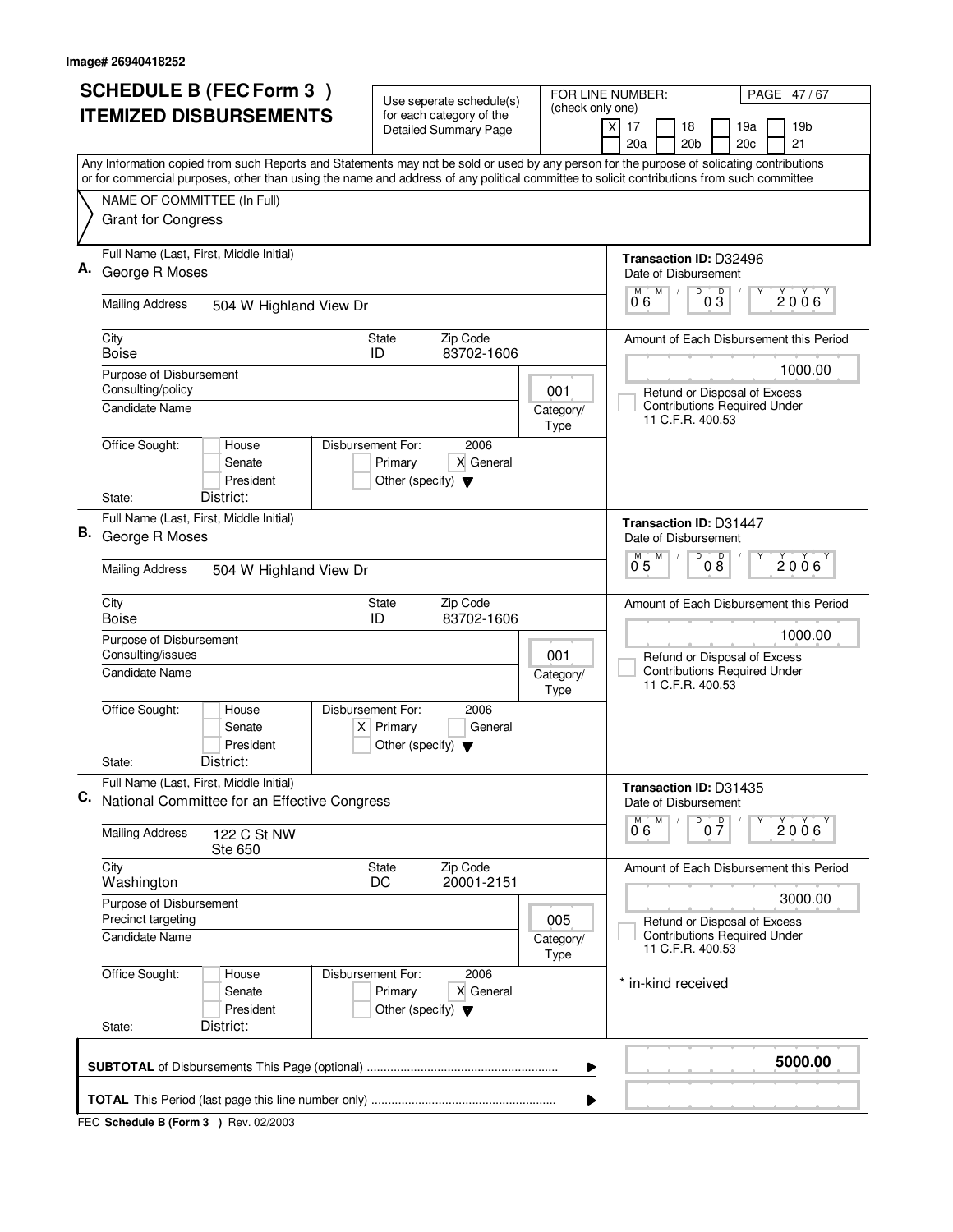| <b>SCHEDULE B (FEC Form 3)</b>                                                                                                                                                                                                                                                         | Use seperate schedule(s)                                                     | FOR LINE NUMBER:<br>PAGE 48/67                                                |  |
|----------------------------------------------------------------------------------------------------------------------------------------------------------------------------------------------------------------------------------------------------------------------------------------|------------------------------------------------------------------------------|-------------------------------------------------------------------------------|--|
| <b>ITEMIZED DISBURSEMENTS</b>                                                                                                                                                                                                                                                          | (check only one)<br>for each category of the<br><b>Detailed Summary Page</b> | 17<br>18<br>19a<br>19 <sub>b</sub><br>X                                       |  |
|                                                                                                                                                                                                                                                                                        |                                                                              | 20a<br>20 <sub>b</sub><br>20c<br>21                                           |  |
| Any Information copied from such Reports and Statements may not be sold or used by any person for the purpose of solicating contributions<br>or for commercial purposes, other than using the name and address of any political committee to solicit contributions from such committee |                                                                              |                                                                               |  |
| NAME OF COMMITTEE (In Full)                                                                                                                                                                                                                                                            |                                                                              |                                                                               |  |
| <b>Grant for Congress</b>                                                                                                                                                                                                                                                              |                                                                              |                                                                               |  |
| Full Name (Last, First, Middle Initial)<br>NGP Software, Inc.                                                                                                                                                                                                                          |                                                                              | Transaction ID: D31440<br>Date of Disbursement                                |  |
| <b>Mailing Address</b><br>1101 Vermont Ave NW<br>Ste 710                                                                                                                                                                                                                               |                                                                              | D<br>08<br>$\overline{0}^M$ 5<br>2006                                         |  |
| City<br>Washington                                                                                                                                                                                                                                                                     | Zip Code<br><b>State</b><br>20005-3521<br>DC                                 | Amount of Each Disbursement this Period                                       |  |
| Purpose of Disbursement<br>Software                                                                                                                                                                                                                                                    | 001                                                                          | 150.00<br>Refund or Disposal of Excess<br><b>Contributions Required Under</b> |  |
| <b>Candidate Name</b><br>Office Sought:<br>Disbursement For:<br>House                                                                                                                                                                                                                  | Category/<br>Type<br>2006                                                    | 11 C.F.R. 400.53                                                              |  |
| Senate<br>President                                                                                                                                                                                                                                                                    | $X$ Primary<br>General<br>Other (specify) $\blacktriangledown$               |                                                                               |  |
| District:<br>State:<br>Full Name (Last, First, Middle Initial)                                                                                                                                                                                                                         |                                                                              |                                                                               |  |
| В.<br>NGP Software, Inc.                                                                                                                                                                                                                                                               |                                                                              | Transaction ID: D32491<br>Date of Disbursement<br>D<br>D<br>M<br>M<br>2006    |  |
| <b>Mailing Address</b><br>1101 Vermont Ave NW<br>Ste 710                                                                                                                                                                                                                               |                                                                              |                                                                               |  |
| City<br>Washington                                                                                                                                                                                                                                                                     | Zip Code<br><b>State</b><br>DC<br>20005-3521                                 | Amount of Each Disbursement this Period                                       |  |
| Purpose of Disbursement<br>Software                                                                                                                                                                                                                                                    | 001                                                                          | 1950.00<br>Refund or Disposal of Excess                                       |  |
| Candidate Name                                                                                                                                                                                                                                                                         | Category/<br>Type                                                            | <b>Contributions Required Under</b><br>11 C.F.R. 400.53                       |  |
| Office Sought:<br>Disbursement For:<br>House<br>Senate<br>President                                                                                                                                                                                                                    | 2006<br>X General<br>Primary<br>Other (specify) $\blacktriangledown$         |                                                                               |  |
| District:<br>State:                                                                                                                                                                                                                                                                    |                                                                              |                                                                               |  |
| Full Name (Last, First, Middle Initial)<br>C.<br>Cassandra Saxon Shelley                                                                                                                                                                                                               |                                                                              | Transaction ID: D32501<br>Date of Disbursement                                |  |
| <b>Mailing Address</b><br>2112 Madison Ave                                                                                                                                                                                                                                             |                                                                              | $\overline{9}$ o $\overline{9}$<br>M<br>2006'<br>06                           |  |
| City<br>Boise                                                                                                                                                                                                                                                                          | Zip Code<br>State<br>ID<br>83702-4929                                        | Amount of Each Disbursement this Period<br>716.47                             |  |
| Payroll                                                                                                                                                                                                                                                                                | Purpose of Disbursement<br>001                                               |                                                                               |  |
| <b>Candidate Name</b>                                                                                                                                                                                                                                                                  | Category/<br>Type                                                            | <b>Contributions Required Under</b><br>11 C.F.R. 400.53                       |  |
| Office Sought:<br>Disbursement For:<br>House<br>Senate<br>President<br>District:<br>State:                                                                                                                                                                                             | 2006<br>X General<br>Primary<br>Other (specify) $\blacktriangledown$         |                                                                               |  |
|                                                                                                                                                                                                                                                                                        | ▶                                                                            | 2816.47                                                                       |  |
|                                                                                                                                                                                                                                                                                        | ▶                                                                            |                                                                               |  |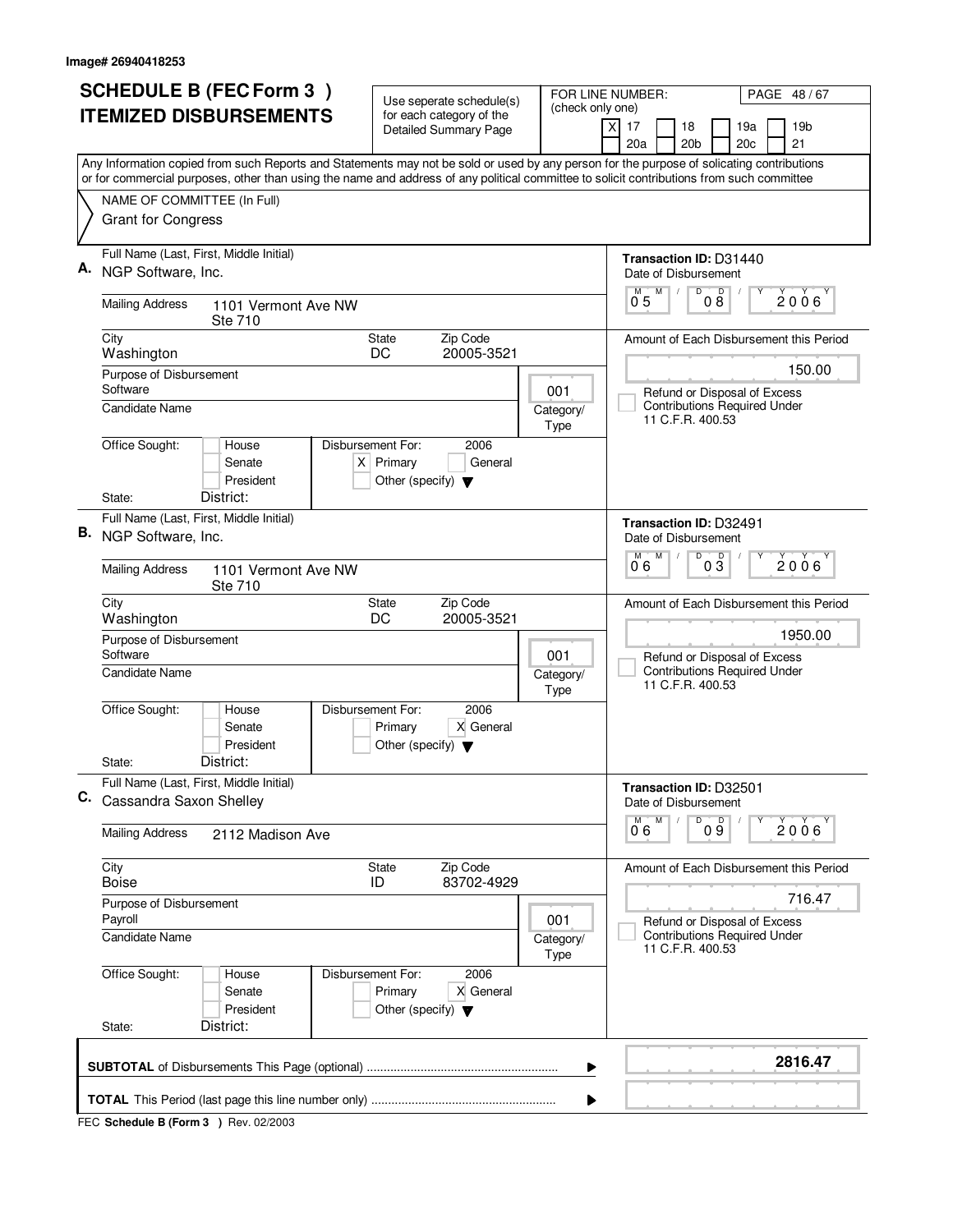| <b>SCHEDULE B (FEC Form 3)</b> |                                                                                                                                                                                                                                                                                        | Use seperate schedule(s)                                             |                                                      | FOR LINE NUMBER:<br>PAGE 49/67                                                          |  |
|--------------------------------|----------------------------------------------------------------------------------------------------------------------------------------------------------------------------------------------------------------------------------------------------------------------------------------|----------------------------------------------------------------------|------------------------------------------------------|-----------------------------------------------------------------------------------------|--|
|                                | <b>ITEMIZED DISBURSEMENTS</b>                                                                                                                                                                                                                                                          | for each category of the<br><b>Detailed Summary Page</b>             | (check only one)                                     | 17<br>18<br>19a<br>19 <sub>b</sub><br>X                                                 |  |
|                                |                                                                                                                                                                                                                                                                                        |                                                                      |                                                      | 20a<br>20 <sub>b</sub><br>20c<br>21                                                     |  |
|                                | Any Information copied from such Reports and Statements may not be sold or used by any person for the purpose of solicating contributions<br>or for commercial purposes, other than using the name and address of any political committee to solicit contributions from such committee |                                                                      |                                                      |                                                                                         |  |
|                                | NAME OF COMMITTEE (In Full)                                                                                                                                                                                                                                                            |                                                                      |                                                      |                                                                                         |  |
|                                | <b>Grant for Congress</b>                                                                                                                                                                                                                                                              |                                                                      |                                                      |                                                                                         |  |
|                                | Full Name (Last, First, Middle Initial)<br>Cassandra Saxon Shelley                                                                                                                                                                                                                     |                                                                      |                                                      | Transaction ID: D32502                                                                  |  |
|                                |                                                                                                                                                                                                                                                                                        |                                                                      |                                                      | Date of Disbursement<br>D<br>09<br>M<br>M<br>$2006^\circ$<br>0°6                        |  |
|                                | <b>Mailing Address</b><br>2112 Madison Ave                                                                                                                                                                                                                                             |                                                                      |                                                      |                                                                                         |  |
|                                | City<br><b>Boise</b>                                                                                                                                                                                                                                                                   | Zip Code<br><b>State</b><br>83702-4929<br>ID                         |                                                      | Amount of Each Disbursement this Period                                                 |  |
|                                | Purpose of Disbursement                                                                                                                                                                                                                                                                |                                                                      |                                                      | 122.61                                                                                  |  |
|                                | Postage & supplies                                                                                                                                                                                                                                                                     |                                                                      | 006                                                  | Refund or Disposal of Excess                                                            |  |
|                                | Candidate Name                                                                                                                                                                                                                                                                         |                                                                      | Category/<br>Type                                    | <b>Contributions Required Under</b><br>11 C.F.R. 400.53                                 |  |
|                                | Office Sought:<br>Disbursement For:<br>House                                                                                                                                                                                                                                           | 2006                                                                 |                                                      |                                                                                         |  |
|                                | Senate                                                                                                                                                                                                                                                                                 | Primary<br>X General                                                 |                                                      |                                                                                         |  |
|                                | President<br>District:<br>State:                                                                                                                                                                                                                                                       | Other (specify) $\blacktriangledown$                                 |                                                      |                                                                                         |  |
|                                | Full Name (Last, First, Middle Initial)                                                                                                                                                                                                                                                |                                                                      |                                                      |                                                                                         |  |
| В.                             | Cassandra Saxon Shelley                                                                                                                                                                                                                                                                |                                                                      |                                                      | Transaction ID: D32508<br>Date of Disbursement                                          |  |
|                                | <b>Mailing Address</b><br>2112 Madison Ave                                                                                                                                                                                                                                             |                                                                      |                                                      | M<br>D<br>D<br>M<br>2006<br>20<br>06                                                    |  |
|                                | City<br><b>Boise</b>                                                                                                                                                                                                                                                                   | Zip Code<br><b>State</b><br>83702-4929<br>ID                         |                                                      | Amount of Each Disbursement this Period                                                 |  |
|                                | Purpose of Disbursement                                                                                                                                                                                                                                                                |                                                                      |                                                      | 242.61                                                                                  |  |
|                                | Postage & supplies<br>Candidate Name                                                                                                                                                                                                                                                   |                                                                      | 006<br>Category/<br>Type                             | Refund or Disposal of Excess<br><b>Contributions Required Under</b><br>11 C.F.R. 400.53 |  |
|                                | Office Sought:<br>Disbursement For:<br>House<br>Senate<br>President                                                                                                                                                                                                                    | 2006<br>X General<br>Primary<br>Other (specify) $\blacktriangledown$ |                                                      |                                                                                         |  |
|                                | District:<br>State:                                                                                                                                                                                                                                                                    |                                                                      |                                                      |                                                                                         |  |
| C.                             | Full Name (Last, First, Middle Initial)<br>Cassandra Saxon Shelley                                                                                                                                                                                                                     |                                                                      |                                                      | Transaction ID: D32509<br>Date of Disbursement                                          |  |
|                                | <b>Mailing Address</b><br>2112 Madison Ave                                                                                                                                                                                                                                             |                                                                      | $D$ <sub>2</sub> $B$ <sup>D</sup><br>M<br>2006<br>06 |                                                                                         |  |
|                                | City<br>Boise                                                                                                                                                                                                                                                                          | State<br>Zip Code<br>ID<br>83702-4929                                |                                                      | Amount of Each Disbursement this Period                                                 |  |
|                                | Purpose of Disbursement                                                                                                                                                                                                                                                                |                                                                      |                                                      | 716.47                                                                                  |  |
|                                | Payroll<br><b>Candidate Name</b>                                                                                                                                                                                                                                                       |                                                                      | 001<br>Category/<br>Type                             | Refund or Disposal of Excess<br><b>Contributions Required Under</b><br>11 C.F.R. 400.53 |  |
|                                | Office Sought:<br>Disbursement For:<br>House<br>Senate<br>President                                                                                                                                                                                                                    | 2006<br>Primary<br>X General<br>Other (specify) $\blacktriangledown$ |                                                      |                                                                                         |  |
|                                | District:<br>State:                                                                                                                                                                                                                                                                    |                                                                      |                                                      |                                                                                         |  |
|                                |                                                                                                                                                                                                                                                                                        |                                                                      | ▶                                                    | 1081.69                                                                                 |  |
|                                |                                                                                                                                                                                                                                                                                        |                                                                      |                                                      |                                                                                         |  |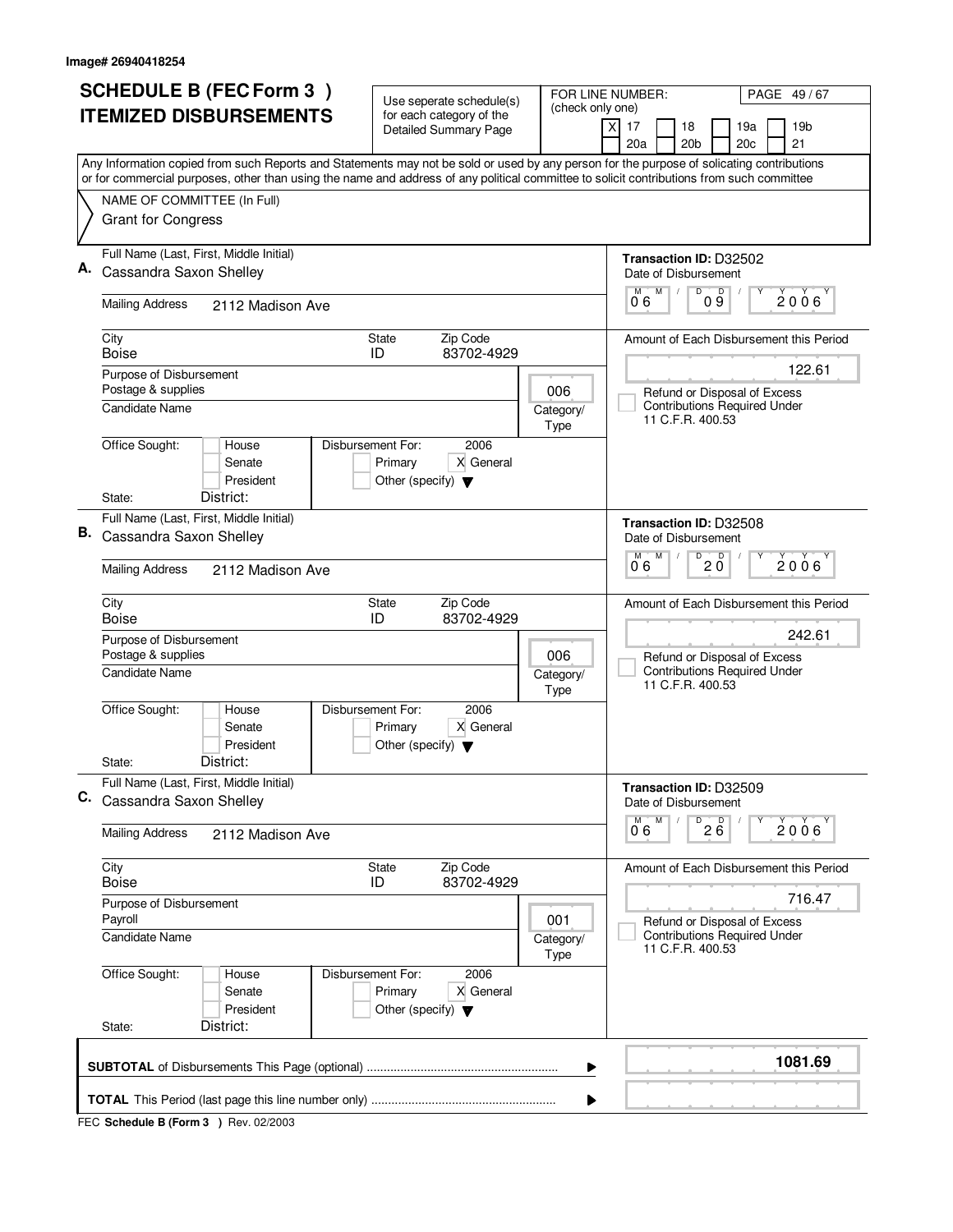| <b>SCHEDULE B (FEC Form 3)</b> |                                                                                                                                                                                                                                                                                        | Use seperate schedule(s)                                                                    |                          | FOR LINE NUMBER:<br>PAGE 50/67                                                 |  |
|--------------------------------|----------------------------------------------------------------------------------------------------------------------------------------------------------------------------------------------------------------------------------------------------------------------------------------|---------------------------------------------------------------------------------------------|--------------------------|--------------------------------------------------------------------------------|--|
|                                | <b>ITEMIZED DISBURSEMENTS</b>                                                                                                                                                                                                                                                          | for each category of the<br><b>Detailed Summary Page</b>                                    | (check only one)         | 17<br>18<br>19a<br>19 <sub>b</sub><br>X<br>20a<br>20 <sub>b</sub><br>20c<br>21 |  |
|                                | Any Information copied from such Reports and Statements may not be sold or used by any person for the purpose of solicating contributions<br>or for commercial purposes, other than using the name and address of any political committee to solicit contributions from such committee |                                                                                             |                          |                                                                                |  |
|                                | NAME OF COMMITTEE (In Full)                                                                                                                                                                                                                                                            |                                                                                             |                          |                                                                                |  |
|                                | <b>Grant for Congress</b>                                                                                                                                                                                                                                                              |                                                                                             |                          |                                                                                |  |
|                                | Full Name (Last, First, Middle Initial)                                                                                                                                                                                                                                                |                                                                                             |                          | Transaction ID: D31449                                                         |  |
|                                | Cassandra Saxon Shelley                                                                                                                                                                                                                                                                |                                                                                             |                          | Date of Disbursement                                                           |  |
|                                | <b>Mailing Address</b><br>2112 Madison Ave                                                                                                                                                                                                                                             |                                                                                             |                          | D<br>$\overline{1}$ $\overline{3}$<br>$\overline{0}^M$ 5<br>M<br>2006          |  |
|                                | City<br><b>Boise</b>                                                                                                                                                                                                                                                                   | State<br>Zip Code<br>83702-4929<br>ID                                                       |                          | Amount of Each Disbursement this Period                                        |  |
|                                | Purpose of Disbursement<br>Payroll                                                                                                                                                                                                                                                     |                                                                                             | 001                      | 682.94<br>Refund or Disposal of Excess                                         |  |
|                                | <b>Candidate Name</b>                                                                                                                                                                                                                                                                  |                                                                                             | Category/<br><b>Type</b> | <b>Contributions Required Under</b><br>11 C.F.R. 400.53                        |  |
|                                | Office Sought:<br>House<br>Senate<br>President<br>District:                                                                                                                                                                                                                            | Disbursement For:<br>2006<br>$X$ Primary<br>General<br>Other (specify) $\blacktriangledown$ |                          |                                                                                |  |
|                                | State:<br>Full Name (Last, First, Middle Initial)                                                                                                                                                                                                                                      |                                                                                             |                          |                                                                                |  |
| В.                             | Cassandra Saxon Shelley                                                                                                                                                                                                                                                                |                                                                                             |                          | Transaction ID: D31452<br>Date of Disbursement                                 |  |
|                                | <b>Mailing Address</b><br>2112 Madison Ave                                                                                                                                                                                                                                             |                                                                                             |                          | D<br>M<br>$2\frac{D}{7}$<br>$2006^{\circ}$<br>0 <sub>5</sub>                   |  |
|                                | City<br><b>Boise</b>                                                                                                                                                                                                                                                                   | Zip Code<br><b>State</b><br>83702-4929<br>ID                                                |                          | Amount of Each Disbursement this Period                                        |  |
|                                | Purpose of Disbursement<br>Payroll<br>001                                                                                                                                                                                                                                              |                                                                                             |                          | 716.47<br>Refund or Disposal of Excess                                         |  |
|                                | Candidate Name                                                                                                                                                                                                                                                                         |                                                                                             | Category/<br>Type        | <b>Contributions Required Under</b><br>11 C.F.R. 400.53                        |  |
|                                | Office Sought:<br>House<br>Senate<br>President                                                                                                                                                                                                                                         | Disbursement For:<br>2006<br>X General<br>Primary<br>Other (specify) $\blacktriangledown$   |                          |                                                                                |  |
|                                | District:<br>State:                                                                                                                                                                                                                                                                    |                                                                                             |                          |                                                                                |  |
| C.                             | Full Name (Last, First, Middle Initial)<br>Susan S. Eastlake, CPA                                                                                                                                                                                                                      |                                                                                             |                          | Transaction ID: D31448<br>Date of Disbursement                                 |  |
|                                | <b>Mailing Address</b><br>1509 Tyrell Ln<br>Ste E                                                                                                                                                                                                                                      |                                                                                             |                          | D<br>M<br>08<br>$2006^{\circ}$<br>0 <sub>5</sub>                               |  |
|                                | City<br>Boise                                                                                                                                                                                                                                                                          | Zip Code<br>State<br>ID<br>83706-4063                                                       |                          | Amount of Each Disbursement this Period                                        |  |
|                                | Purpose of Disbursement<br><b>Accounting services</b>                                                                                                                                                                                                                                  |                                                                                             | 001                      | 1000.00<br>Refund or Disposal of Excess                                        |  |
|                                | <b>Candidate Name</b>                                                                                                                                                                                                                                                                  |                                                                                             | Category/<br><b>Type</b> | <b>Contributions Required Under</b><br>11 C.F.R. 400.53                        |  |
|                                | Office Sought:<br>House<br>Senate<br>President<br>District:<br>State:                                                                                                                                                                                                                  | 2006<br>Disbursement For:<br>$X$ Primary<br>General<br>Other (specify) $\blacktriangledown$ |                          |                                                                                |  |
|                                |                                                                                                                                                                                                                                                                                        |                                                                                             |                          | 2399.41                                                                        |  |
|                                |                                                                                                                                                                                                                                                                                        |                                                                                             | ▶                        |                                                                                |  |
|                                |                                                                                                                                                                                                                                                                                        |                                                                                             | ▶                        |                                                                                |  |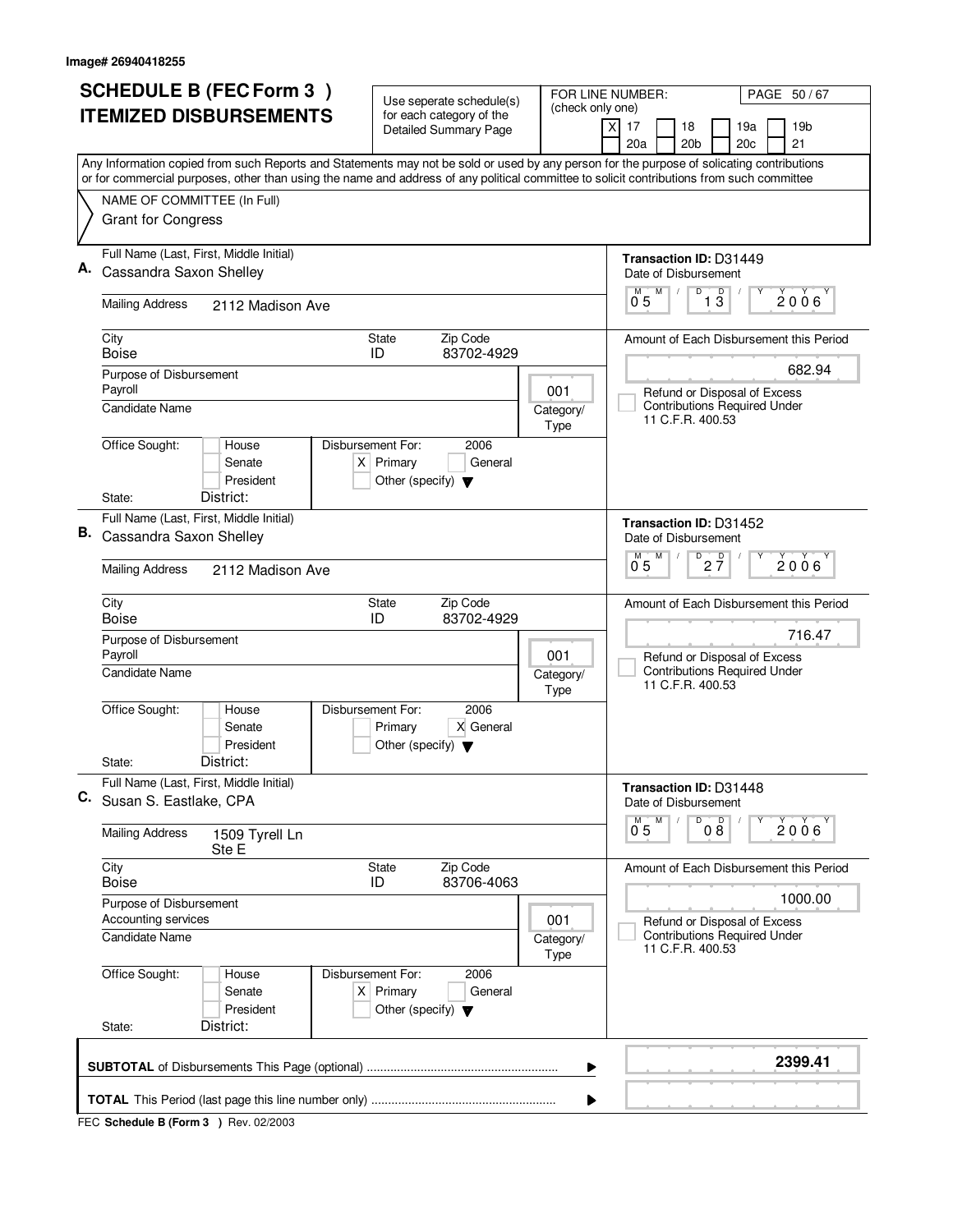| <b>SCHEDULE B (FEC Form 3)</b>                                                                                                            | Use seperate schedule(s)                                 |                       | FOR LINE NUMBER:<br>PAGE 51 / 67                                          |  |  |
|-------------------------------------------------------------------------------------------------------------------------------------------|----------------------------------------------------------|-----------------------|---------------------------------------------------------------------------|--|--|
| <b>ITEMIZED DISBURSEMENTS</b>                                                                                                             | for each category of the<br><b>Detailed Summary Page</b> | (check only one)<br>X | 17<br>18<br>19a<br>19 <sub>b</sub><br>20a<br>20 <sub>b</sub><br>20c<br>21 |  |  |
| Any Information copied from such Reports and Statements may not be sold or used by any person for the purpose of solicating contributions |                                                          |                       |                                                                           |  |  |
| or for commercial purposes, other than using the name and address of any political committee to solicit contributions from such committee |                                                          |                       |                                                                           |  |  |
| NAME OF COMMITTEE (In Full)                                                                                                               |                                                          |                       |                                                                           |  |  |
| <b>Grant for Congress</b>                                                                                                                 |                                                          |                       |                                                                           |  |  |
| Full Name (Last, First, Middle Initial)                                                                                                   |                                                          |                       | Transaction ID: D32498                                                    |  |  |
| Susan S. Eastlake, CPA                                                                                                                    |                                                          |                       | Date of Disbursement                                                      |  |  |
| <b>Mailing Address</b><br>1509 Tyrell Ln<br>Ste E                                                                                         |                                                          |                       | D<br>03<br>$0^{\overline{0}}6$<br>2006                                    |  |  |
| City                                                                                                                                      | State<br>Zip Code                                        |                       | Amount of Each Disbursement this Period                                   |  |  |
| <b>Boise</b>                                                                                                                              | 83706-4063<br>ID                                         |                       |                                                                           |  |  |
| Purpose of Disbursement                                                                                                                   |                                                          |                       | 1000.00                                                                   |  |  |
| Accounting services                                                                                                                       |                                                          | 001                   | Refund or Disposal of Excess                                              |  |  |
| <b>Candidate Name</b>                                                                                                                     |                                                          | Category/<br>Type     | <b>Contributions Required Under</b><br>11 C.F.R. 400.53                   |  |  |
| Office Sought:<br>Disbursement For:<br>House                                                                                              | 2006                                                     |                       |                                                                           |  |  |
| Senate                                                                                                                                    | Primary<br>X General                                     |                       |                                                                           |  |  |
| President                                                                                                                                 | Other (specify) $\blacktriangledown$                     |                       |                                                                           |  |  |
| District:<br>State:                                                                                                                       |                                                          |                       |                                                                           |  |  |
| Full Name (Last, First, Middle Initial)                                                                                                   |                                                          |                       | Transaction ID: D32492                                                    |  |  |
| В.                                                                                                                                        | TATE MCCOLLY APPLIED MARKETING                           |                       |                                                                           |  |  |
| <b>Mailing Address</b><br>2325 Roanoke Dr                                                                                                 |                                                          |                       | D<br>D<br>M<br>M<br>2006<br>03<br>06                                      |  |  |
| City                                                                                                                                      | Zip Code<br><b>State</b>                                 |                       | Amount of Each Disbursement this Period                                   |  |  |
| <b>Boise</b>                                                                                                                              | ID<br>83712-7536                                         |                       |                                                                           |  |  |
| Purpose of Disbursement                                                                                                                   |                                                          |                       | 1037.39                                                                   |  |  |
| Reimbursement printing and postage<br>006<br>Candidate Name                                                                               |                                                          |                       | Refund or Disposal of Excess<br><b>Contributions Required Under</b>       |  |  |
|                                                                                                                                           |                                                          | Category/<br>Type     | 11 C.F.R. 400.53                                                          |  |  |
| Office Sought:<br>Disbursement For:<br>House                                                                                              | 2006                                                     |                       |                                                                           |  |  |
| Senate                                                                                                                                    | X General<br>Primary                                     |                       |                                                                           |  |  |
| President                                                                                                                                 | Other (specify) $\blacktriangledown$                     |                       |                                                                           |  |  |
| District:<br>State:                                                                                                                       |                                                          |                       |                                                                           |  |  |
| Full Name (Last, First, Middle Initial)<br>C.<br>TATE MCCOLLY APPLIED MARKETING                                                           |                                                          |                       | Transaction ID: D32493<br>Date of Disbursement                            |  |  |
| <b>Mailing Address</b><br>2325 Roanoke Dr                                                                                                 |                                                          |                       | $\overline{0}$ $\overline{3}$<br>M<br>2006<br>06                          |  |  |
| City                                                                                                                                      | State<br>Zip Code                                        |                       | Amount of Each Disbursement this Period                                   |  |  |
| <b>Boise</b>                                                                                                                              | ID<br>83712-7536                                         |                       | 3750.00                                                                   |  |  |
| Purpose of Disbursement<br>Consulting/ campaign coordinator                                                                               |                                                          |                       |                                                                           |  |  |
| <b>Candidate Name</b>                                                                                                                     |                                                          | 001<br>Category/      | Refund or Disposal of Excess<br><b>Contributions Required Under</b>       |  |  |
|                                                                                                                                           |                                                          | Type                  | 11 C.F.R. 400.53                                                          |  |  |
| Office Sought:<br>Disbursement For:<br>House                                                                                              | 2006                                                     |                       |                                                                           |  |  |
| Senate                                                                                                                                    | Primary<br>X General                                     |                       |                                                                           |  |  |
| President                                                                                                                                 | Other (specify) $\blacktriangledown$                     |                       |                                                                           |  |  |
| District:<br>State:                                                                                                                       |                                                          |                       |                                                                           |  |  |
|                                                                                                                                           |                                                          | ▶                     | 5787.39                                                                   |  |  |
|                                                                                                                                           |                                                          | ▶                     |                                                                           |  |  |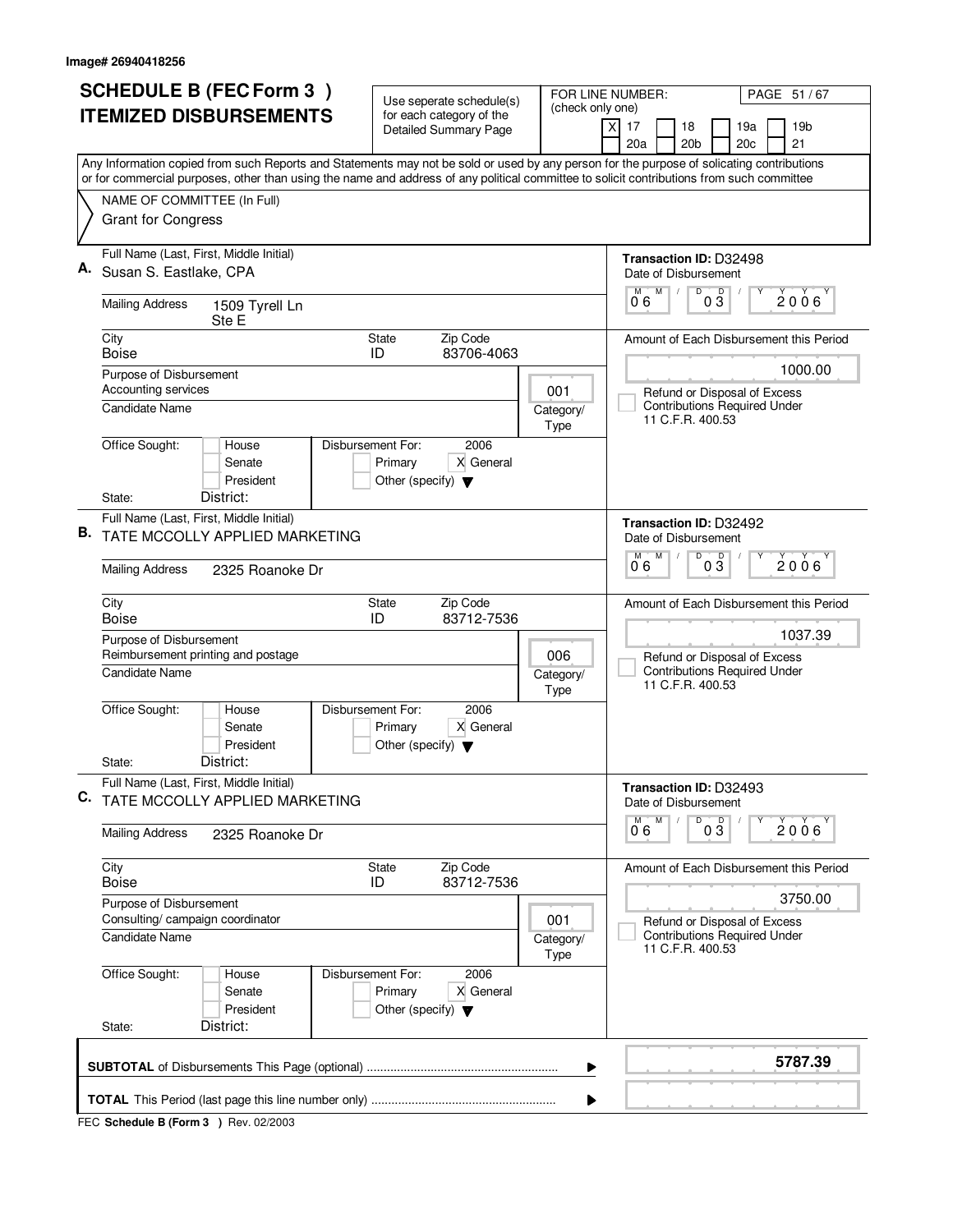| <b>SCHEDULE B (FEC Form 3)</b>                                                                                                                                                                                                                                                         | FOR LINE NUMBER:<br>Use seperate schedule(s)                   |                       | PAGE 52/67                                                          |
|----------------------------------------------------------------------------------------------------------------------------------------------------------------------------------------------------------------------------------------------------------------------------------------|----------------------------------------------------------------|-----------------------|---------------------------------------------------------------------|
| <b>ITEMIZED DISBURSEMENTS</b>                                                                                                                                                                                                                                                          | for each category of the<br><b>Detailed Summary Page</b>       | (check only one)<br>X | 19 <sub>b</sub><br>17<br>18<br>19a                                  |
|                                                                                                                                                                                                                                                                                        |                                                                |                       | 20a<br>20 <sub>b</sub><br>20c<br>21                                 |
| Any Information copied from such Reports and Statements may not be sold or used by any person for the purpose of solicating contributions<br>or for commercial purposes, other than using the name and address of any political committee to solicit contributions from such committee |                                                                |                       |                                                                     |
| NAME OF COMMITTEE (In Full)                                                                                                                                                                                                                                                            |                                                                |                       |                                                                     |
| <b>Grant for Congress</b>                                                                                                                                                                                                                                                              |                                                                |                       |                                                                     |
| Full Name (Last, First, Middle Initial)<br>Α.                                                                                                                                                                                                                                          |                                                                |                       | Transaction ID: D31444                                              |
| TATE MCCOLLY APPLIED MARKETING                                                                                                                                                                                                                                                         |                                                                |                       | Date of Disbursement<br>D<br>M                                      |
| <b>Mailing Address</b><br>2325 Roanoke Dr                                                                                                                                                                                                                                              |                                                                |                       | 08<br>2006<br>$0^{\degree}5$                                        |
| City<br><b>Boise</b>                                                                                                                                                                                                                                                                   | Zip Code<br><b>State</b><br>83712-7536<br>ID                   |                       | Amount of Each Disbursement this Period                             |
| Purpose of Disbursement                                                                                                                                                                                                                                                                |                                                                |                       | 3750.00                                                             |
| Consulting/ campaign coordinator<br>Candidate Name                                                                                                                                                                                                                                     |                                                                | 001                   | Refund or Disposal of Excess<br><b>Contributions Required Under</b> |
|                                                                                                                                                                                                                                                                                        |                                                                | Category/<br>Type     | 11 C.F.R. 400.53                                                    |
| Office Sought:<br>Disbursement For:<br>House                                                                                                                                                                                                                                           | 2006                                                           |                       |                                                                     |
| Senate<br>President                                                                                                                                                                                                                                                                    | $X$ Primary<br>General<br>Other (specify) $\blacktriangledown$ |                       |                                                                     |
| District:<br>State:                                                                                                                                                                                                                                                                    |                                                                |                       |                                                                     |
| Full Name (Last, First, Middle Initial)                                                                                                                                                                                                                                                |                                                                |                       | Transaction ID: D31445                                              |
| <b>B.</b> Garry V Wenske                                                                                                                                                                                                                                                               |                                                                |                       |                                                                     |
| <b>Mailing Address</b><br>2948 E Hard Rock Dr                                                                                                                                                                                                                                          |                                                                |                       |                                                                     |
| City<br><b>Boise</b>                                                                                                                                                                                                                                                                   | Zip Code<br><b>State</b><br>ID<br>83712-8920                   |                       | Amount of Each Disbursement this Period                             |
| Purpose of Disbursement                                                                                                                                                                                                                                                                |                                                                |                       | 500.00                                                              |
| Consulting/fundraising<br>Candidate Name                                                                                                                                                                                                                                               |                                                                | 001                   | Refund or Disposal of Excess<br><b>Contributions Required Under</b> |
|                                                                                                                                                                                                                                                                                        |                                                                | Category/<br>Type     | 11 C.F.R. 400.53                                                    |
| Office Sought:<br>Disbursement For:<br>House                                                                                                                                                                                                                                           | 2006                                                           |                       |                                                                     |
| Senate<br>President                                                                                                                                                                                                                                                                    | $X$ Primary<br>General<br>Other (specify) $\blacktriangledown$ |                       |                                                                     |
| District:<br>State:                                                                                                                                                                                                                                                                    |                                                                |                       |                                                                     |
| Full Name (Last, First, Middle Initial)<br>C. Garry V Wenske                                                                                                                                                                                                                           |                                                                |                       | Transaction ID: D32495<br>Date of Disbursement                      |
| <b>Mailing Address</b><br>2948 E Hard Rock Dr                                                                                                                                                                                                                                          |                                                                |                       |                                                                     |
| City<br><b>Boise</b>                                                                                                                                                                                                                                                                   | State<br>Zip Code<br>ID<br>83712-8920                          |                       | Amount of Each Disbursement this Period                             |
| Purpose of Disbursement                                                                                                                                                                                                                                                                |                                                                |                       | 500.00                                                              |
| Consulting/fundraising<br>Candidate Name                                                                                                                                                                                                                                               |                                                                | 001                   | Refund or Disposal of Excess<br><b>Contributions Required Under</b> |
|                                                                                                                                                                                                                                                                                        |                                                                | Category/<br>Type     | 11 C.F.R. 400.53                                                    |
| Disbursement For:<br>Office Sought:<br>House                                                                                                                                                                                                                                           | 2006                                                           |                       |                                                                     |
| Senate<br>President                                                                                                                                                                                                                                                                    | Primary<br>X General<br>Other (specify) $\blacktriangledown$   |                       |                                                                     |
| District:<br>State:                                                                                                                                                                                                                                                                    |                                                                |                       |                                                                     |
|                                                                                                                                                                                                                                                                                        |                                                                | ▶                     | 4750.00                                                             |
|                                                                                                                                                                                                                                                                                        |                                                                | ▶                     |                                                                     |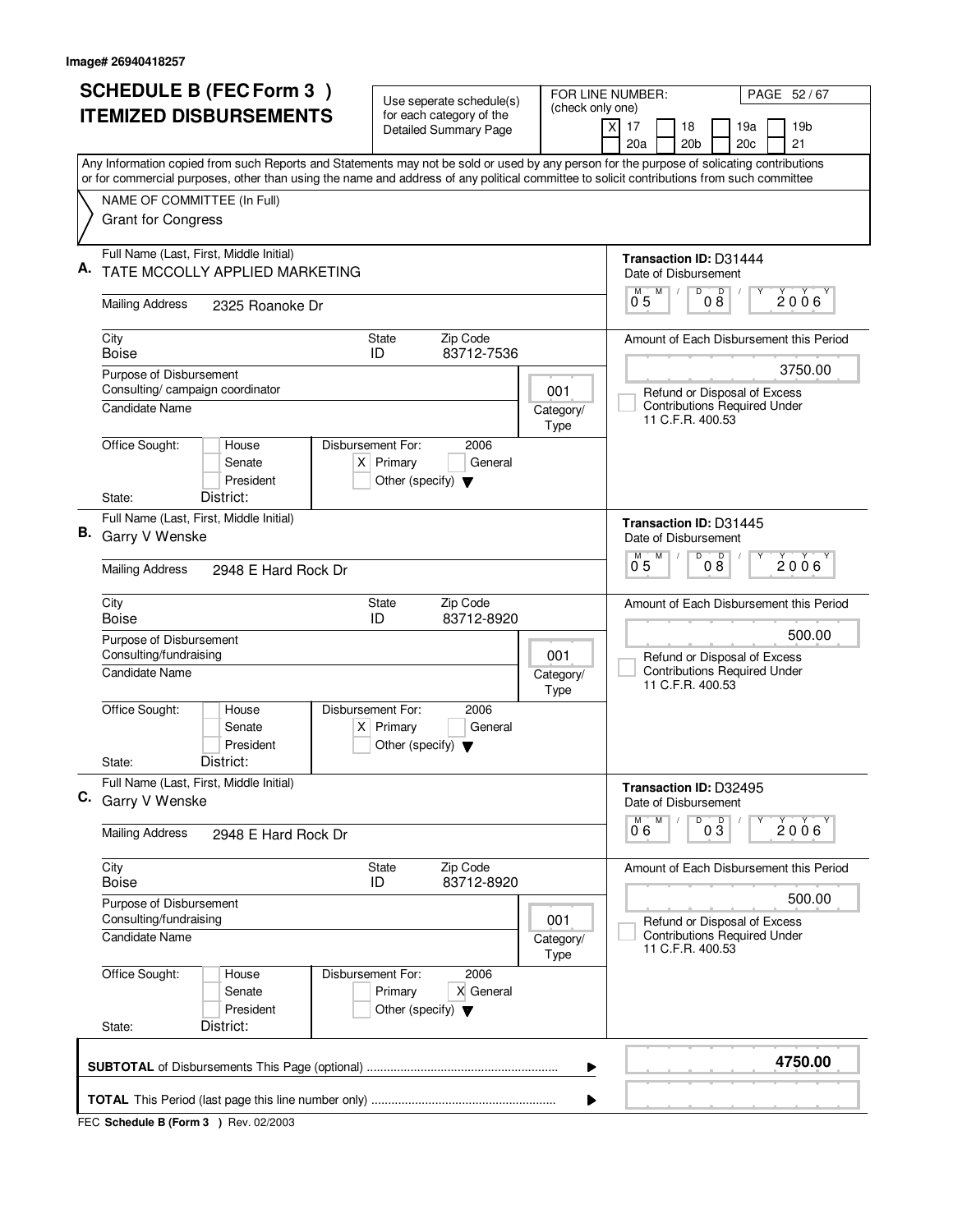| <b>SCHEDULE B (FEC Form 3)</b> |                                                                                                                                                                                                                                                                                        | Use seperate schedule(s)                                                                    |                          | FOR LINE NUMBER:<br>PAGE 53/67                                                                                    |  |
|--------------------------------|----------------------------------------------------------------------------------------------------------------------------------------------------------------------------------------------------------------------------------------------------------------------------------------|---------------------------------------------------------------------------------------------|--------------------------|-------------------------------------------------------------------------------------------------------------------|--|
|                                | <b>ITEMIZED DISBURSEMENTS</b>                                                                                                                                                                                                                                                          | for each category of the<br><b>Detailed Summary Page</b>                                    | (check only one)         | 17<br>18<br>19a<br>19 <sub>b</sub><br>X<br>20a<br>20 <sub>b</sub><br>20c<br>21                                    |  |
|                                | Any Information copied from such Reports and Statements may not be sold or used by any person for the purpose of solicating contributions<br>or for commercial purposes, other than using the name and address of any political committee to solicit contributions from such committee |                                                                                             |                          |                                                                                                                   |  |
|                                | NAME OF COMMITTEE (In Full)<br><b>Grant for Congress</b>                                                                                                                                                                                                                               |                                                                                             |                          |                                                                                                                   |  |
|                                |                                                                                                                                                                                                                                                                                        |                                                                                             |                          |                                                                                                                   |  |
| Α.                             | Full Name (Last, First, Middle Initial)<br>Citibank                                                                                                                                                                                                                                    |                                                                                             |                          | <b>Transaction ID: D31438</b><br>Date of Disbursement<br>$\overline{0}$ $\overline{5}$<br>$\overline{0}^M$ 5<br>M |  |
|                                | <b>Mailing Address</b><br>PO Box 6000                                                                                                                                                                                                                                                  |                                                                                             |                          | 2006                                                                                                              |  |
|                                | City<br>The Lakes                                                                                                                                                                                                                                                                      | Zip Code<br>State<br>89163-0001<br><b>NV</b>                                                |                          | Amount of Each Disbursement this Period                                                                           |  |
|                                | Purpose of Disbursement<br>Food, lodging                                                                                                                                                                                                                                               |                                                                                             | 002                      | 1151.47<br>Refund or Disposal of Excess                                                                           |  |
|                                | Candidate Name                                                                                                                                                                                                                                                                         |                                                                                             | Category/<br><b>Type</b> | <b>Contributions Required Under</b><br>11 C.F.R. 400.53                                                           |  |
|                                | Office Sought:<br>Disbursement For:<br>House<br>Senate<br>President                                                                                                                                                                                                                    | 2006<br>$X$ Primary<br>General<br>Other (specify) $\blacktriangledown$                      |                          |                                                                                                                   |  |
|                                | District:<br>State:                                                                                                                                                                                                                                                                    |                                                                                             |                          |                                                                                                                   |  |
| В.                             | Full Name (Last, First, Middle Initial)<br>Sears Mastercard                                                                                                                                                                                                                            |                                                                                             |                          | <b>Transaction ID: D31439</b><br>Date of Disbursement                                                             |  |
|                                | <b>Mailing Address</b><br>PO Box 182156                                                                                                                                                                                                                                                |                                                                                             |                          | D<br>M<br>D<br>$2006^{\circ}$<br>0 <sub>5</sub><br>18                                                             |  |
|                                | City<br>Columbus                                                                                                                                                                                                                                                                       | Zip Code<br><b>State</b><br>43218-2156<br><b>OH</b>                                         |                          | Amount of Each Disbursement this Period                                                                           |  |
|                                | Purpose of Disbursement<br>Airline tickets<br>002                                                                                                                                                                                                                                      |                                                                                             |                          | 357.20<br>Refund or Disposal of Excess                                                                            |  |
|                                | Candidate Name                                                                                                                                                                                                                                                                         |                                                                                             | Category/<br>Type        | <b>Contributions Required Under</b><br>11 C.F.R. 400.53                                                           |  |
|                                | Office Sought:<br>House<br>Senate<br>President                                                                                                                                                                                                                                         | Disbursement For:<br>2006<br>$X$ Primary<br>General<br>Other (specify) $\blacktriangledown$ |                          |                                                                                                                   |  |
|                                | District:<br>State:                                                                                                                                                                                                                                                                    |                                                                                             |                          |                                                                                                                   |  |
| C.                             | Full Name (Last, First, Middle Initial)<br>Citibank                                                                                                                                                                                                                                    |                                                                                             |                          | Transaction ID: D32488<br>Date of Disbursement                                                                    |  |
|                                | <b>Mailing Address</b><br>PO Box 6000                                                                                                                                                                                                                                                  |                                                                                             |                          | D<br>M<br>05<br>$2006^{\circ}$<br>06                                                                              |  |
|                                | City<br>The Lakes                                                                                                                                                                                                                                                                      | Zip Code<br>State<br><b>NV</b><br>89163-0001                                                |                          | Amount of Each Disbursement this Period                                                                           |  |
|                                | Purpose of Disbursement<br>Food, lodging, auto rental                                                                                                                                                                                                                                  |                                                                                             | 002                      | 632.06<br>Refund or Disposal of Excess                                                                            |  |
|                                | <b>Candidate Name</b>                                                                                                                                                                                                                                                                  |                                                                                             | Category/<br>Type        | <b>Contributions Required Under</b><br>11 C.F.R. 400.53                                                           |  |
|                                | Office Sought:<br>House<br>Senate<br>President<br>District:<br>State:                                                                                                                                                                                                                  | 2006<br>Disbursement For:<br>Primary<br>X General<br>Other (specify) $\blacktriangledown$   |                          |                                                                                                                   |  |
|                                |                                                                                                                                                                                                                                                                                        |                                                                                             | ▶                        | 2140.73                                                                                                           |  |
|                                |                                                                                                                                                                                                                                                                                        |                                                                                             |                          | 45120.36                                                                                                          |  |
|                                |                                                                                                                                                                                                                                                                                        |                                                                                             |                          |                                                                                                                   |  |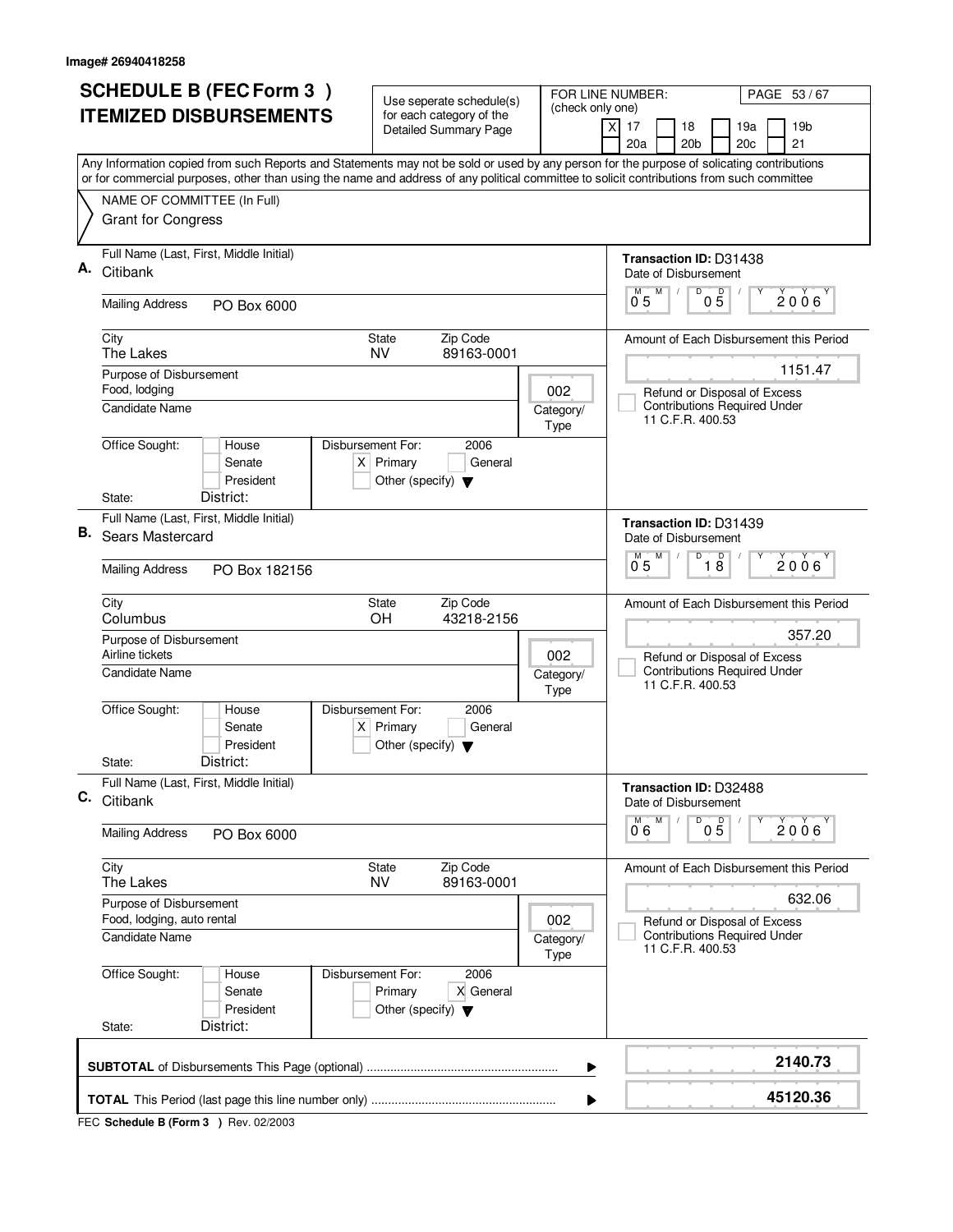|                               | <b>SCHEDULE B (FEC Form 3)</b>                                                                                                            |                                      |                                                      |                          | FOR LINE NUMBER:<br>PAGE 54/67                                                                                                            |
|-------------------------------|-------------------------------------------------------------------------------------------------------------------------------------------|--------------------------------------|------------------------------------------------------|--------------------------|-------------------------------------------------------------------------------------------------------------------------------------------|
| <b>ITEMIZED DISBURSEMENTS</b> |                                                                                                                                           |                                      | Use seperate schedule(s)<br>for each category of the |                          | (check only one)                                                                                                                          |
|                               |                                                                                                                                           |                                      | <b>Detailed Summary Page</b>                         |                          | 19 <sub>b</sub><br>17<br>18<br>19a                                                                                                        |
|                               |                                                                                                                                           |                                      |                                                      |                          | 21<br>20a<br>20 <sub>b</sub><br>20c<br>$\times$                                                                                           |
|                               |                                                                                                                                           |                                      |                                                      |                          | Any Information copied from such Reports and Statements may not be sold or used by any person for the purpose of solicating contributions |
|                               | or for commercial purposes, other than using the name and address of any political committee to solicit contributions from such committee |                                      |                                                      |                          |                                                                                                                                           |
|                               | NAME OF COMMITTEE (In Full)                                                                                                               |                                      |                                                      |                          |                                                                                                                                           |
|                               | <b>Grant for Congress</b>                                                                                                                 |                                      |                                                      |                          |                                                                                                                                           |
|                               |                                                                                                                                           |                                      |                                                      |                          |                                                                                                                                           |
| А.                            | Full Name (Last, First, Middle Initial)                                                                                                   |                                      |                                                      |                          | <b>Transaction ID: D32506</b>                                                                                                             |
|                               | Gail Church                                                                                                                               |                                      |                                                      |                          | Date of Disbursement                                                                                                                      |
|                               | <b>Mailing Address</b><br>5450 Elmore Rd                                                                                                  |                                      |                                                      |                          | $\overline{D}$<br>M<br>$\overline{1\phantom{1}5}$<br>M<br>2006<br>06                                                                      |
|                               |                                                                                                                                           |                                      |                                                      |                          |                                                                                                                                           |
|                               | City                                                                                                                                      | State                                | Zip Code                                             |                          | Amount of Each Disbursement this Period                                                                                                   |
|                               | Fruitland                                                                                                                                 | ID                                   | 83619-3759                                           |                          |                                                                                                                                           |
|                               | Purpose of Disbursement                                                                                                                   |                                      |                                                      |                          | 50.00                                                                                                                                     |
|                               | Cash over \$100                                                                                                                           |                                      |                                                      | 010                      | Refund or Disposal of Excess                                                                                                              |
|                               | Candidate Name                                                                                                                            |                                      |                                                      | Category/<br>Type        | <b>Contributions Required Under</b><br>11 C.F.R. 400.53                                                                                   |
|                               | Office Sought:<br>House                                                                                                                   | Disbursement For:                    | 2006                                                 |                          |                                                                                                                                           |
|                               | Senate                                                                                                                                    | Primary                              | X General                                            |                          |                                                                                                                                           |
|                               | President<br>District:                                                                                                                    | Other (specify) $\blacktriangledown$ |                                                      |                          |                                                                                                                                           |
|                               | State:                                                                                                                                    |                                      |                                                      |                          |                                                                                                                                           |
| В.                            | Full Name (Last, First, Middle Initial)                                                                                                   |                                      |                                                      |                          | Transaction ID: D32505                                                                                                                    |
|                               | Larry Church                                                                                                                              |                                      |                                                      |                          | Date of Disbursement                                                                                                                      |
|                               | <b>Mailing Address</b><br>5450 Elmore Rd                                                                                                  |                                      |                                                      |                          | M<br>$\overline{D}$<br>$\overline{D}$<br>M<br>2006<br>15<br>06                                                                            |
|                               | City                                                                                                                                      | <b>State</b>                         | Zip Code                                             |                          | Amount of Each Disbursement this Period                                                                                                   |
|                               | Fruitland                                                                                                                                 | ID                                   | 83619-3759                                           |                          |                                                                                                                                           |
|                               | Purpose of Disbursement                                                                                                                   |                                      |                                                      |                          | 50.00                                                                                                                                     |
|                               | Cash over \$100                                                                                                                           |                                      |                                                      | 010                      | Refund or Disposal of Excess                                                                                                              |
|                               | <b>Candidate Name</b>                                                                                                                     |                                      |                                                      | Category/<br><b>Type</b> | <b>Contributions Required Under</b><br>11 C.F.R. 400.53                                                                                   |
|                               | Office Sought:<br>House                                                                                                                   | Disbursement For:                    | 2006                                                 |                          |                                                                                                                                           |
|                               | Senate                                                                                                                                    | Primary                              | X General                                            |                          |                                                                                                                                           |
|                               | President                                                                                                                                 | Other (specify) $\blacktriangledown$ |                                                      |                          |                                                                                                                                           |
|                               | District:<br>State:                                                                                                                       |                                      |                                                      |                          |                                                                                                                                           |

|  | 100.00 |
|--|--------|
|  | 100.00 |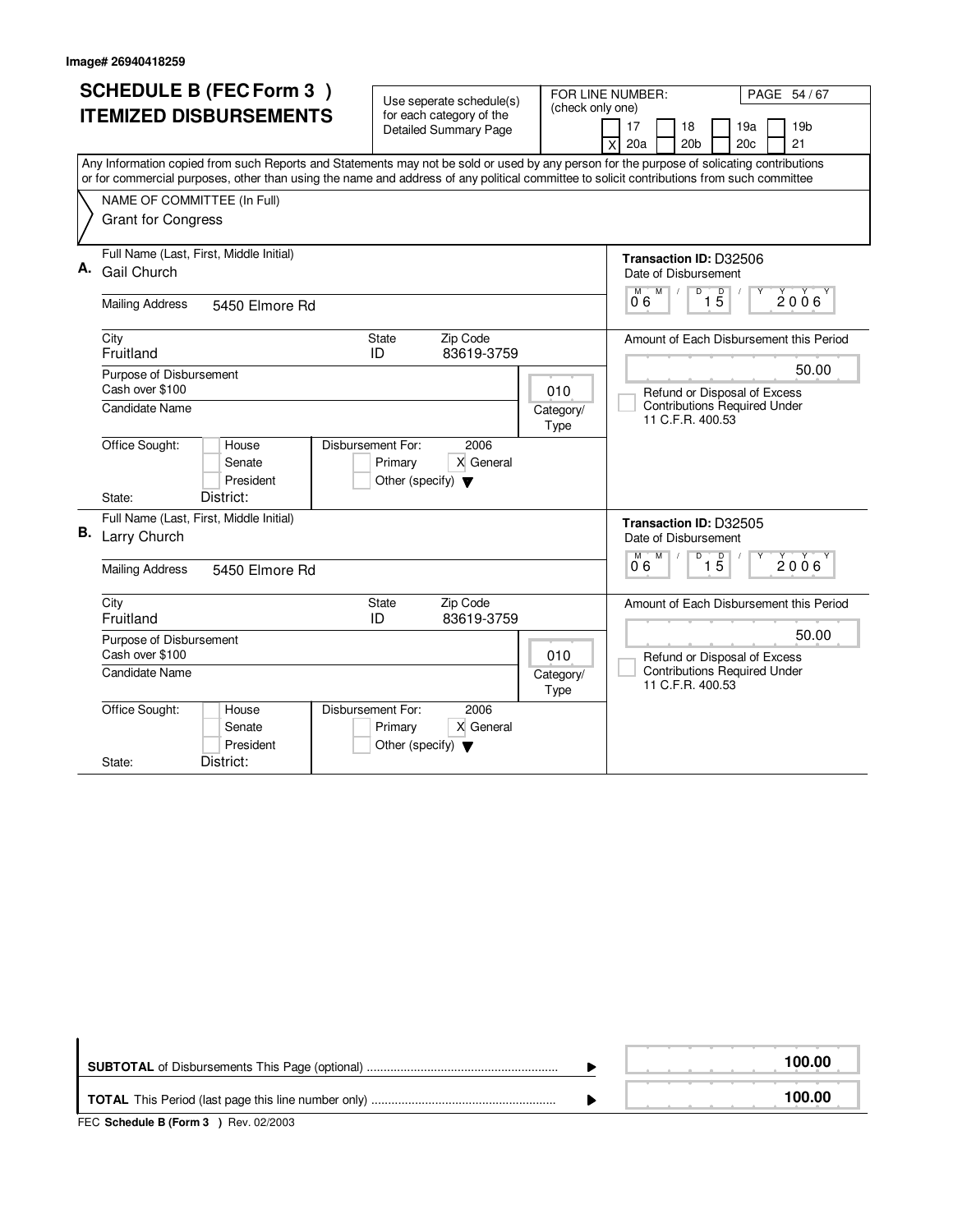|                                                                                                                                                                                                                   |                                                      | PAGE 55 / 67                                                                              |  |
|-------------------------------------------------------------------------------------------------------------------------------------------------------------------------------------------------------------------|------------------------------------------------------|-------------------------------------------------------------------------------------------|--|
| <b>SCHEDULE C (FEC Form 3)</b>                                                                                                                                                                                    | Use separate schedule(s)<br>for each category of the | FOR LINE NUMBER:<br>$\overline{\mathsf{x}}$<br>(check only one)<br>13a<br>13 <sub>b</sub> |  |
| <b>LOANS</b>                                                                                                                                                                                                      | Detailed Summary Page                                |                                                                                           |  |
| NAME OF COMMITTEE (In Full)<br><b>Grant for Congress</b>                                                                                                                                                          |                                                      | Transaction ID: L44                                                                       |  |
| LOAN SOURCE Full Name (Last, First, Middle Initial)                                                                                                                                                               |                                                      | Election:                                                                                 |  |
| Larry L Grant (Personal Funds)                                                                                                                                                                                    |                                                      | x <sub>l</sub><br>Primary<br>General                                                      |  |
| <b>Mailing Address</b><br>PO Box 489                                                                                                                                                                              |                                                      | Other (specify) $\blacktriangledown$                                                      |  |
| ZIP Code<br>City Fruitland<br>State ID                                                                                                                                                                            | 83619-0489                                           |                                                                                           |  |
| Cumulative Payment To Date<br>Original Amount of Loan                                                                                                                                                             |                                                      | Balance Outstanding at Close of This Period                                               |  |
| 100.00                                                                                                                                                                                                            | 0.00                                                 | 100.00                                                                                    |  |
| <b>TERMS</b>                                                                                                                                                                                                      |                                                      |                                                                                           |  |
| Date Due<br>Date Incurred<br>$\overline{D}$<br>$D$ <sup><math>\Box</math></sup><br>$\mathsf{Y} \perp \mathsf{A} \perp \mathsf{A} \perp \mathsf{A}$<br>$\overline{Y}$<br>M L<br>M<br>12<br>On demand<br>10<br>2005 | <b>Interest Rate</b>                                 | Secured:<br>.0000 $\sqrt{\ }$ % (apr)<br>$X $ No<br>Yes                                   |  |
|                                                                                                                                                                                                                   |                                                      |                                                                                           |  |
| List All Endorsers or Guarantors (if any) to Loan Source<br>Full Name (Last, First, Middle Initial)                                                                                                               | Name of Employer                                     |                                                                                           |  |
| <b>Mailing Address</b>                                                                                                                                                                                            | Occupation                                           |                                                                                           |  |
| ZIP Code<br>City<br>State                                                                                                                                                                                         | Amount<br>Guaranteed<br>Outstanding:                 |                                                                                           |  |
| Full Name (Last, First, Middle Initial)                                                                                                                                                                           | Name of Employer                                     |                                                                                           |  |
| <b>Mailing Address</b>                                                                                                                                                                                            | Occupation                                           |                                                                                           |  |
| City<br>ZIP Code<br><b>State</b>                                                                                                                                                                                  | Amount<br>Guaranteed<br>Outstanding:                 |                                                                                           |  |
| Full Name (Last, First, Middle Initial)                                                                                                                                                                           | Name of Employer                                     |                                                                                           |  |
| <b>Mailing Address</b>                                                                                                                                                                                            | Occupation                                           |                                                                                           |  |
| <b>ZIP Code</b><br>State<br>City                                                                                                                                                                                  | Amount<br>Guaranteed<br>Outstanding:                 |                                                                                           |  |
| Full Name (Last, First, Middle Initial)                                                                                                                                                                           | Name of Employer                                     |                                                                                           |  |
| <b>Mailing Address</b>                                                                                                                                                                                            | Occupation                                           |                                                                                           |  |
| ZIP Code<br>City<br>State                                                                                                                                                                                         | Amount<br>Guaranteed<br>Outstanding:                 |                                                                                           |  |
| Carry outstanding balance only to LINE 3, Schedule D, for this line. If no Schedule D, carry forward to appropraite line of Summary.                                                                              |                                                      | 100.00                                                                                    |  |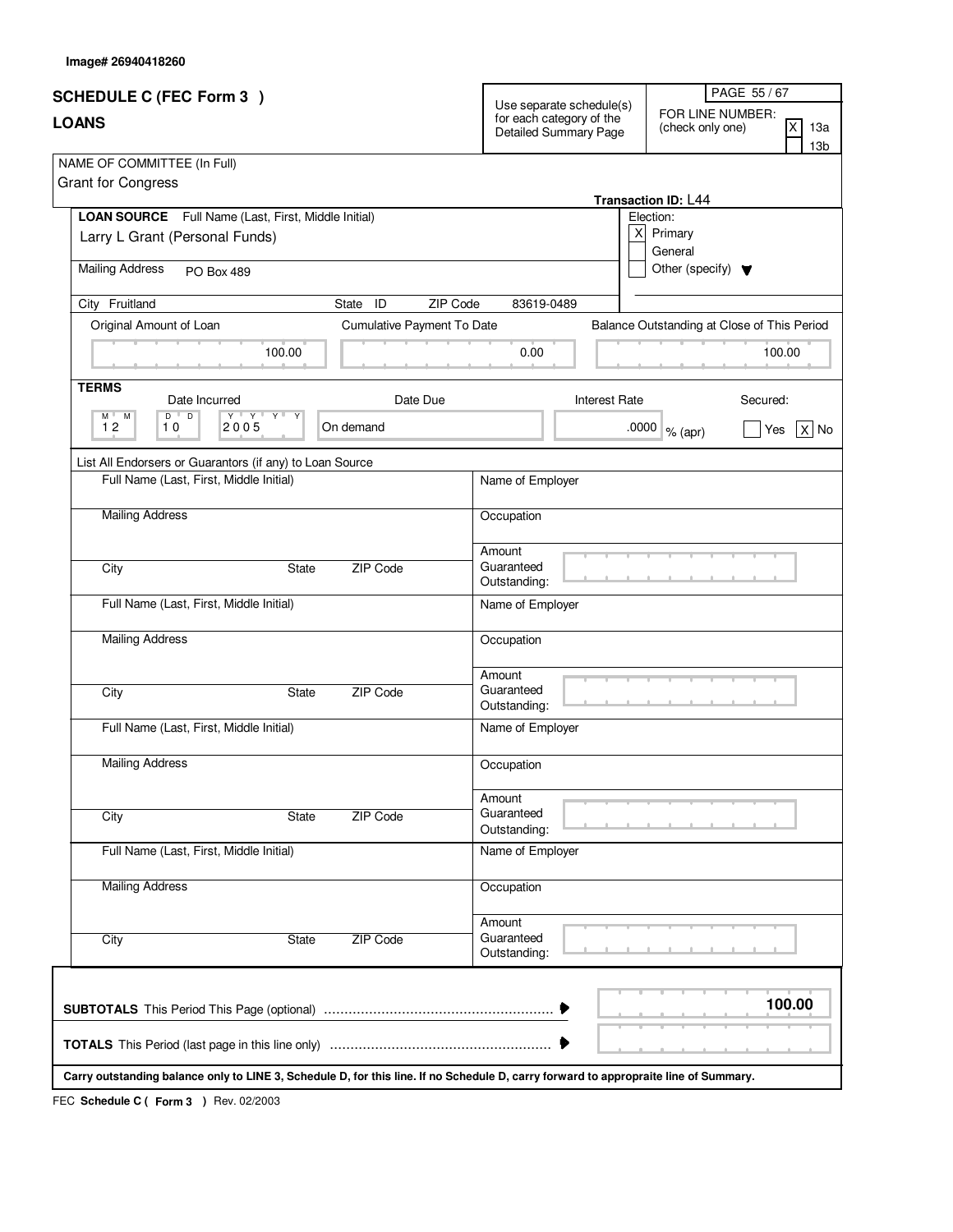| Image# 26940418261 |
|--------------------|
|--------------------|

| <b>SCHEDULE C (FEC Form 3)</b>                                                                                                                                                          |                            |                                                                               |                      |                                      | PAGE 56 / 67                                |
|-----------------------------------------------------------------------------------------------------------------------------------------------------------------------------------------|----------------------------|-------------------------------------------------------------------------------|----------------------|--------------------------------------|---------------------------------------------|
| <b>LOANS</b>                                                                                                                                                                            |                            | Use separate schedule(s)<br>for each category of the<br>Detailed Summary Page |                      | FOR LINE NUMBER:<br>(check only one) | IX.<br>13a<br>13 <sub>b</sub>               |
| NAME OF COMMITTEE (In Full)<br><b>Grant for Congress</b>                                                                                                                                |                            |                                                                               |                      | Transaction ID: L45                  |                                             |
| LOAN SOURCE Full Name (Last, First, Middle Initial)                                                                                                                                     |                            |                                                                               |                      | Election:                            |                                             |
| Larry L Grant (Personal Funds)                                                                                                                                                          |                            |                                                                               | x                    | Primary<br>General                   |                                             |
| <b>Mailing Address</b><br><b>PO Box 489</b>                                                                                                                                             |                            |                                                                               |                      | Other (specify) $\blacktriangledown$ |                                             |
| City Fruitland                                                                                                                                                                          | State ID<br>ZIP Code       | 83619-0489                                                                    |                      |                                      |                                             |
| Original Amount of Loan                                                                                                                                                                 | Cumulative Payment To Date |                                                                               |                      |                                      | Balance Outstanding at Close of This Period |
| 30000.00                                                                                                                                                                                |                            | 0.00                                                                          |                      |                                      | 30000.00                                    |
| <b>TERMS</b><br>Date Incurred                                                                                                                                                           | Date Due                   |                                                                               | <b>Interest Rate</b> |                                      | Secured:                                    |
| $\overline{D}$<br>$\mathsf{Y} \perp \mathsf{A} \perp \mathsf{A} \perp \mathsf{A}$<br>$M$ <sup><math>\parallel</math></sup><br>$D$ <sup><math>\top</math></sup><br>М<br>12<br>22<br>2005 | Y<br>On demand             |                                                                               | .0000                | $\%$ (apr)                           | $X$ No<br>Yes                               |
| List All Endorsers or Guarantors (if any) to Loan Source                                                                                                                                |                            |                                                                               |                      |                                      |                                             |
| Full Name (Last, First, Middle Initial)                                                                                                                                                 |                            | Name of Employer                                                              |                      |                                      |                                             |
| <b>Mailing Address</b>                                                                                                                                                                  |                            | Occupation                                                                    |                      |                                      |                                             |
| City                                                                                                                                                                                    | ZIP Code<br>State          | Amount<br>Guaranteed<br>Outstanding:                                          |                      |                                      |                                             |
| Full Name (Last, First, Middle Initial)                                                                                                                                                 |                            | Name of Employer                                                              |                      |                                      |                                             |
| <b>Mailing Address</b>                                                                                                                                                                  |                            | Occupation                                                                    |                      |                                      |                                             |
| City                                                                                                                                                                                    | ZIP Code<br><b>State</b>   | Amount<br>Guaranteed<br>Outstanding:                                          |                      |                                      |                                             |
| Full Name (Last, First, Middle Initial)                                                                                                                                                 |                            | Name of Employer                                                              |                      |                                      |                                             |
| <b>Mailing Address</b>                                                                                                                                                                  |                            | Occupation                                                                    |                      |                                      |                                             |
| City                                                                                                                                                                                    | <b>ZIP Code</b><br>State   | Amount<br>Guaranteed<br>Outstanding:                                          |                      |                                      |                                             |
| Full Name (Last, First, Middle Initial)                                                                                                                                                 |                            | Name of Employer                                                              |                      |                                      |                                             |
| <b>Mailing Address</b>                                                                                                                                                                  |                            | Occupation                                                                    |                      |                                      |                                             |
| City                                                                                                                                                                                    | ZIP Code<br>State          | Amount<br>Guaranteed<br>Outstanding:                                          |                      |                                      |                                             |
|                                                                                                                                                                                         |                            |                                                                               |                      |                                      | 30000.00                                    |
|                                                                                                                                                                                         |                            |                                                                               |                      |                                      |                                             |
| Carry outstanding balance only to LINE 3, Schedule D, for this line. If no Schedule D, carry forward to appropraite line of Summary.                                                    |                            |                                                                               |                      |                                      |                                             |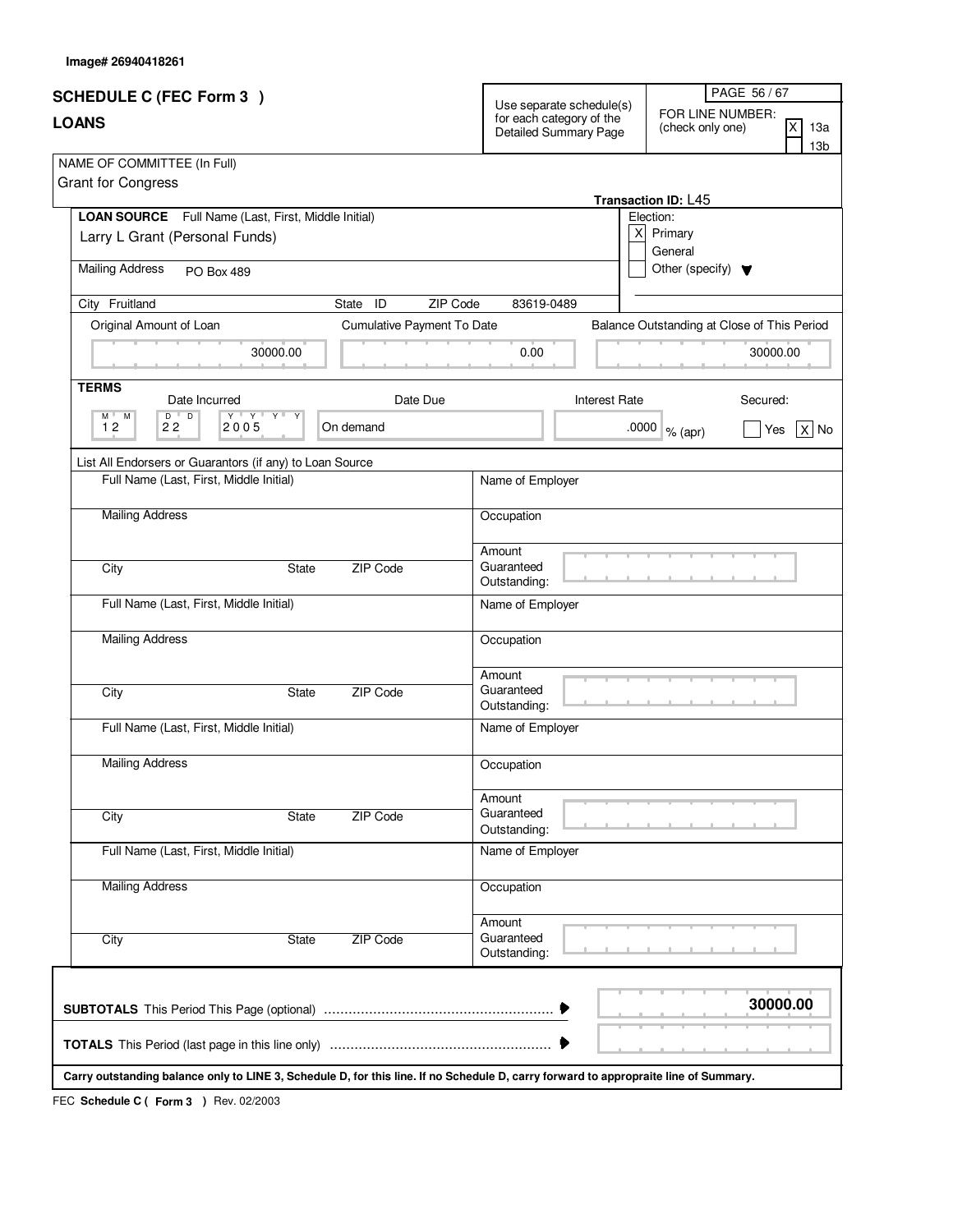| Image# 26940418262 |
|--------------------|
|--------------------|

| <b>SCHEDULE C (FEC Form 3)</b>                                                                                                       |                            | Use separate schedule(s)<br>for each category of the | PAGE 57/67<br>FOR LINE NUMBER:                   |
|--------------------------------------------------------------------------------------------------------------------------------------|----------------------------|------------------------------------------------------|--------------------------------------------------|
| <b>LOANS</b>                                                                                                                         |                            | (check only one)<br>Detailed Summary Page            |                                                  |
| NAME OF COMMITTEE (In Full)<br><b>Grant for Congress</b>                                                                             |                            |                                                      | Transaction ID: L46                              |
| LOAN SOURCE Full Name (Last, First, Middle Initial)                                                                                  |                            |                                                      | Election:                                        |
| Larry L Grant (Personal Funds)                                                                                                       |                            |                                                      | x<br>Primary<br>General                          |
| <b>Mailing Address</b><br>PO Box 489                                                                                                 |                            |                                                      | Other (specify) $\blacktriangledown$             |
| City Fruitland                                                                                                                       | State ID<br>ZIP Code       | 83619-0489                                           |                                                  |
| Original Amount of Loan                                                                                                              | Cumulative Payment To Date |                                                      | Balance Outstanding at Close of This Period      |
| 2675.98                                                                                                                              |                            | 0.00                                                 | 2675.98                                          |
| <b>TERMS</b>                                                                                                                         |                            |                                                      |                                                  |
| Date Incurred<br>$D$ <sup><math>\overline{C}</math></sup><br>$\overline{D}$<br>$Y$ $Y$ $Y$ $Y$ $Y$<br>M<br>M<br>12<br>09<br>2005     | Date Due<br>On demand      | <b>Interest Rate</b>                                 | Secured:<br>.0000<br>$x $ No<br>Yes<br>$%$ (apr) |
|                                                                                                                                      |                            |                                                      |                                                  |
| List All Endorsers or Guarantors (if any) to Loan Source<br>Full Name (Last, First, Middle Initial)                                  |                            | Name of Employer                                     |                                                  |
| <b>Mailing Address</b>                                                                                                               |                            | Occupation                                           |                                                  |
| City<br>State                                                                                                                        | ZIP Code                   | Amount<br>Guaranteed<br>Outstanding:                 |                                                  |
| Full Name (Last, First, Middle Initial)                                                                                              |                            | Name of Employer                                     |                                                  |
| <b>Mailing Address</b>                                                                                                               |                            | Occupation                                           |                                                  |
| City<br><b>State</b>                                                                                                                 | ZIP Code                   | Amount<br>Guaranteed<br>Outstanding:                 |                                                  |
| Full Name (Last, First, Middle Initial)                                                                                              |                            | Name of Employer                                     |                                                  |
| <b>Mailing Address</b>                                                                                                               |                            | Occupation                                           |                                                  |
| State<br>City                                                                                                                        | <b>ZIP Code</b>            | Amount<br>Guaranteed<br>Outstanding:                 |                                                  |
| Full Name (Last, First, Middle Initial)                                                                                              |                            | Name of Employer                                     |                                                  |
| <b>Mailing Address</b>                                                                                                               |                            | Occupation                                           |                                                  |
| City<br>State                                                                                                                        | ZIP Code                   | Amount<br>Guaranteed<br>Outstanding:                 |                                                  |
|                                                                                                                                      |                            |                                                      | 2675.98                                          |
|                                                                                                                                      |                            |                                                      |                                                  |
| Carry outstanding balance only to LINE 3, Schedule D, for this line. If no Schedule D, carry forward to appropraite line of Summary. |                            |                                                      |                                                  |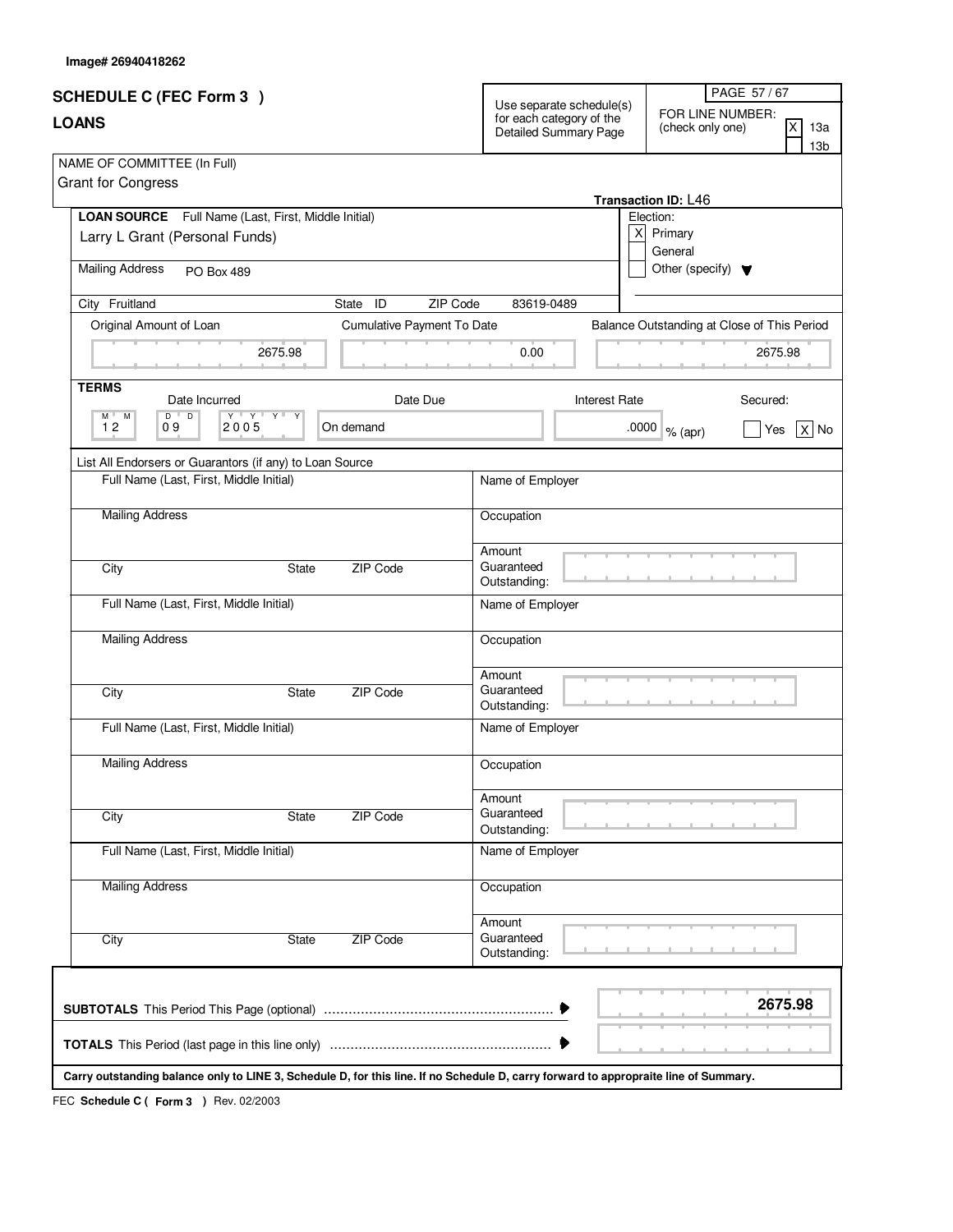| <b>SCHEDULE C (FEC Form 3)</b><br><b>LOANS</b>                                                                                                                                                      |                            | Use separate schedule(s)<br>for each category of the<br>Detailed Summary Page |                               | FOR LINE NUMBER:<br>(check only one)                       | PAGE 58 / 67<br>$\overline{\mathsf{x}}$<br>13a |
|-----------------------------------------------------------------------------------------------------------------------------------------------------------------------------------------------------|----------------------------|-------------------------------------------------------------------------------|-------------------------------|------------------------------------------------------------|------------------------------------------------|
| NAME OF COMMITTEE (In Full)<br><b>Grant for Congress</b>                                                                                                                                            |                            |                                                                               |                               |                                                            | 13 <sub>b</sub>                                |
| LOAN SOURCE Full Name (Last, First, Middle Initial)<br>Larry L Grant (Personal Funds)                                                                                                               |                            |                                                                               |                               | Transaction ID: L55<br>Election:<br>$\overline{X}$ Primary |                                                |
| <b>Mailing Address</b><br><b>PO Box 489</b>                                                                                                                                                         |                            |                                                                               |                               | General<br>Other (specify) $\blacktriangledown$            |                                                |
| City Fruitland                                                                                                                                                                                      | State ID<br>ZIP Code       | 83619-0489                                                                    |                               |                                                            |                                                |
| Original Amount of Loan                                                                                                                                                                             | Cumulative Payment To Date |                                                                               |                               |                                                            | Balance Outstanding at Close of This Period    |
| 1571.48                                                                                                                                                                                             |                            | 0.00                                                                          |                               |                                                            | 1571.48                                        |
| <b>TERMS</b>                                                                                                                                                                                        |                            |                                                                               |                               |                                                            |                                                |
| Date Incurred<br>$\overline{D}$<br>$D$ <sup><math>\Box</math></sup><br>$\mathsf{Y} \dashv \mathsf{Y} \dashv \mathsf{Y} \dashv \mathsf{Y}$<br>$M$ <sup><math>+</math></sup><br>M<br>01<br>13<br>2006 | Date Due<br>On demand      |                                                                               | <b>Interest Rate</b><br>.0000 | % (apr)                                                    | Secured:<br>$X$ No<br>Yes                      |
| List All Endorsers or Guarantors (if any) to Loan Source                                                                                                                                            |                            |                                                                               |                               |                                                            |                                                |
| Full Name (Last, First, Middle Initial)                                                                                                                                                             |                            | Name of Employer                                                              |                               |                                                            |                                                |
| <b>Mailing Address</b>                                                                                                                                                                              |                            | Occupation                                                                    |                               |                                                            |                                                |
| City<br>State                                                                                                                                                                                       | ZIP Code                   | Amount<br>Guaranteed<br>Outstanding:                                          |                               |                                                            |                                                |
| Full Name (Last, First, Middle Initial)                                                                                                                                                             |                            | Name of Employer                                                              |                               |                                                            |                                                |
| <b>Mailing Address</b>                                                                                                                                                                              |                            | Occupation                                                                    |                               |                                                            |                                                |
| City<br><b>State</b>                                                                                                                                                                                | ZIP Code                   | Amount<br>Guaranteed<br>Outstanding:                                          |                               |                                                            |                                                |
| Full Name (Last, First, Middle Initial)                                                                                                                                                             |                            | Name of Employer                                                              |                               |                                                            |                                                |
| <b>Mailing Address</b>                                                                                                                                                                              |                            | Occupation                                                                    |                               |                                                            |                                                |
| <b>State</b><br>City                                                                                                                                                                                | <b>ZIP Code</b>            | Amount<br>Guaranteed<br>Outstanding:                                          |                               |                                                            |                                                |
| Full Name (Last, First, Middle Initial)                                                                                                                                                             |                            | Name of Employer                                                              |                               |                                                            |                                                |
| <b>Mailing Address</b>                                                                                                                                                                              |                            | Occupation                                                                    |                               |                                                            |                                                |
| City<br>State                                                                                                                                                                                       | ZIP Code                   | Amount<br>Guaranteed<br>Outstanding:                                          |                               |                                                            |                                                |
|                                                                                                                                                                                                     |                            |                                                                               |                               |                                                            | 1571.48                                        |
|                                                                                                                                                                                                     |                            |                                                                               |                               |                                                            |                                                |
| Carry outstanding balance only to LINE 3, Schedule D, for this line. If no Schedule D, carry forward to appropraite line of Summary.                                                                |                            |                                                                               |                               |                                                            |                                                |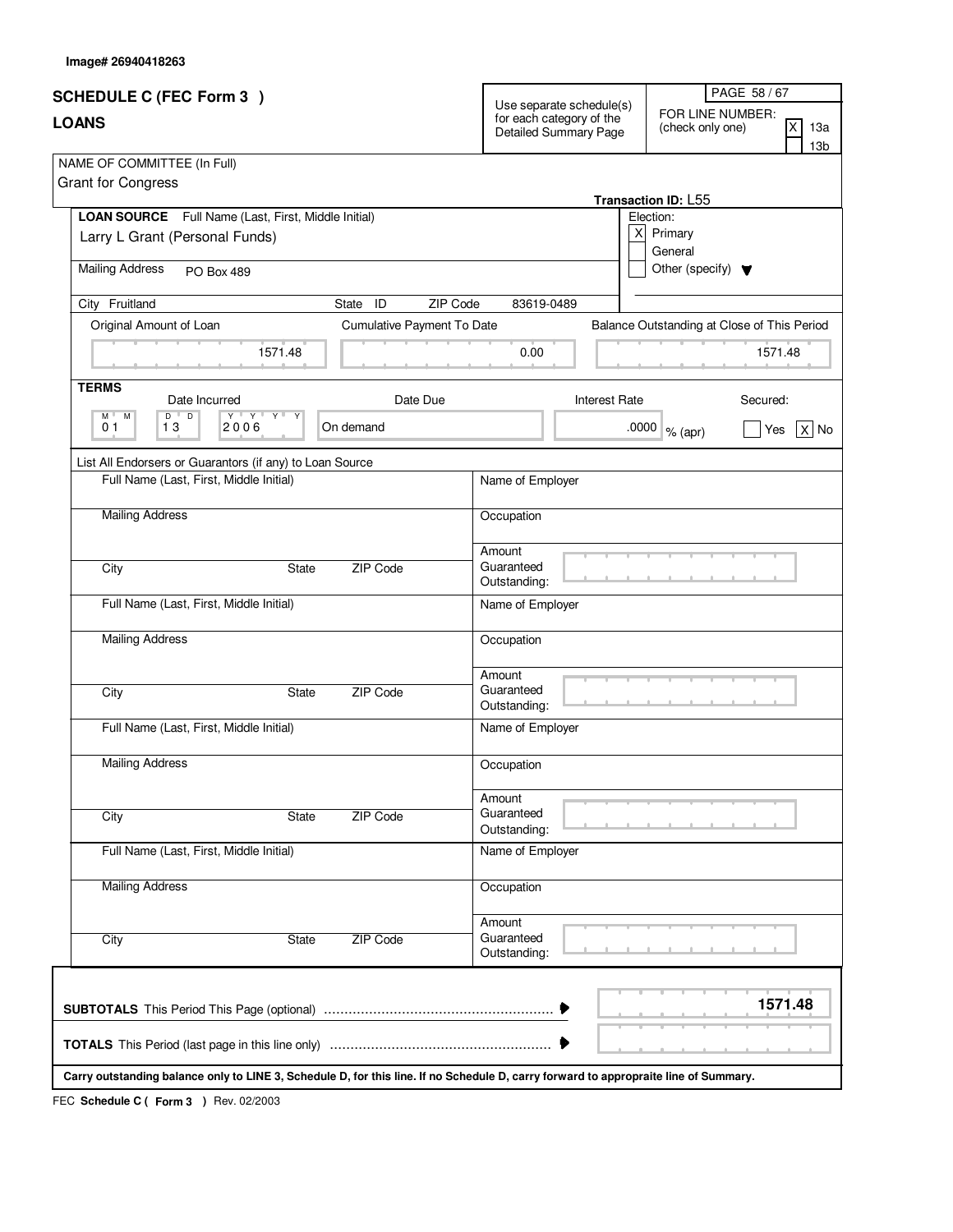| Image# 26940418264 |
|--------------------|
|--------------------|

|                                                                                                                                      |                                                   | PAGE 59 / 67                                                          |  |  |
|--------------------------------------------------------------------------------------------------------------------------------------|---------------------------------------------------|-----------------------------------------------------------------------|--|--|
| <b>SCHEDULE C (FEC Form 3)</b>                                                                                                       | Use separate schedule(s)                          | FOR LINE NUMBER:                                                      |  |  |
| <b>LOANS</b>                                                                                                                         | for each category of the<br>Detailed Summary Page | $\overline{\mathsf{x}}$<br>(check only one)<br>13a<br>13 <sub>b</sub> |  |  |
| NAME OF COMMITTEE (In Full)<br><b>Grant for Congress</b>                                                                             |                                                   |                                                                       |  |  |
| LOAN SOURCE Full Name (Last, First, Middle Initial)                                                                                  |                                                   | Transaction ID: L58<br>Election:                                      |  |  |
| Larry L Grant (Personal Funds)                                                                                                       |                                                   | x <sub>l</sub><br>Primary<br>General                                  |  |  |
| <b>Mailing Address</b><br>PO Box 489                                                                                                 |                                                   | Other (specify) $\blacktriangledown$                                  |  |  |
| City Fruitland<br>State ID<br>ZIP Code                                                                                               | 83619-0489                                        |                                                                       |  |  |
| Cumulative Payment To Date<br>Original Amount of Loan                                                                                |                                                   | Balance Outstanding at Close of This Period                           |  |  |
| 1115.99                                                                                                                              | 0.00                                              | 1115.99                                                               |  |  |
| <b>TERMS</b><br>Date Due<br>Date Incurred                                                                                            | <b>Interest Rate</b>                              | Secured:                                                              |  |  |
| $\overline{D}$<br>$\overline{D}$<br>$Y$ $Y$ $Y$ $Y$ $Y$<br>$\overline{Y}$<br>M "<br>M<br>On demand<br>02<br>09<br>2006               |                                                   | .0000 $\sqrt{\ }$ % (apr)<br>$X $ No<br>Yes                           |  |  |
| List All Endorsers or Guarantors (if any) to Loan Source                                                                             |                                                   |                                                                       |  |  |
| Full Name (Last, First, Middle Initial)                                                                                              | Name of Employer                                  |                                                                       |  |  |
| <b>Mailing Address</b>                                                                                                               | Occupation                                        |                                                                       |  |  |
| ZIP Code<br>City<br>State                                                                                                            | Amount<br>Guaranteed<br>Outstanding:              |                                                                       |  |  |
| Full Name (Last, First, Middle Initial)                                                                                              | Name of Employer                                  |                                                                       |  |  |
| <b>Mailing Address</b>                                                                                                               | Occupation                                        |                                                                       |  |  |
| City<br>ZIP Code<br>State                                                                                                            | Amount<br>Guaranteed<br>Outstanding:              |                                                                       |  |  |
| Full Name (Last, First, Middle Initial)                                                                                              | Name of Employer                                  |                                                                       |  |  |
| <b>Mailing Address</b>                                                                                                               | Occupation                                        |                                                                       |  |  |
| ZIP Code<br>State<br>City                                                                                                            | Amount<br>Guaranteed<br>Outstanding:              |                                                                       |  |  |
| Full Name (Last, First, Middle Initial)                                                                                              | Name of Employer                                  |                                                                       |  |  |
| <b>Mailing Address</b>                                                                                                               | Occupation                                        |                                                                       |  |  |
| ZIP Code<br>City<br>State                                                                                                            | Amount<br>Guaranteed<br>Outstanding:              |                                                                       |  |  |
| Carry outstanding balance only to LINE 3, Schedule D, for this line. If no Schedule D, carry forward to appropraite line of Summary. |                                                   | 1115.99                                                               |  |  |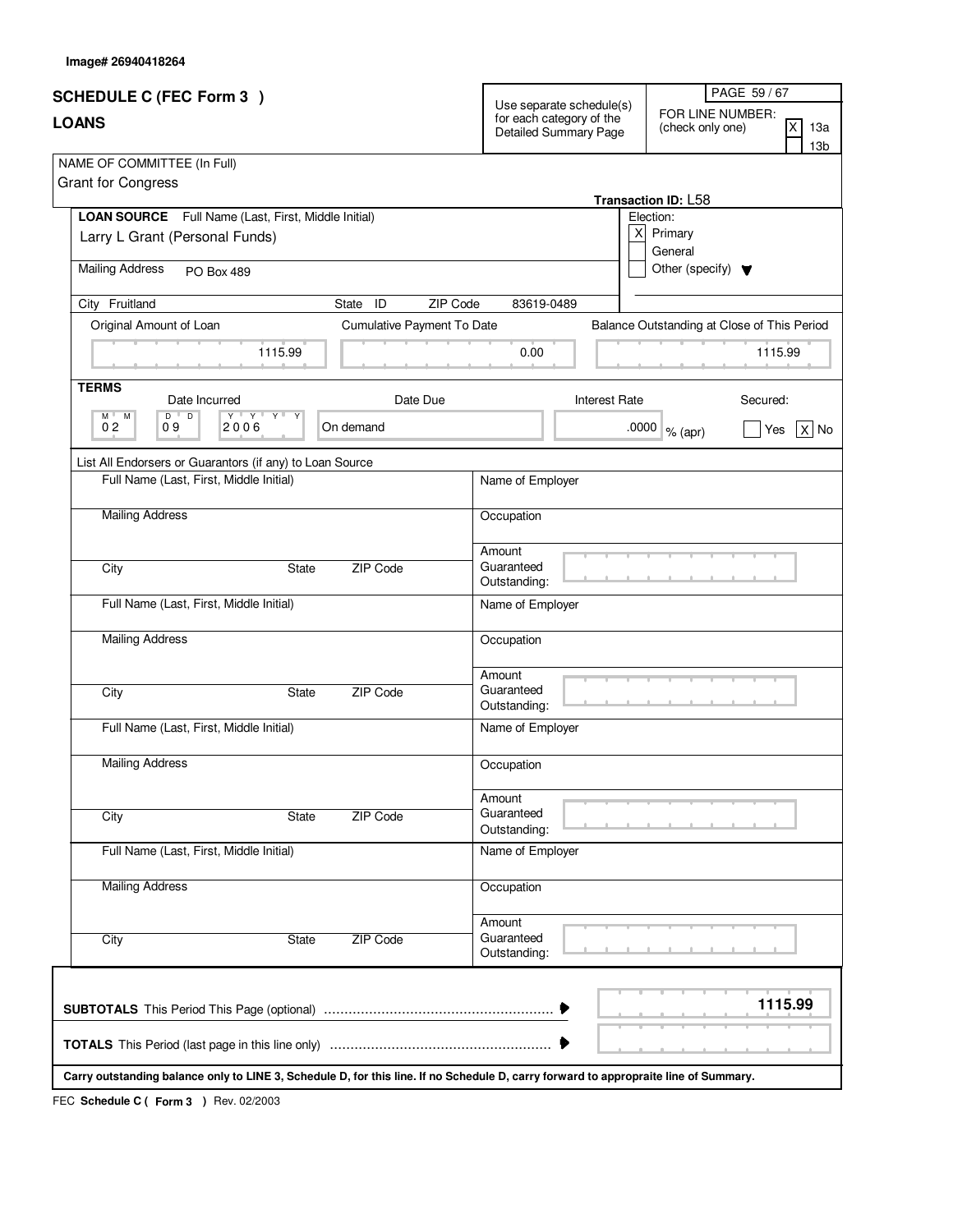| <b>SCHEDULE C (FEC Form 3)</b><br><b>LOANS</b>                                                                                                                                      |                                 | Use separate schedule(s)<br>for each category of the<br>Detailed Summary Page |                               | FOR LINE NUMBER:<br>(check only one) | PAGE 60/67<br>$\overline{\mathsf{x}}$<br>13a<br>13 <sub>b</sub> |
|-------------------------------------------------------------------------------------------------------------------------------------------------------------------------------------|---------------------------------|-------------------------------------------------------------------------------|-------------------------------|--------------------------------------|-----------------------------------------------------------------|
| NAME OF COMMITTEE (In Full)<br><b>Grant for Congress</b>                                                                                                                            |                                 |                                                                               |                               | Transaction ID: L61                  |                                                                 |
| LOAN SOURCE Full Name (Last, First, Middle Initial)<br>Larry L Grant (Personal Funds)                                                                                               |                                 |                                                                               |                               | Election:<br>$X$ Primary<br>General  |                                                                 |
| <b>Mailing Address</b><br>PO Box 489                                                                                                                                                |                                 |                                                                               |                               | Other (specify) $\blacktriangledown$ |                                                                 |
| City Fruitland                                                                                                                                                                      | State ID<br>ZIP Code            | 83619-0489                                                                    |                               |                                      |                                                                 |
| Original Amount of Loan                                                                                                                                                             | Cumulative Payment To Date      |                                                                               |                               |                                      | Balance Outstanding at Close of This Period                     |
| 2177.13                                                                                                                                                                             |                                 | 0.00                                                                          |                               |                                      | 2177.13                                                         |
| <b>TERMS</b>                                                                                                                                                                        |                                 |                                                                               |                               |                                      |                                                                 |
| Date Incurred<br>$\overline{D}$<br>$D$ <sup><math>\overline{C}</math></sup><br>$\mathsf{Y} \dashv \mathsf{Y} \dashv \mathsf{Y} \dashv \mathsf{Y}$<br>$M^+$<br>M<br>02<br>21<br>2006 | Date Due<br>On demand           |                                                                               | <b>Interest Rate</b><br>.0000 | % (apr)                              | Secured:<br>$X$ No<br>Yes                                       |
| List All Endorsers or Guarantors (if any) to Loan Source                                                                                                                            |                                 |                                                                               |                               |                                      |                                                                 |
| Full Name (Last, First, Middle Initial)                                                                                                                                             |                                 | Name of Employer                                                              |                               |                                      |                                                                 |
| <b>Mailing Address</b>                                                                                                                                                              |                                 | Occupation                                                                    |                               |                                      |                                                                 |
| City                                                                                                                                                                                | ZIP Code<br>State               | Amount<br>Guaranteed<br>Outstanding:                                          |                               |                                      |                                                                 |
| Full Name (Last, First, Middle Initial)                                                                                                                                             |                                 | Name of Employer                                                              |                               |                                      |                                                                 |
| <b>Mailing Address</b>                                                                                                                                                              |                                 | Occupation                                                                    |                               |                                      |                                                                 |
| City                                                                                                                                                                                | ZIP Code<br><b>State</b>        | Amount<br>Guaranteed<br>Outstanding:                                          |                               |                                      |                                                                 |
| Full Name (Last, First, Middle Initial)                                                                                                                                             |                                 | Name of Employer                                                              |                               |                                      |                                                                 |
| <b>Mailing Address</b>                                                                                                                                                              |                                 | Occupation                                                                    |                               |                                      |                                                                 |
| City                                                                                                                                                                                | <b>ZIP Code</b><br><b>State</b> | Amount<br>Guaranteed<br>Outstanding:                                          |                               |                                      |                                                                 |
| Full Name (Last, First, Middle Initial)                                                                                                                                             |                                 | Name of Employer                                                              |                               |                                      |                                                                 |
| <b>Mailing Address</b>                                                                                                                                                              |                                 | Occupation                                                                    |                               |                                      |                                                                 |
| City                                                                                                                                                                                | ZIP Code<br>State               | Amount<br>Guaranteed<br>Outstanding:                                          |                               |                                      |                                                                 |
|                                                                                                                                                                                     |                                 |                                                                               |                               |                                      | 2177.13                                                         |
|                                                                                                                                                                                     |                                 |                                                                               |                               |                                      |                                                                 |
| Carry outstanding balance only to LINE 3, Schedule D, for this line. If no Schedule D, carry forward to appropraite line of Summary.                                                |                                 |                                                                               |                               |                                      |                                                                 |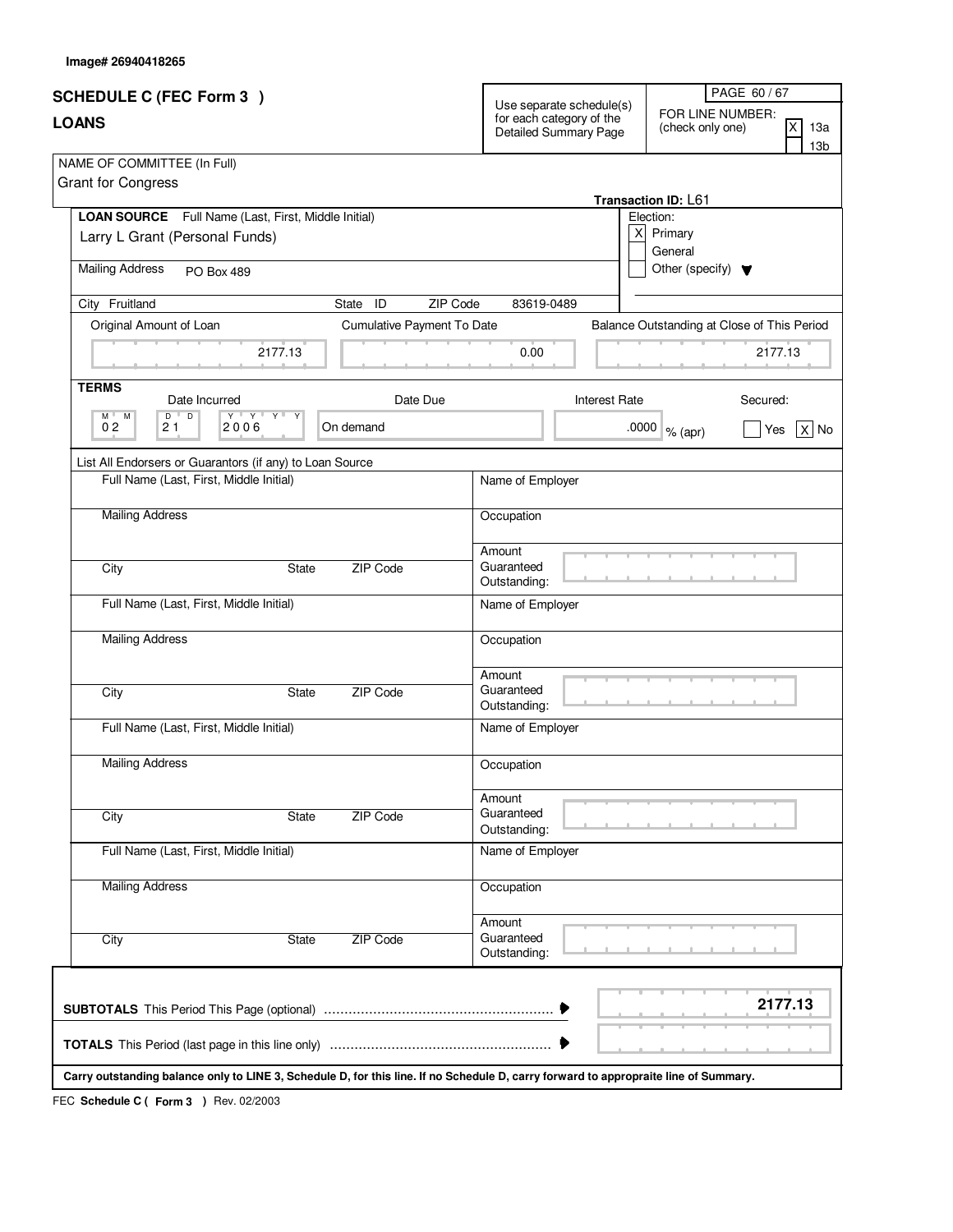| <b>SCHEDULE C (FEC Form 3)</b>                                                                                                                                    | Use separate schedule(s)                          | PAGE 61 / 67<br>FOR LINE NUMBER:                                      |  |  |
|-------------------------------------------------------------------------------------------------------------------------------------------------------------------|---------------------------------------------------|-----------------------------------------------------------------------|--|--|
| <b>LOANS</b>                                                                                                                                                      | for each category of the<br>Detailed Summary Page | $\overline{\mathsf{x}}$<br>(check only one)<br>13a<br>13 <sub>b</sub> |  |  |
| NAME OF COMMITTEE (In Full)<br><b>Grant for Congress</b>                                                                                                          |                                                   |                                                                       |  |  |
| LOAN SOURCE Full Name (Last, First, Middle Initial)                                                                                                               |                                                   | Transaction ID: L62<br>Election:                                      |  |  |
| Larry L Grant (Personal Funds)                                                                                                                                    |                                                   | x <sub>l</sub><br>Primary<br>General                                  |  |  |
| <b>Mailing Address</b><br>PO Box 489                                                                                                                              |                                                   | Other (specify) $\blacktriangledown$                                  |  |  |
| City Fruitland<br>State ID<br>ZIP Code                                                                                                                            | 83619-0489                                        |                                                                       |  |  |
| Cumulative Payment To Date<br>Original Amount of Loan                                                                                                             |                                                   | Balance Outstanding at Close of This Period                           |  |  |
| 2599.37                                                                                                                                                           | 0.00                                              | 2599.37                                                               |  |  |
| <b>TERMS</b><br>Date Due                                                                                                                                          | <b>Interest Rate</b>                              | Secured:                                                              |  |  |
| Date Incurred<br>$\overline{D}$<br>$D$ <sup><math>\overline{C}</math></sup><br>$Y$ $Y$ $Y$ $Y$ $Y$<br>$\overline{Y}$<br>M "<br>M<br>On demand<br>03<br>07<br>2006 |                                                   | .0000 $\sqrt{\ }$ % (apr)<br>$X $ No<br>Yes                           |  |  |
|                                                                                                                                                                   |                                                   |                                                                       |  |  |
| List All Endorsers or Guarantors (if any) to Loan Source<br>Full Name (Last, First, Middle Initial)                                                               | Name of Employer                                  |                                                                       |  |  |
| <b>Mailing Address</b>                                                                                                                                            | Occupation                                        |                                                                       |  |  |
| ZIP Code<br>City<br>State                                                                                                                                         | Amount<br>Guaranteed<br>Outstanding:              |                                                                       |  |  |
| Full Name (Last, First, Middle Initial)                                                                                                                           | Name of Employer                                  |                                                                       |  |  |
| <b>Mailing Address</b>                                                                                                                                            | Occupation                                        |                                                                       |  |  |
| City<br>ZIP Code<br>State                                                                                                                                         | Amount<br>Guaranteed<br>Outstanding:              |                                                                       |  |  |
| Full Name (Last, First, Middle Initial)                                                                                                                           | Name of Employer                                  |                                                                       |  |  |
| <b>Mailing Address</b>                                                                                                                                            | Occupation                                        |                                                                       |  |  |
| ZIP Code<br>State<br>City                                                                                                                                         | Amount<br>Guaranteed<br>Outstanding:              |                                                                       |  |  |
| Full Name (Last, First, Middle Initial)                                                                                                                           | Name of Employer                                  |                                                                       |  |  |
| <b>Mailing Address</b>                                                                                                                                            | Occupation                                        |                                                                       |  |  |
| ZIP Code<br>City<br>State                                                                                                                                         | Amount<br>Guaranteed<br>Outstanding:              |                                                                       |  |  |
| Carry outstanding balance only to LINE 3, Schedule D, for this line. If no Schedule D, carry forward to appropraite line of Summary.                              |                                                   | 2599.37                                                               |  |  |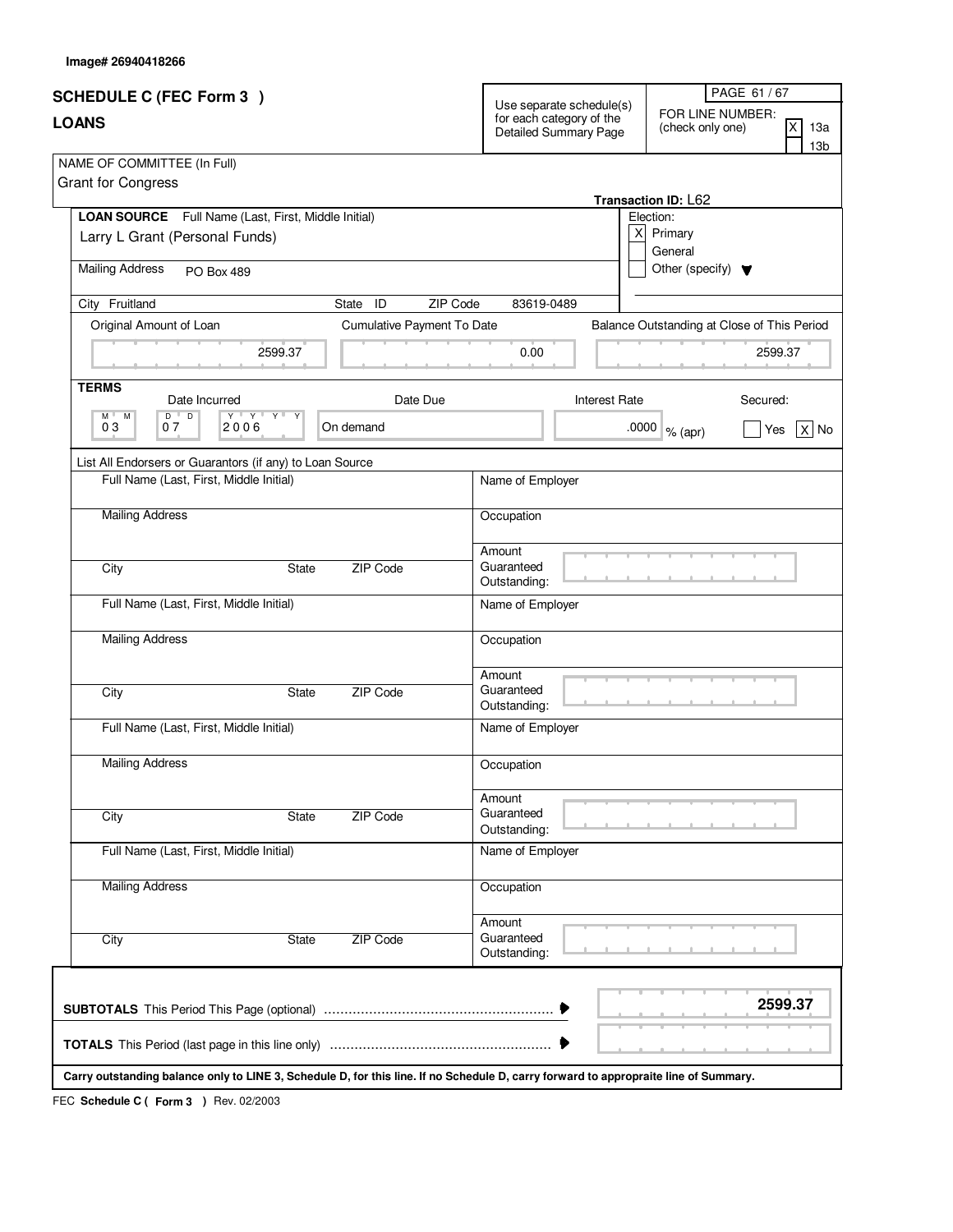| Image# 26940418267 |
|--------------------|
|--------------------|

| <b>SCHEDULE C (FEC Form 3)</b>                                                                                                       |              |                            | Use separate schedule(s)                          |                      |                                                                                           | PAGE 62/67                                  |  |
|--------------------------------------------------------------------------------------------------------------------------------------|--------------|----------------------------|---------------------------------------------------|----------------------|-------------------------------------------------------------------------------------------|---------------------------------------------|--|
| <b>LOANS</b>                                                                                                                         |              |                            | for each category of the<br>Detailed Summary Page |                      | FOR LINE NUMBER:<br>$\overline{\mathsf{x}}$<br>(check only one)<br>13a<br>13 <sub>b</sub> |                                             |  |
| NAME OF COMMITTEE (In Full)<br><b>Grant for Congress</b>                                                                             |              |                            |                                                   |                      | Transaction ID: L77                                                                       |                                             |  |
| LOAN SOURCE Full Name (Last, First, Middle Initial)                                                                                  |              |                            |                                                   |                      | Election:                                                                                 |                                             |  |
| Larry L Grant (Personal Funds)                                                                                                       |              |                            |                                                   |                      | $X$ Primary<br>General                                                                    |                                             |  |
| <b>Mailing Address</b><br><b>PO Box 489</b>                                                                                          |              |                            |                                                   |                      | Other (specify) $\blacktriangledown$                                                      |                                             |  |
| City Fruitland                                                                                                                       |              | State ID<br>ZIP Code       | 83619-0489                                        |                      |                                                                                           |                                             |  |
| Original Amount of Loan                                                                                                              |              | Cumulative Payment To Date |                                                   |                      |                                                                                           | Balance Outstanding at Close of This Period |  |
|                                                                                                                                      | 1034.03      |                            | 0.00                                              |                      |                                                                                           | 1034.03                                     |  |
| <b>TERMS</b><br>Date Incurred                                                                                                        |              | Date Due                   |                                                   | <b>Interest Rate</b> |                                                                                           | Secured:                                    |  |
| $D$ <sup><math>\overline{C}</math></sup><br>$\overline{D}$<br>Y V Y V Y V<br>$M$ <sup><math>+</math></sup><br>M<br>04<br>07<br>2006  | Y            | Due on demand              |                                                   | .0000                | $%$ (apr)                                                                                 | $X$ No<br>Yes                               |  |
| List All Endorsers or Guarantors (if any) to Loan Source                                                                             |              |                            |                                                   |                      |                                                                                           |                                             |  |
| Full Name (Last, First, Middle Initial)                                                                                              |              |                            | Name of Employer                                  |                      |                                                                                           |                                             |  |
| <b>Mailing Address</b>                                                                                                               |              |                            | Occupation                                        |                      |                                                                                           |                                             |  |
| City                                                                                                                                 | <b>State</b> | ZIP Code                   | Amount<br>Guaranteed<br>Outstanding:              |                      |                                                                                           |                                             |  |
| Full Name (Last, First, Middle Initial)                                                                                              |              |                            | Name of Employer                                  |                      |                                                                                           |                                             |  |
| <b>Mailing Address</b>                                                                                                               |              |                            | Occupation                                        |                      |                                                                                           |                                             |  |
| City                                                                                                                                 | <b>State</b> | ZIP Code                   | Amount<br>Guaranteed<br>Outstanding:              |                      |                                                                                           |                                             |  |
| Full Name (Last, First, Middle Initial)                                                                                              |              |                            | Name of Employer                                  |                      |                                                                                           |                                             |  |
| <b>Mailing Address</b>                                                                                                               |              |                            | Occupation                                        |                      |                                                                                           |                                             |  |
| City                                                                                                                                 | <b>State</b> | <b>ZIP Code</b>            | Amount<br>Guaranteed<br>Outstanding:              |                      |                                                                                           |                                             |  |
| Full Name (Last, First, Middle Initial)                                                                                              |              |                            | Name of Employer                                  |                      |                                                                                           |                                             |  |
| <b>Mailing Address</b>                                                                                                               |              |                            | Occupation                                        |                      |                                                                                           |                                             |  |
| City                                                                                                                                 | State        | ZIP Code                   | Amount<br>Guaranteed<br>Outstanding:              |                      |                                                                                           |                                             |  |
|                                                                                                                                      |              |                            |                                                   |                      |                                                                                           | 1034.03                                     |  |
|                                                                                                                                      |              |                            |                                                   |                      |                                                                                           |                                             |  |
| Carry outstanding balance only to LINE 3, Schedule D, for this line. If no Schedule D, carry forward to appropraite line of Summary. |              |                            |                                                   |                      |                                                                                           |                                             |  |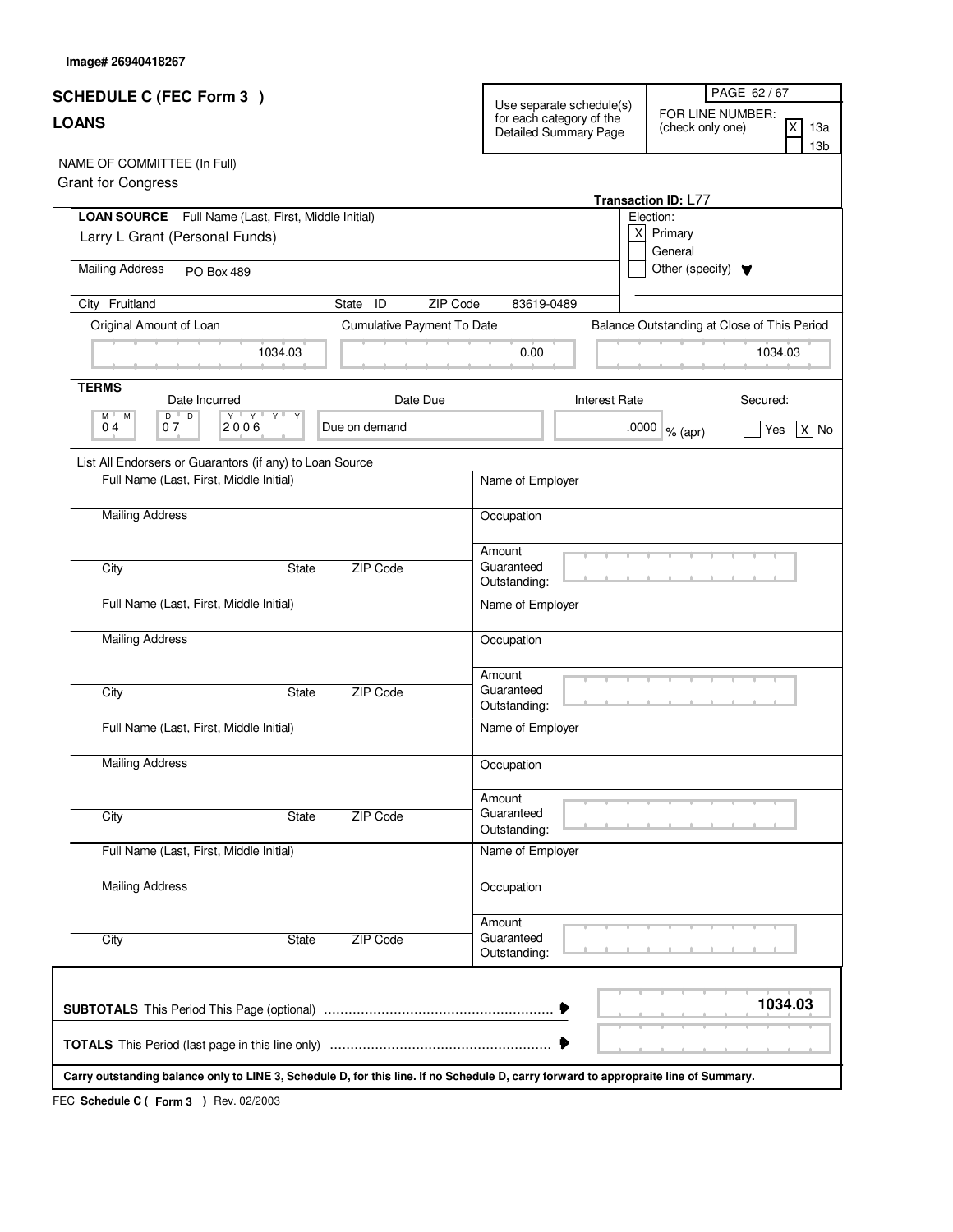| <b>SCHEDULE C (FEC Form 3)</b>                                                                                                         | PAGE 63/67                                                                                                                                           |
|----------------------------------------------------------------------------------------------------------------------------------------|------------------------------------------------------------------------------------------------------------------------------------------------------|
| <b>LOANS</b>                                                                                                                           | Use separate schedule(s)<br>FOR LINE NUMBER:<br>for each category of the<br>X<br>(check only one)<br>13a<br>Detailed Summary Page<br>13 <sub>b</sub> |
| NAME OF COMMITTEE (In Full)<br><b>Grant for Congress</b>                                                                               | Transaction ID: L78                                                                                                                                  |
| <b>LOAN SOURCE</b> Full Name (Last, First, Middle Initial)                                                                             | Election:                                                                                                                                            |
| Larry L Grant (Personal Funds)                                                                                                         | $X$ Primary<br>General                                                                                                                               |
| <b>Mailing Address</b><br>PO Box 489                                                                                                   | Other (specify) $\blacktriangledown$                                                                                                                 |
| City Fruitland<br>ZIP Code<br>State ID                                                                                                 | 83619-0489                                                                                                                                           |
| Original Amount of Loan<br>Cumulative Payment To Date                                                                                  | Balance Outstanding at Close of This Period                                                                                                          |
| 1151.47                                                                                                                                | 0.00<br>1151.47                                                                                                                                      |
| <b>TERMS</b><br>Date Due<br>Date Incurred                                                                                              | <b>Interest Rate</b><br>Secured:                                                                                                                     |
| $\overline{D}$<br>$\mathsf{Y} \perp \mathsf{Y} \perp \mathsf{Y}$<br>$\overline{Y}$<br>D<br>M<br>M<br>Due on demand<br>05<br>05<br>2006 | .0000 $\sqrt{\ }$ % (apr)<br>$x $ No<br>Yes                                                                                                          |
|                                                                                                                                        |                                                                                                                                                      |
| List All Endorsers or Guarantors (if any) to Loan Source<br>Full Name (Last, First, Middle Initial)                                    | Name of Employer                                                                                                                                     |
| <b>Mailing Address</b>                                                                                                                 | Occupation                                                                                                                                           |
| ZIP Code<br>City<br>State                                                                                                              | Amount<br>Guaranteed<br>Outstanding:                                                                                                                 |
| Full Name (Last, First, Middle Initial)                                                                                                | Name of Employer                                                                                                                                     |
| <b>Mailing Address</b>                                                                                                                 | Occupation                                                                                                                                           |
| City<br><b>ZIP Code</b><br>State                                                                                                       | Amount<br>Guaranteed<br>Outstanding:                                                                                                                 |
| Full Name (Last, First, Middle Initial)                                                                                                | Name of Employer                                                                                                                                     |
| <b>Mailing Address</b>                                                                                                                 | Occupation                                                                                                                                           |
| ZIP Code<br>State<br>City                                                                                                              | Amount<br>Guaranteed<br>Outstanding:                                                                                                                 |
| Full Name (Last, First, Middle Initial)                                                                                                | Name of Employer                                                                                                                                     |
| <b>Mailing Address</b>                                                                                                                 | Occupation                                                                                                                                           |
| ZIP Code<br>City<br>State                                                                                                              | Amount<br>Guaranteed<br>Outstanding:                                                                                                                 |
| Carry outstanding balance only to LINE 3, Schedule D, for this line. If no Schedule D, carry forward to appropraite line of Summary.   | 1151.47                                                                                                                                              |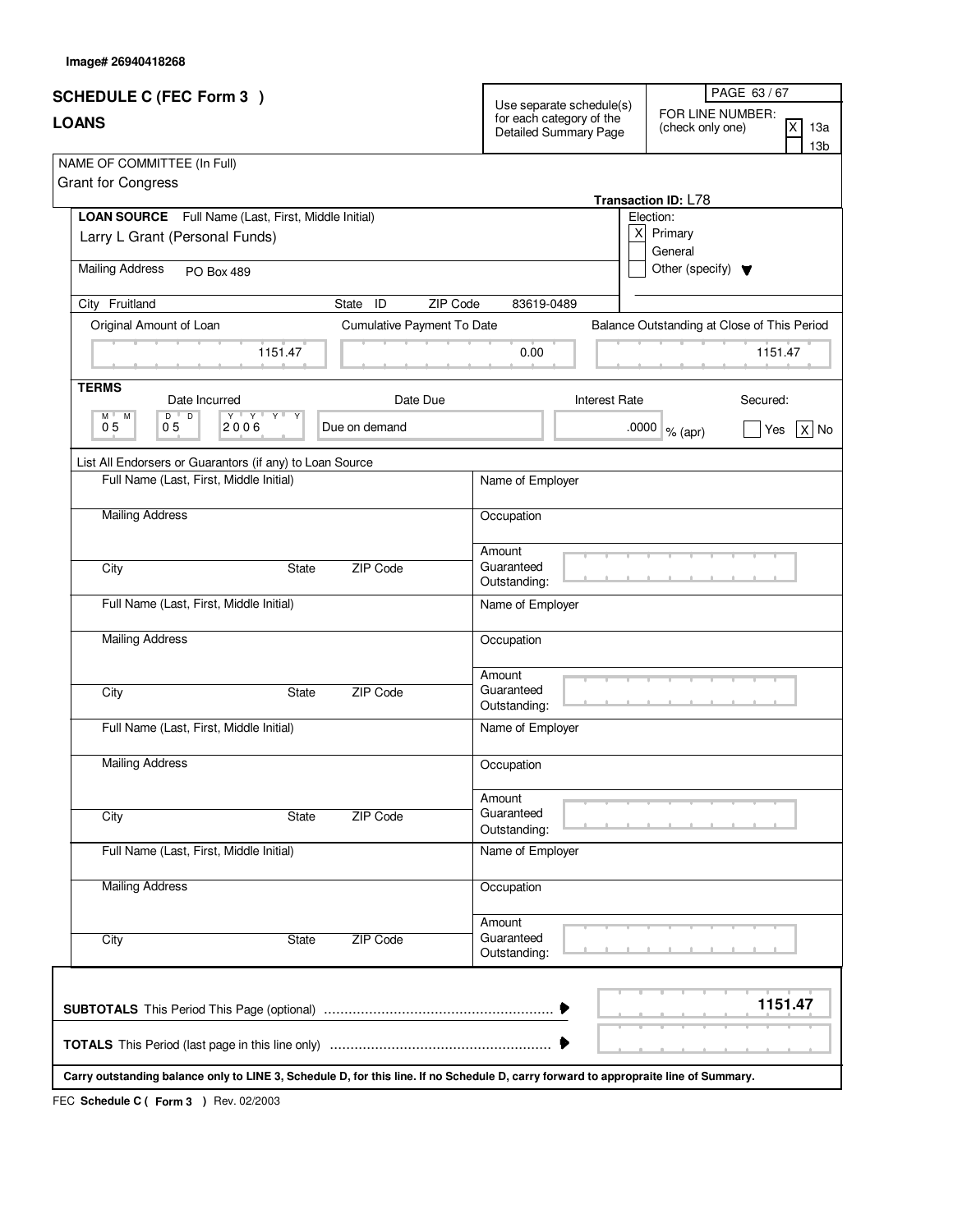| <b>SCHEDULE C (FEC Form 3)</b>                                                                                                                      |                                                                               | PAGE 64 / 67                                                        |
|-----------------------------------------------------------------------------------------------------------------------------------------------------|-------------------------------------------------------------------------------|---------------------------------------------------------------------|
| <b>LOANS</b>                                                                                                                                        | Use separate schedule(s)<br>for each category of the<br>Detailed Summary Page | FOR LINE NUMBER:<br>X<br>(check only one)<br>13a<br>13 <sub>b</sub> |
| NAME OF COMMITTEE (In Full)<br><b>Grant for Congress</b>                                                                                            |                                                                               | Transaction ID: L79                                                 |
| <b>LOAN SOURCE</b> Full Name (Last, First, Middle Initial)                                                                                          |                                                                               | Election:                                                           |
| Larry L Grant (Personal Funds)                                                                                                                      |                                                                               | $X$ Primary<br>General                                              |
| <b>Mailing Address</b><br>PO Box 489                                                                                                                |                                                                               | Other (specify) $\blacktriangledown$                                |
| City Fruitland<br>ZIP Code<br>State ID                                                                                                              | 83619-0489                                                                    |                                                                     |
| Original Amount of Loan<br>Cumulative Payment To Date                                                                                               |                                                                               | Balance Outstanding at Close of This Period                         |
| 357.20                                                                                                                                              | 0.00                                                                          | 357.20                                                              |
| <b>TERMS</b><br>Date Due<br>Date Incurred                                                                                                           | <b>Interest Rate</b>                                                          | Secured:                                                            |
| $\overline{D}$<br>$\overline{D}$<br>$\mathsf{Y} \perp \mathsf{Y} \perp \mathsf{Y}$<br>$\overline{Y}$<br>M<br>M<br>Due on demand<br>18<br>05<br>2006 |                                                                               | .0000 $\sqrt{\ }$ % (apr)<br>$x $ No<br>Yes                         |
|                                                                                                                                                     |                                                                               |                                                                     |
| List All Endorsers or Guarantors (if any) to Loan Source<br>Full Name (Last, First, Middle Initial)                                                 | Name of Employer                                                              |                                                                     |
| <b>Mailing Address</b>                                                                                                                              | Occupation                                                                    |                                                                     |
| ZIP Code<br>City<br>State                                                                                                                           | Amount<br>Guaranteed<br>Outstanding:                                          |                                                                     |
| Full Name (Last, First, Middle Initial)                                                                                                             | Name of Employer                                                              |                                                                     |
| <b>Mailing Address</b>                                                                                                                              | Occupation                                                                    |                                                                     |
| City<br><b>ZIP Code</b><br>State                                                                                                                    | Amount<br>Guaranteed<br>Outstanding:                                          |                                                                     |
| Full Name (Last, First, Middle Initial)                                                                                                             | Name of Employer                                                              |                                                                     |
| <b>Mailing Address</b>                                                                                                                              | Occupation                                                                    |                                                                     |
| ZIP Code<br>State<br>City                                                                                                                           | Amount<br>Guaranteed<br>Outstanding:                                          |                                                                     |
| Full Name (Last, First, Middle Initial)                                                                                                             | Name of Employer                                                              |                                                                     |
| <b>Mailing Address</b>                                                                                                                              | Occupation                                                                    |                                                                     |
| ZIP Code<br>City<br>State                                                                                                                           | Amount<br>Guaranteed<br>Outstanding:                                          |                                                                     |
| Carry outstanding balance only to LINE 3, Schedule D, for this line. If no Schedule D, carry forward to appropraite line of Summary.                |                                                                               | 357.20                                                              |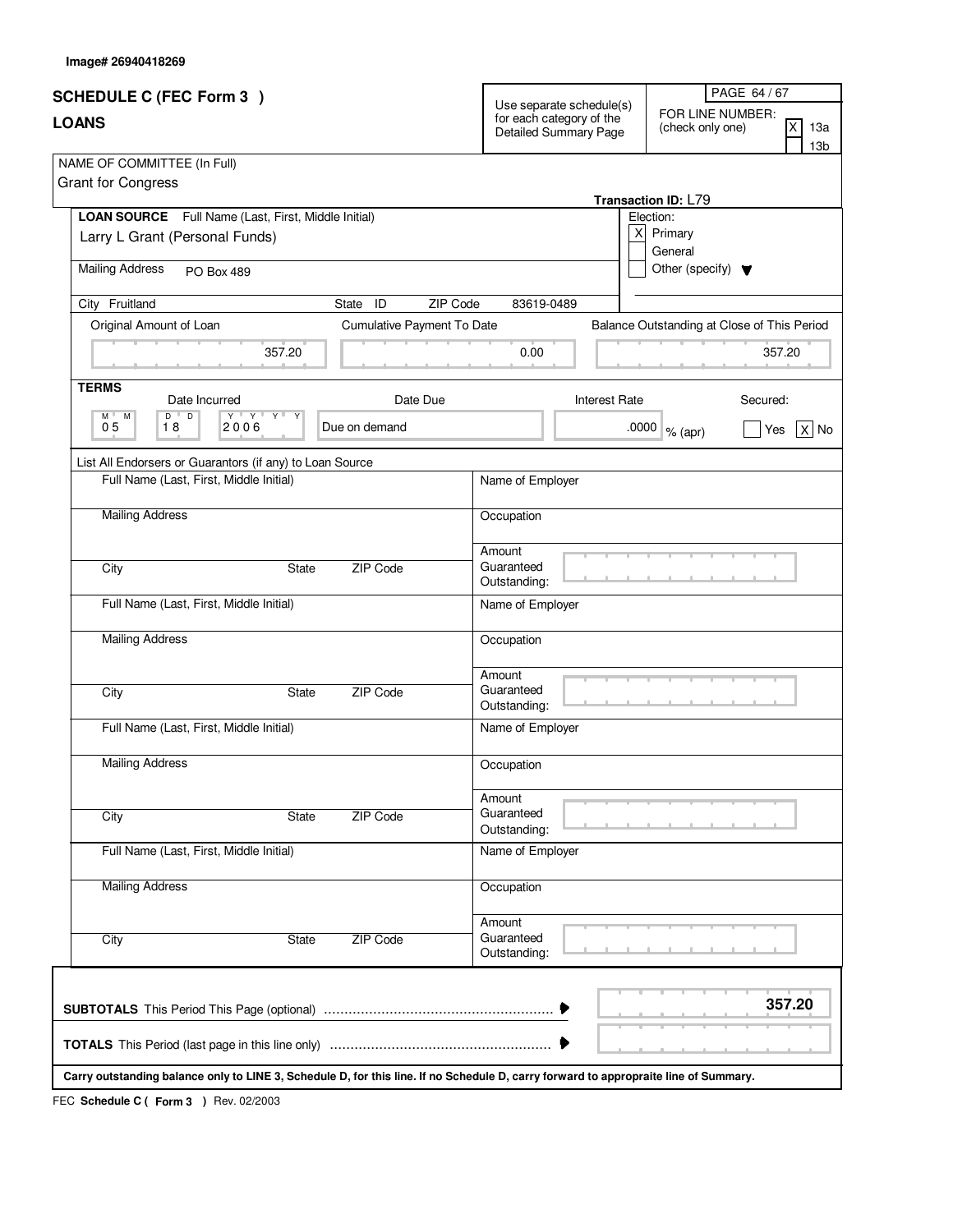| Image# 26940418270 |  |  |  |
|--------------------|--|--|--|
|--------------------|--|--|--|

| <b>SCHEDULE C (FEC Form 3)</b>                                                                                                                       |                            |                                                                               |                      |                                                                      | PAGE 65/67      |         |
|------------------------------------------------------------------------------------------------------------------------------------------------------|----------------------------|-------------------------------------------------------------------------------|----------------------|----------------------------------------------------------------------|-----------------|---------|
| <b>LOANS</b>                                                                                                                                         |                            | Use separate schedule(s)<br>for each category of the<br>Detailed Summary Page |                      | FOR LINE NUMBER:<br>ΙX<br>(check only one)<br>13a<br>13 <sub>b</sub> |                 |         |
| NAME OF COMMITTEE (In Full)<br><b>Grant for Congress</b>                                                                                             |                            |                                                                               |                      | Transaction ID: L84                                                  |                 |         |
| <b>LOAN SOURCE</b> Full Name (Last, First, Middle Initial)                                                                                           |                            |                                                                               |                      | Election:                                                            |                 |         |
| Larry L Grant (Personal Funds)                                                                                                                       |                            |                                                                               | $\mathsf{x}$         | Primary<br>General                                                   |                 |         |
| <b>Mailing Address</b><br>PO Box 489                                                                                                                 |                            |                                                                               |                      | Other (specify) $\blacktriangledown$                                 |                 |         |
| City Fruitland                                                                                                                                       | State ID<br>ZIP Code       | 83619-0489                                                                    |                      |                                                                      |                 |         |
| Original Amount of Loan                                                                                                                              | Cumulative Payment To Date |                                                                               |                      | Balance Outstanding at Close of This Period                          |                 |         |
| 632.06                                                                                                                                               |                            | 0.00                                                                          |                      |                                                                      | 632.06          |         |
| <b>TERMS</b>                                                                                                                                         |                            |                                                                               |                      |                                                                      |                 |         |
| Date Incurred<br>$D$ <sup><math>\overline{C}</math></sup><br>$\overline{D}$<br>$Y$ $Y$ $Y$ $Y$ $Y$<br>$\overline{Y}$<br>M L<br>M<br>06<br>05<br>2006 | Date Due<br>On demand      |                                                                               | <b>Interest Rate</b> | .0000 $\sqrt{\ }$ % (apr)                                            | Secured:<br>Yes | $x $ No |
|                                                                                                                                                      |                            |                                                                               |                      |                                                                      |                 |         |
| List All Endorsers or Guarantors (if any) to Loan Source<br>Full Name (Last, First, Middle Initial)                                                  |                            | Name of Employer                                                              |                      |                                                                      |                 |         |
| <b>Mailing Address</b>                                                                                                                               |                            | Occupation                                                                    |                      |                                                                      |                 |         |
| City<br><b>State</b>                                                                                                                                 | ZIP Code                   | Amount<br>Guaranteed<br>Outstanding:                                          |                      |                                                                      |                 |         |
| Full Name (Last, First, Middle Initial)                                                                                                              |                            | Name of Employer                                                              |                      |                                                                      |                 |         |
| <b>Mailing Address</b>                                                                                                                               |                            | Occupation                                                                    |                      |                                                                      |                 |         |
| City<br><b>State</b>                                                                                                                                 | ZIP Code                   | Amount<br>Guaranteed<br>Outstanding:                                          |                      |                                                                      |                 |         |
| Full Name (Last, First, Middle Initial)                                                                                                              |                            | Name of Employer                                                              |                      |                                                                      |                 |         |
| <b>Mailing Address</b>                                                                                                                               |                            | Occupation                                                                    |                      |                                                                      |                 |         |
| City<br>State                                                                                                                                        | ZIP Code                   | Amount<br>Guaranteed<br>Outstanding:                                          |                      |                                                                      |                 |         |
| Full Name (Last, First, Middle Initial)                                                                                                              |                            | Name of Employer                                                              |                      |                                                                      |                 |         |
| <b>Mailing Address</b>                                                                                                                               |                            | Occupation                                                                    |                      |                                                                      |                 |         |
| City<br>State                                                                                                                                        | ZIP Code                   | Amount<br>Guaranteed<br>Outstanding:                                          |                      |                                                                      |                 |         |
|                                                                                                                                                      |                            |                                                                               |                      |                                                                      | 632.06          |         |
| Carry outstanding balance only to LINE 3, Schedule D, for this line. If no Schedule D, carry forward to appropraite line of Summary.                 |                            |                                                                               |                      |                                                                      |                 |         |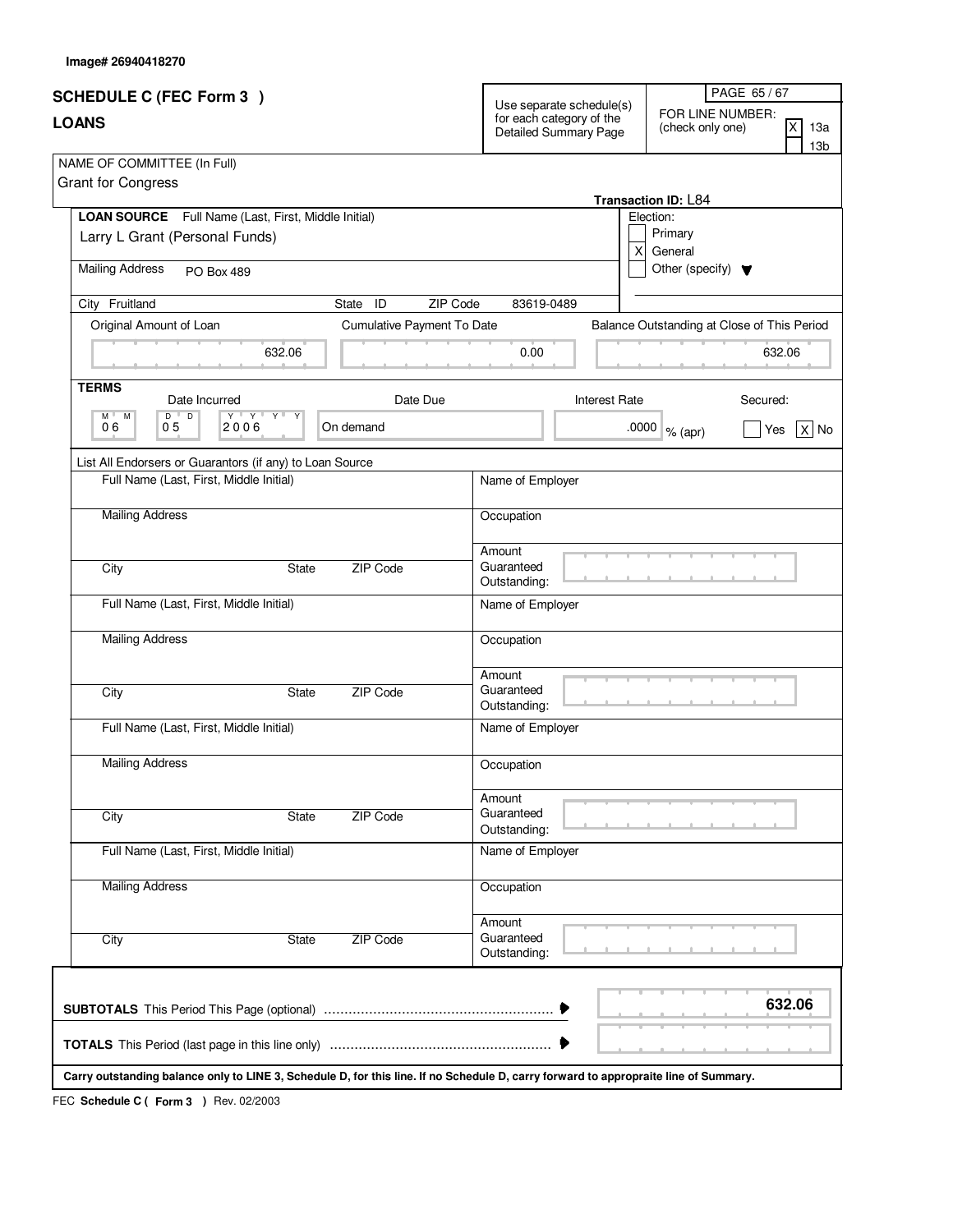| <b>SCHEDULE C (FEC Form 3)</b><br><b>LOANS</b>                                                                                       |                            | PAGE 66 / 67<br>Use separate schedule(s)<br>FOR LINE NUMBER:<br>for each category of the<br>(check only one)<br>Detailed Summary Page |                               |                                             | $\overline{\mathsf{x}}$<br>13a |                 |
|--------------------------------------------------------------------------------------------------------------------------------------|----------------------------|---------------------------------------------------------------------------------------------------------------------------------------|-------------------------------|---------------------------------------------|--------------------------------|-----------------|
| NAME OF COMMITTEE (In Full)<br><b>Grant for Congress</b>                                                                             |                            |                                                                                                                                       |                               |                                             |                                | 13 <sub>b</sub> |
| LOAN SOURCE Full Name (Last, First, Middle Initial)                                                                                  |                            |                                                                                                                                       |                               | Transaction ID: L85<br>Election:            |                                |                 |
| Larry L Grant (Personal Funds)                                                                                                       |                            |                                                                                                                                       | $\vert x \vert$               | Primary<br>General                          |                                |                 |
| <b>Mailing Address</b><br>PO Box 489                                                                                                 |                            |                                                                                                                                       |                               | Other (specify) $\blacktriangledown$        |                                |                 |
| City Fruitland                                                                                                                       | ZIP Code<br>State ID       | 83619-0489                                                                                                                            |                               |                                             |                                |                 |
| Original Amount of Loan                                                                                                              | Cumulative Payment To Date |                                                                                                                                       |                               | Balance Outstanding at Close of This Period |                                |                 |
| 12500.00                                                                                                                             |                            | 0.00                                                                                                                                  |                               |                                             | 12500.00                       |                 |
| <b>TERMS</b>                                                                                                                         |                            |                                                                                                                                       |                               |                                             |                                |                 |
| Date Incurred<br>$\overline{D}$<br>$\overline{D}$<br>$Y$ $Y$ $Y$ $Y$ $Y$<br>$M$ <sup><math>+</math></sup><br>M<br>06<br>30<br>2006   | Date Due<br>Due on demand  |                                                                                                                                       | <b>Interest Rate</b><br>.0000 | % (apr)                                     | Secured:<br>Yes                | $x $ No         |
|                                                                                                                                      |                            |                                                                                                                                       |                               |                                             |                                |                 |
| List All Endorsers or Guarantors (if any) to Loan Source<br>Full Name (Last, First, Middle Initial)                                  |                            | Name of Employer                                                                                                                      |                               |                                             |                                |                 |
| <b>Mailing Address</b>                                                                                                               |                            | Occupation                                                                                                                            |                               |                                             |                                |                 |
| City                                                                                                                                 | ZIP Code<br>State          | Amount<br>Guaranteed<br>Outstanding:                                                                                                  |                               |                                             |                                |                 |
| Full Name (Last, First, Middle Initial)                                                                                              |                            | Name of Employer                                                                                                                      |                               |                                             |                                |                 |
| <b>Mailing Address</b>                                                                                                               |                            | Occupation                                                                                                                            |                               |                                             |                                |                 |
| City                                                                                                                                 | ZIP Code<br>State          | Amount<br>Guaranteed<br>Outstanding:                                                                                                  |                               |                                             |                                |                 |
| Full Name (Last, First, Middle Initial)                                                                                              |                            | Name of Employer                                                                                                                      |                               |                                             |                                |                 |
| <b>Mailing Address</b>                                                                                                               |                            | Occupation                                                                                                                            |                               |                                             |                                |                 |
| City                                                                                                                                 | ZIP Code<br>State          | Amount<br>Guaranteed<br>Outstanding:                                                                                                  |                               |                                             |                                |                 |
| Full Name (Last, First, Middle Initial)                                                                                              |                            | Name of Employer                                                                                                                      |                               |                                             |                                |                 |
| <b>Mailing Address</b>                                                                                                               |                            | Occupation                                                                                                                            |                               |                                             |                                |                 |
| City                                                                                                                                 | ZIP Code<br>State          | Amount<br>Guaranteed<br>Outstanding:                                                                                                  |                               |                                             |                                |                 |
|                                                                                                                                      |                            |                                                                                                                                       |                               |                                             | 12500.00                       |                 |
|                                                                                                                                      |                            |                                                                                                                                       |                               |                                             | 55914.71                       |                 |
| Carry outstanding balance only to LINE 3, Schedule D, for this line. If no Schedule D, carry forward to appropraite line of Summary. |                            |                                                                                                                                       |                               |                                             |                                |                 |